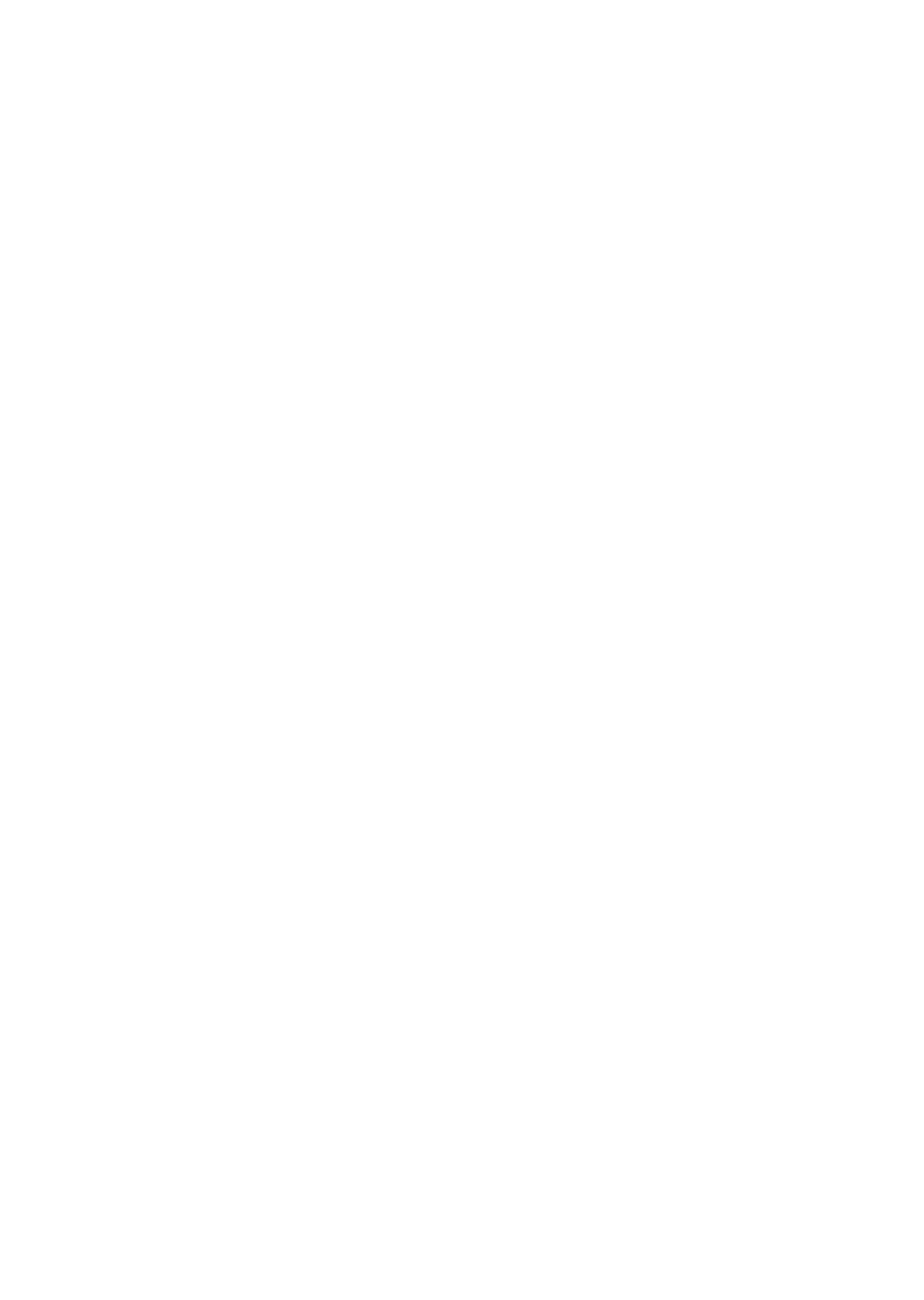**Miguel d'Escoto Brockmann**

# **Reinventing the UN**

### A proposal Foreword by Ramsey Clark

22 April, 2011 International Mother Earth Day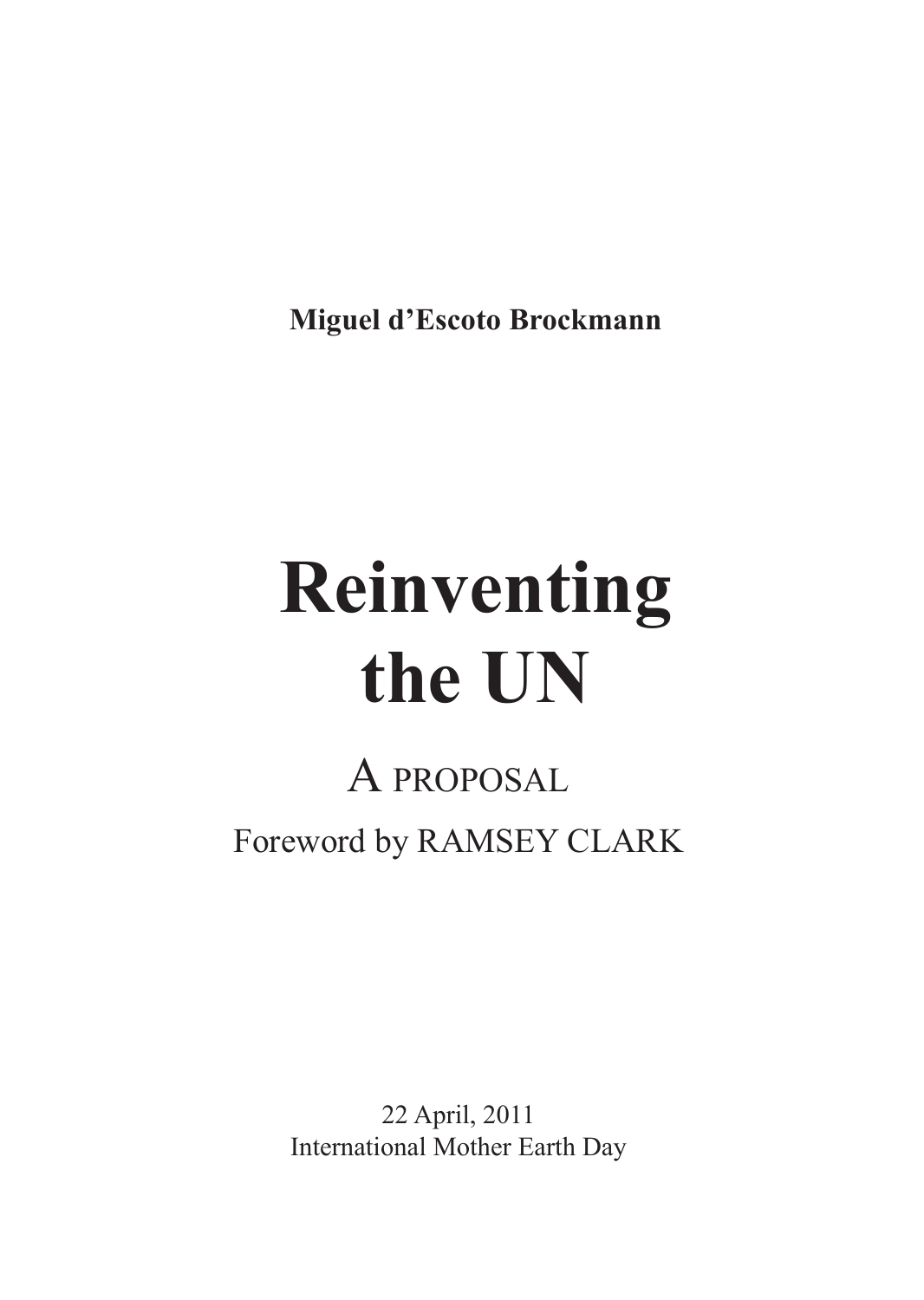Title: A proposal: Reinventing the UN

Author: Miguel d'Escoto Brockmann

Prologue: by Ramsey Clark

Editor: Francisco Arellano Oviedo

Layout: Lydia González Martinica. PAVSA

Cover design: by Jackeline Gutiérrez Jarquín;

Logo: Globe representing Mother Earth, by Víctor Aguilar Arbizú. Composition: by Carolina Espinoza Ruiz and Luis Zapata Flores.

Back cover: The multi color flag is the Whipala, consisting of forty-nine small squares in a seven by seven grid, in the colors of the rainbow. An ancient symbol of the Aymara people it has also become a symbol of pro indigenous movements in Ecuador, Peru, Bolivia, Chile and beyond.

First edition: Managua, Nicaragua, 2011.

| N<br>341.230 |                                                                                                                                 |
|--------------|---------------------------------------------------------------------------------------------------------------------------------|
| D448         | d'Escoto Brockmann, Miguel<br>Reinventing the UN: a proposal / Miguel<br>d'Escoto Brockmann. — la ed. — Managua:<br>PAVSA, 2011 |
|              | 188 p.<br>ISBN: 978-99924-20-41-6<br>1 TRIBUNAL INTERNACIONAL DE JUSTICIA<br>CLIMÁTICA Y PROTECCIÓN AMBIENTAL 2. MEDIO          |
|              | AMBIENTE 3 PROTECCIÓN DEL MEDIO AMBIENTE                                                                                        |

©Miguel d'Escoto Brockmann ®All rights reserved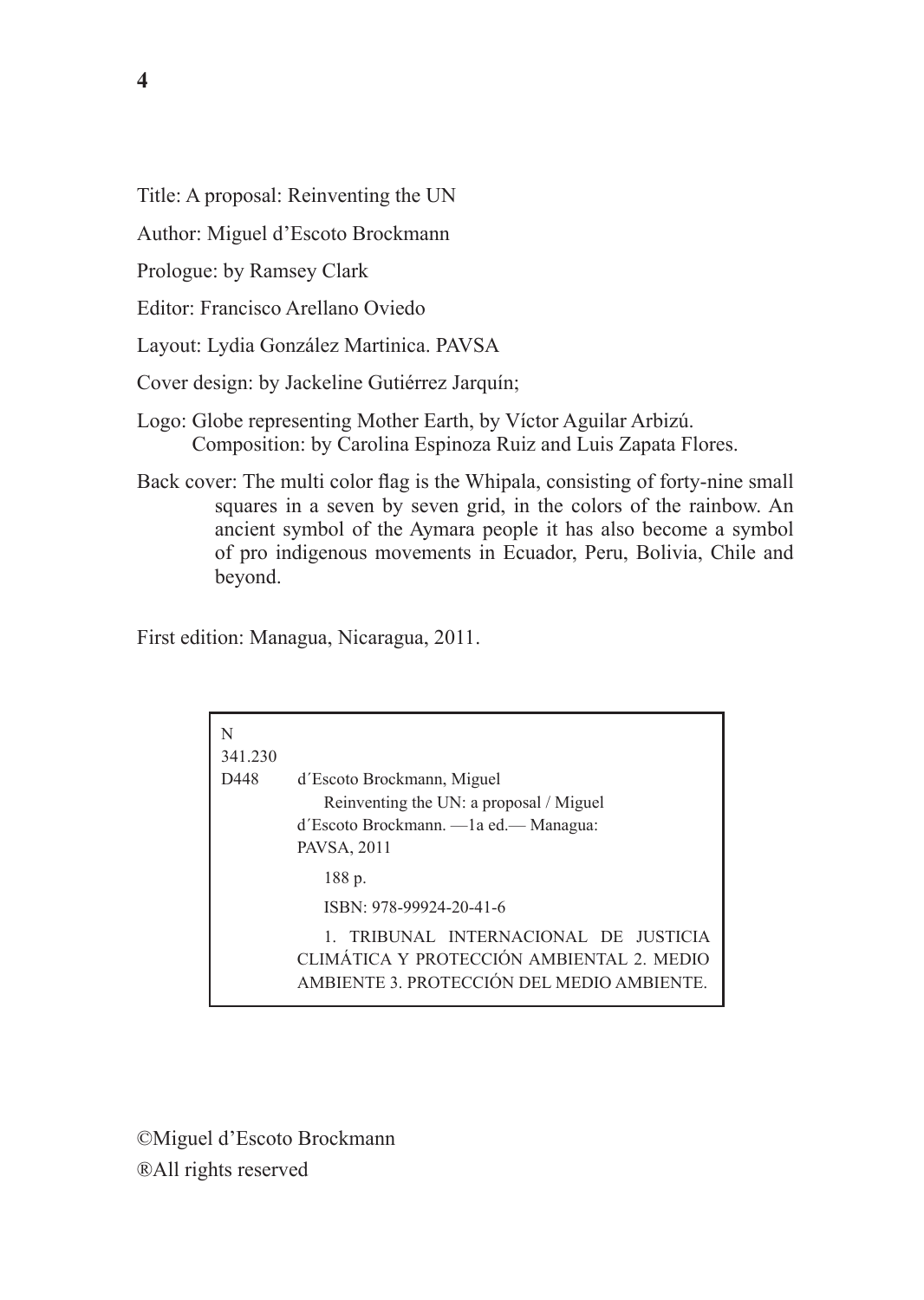#### Table of Contents

| <b>CHARTER OF THE ORGANIZATION OF THE UNITED NATIONS  31</b> |  |
|--------------------------------------------------------------|--|
|                                                              |  |

**Statute of the International Court of Justice**..........121

**Statute of the International Tribunal for Climate Justice and Environmental Protection (ITCJEP)**......155

| <b>UNIVERSAL DECLARATION ON THE COMMON GOOD</b> |  |
|-------------------------------------------------|--|
|                                                 |  |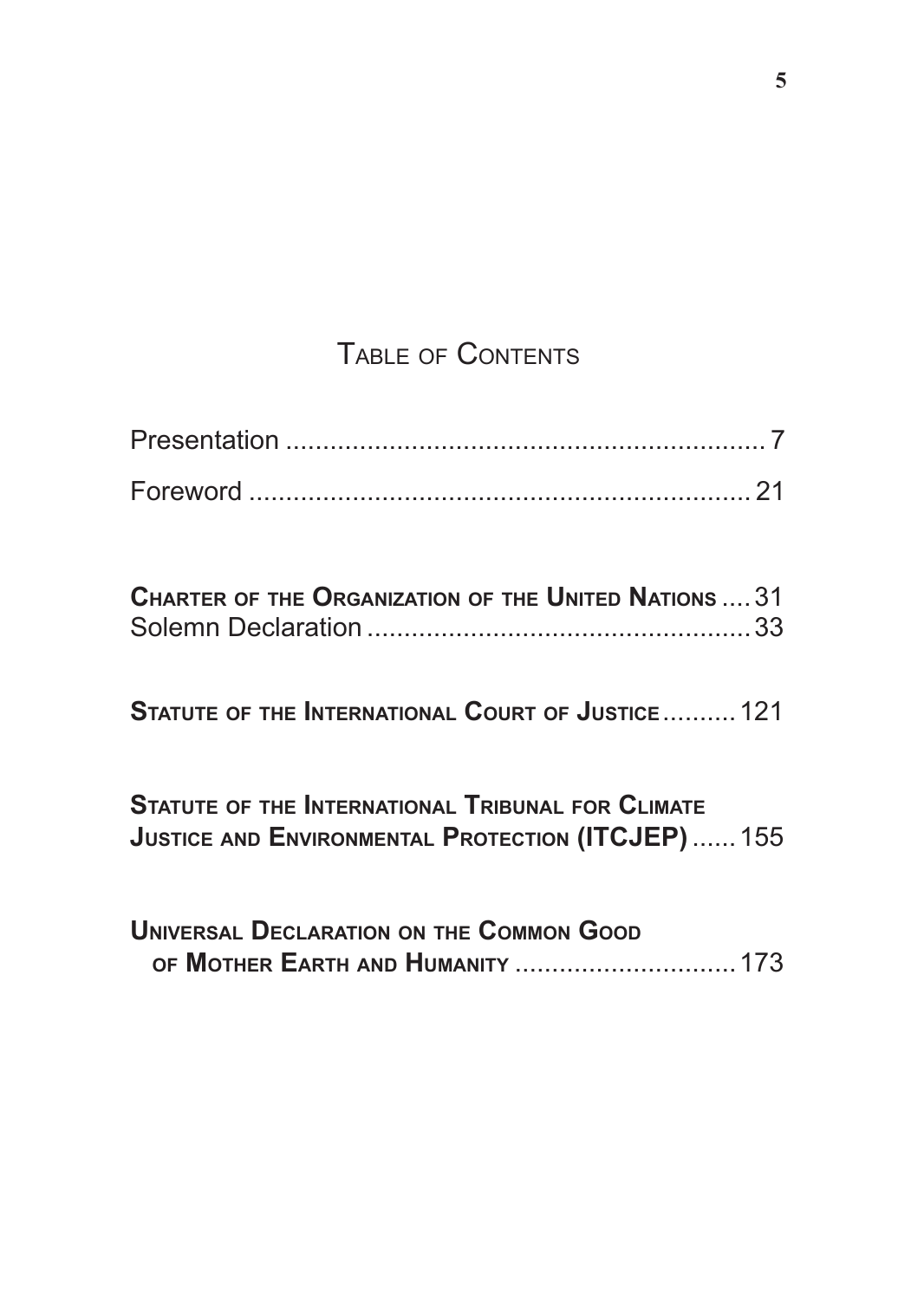To

Mother Earth and to all the Peoples of the world who are hungry and thirsty for Justice, for Peace, for healthy food, for uncontaminated water and air, for love and universal solidarity.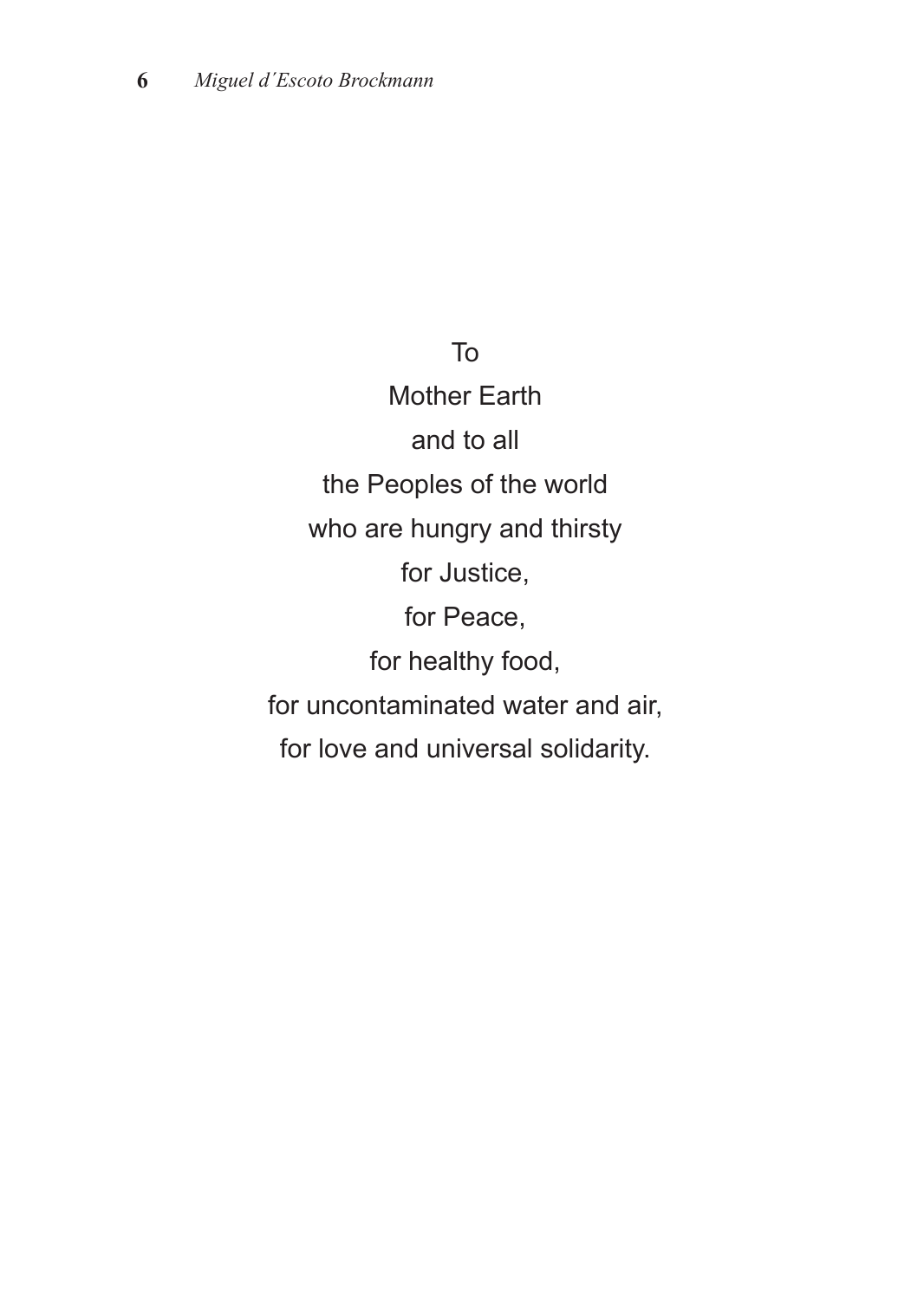#### Presentation

The United Nations was created on June 26, 1945 as the best way to deal with the fear that, unless serious steps were taken, wars, such as the two world wars in the first half of the century, would continue to plague us. As we all know, that was a very good idea that did not work simply because, right from the very beginning, there were those who believed in wars of aggression, such as the ones we are witnessing today against Iraq, Afghanistan, and Libya, as a means of imposing their "full spectrum dominance" over the world, to use the phrase coined by the Pentagon itself.

Today the situation is quite different and much more serious than that back in 1945. Instead of *fear*, what the world now has is *certainty* that the human species will disappear unless drastic and courageous steps are taken to stop human aggression against Mother Earth and the poor. The current aggression against Libya, with its' massive bombing of the country under the hypocritical and absurd pretext of saving innocent civilians, makes this all the more urgent.

Conscious of the fact that the Earth is our common home and that we are all responsible for it's care, it is extremely urgent that we make democracy and independence meaningful in the United Nations where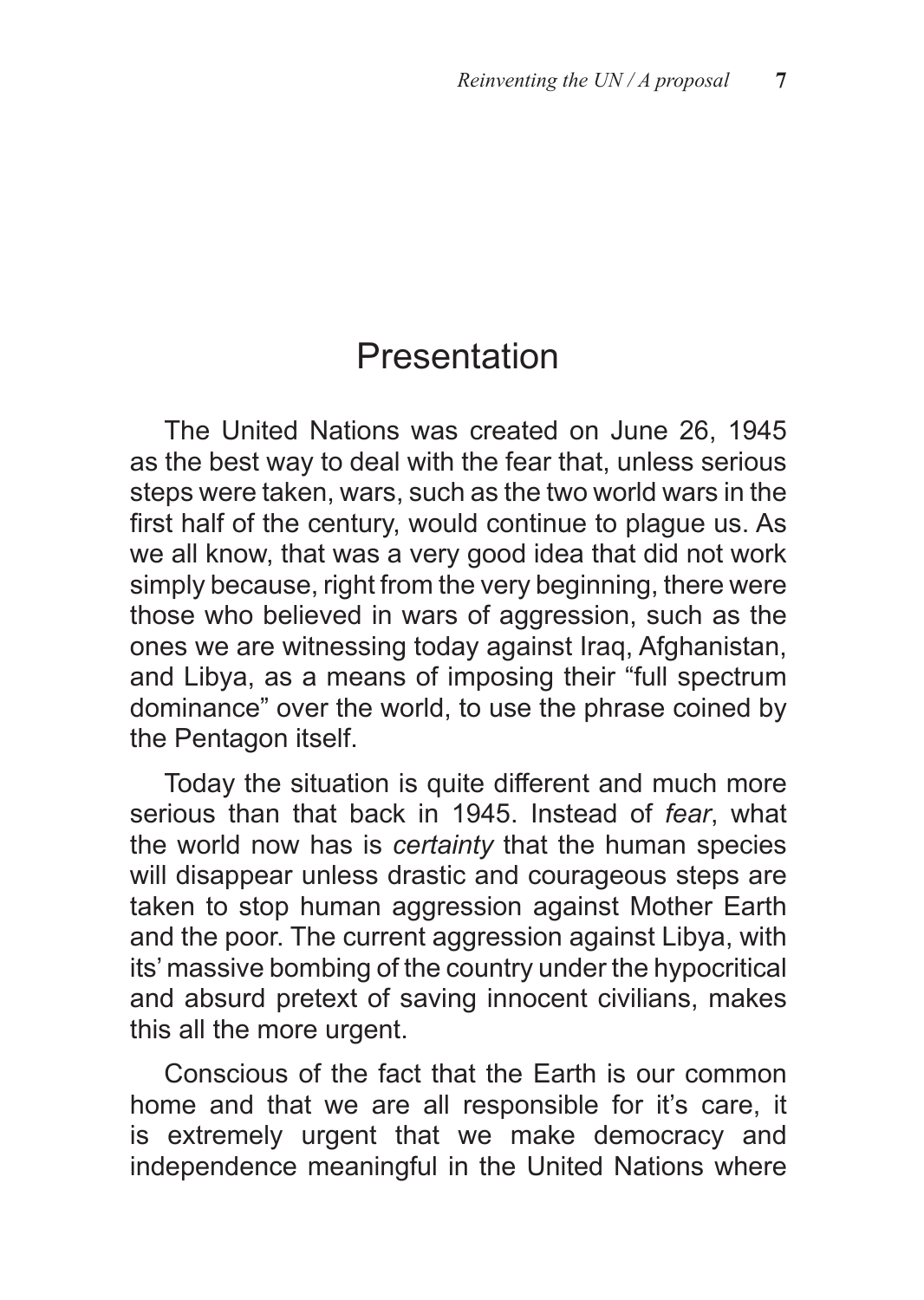the voices of all will be heard and really count in the decision-making processes from which no one can be excluded. To give up on the United Nations merely because of its dysfunctionality, as it exists today, would be a grave mistake. The world desperately needs a functional United Nations that can effectively address the multiple converging crises that now constitute its main challenge, though, as we all know, these crises are all man-made.

But, obviously, the United Nations must not allow any of its Member States to abusively deal with the Organization as if it were its own private property. From now on, it is imperative that all members abstain from notions of wanting to control the world or any of its sovereign nations. This is an achievable objective but, most definitely, one that will require great courage to dare to take the necessary measures to oblige all UN Member States, including even the most powerful, to respect the sovereignty, independence and territorial integrity of other States and to liberate themselves from their suicidal addiction to war as a means of imposing their will and taking the natural resources of other States.

Imperialism is one of the main evils this Organization must seriously endeavor to do away with, never allowing any of its manifestations to bask in impunity. One should not take lightly the preparations for full spectrum dominance, quite advanced by those who already possess the military power to destroy the life of Mother Earth and exterminate humankind many times over, particularly when they have already amply demonstrated the moral callousness to employ their power. Those of us who do not want to see the human species disappear, and along with it most of life on Earth, should spare no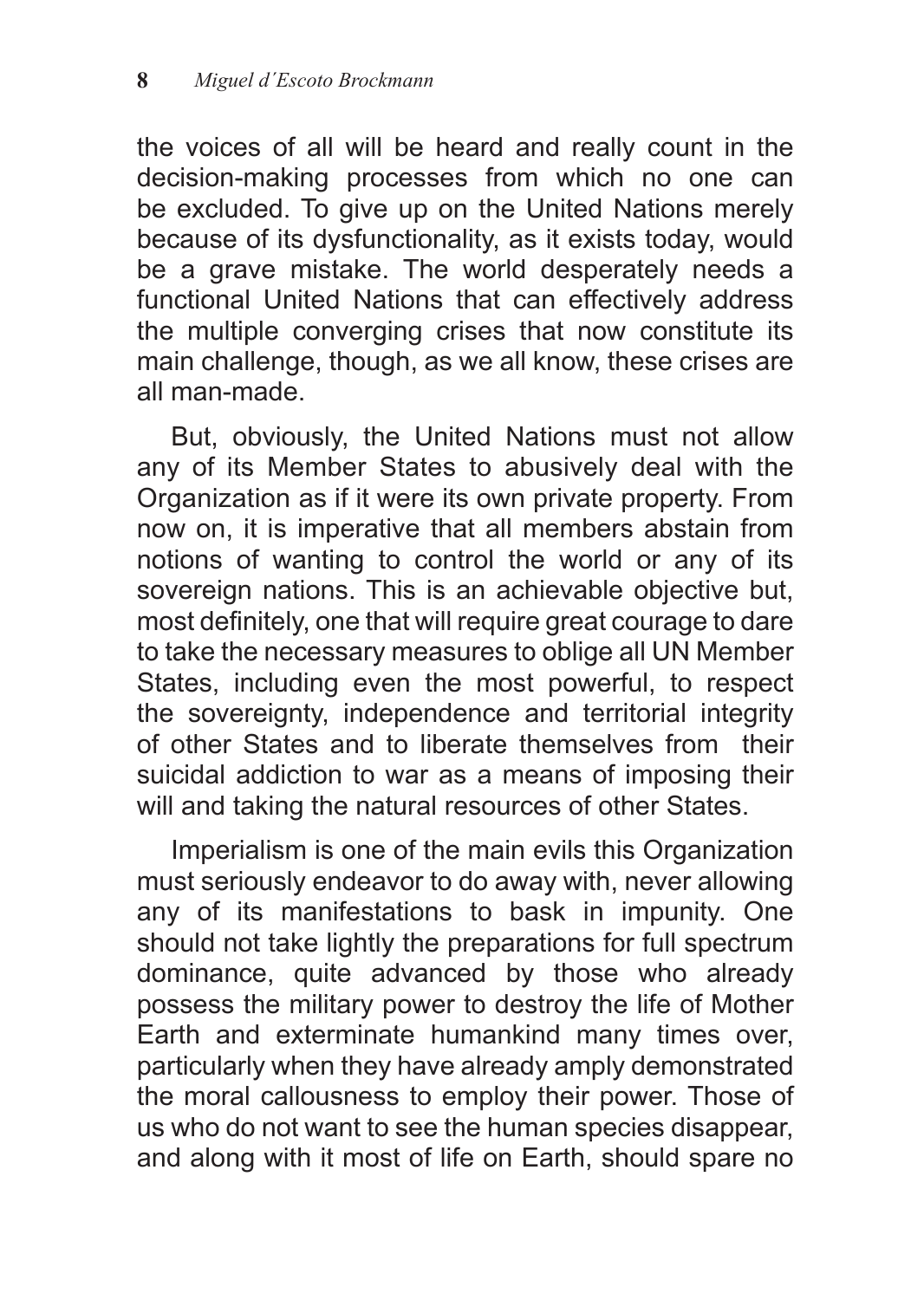effort to force a change in the behavior of those who would want to rule our world. Their quest for ever greater power is nothing short of a lethal diabolical obsession, to use the appropriate biblical terminology, which should be relentlessly and effectively fought against.

The double standard, hypocrisy and perversity of those intent on subjugating the world through force, has reached such levels that now they even pretend for the world to regard their greed and criminality as evidence of their alleged magnanimity and compassionate spirit. Thus they commit the gravest aggressions that result in the death of hundreds, thousands or millions of innocent people invoking an alleged "Responsibility to Protect" which is nothing less than a perverse manipulation of the values and principles of the Charter and *raison d'être* of the United Nations. It is no more than a new name for an inexistent and criminal "right" to commit aggression and intervene in the internal affairs of a sovereign State, as has been well expressed by Mohammed Bedjaoui, the brilliant former President of the International Court of Justice. All of this double-talk and jargon used at the United Nations today, invoking an alleged "Responsibility to Protect", is no more than a cosmetic facelift and name change for the crimes that imperialism has always committed. All of this was made abundantly clear during the interactive panel held on this subject in the UN General Assembly on 23 July 2009 and that I, as President of that body, presided and in which Noam Chomsky, Ngugi wa Thiong'o, Jean Bricmont and Gareth Evans took part as panelists.

However —and we cannot emphasize this enough the updated or reinvented United Nations which we are proposing will only be empowered to employ nonviolent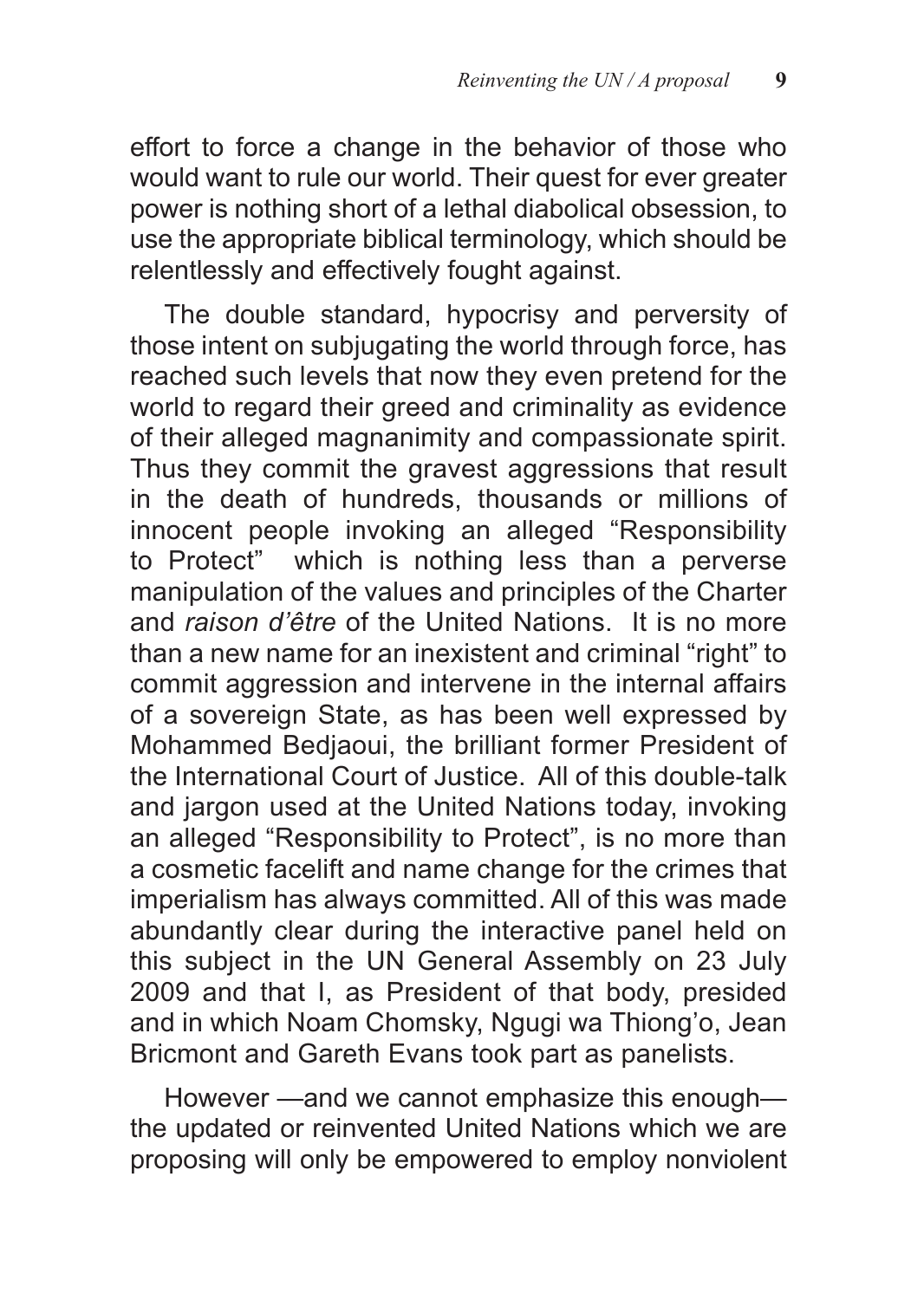means, in the true spirit of Gandhian Satyagraha or "soul power", in the enforcement of its resolutions and sanctions. Only love can defeat hatred, which is the trademark of all aggression. We are convinced that the means we use today in the struggle for justice, peace, life and in the fostering and defense of the common good of the Earth and humanity, will be the seeds from which tomorrow will spring. We have no other option. We either stop killing one another now or we shall all perish soon.

Having said this, it is important to acknowledge that there is a very powerful minority of governments committed to promoting hate, wars, selfishness and insatiable greed. But we are also witnessing a very significant growth in the number of statesmen committed to saving the faith-related values of love, justice, tolerance and peace and to putting these into practice by an allinclusive solidarity which includes, naturally, Mother Earth. For we must never forget that, athough she can live without us, humanity cannot live without Mother Earth. If respect for life is the most important of human rights obligations, then that must begin with respect, love and care for Mother Earth.

Already more than 30 years ago we heard great prophetic voices calling for the independence and democratization of the United Nations, to make it a truly functional Organization. In 1979, Fidel Castro, world hero of solidarity, took the podium as President of the Non-Aligned Movement to address the General Assembly. I cannot remember a more relevant or important speech having ever been delivered at the UN, but others were to follow soon. In other latitudes great statesmen like Julius Nyerere, President of Tanzania and world hero of social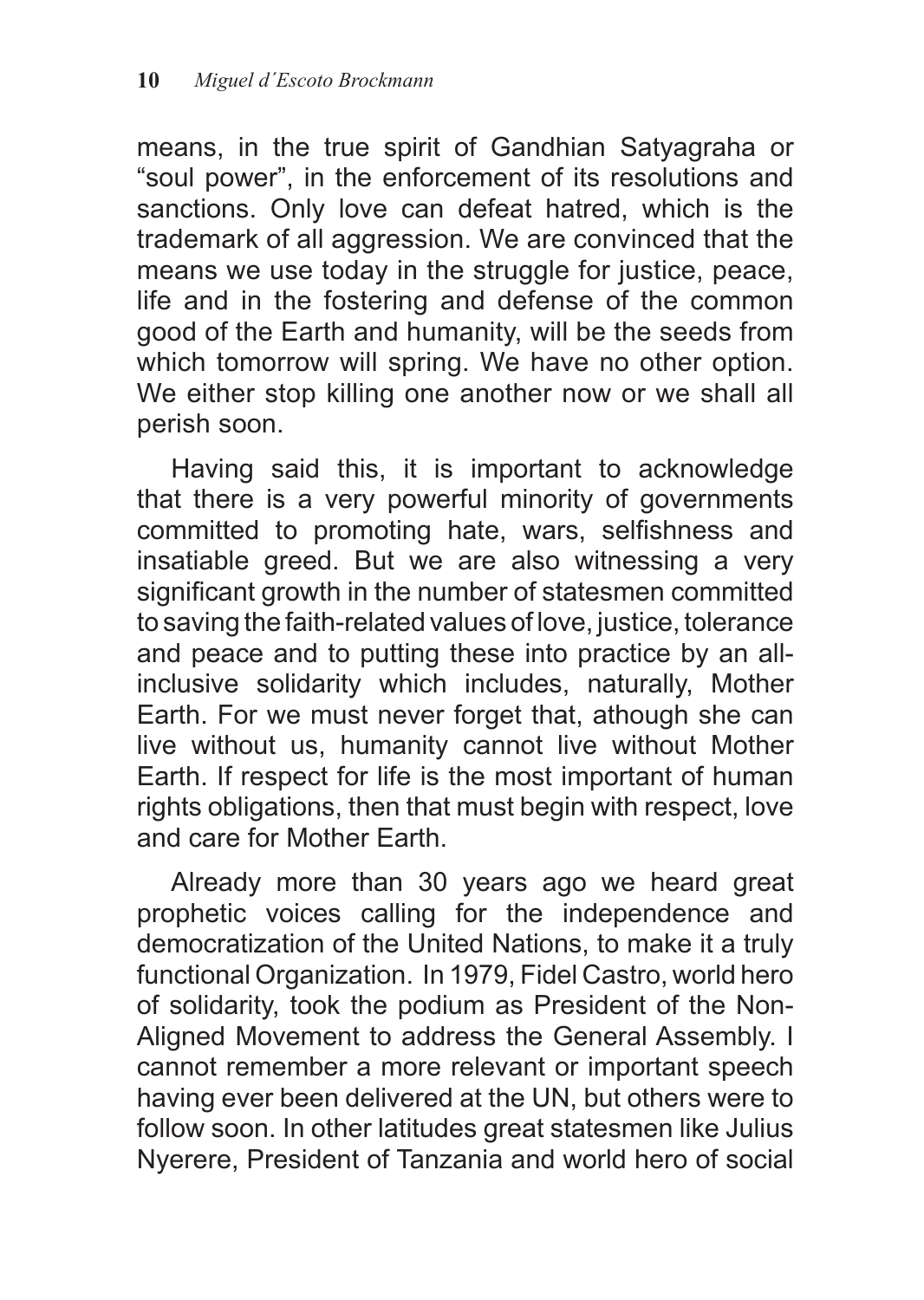justice and, further north, Olof Palme, as Prime Minister of Sweden, also delivered many memorable speeches at the United Nations.

The number of secular prophets calling for peace, justice, tolerance, international solidarity and an independent and democratized UN has grown steadily, in direct proportion to the world's growing frustration over the great harm that those who have usurped the leadership of the world and of the United Nations have done and continue doing to Mother Earth and to the human species. At this point in time, I believe my own region, Latin America and the Caribbean, has proportionally, perhaps, the largest number of such prophetic voices. Although, in truth, we must acknowledge that these prophetic voices are joined impressively by many others from all over the world. In drafting this Proposal, I have constantly kept in mind these brothers and sisters from around the world, and most especially the original peoples and the dispossessed of the Earth who were the ones for whom I willingly accepted the position, in 2008, as president of the United Nations General Assembly.

If during the sixties Fidel Castro was the precursor, a sort of voice crying in the wilderness, in time the whole world would witness the awakening of Nicaragua through the revolutionary voice of Daniel Ortega Saavedra and his love and hope-filled message to Nicaragua, the Americas and the whole world. Comandante Ortega's message was clearly inspired in the teachings of Jesus, Sandino and Marx's timely ethical critique of capitalism's intrinsically perverse view of life.

It wasn't too long before the world would witness the emergence of a series of new and inspiring revolutionary leaders: the courageous, clear minded and great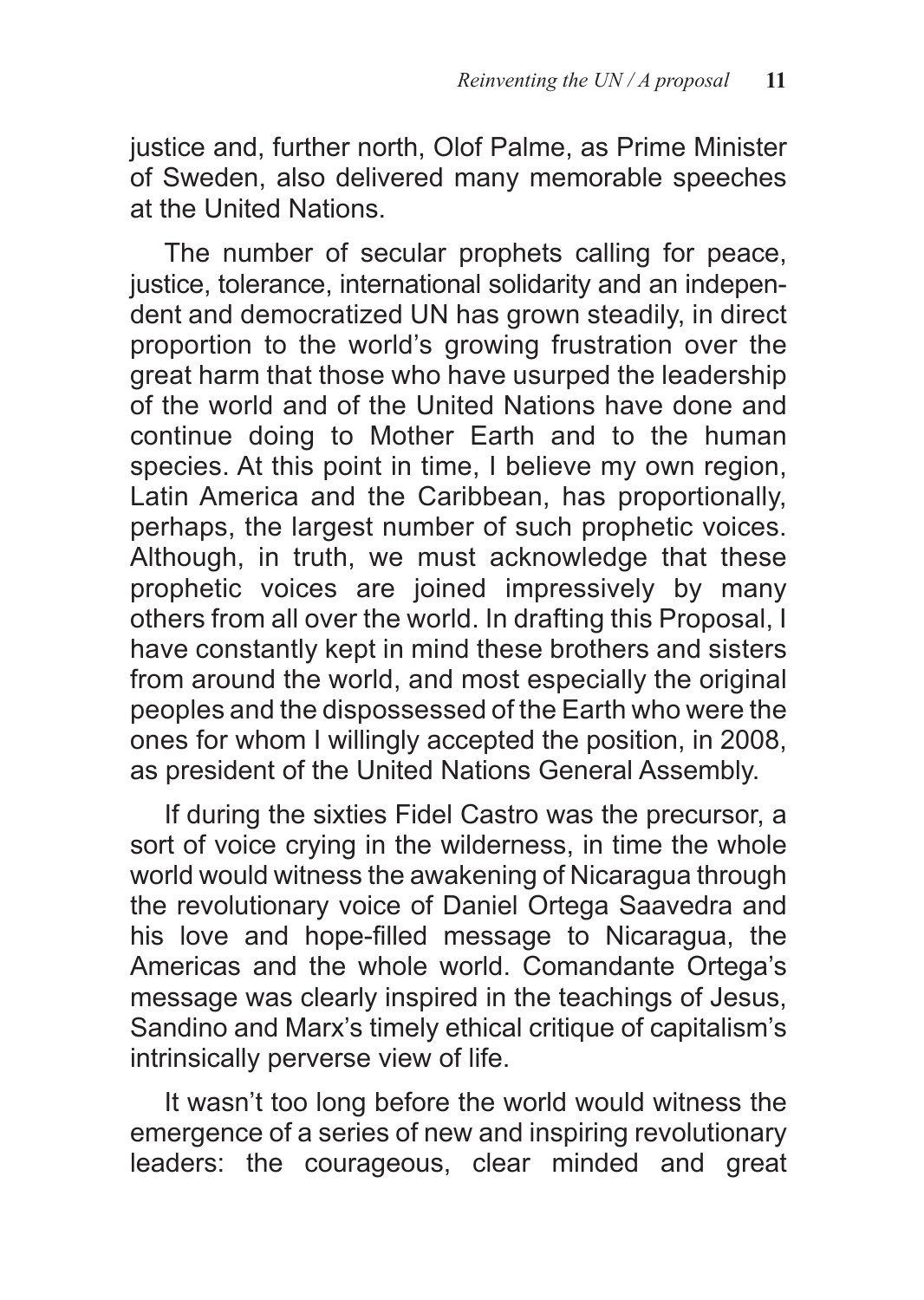Comandante Hugo Rafael Chavez Frias from Venezuela; the charismatic young labor leader from Brazil, soon to become the most widely respected and loved president in the history of his country, Luiz Inácio Lula da Silva; and the great visionary statesman, World Hero of Mother Earth, who faithfully transmitted the ancestral values of the Aymara people, especially its holistic concept of wellliving, that have so much to contribute in our efforts to save Mother Earth and the human species, President Evo Morales Ayma from the Plurinational State of Bolivia.

These great leaders were soon to be joined by Néstor Carlos and Cristina Kirchner whose inspired leadership has done so much to help put Argentina on track after its serious political and economic derailment.

The brilliant economist and statesman from Ecuador, President Rafael Correa Delgado, together with the courageous, constitutional lawyer and development specialist from St. Vincent and the Grenadines, Prime Minister and Minister of Finance Ralph Everard Gonsalves, both went the extra mile and proved crucial in bolstering the support of the Global South at the High Level UN Conference on the world financial crisis. Their bold leadership helped secure the adoption by consensus, on 26 June 2009, by all 192 Member States of the UN General Assembly of the landmark Outcome of the United Nations Conference on the World Financial and Economic Crisis and Its Impact on Development. That decision also confirmed that the G-192 constitutes the world's legitimate forum for reforming the world economic architecture. Today, the June 2009 Outcome remains the most comprehensive statement issued by any intergovernmental process on the causes and necessary remedies for our world economic crisis. The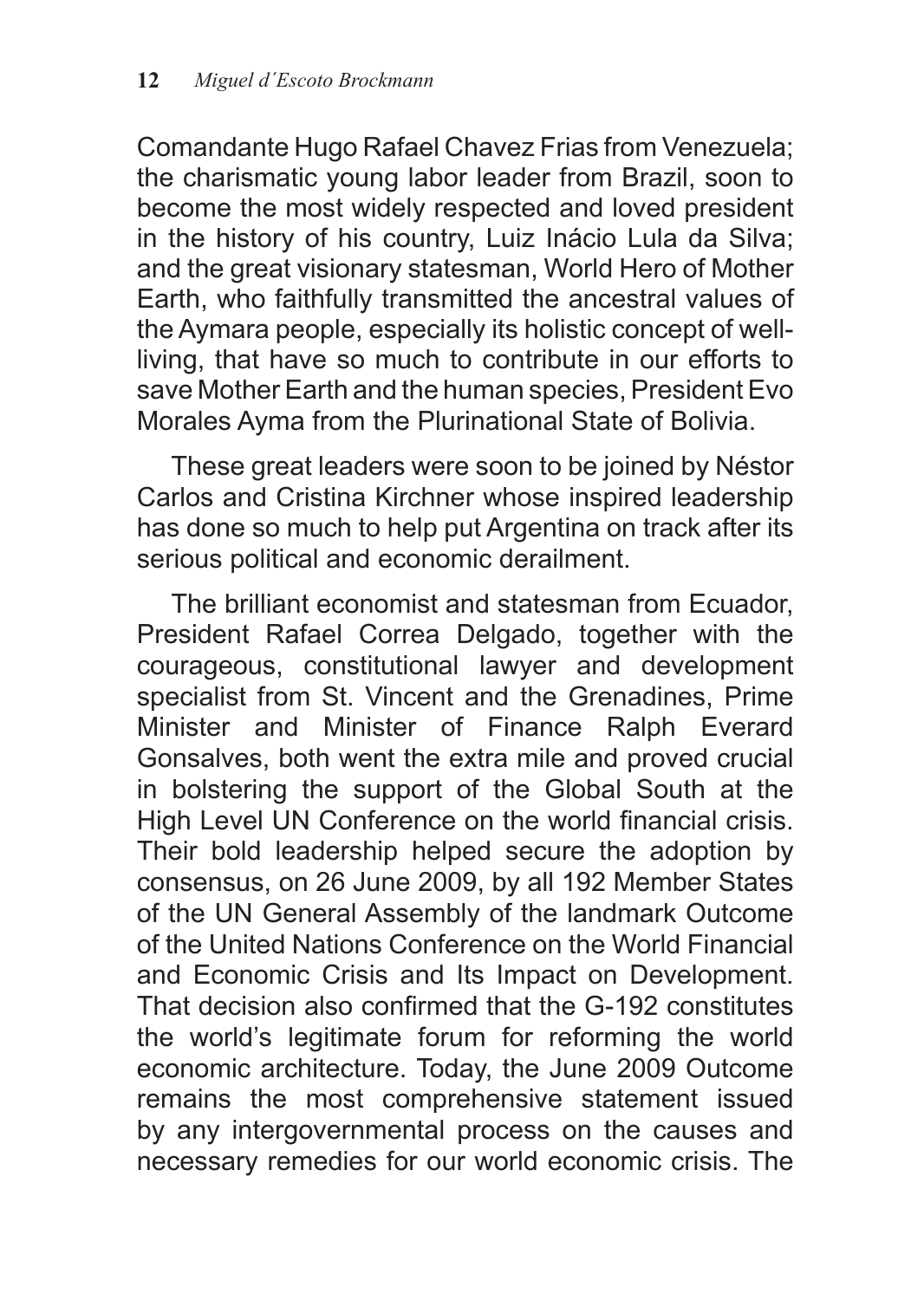consensus expressed in the Conference held at United Nations headquarters in New York stands as a powerful testament to the potential of the UN General Assembly as a forum not only for deliberation, but for decisionmaking of the highest order. Sadly, at the same time Vice-President Arístides Mejía Carranza attended the High Level UN Conference on the world financial crisis, the President of Honduras, José Manuel Zelaya, was ousted in a cowardly U.S.-sponsored military coup for the crime of advancing progressive policies in a part of the world that Washington remains bent on bringing back into its fold.

Besides Ralph Gonsalves, my region has also been blessed with visionary Prime Ministers from the Englishspeaking Caribbean who, with courage and clear mindedness, have contributed greatly to the progressive thought of our extended Motherland. Among these, Ralph Gonsalves from Saint Vincent and the Grenadines, Winston Baldwin Spencer from Antigua and Barbuda and Roosevelt Skerrit from Dominica certainly stand out but are not alone; other courageous and visionary Caribbean leaders will soon follow. Lastly, but not least, we are inspired by the brave defender of the poor and dispossessed of his multicultural and multilingual country of Paraguay, as well as a firm promoter of Latin American and Caribbean unity, President Fernando Lugo Méndez; and the recently elected President of Uruguay, José Mujica Cordano, from whom there is ample reason to expect much, taking into account his background of profound commitment to the causes of social justice, Latin American unity and solidarity.

Yet today, however, there is a whole new dimension to what the world is demanding of its leaders. It goes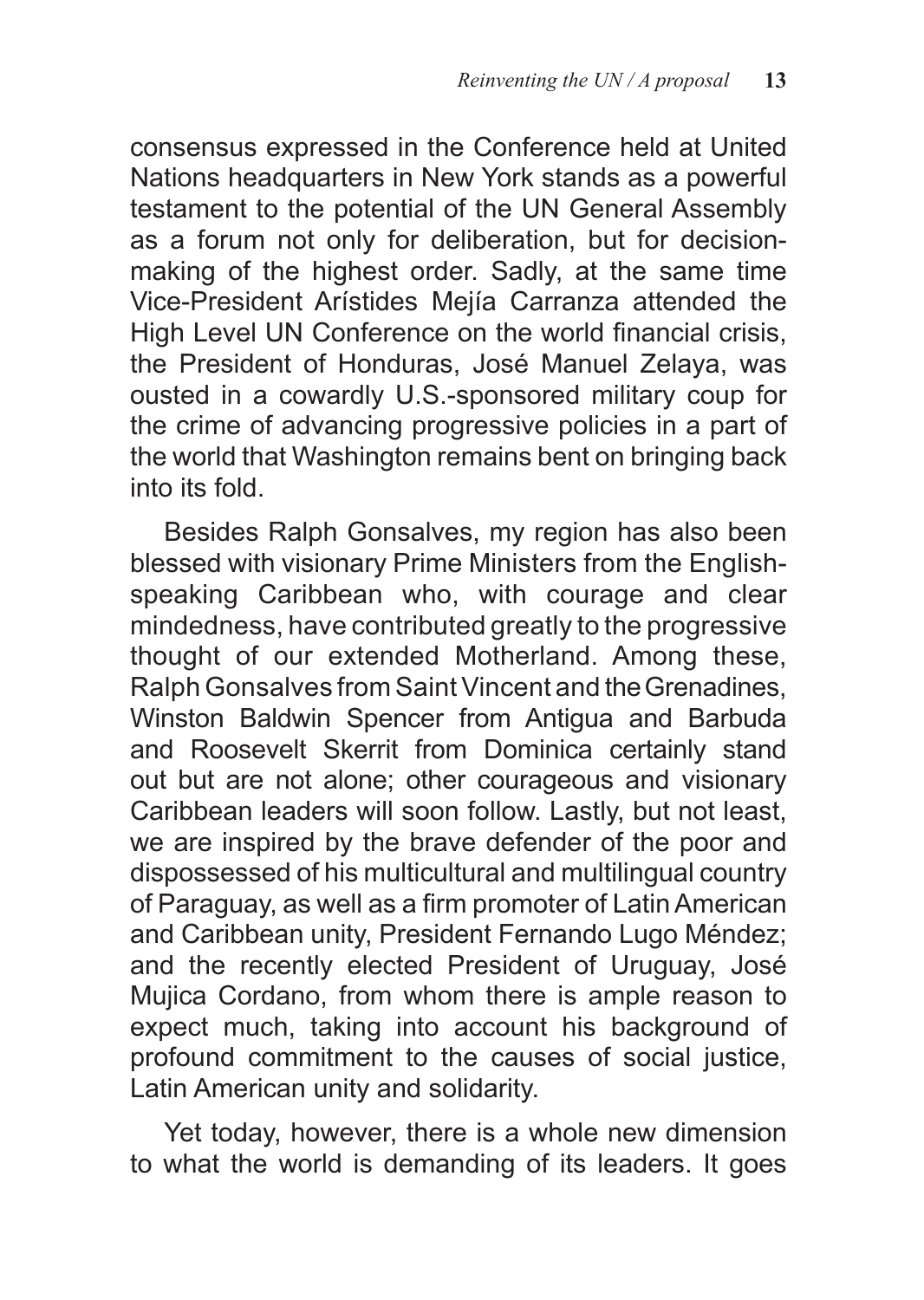beyond just a greater level of regional coordination and cooperation or the independence and democratization of the United Nations. It is Mother Earth that today is taking center stage as the world becomes conscious of the fact that love and respect for nature are essential if the human species is to survive. While many statesmen and scientists are calling for this, there has been no clearer prophetic voice than that of President Evo Morales Ayma, who certainly will go down in world history as one of the foremost statesmen of all time.

Although I myself feel that I will scarcely be a footnote in the history of our times, if that much, I was extremely flattered, but also quite embarrassed, to be so closely associated to President Evo Morales, whom I so greatly respect and admire, in Ramsey Clark's brilliant prologue to this Proposal. I felt honored that he wrote almost as if President Evo Morales had coauthored this work.

I say this because all I have tried to do is to present a proposal to update the United Nations to fit the calls that President Morales, and all of the ALBA and other progressive Latin American and Caribbean leaders, and many leaders from other countries of the world, keep so eloquently demanding. This was my objective. This is what President Daniel Ortega Saavedra, my president, had asked me to do.

In a letter to President Evo Morales, written on 12 January 2010 President Ortega wrote: "I am delegating as my personal representative, our dear and respected brother, Father Miguel d'Escoto Brockmann, who is at the disposal of ALBA and, in particular, at the service of the initiatives which you have been promoting within ALBA in the struggle to defend Mother Earth."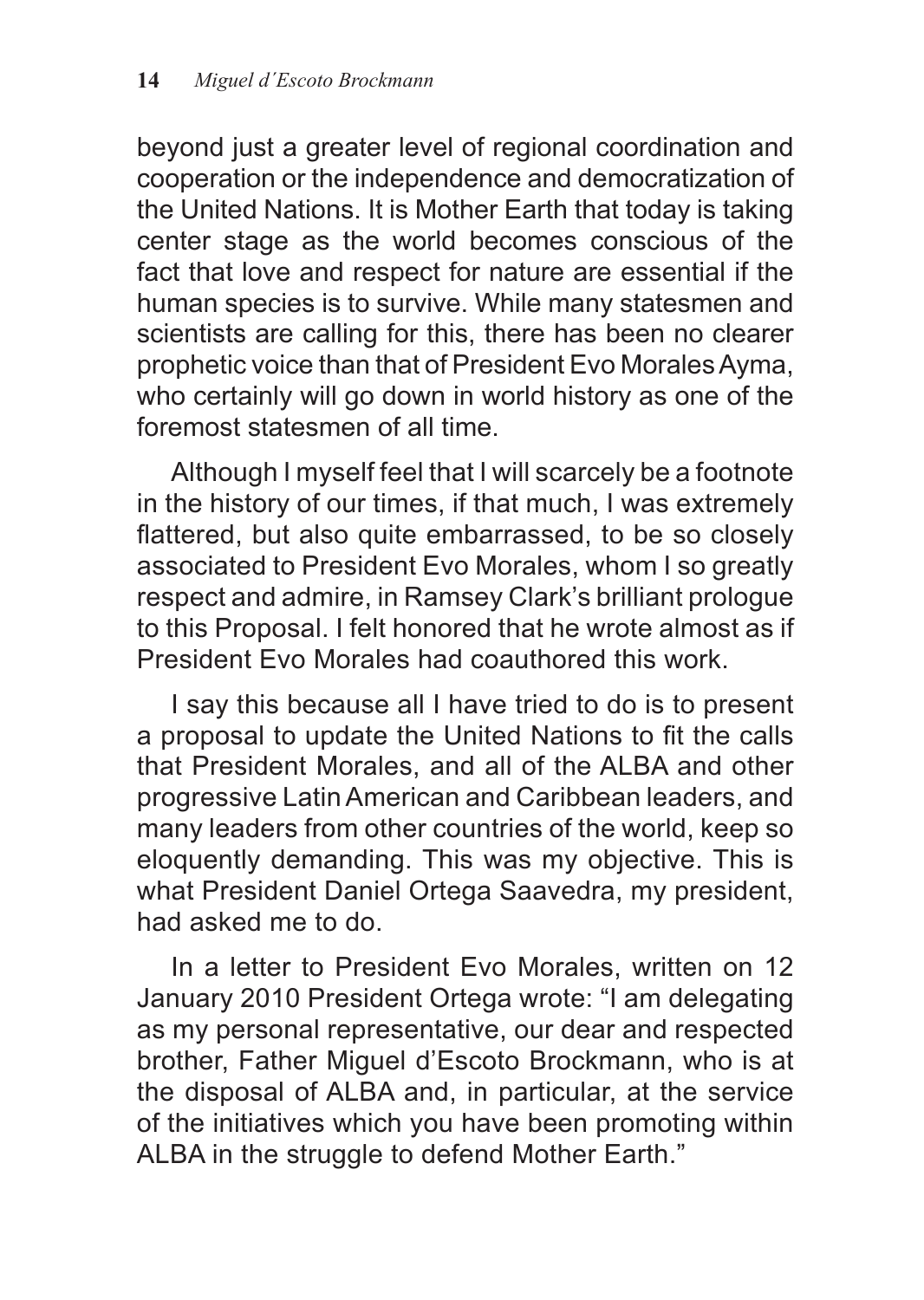This was, indeed, a formidable, complex and difficult task. It inevitably implied the updating, the transformation and, in one word, reinvention of the United Nations into an independent and democratic Organization. Being a follower of Jesus of Nazareth, and having a profound respect for all of God's prophets in all religions, including those of our original peoples, and lay prophets such as Simón Bolívar, José Martí, Benito Juárez, Francisco Morazán and Augusto C. Sandino, has been a great asset in helping me fulfill this task.

But other experiences were also very helpful. Among these I can include the fact that I served as foreign minister for revolutionary Nicaragua for over a decade, confronting the Contra War which was invented, organized, equipped and directed by the United States; to have brought a case to the International Court of Justice (ICJ) at The Hague against the United States for its terrorist activities and obtained the strongest condemnation in the history of world justice against any imperialist aggressor. I also served as president of the UN General Assembly from September 2008 to September 2009 and currently I am serving as a member of the Human Rights Council Advisory Committee (HRCAC) in Geneva. Nonetheless, reinventing the United Nations is not a task that I could tackle alone. I needed to tap into the wisdom and expertise of others, well acquainted with the United Nations Organization and the current state of world affairs.

Without the permanent selfless assistance of the Executive Coordinator of this project, Sofia M. Clark, and the generous availability for constant consultation of David Andrews, SSC, Maude Barlow, Mohammed Bedjaoui, Byron Blake, Leonardo Boff, Kevin Cahill,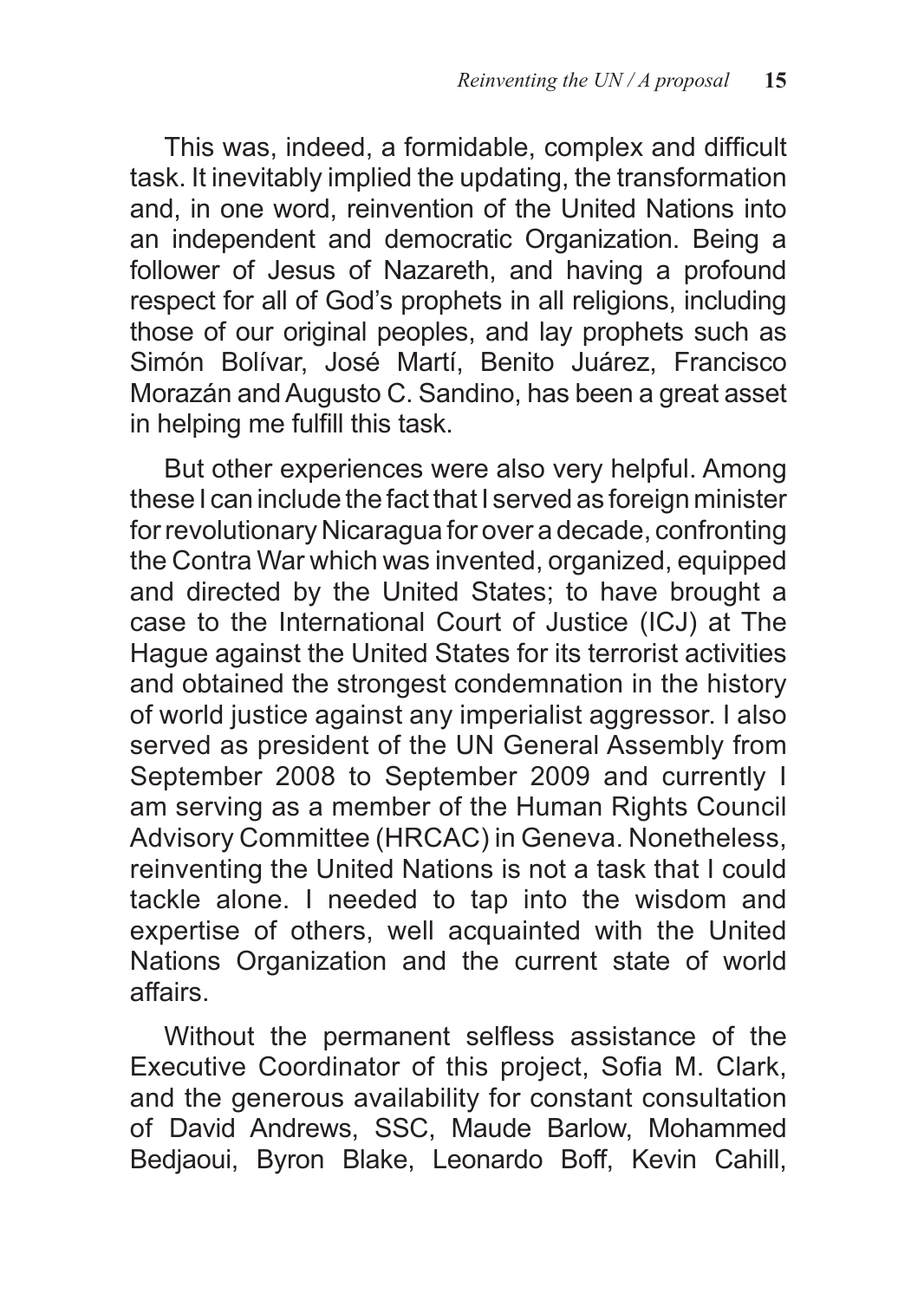Noam Chomsky, Michael Clark, Ramsey Clark, Aldo Díaz Lacayo, Curtis Doebbler, María Fernanda Espinoza, Peter Hansen, Michael Kennedy, Francisco Lacayo Parajón, Eduardo Mangas, Norman Miranda, Joseph Mulligan, S.J., Paul Oquist, Pedro Páez, Francisco Plancarte, Gerardo Rodríguez, Danilo Rosales, Danilo Saravia, Olivier De Schutter, Nirupam Sen, Joseph Stiglitz, Ngugi wa Thiong'o, Jorge Valero, and many more individuals of wisdom and prestige, we would not be presenting today this final and enriched version of the Proposal for the Reinvention of the United Nations. The first version was introduced at the Peoples' World Summit on Climate Change and the Rights of Mother Earth convened by President Evo Morales, and held in Cochabamba, Plurinational State of Bolivia, from the 19-22 April 2010.

All the above recognitions notwithstanding, I feel it is most important to point out that without the substantive contributions from Leonardo Boff, and the inspiration he has provided to me over the years, the Universal Declaration on the Common Good of Mother Earth and Humanity would never have reached fruition. In fact, if anyone were to be named coauthor of this whole Proposal it would have to be Leonardo, whom I regard as the contemporary reincarnation of Saint Francis of Assisi and a "soul brother" of our great Evo Morales.

Finally, and in a very special way, I want to thank President Daniel Ortega for his enthusiastic support during the preparation of this Proposal and, in particular, for his support for the Universal Declaration on the Common Good of Mother Earth and Humanity. I am also very grateful to President Ortega for having convened such a large meeting in the *Casa de los Pueblos* in Managua on 27 February 2010 to hear Leonardo Boff's presentation and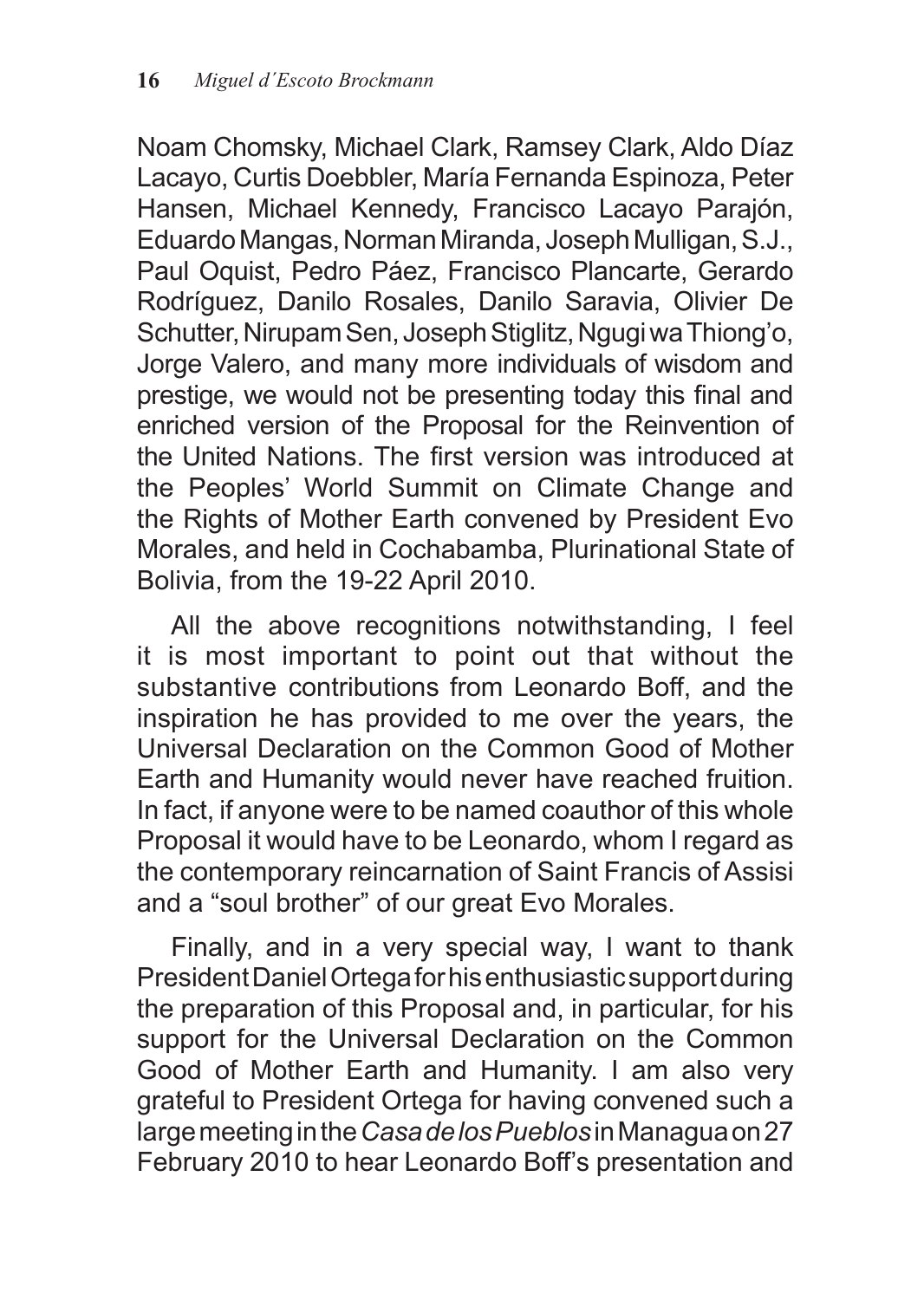thus to launch a national process to make the Universal Declaration known in all schools and homes throughout Nicaragua. In so doing, President Ortega became the first Head of State and Government to officially endorse the Universal Declaration on the Common Good of Mother Earth and Humanity, making Nicaragua the first country fully acquainted with the Declaration and the first to give it his unanimous support.

With all the love and respect due to the 192 Heads of State and Governments of our World Organization, but also motivated by the desire to contribute to the salvation of our sorely afflicted Mother Earth and of our own human species, I will allow myself to offer the following counsel. If this initiative is to succeed and be effective, the negotiation process to enrich and endorse this Proposal for the Reinvention of the United Nations, must not allow itself to fall into the well-known trap of UN procedures, designed intentionally to prevent change.

It is, therefore, the Heads of State and Government personally, with the full weight of their investiture, the ones who should be in charge of the whole process of gathering the endorsements of this Proposal for the Reinvention of the United Nations, not their Permanent Representatives at the UN, who are trapped in layers procedural cobwebs. This is not the kind of responsibility that can be delegated.

The personal involvement, or lack of involvement, of the Heads of State and Government in the crucial matter of reinventing the United Nations is in itself a statement, one that reflects the degree of importance that Presidents and Prime Ministers attribute to this matter.

The cause of peace and security requires a radical change in the United Nations and its organs in order to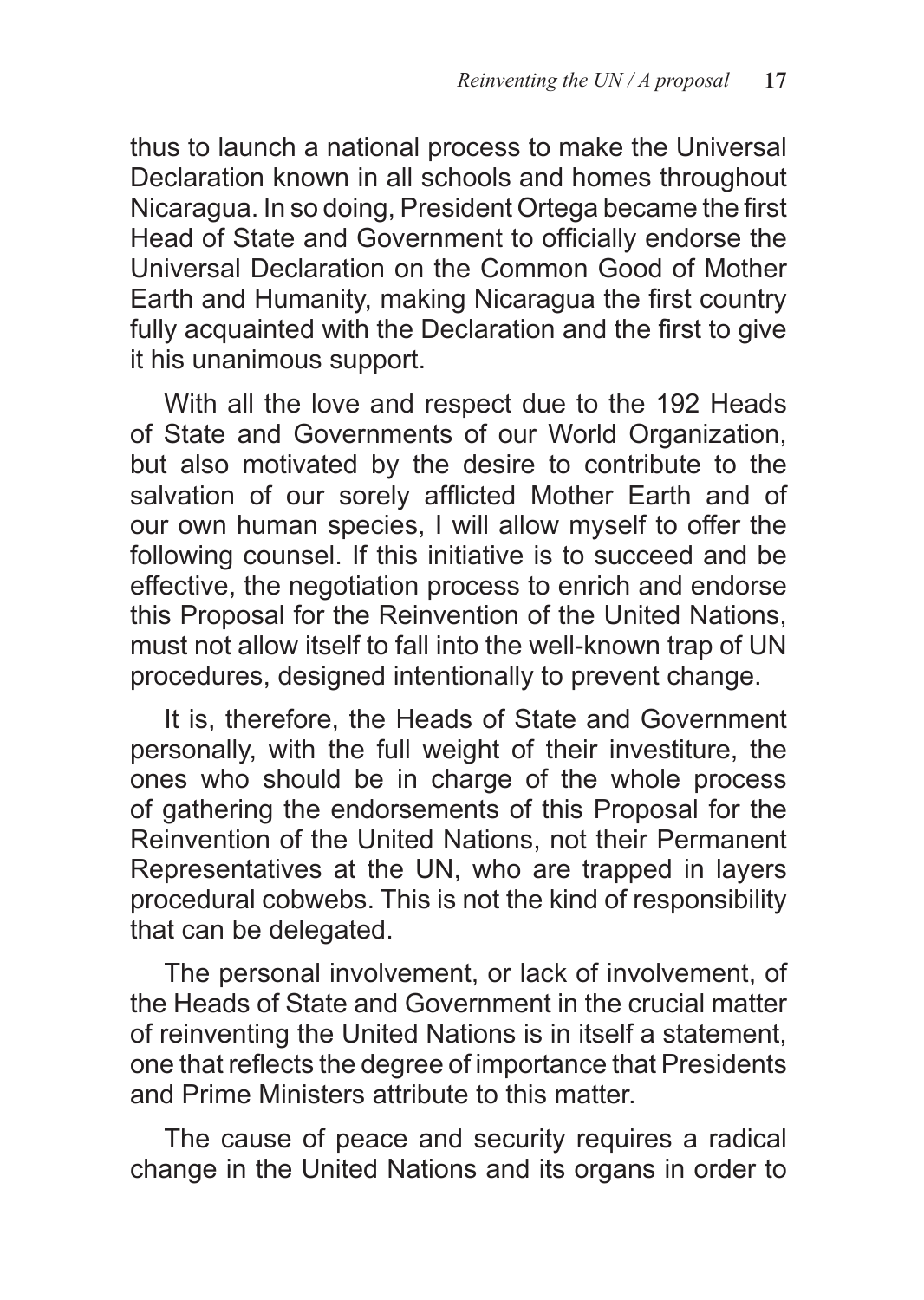cease serving as a lethal instrument for the benefit of a murderous and genocidal empire addicted to committing "humanitarian" aggression. And, as such, it is not a responsibility that one can delegate to others. Either the presidents and heads of government assume this responsibility themselves and ensure its success, or humanity itself will simply perish.

Today, more than ever the world needs nations that are truly united. In the first place, as an indispensable means to fend off the apocalyptic seven-headed beast that runs around desperately preaching and practicing its incomprehensible evil doctrine of "humanitarian" bombing and genocide, and subverting, moreover, the entire international legal order and the principles of the UN Charter under the pretext of some hypocritical sense of Responsibility to Protect. Secondly, to love and serve all and to protect our Mother Earth, making love and solidarity reign among us and, finally, to eradicate war, hunger and poverty from our world. If we really want to achieve these ends, God will supply us the strength and courage to do so.

Victory is possible, but the battle must be waged at the level demanded by its importance. The Group of 77 + China, at the highest level and by geographical regions, could be the best body to deal with the issue of this Proposal and to gather the necessary votes for its presentation and approval by the General Assembly.

In the hope that this Proposal for the Reinvention of the United Nations Organization is found satisfactory, I remain at the service of the Heads of State and Government to work, among other things, on a strategy proposal, or road map to follow, for the purpose of obtaining the necessary number of endorsements prior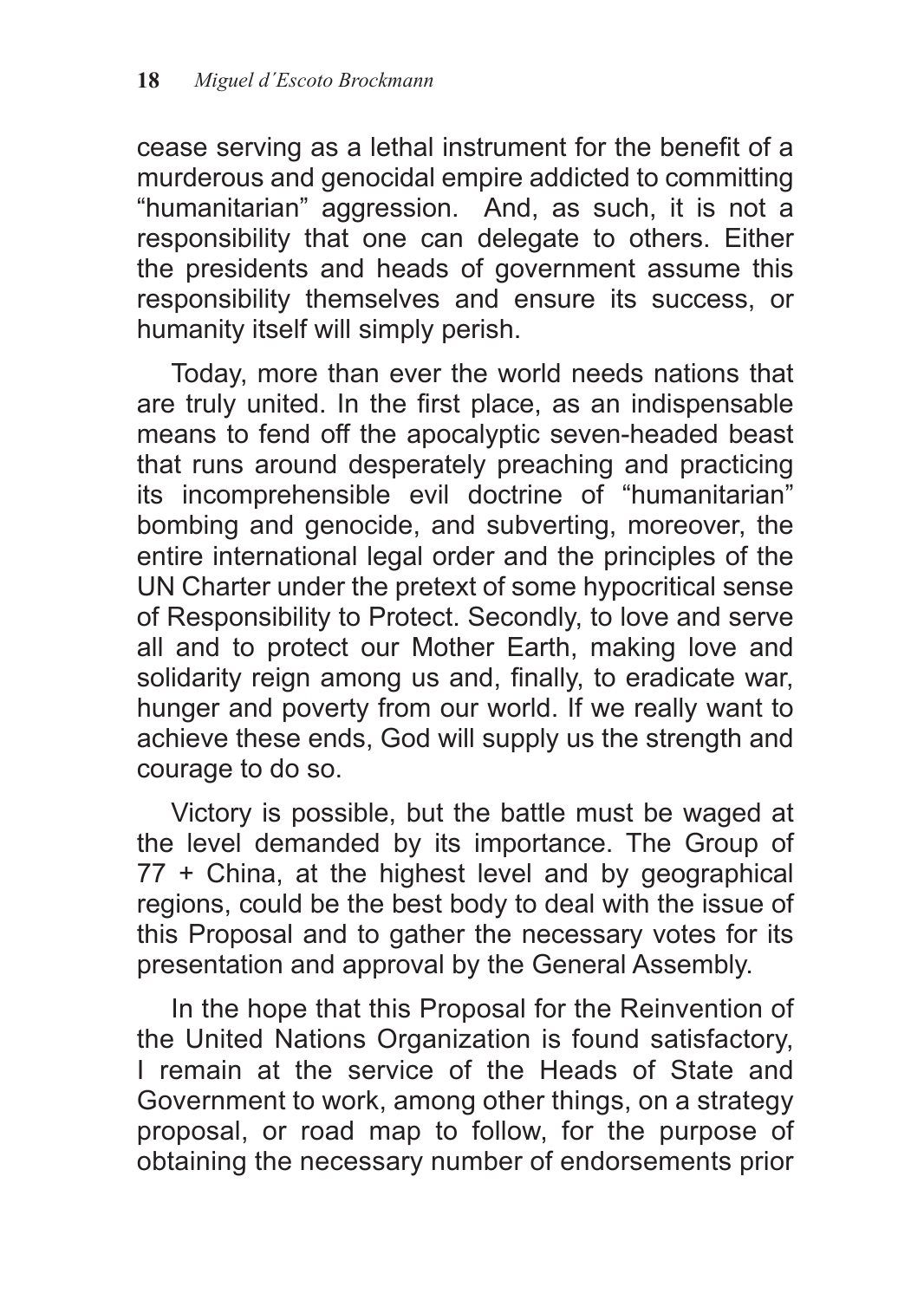to submitting the Proposal to the General Assembly for its approval.

From cosmic stardust we were created to shine brilliantly in the darkness which envelops us and to abolish for ever hate, greed, warmongering and all violence against Mother Earth and humanity. We are called to be beacons of love, justice and peace heralding the definitive arrival of the golden dawn of Universal Solidarity. A reinvented United Nations is the means to achieve this noble goal.

#### **Miguel d'Escoto Brockmann, M.M.**

22 April, 2011 International Mother Earth Day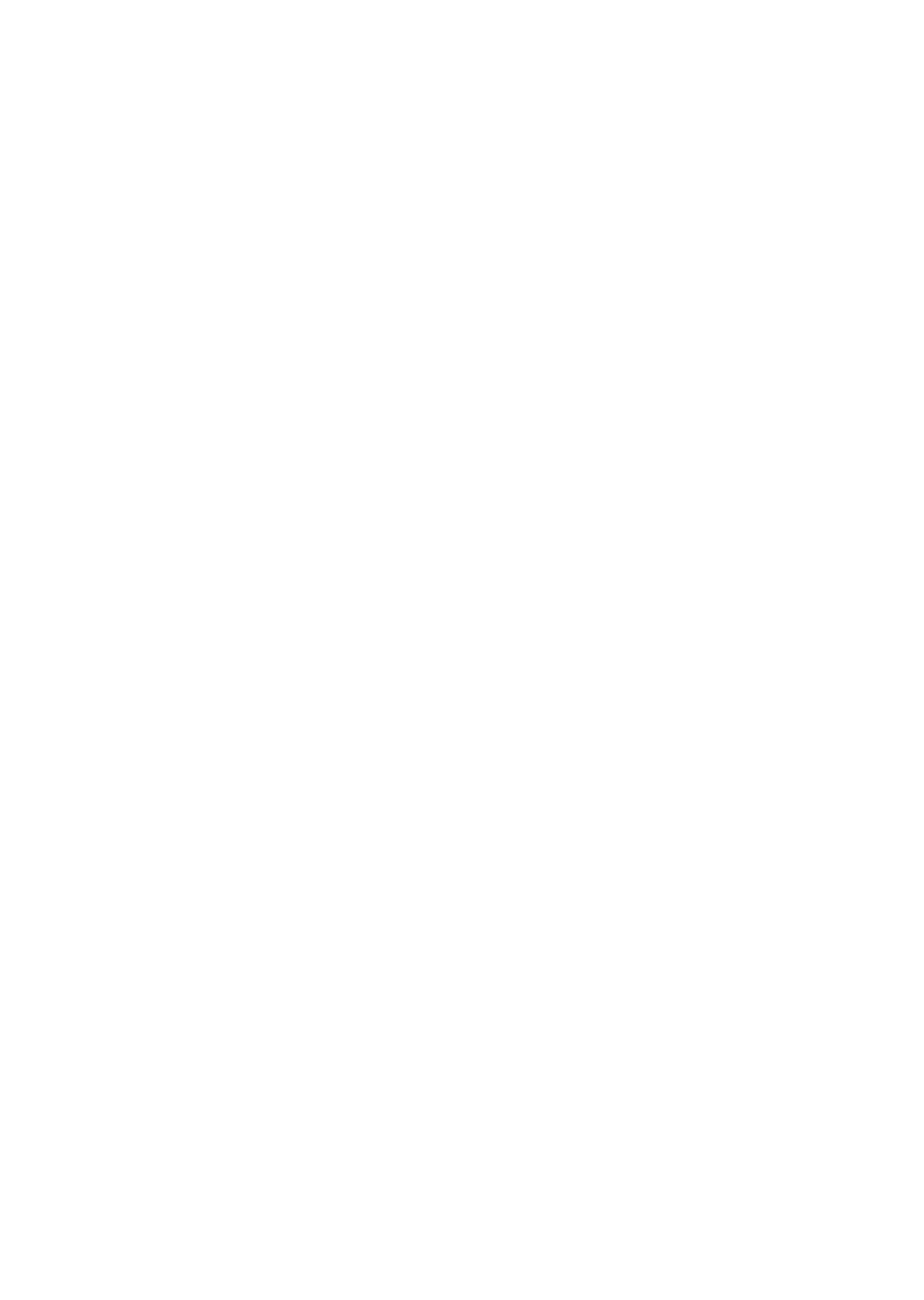#### Foreword

Before you is a work of extraordinary importance to life on planet Earth. It is largely the inspiration and commitment of two unique world leaders.

One is a priest, liberation theologian, foreign minister at the birth of the revolutionary Nicaragua, and once President of the 192 Member Nation General Assembly of the United Nations (which ought to be and soon may be the acknowledged legislator of this world), Miguel d'Escoto.

The other, most improbable, is a true indigenous, a full blooded Native American, who has lived his still young life, as a leader among, of, by and for the first peoples of Bolivia and is now President of all its great people, Evo Morales. Not since Benito Juarez, the full blooded Zapotec twice elected President of Mexico, has there been anyone like him. Juarez gave us the defining statement against human self-destruction: "A respect for the rights of others is peace."

Evo Morales and Miguel d'Escoto offer herein a faith imperative to survival of life as we have known it here on Earth. It is premised on the understanding that nature knows no human border. In the words of the old folk song "We're in the same boat brother" and when you poison one end you gonna pollute the other. It sees the obvious,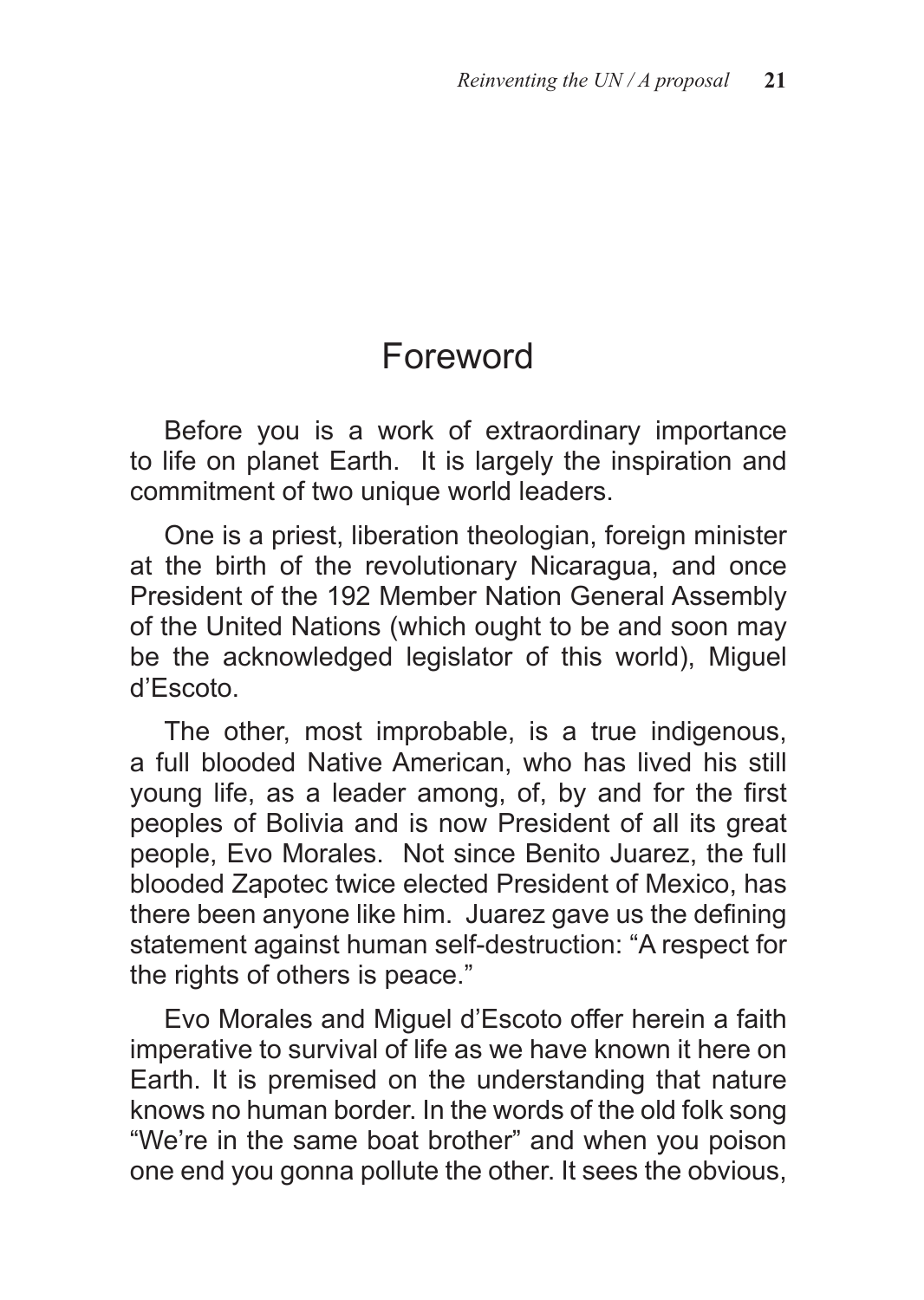that unbridled economic acquisitiveness ravages the environment and will not voluntarily pay the costs of healthy restraint and environmental protection, resorting even to war and its preparation, themselves great global polluters, physical and moral, to have its way.

The only chance to achieve essential environmental protection is through the enforcement of environmental standards established by international law. The Proposal you have in your hands is the way to accomplish this.

There are three parts:

- 1. "The Universal Declaration on the Common Good of Mother Earth and Humanity," is the proposed proclamation for the United Nations General Assembly in the nature of a Universal Declaration of Environmental Rights, in harmony with the Universal Declaration of Human Rights.
- 2. "The International Tribunal of Climate Justice and Environmental Protection," is the proposed creation of a new UN Tribunal with jurisdiction and power to protect the international environment. This is accomplished by the addition of a new chapter, XIII, to be added to the Charter of the United Nations immediately after the chapter creating "The International Court of Justice" and before the chapter on "The Secretariat". This new chapter will establish the Tribunal as a United Nations court empowered to enforce international law relating to the environment and enlarge the purposes and principles of the United Nations to include the preservation of Mother Earth.
- 3. The Statute of the International Tribunal for Climate Justice and Environmental Protection. The Statute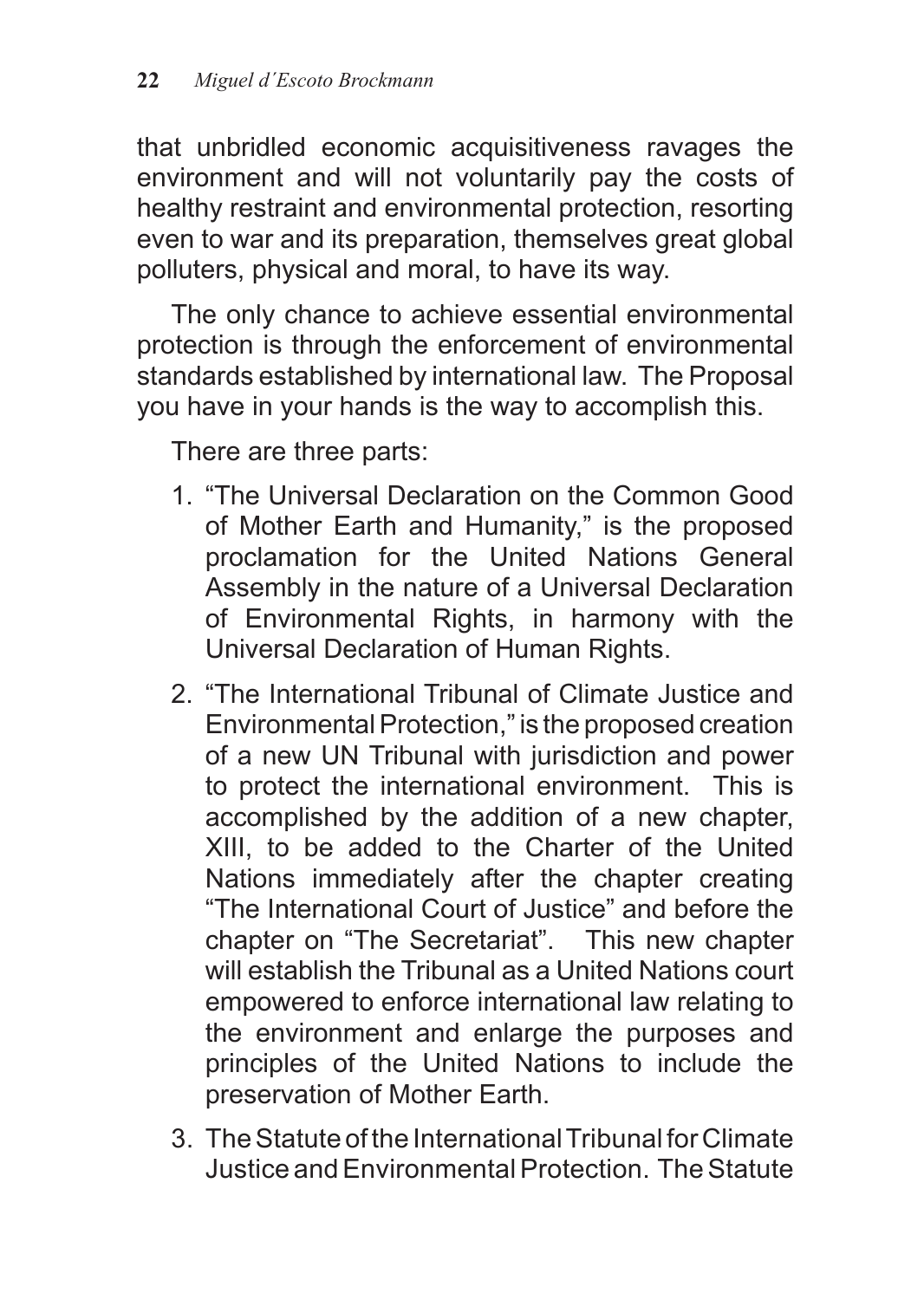for the Tribunal established by amendment of the Charter of the United Nations sets forth in detail the structure and organization of the Tribunal, its jurisdiction, functions, the sources of the rights and duties it enforces and administrative details.

The challenge addressed by these three documents is enormous. Survival is essential. A few observations may encourage commitment to the cause.

In the year of the establishment of the UN, 1945, in San Francisco, in the wake of World War II, the deadliest human violence, so far, which ravaged much of three great continents wreaking death on tens of millions of children, women and men, fifty-one Nations came together to end the scourge of war, protect human rights on which peace depends and promote higher standards of life in larger freedom for all.

The means was to be a new United Nations intended to pursue principles of justice and international law in accordance with its Charter to achieve those essential human goals.

With those asserted goals largely unfulfilled, three score and six years later in 2011, the now 192 Members of the United Nations recognizing the urgent need to reform their own Charter, are challenged to immediately address the clear and present danger of the death of life on earth from massive human assaults around the world on earth's life sustaining environment.

Uncontrolled human population growth will double to triple present numbers within the lifetime of today's children absent controlling human action. The acceleration of exploitative human assaults and more devastating technological methods of exploitation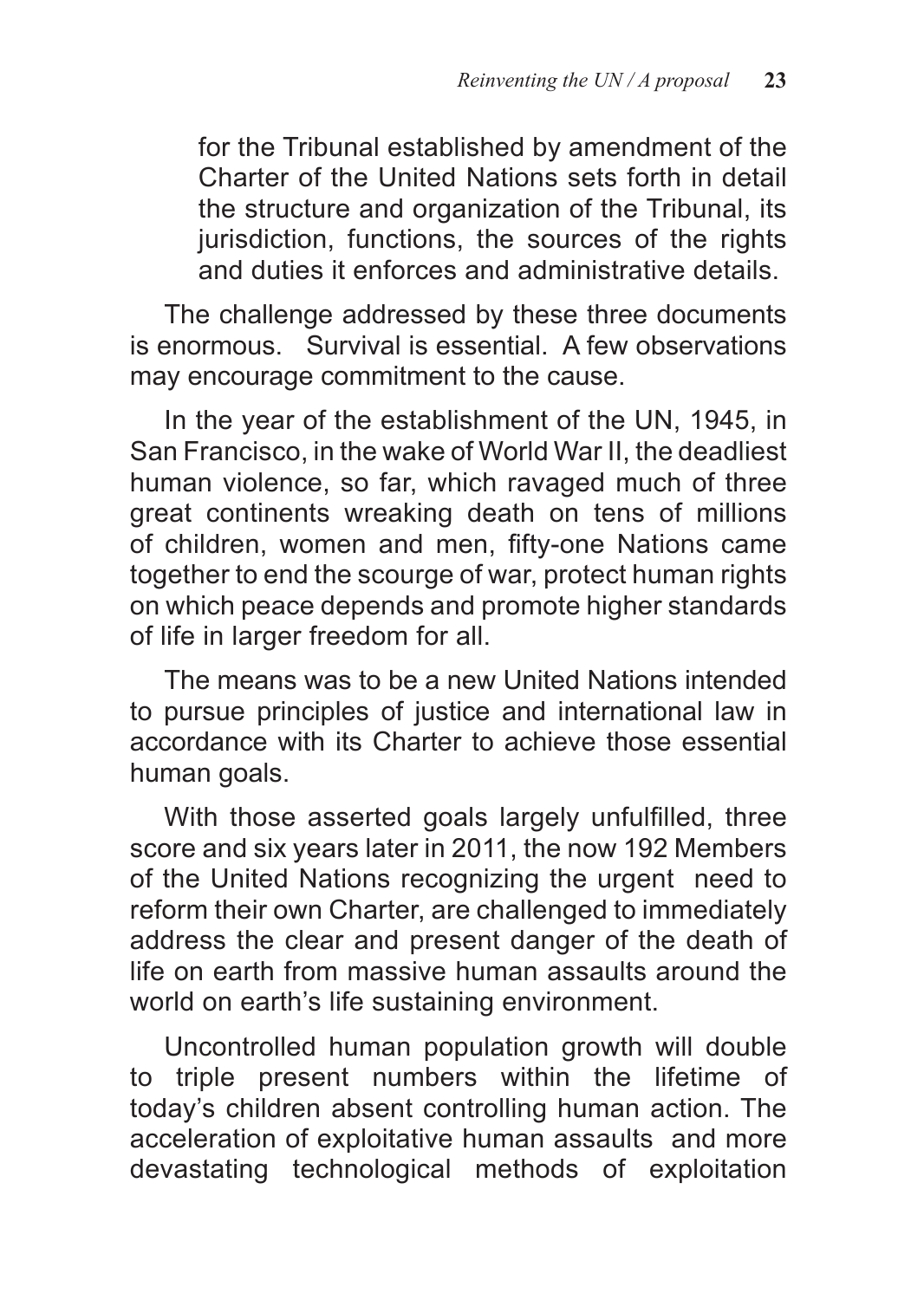of Earth's natural resources and their unforeseeable consequences are threatening earth's essential life supporting gifts – air, water, food, earth's bounty and life itself, flora and fauna rendering bountiful Mother Earth lifeless as the moon.

Global warming, an advanced threat, is largely the result of the still increasing exploration, extraction and consumption of fossil fuels. These fuels are the product of vast growths of forest and plants which took carbon dioxide out of the atmosphere millions of years ago and dying, converted their carbon into coal, oil and gas under layers of earth's growing changing surface.

Consumed today, those fossil fuels release carbon dioxide into the atmosphere which retain heat from the sun increasing air temperature, the so-called greenhouse effect.

The ozone layer in the atmosphere has absorbed the ultra-violet rays radiated from the sun shielding Earth's surface from their harmful force. But now holes have appeared in the ozone layer near earth's poles exposing earth to deadly rays from the life-giving sun.

Construction, destruction, production, plastics, synthetics, the extraction, transportation, spillage, escalating consumption, chemical and hazardous waste and trash scar whole landscapes and spread life threatening pollutions on land, sea and air.

With global warming rising seas threaten the habitat of hundreds of millions of humans within decades from Bangladesh to Florida. Angry winds may attack coastal populations with hurricane force and flooding at any time and topsy turvy climate change is bringing unprecedented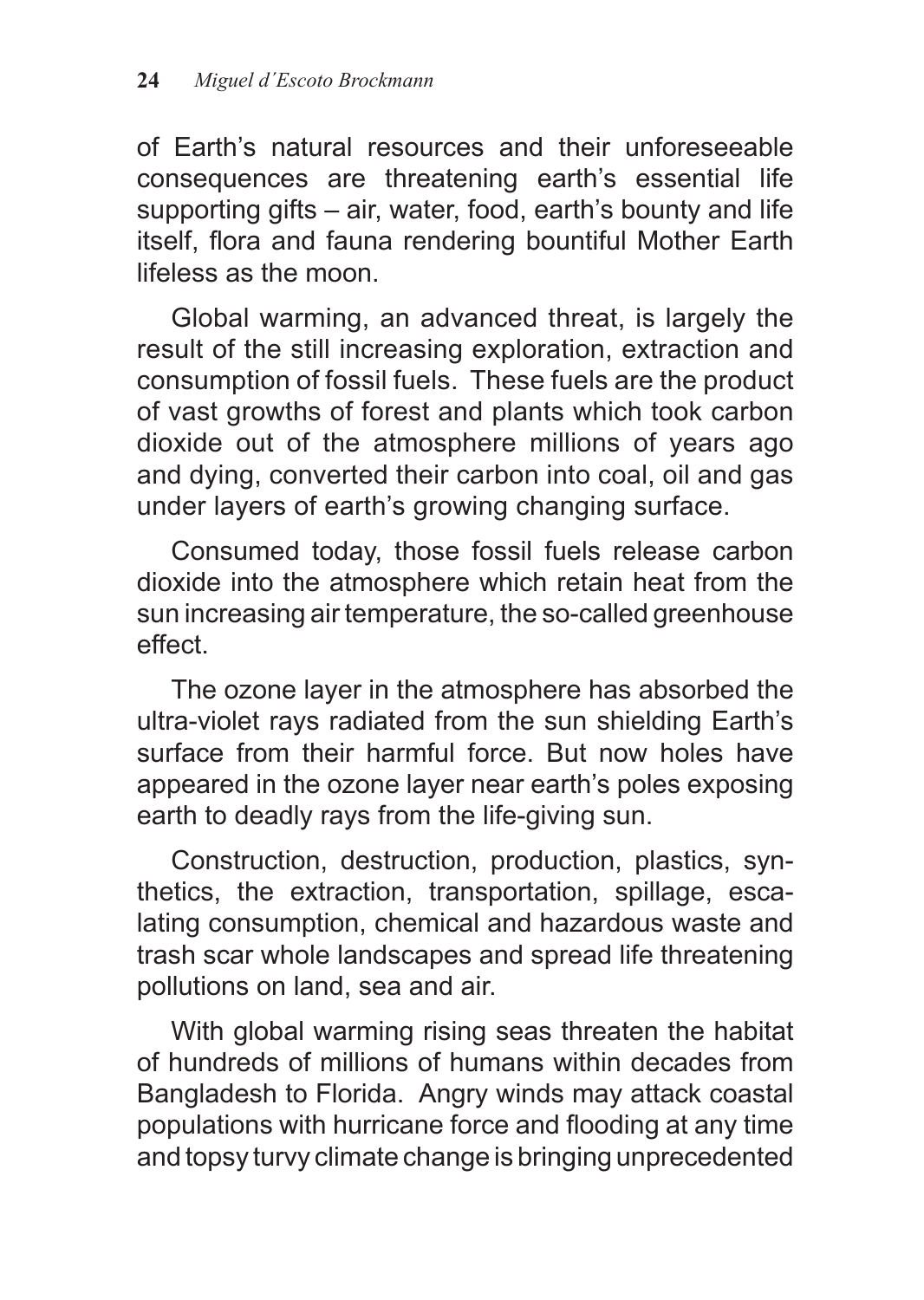and unpredictable drought and flooding, heat and cold in both hemispheres.

Polar bears move south from the north and Penguins move north from the south, both faced with extinction along with hundreds of other species from the mighty Tiger to the tiny Titmouse.

Mankind's avaricious exploitation of Earth's rich treasures at an ever accelerating pace threatens life on the planet.

The insatiable lust of capital for profits has dumped raw sewage in rivers, lakes and coastal waters, spreading across vast oceans, while garbage, trash, the metal carcasses of cars, trucks, junk yards and industrial waste litter the landscape. Radioactive and other hazardous waste are found near human populations. Vast forests are mowed like grass and left bare to erosion and wasteland leaving the atmosphere laden with increasing levels of carbon dioxide which vanishing forests once absorbed from the air.

Developing economies contain more than half the world's rapidly growing population where the vast majority of the long deprived poor live: China, India, Pakistan, Bangladesh, Indonesia, Nigeria, Congo, Egypt, Brazil, Colombia. They deserve good food, clean water, health care, education, housing, employment. And the endless, expensive, unnecessary necessities of modern life, the shopping mania of the rich and reckless, multiplying the assault on earth's resources and resulting pollutions.

War with its omnicidal threat scars our lives and earth's landscape at still increasing levels. In the richest country for now, my own United States government, spends more on war and its threat than all its other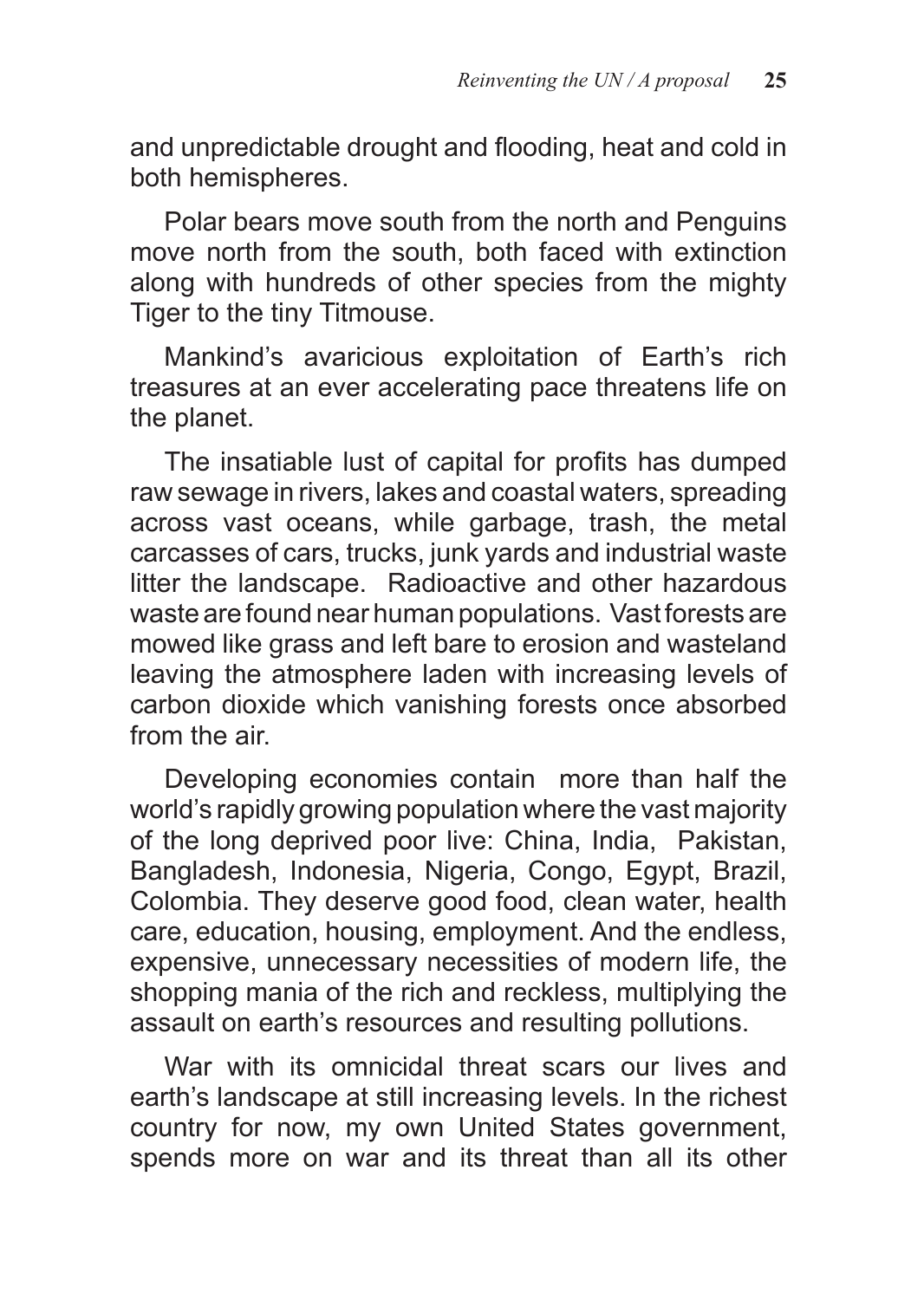expenditures and more on the military than the rest of the world combined, inspiring others to direct resources from human needs and planetary survival to destructive military budgets. The war industry and the exploitative industries it supports, protects and serves are earth's greatest polluters, both physically and morally.

The U.S. nuclear submarine fleet patrols the great oceans of earth carrying sufficient numbers of missiles and nuclear warheads to destroy every major city on earth. The W-88 nuclear warhead mounted on a missile with a range of 6,000 miles has an explosive force of 475 kt and will destroy everything within a radius of 50 miles with its blast, heat, gamma and neutron rays setting off firestorms and destructive winds far beyond – a bomb with more than 37 times the destructive force of the bomb, a mere 12.5 kilotons, that incinerated Hiroshima un bel di. These are bombs that in all sanity and humanity could never be used.

"We could have saved the earth, but we were too damned cheap" wrote Kurt Vonnegut, who in 1945 as a German Prisoner of War witnessed the fire-bombing of Dresden, famous for its fine porcelain and other arts.

Twenty years ago Nobel Peace Laureate, President of the U.S.S.R and General Secretary of the governing political party, Mikhail Gorbachev, pledged to work equally for peace and environmental quality. The urgent global need has been no secret. Had he succeeded in providing global leadership, global protection of the environment might have by now turned the tide.

We can still save the earth if we care, and act with an urgency as great as that which sought to end the scourge of war and created the United Nations in 1945, and persevere. But the powers that be, those who always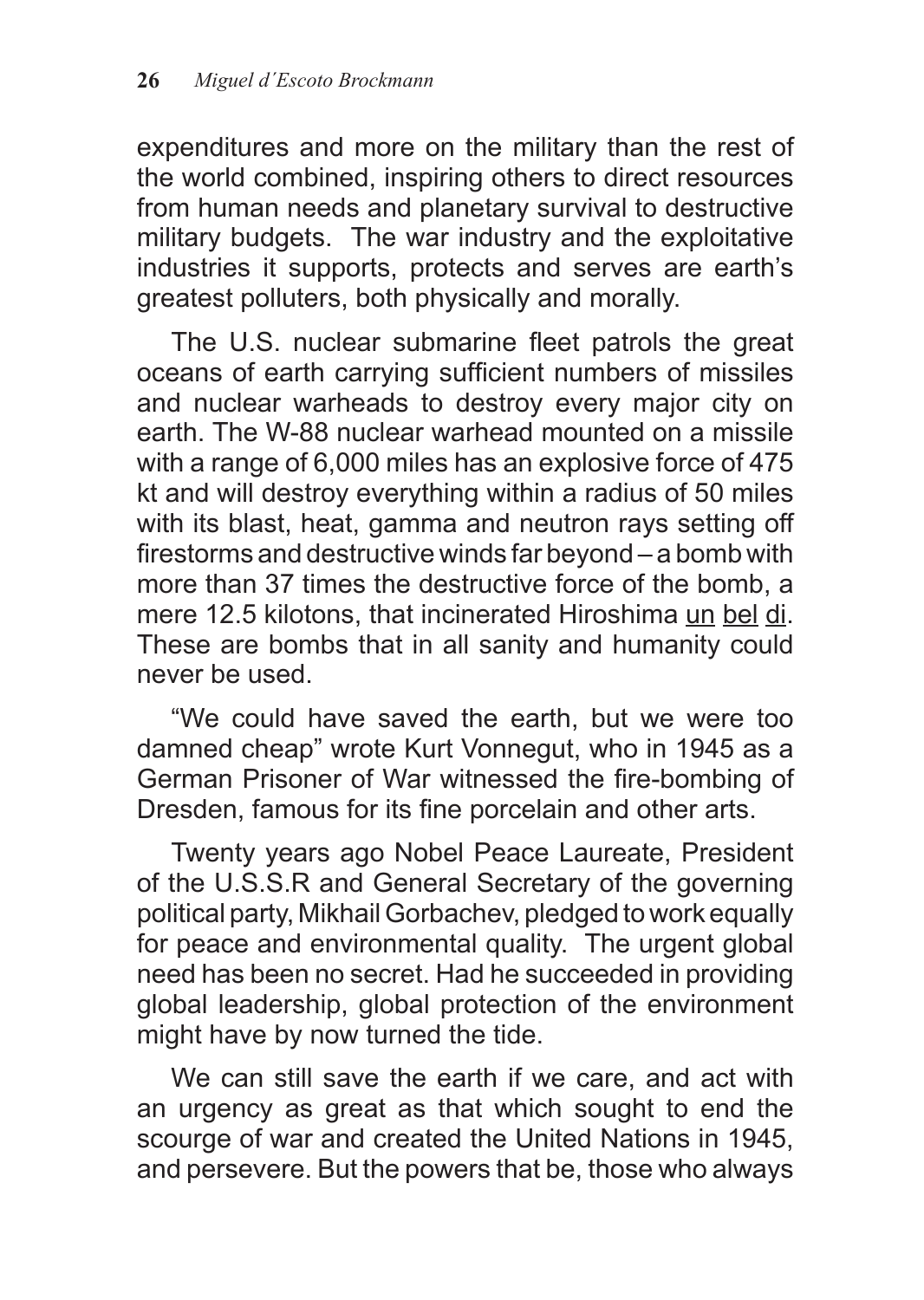oppose change for the benefit of the majority, have purposefully managed to turn the UN into a dysfunctional organization, incapable of fulfilling its *raison d'être*. It has now become indispensible to update it, reinvent the United Nations, to make it correspond to the needs and knowledge of the XXI century, in order to turn it into a functional organization capable of saving the world which is facing its worst crisis in history.

The proposal that you have in your hands presents us with a way to achieve this urgent unpostponable objective. For now we must succeed in both ending war against humanity and humanity's war against this planet earth on which we live or die. We must understand Thoreau's admonition "In wildness is the preservation of the world." Which is to say, attention must be paid to the wisdom and power and purposes of Nature.

No people have ever known, or loved Mother Earth like the first people, the aborigines, the indigenous people, who still number several hundred million and can be found in virtually every country. For them, they were a part of earth and cared for it as such. They are the poorest, most segregated and most maligned of all peoples, wherever they are found, save only the Romani who have no home perhaps. For the aboriginal, they were a part of the environment. What disturbed the environment, disturbed them.

Tatanka Yatanka, a Native American known in the language of his oppressors as Chief Sitting Bull, believed "Healthy feet could feel the very heart of Holy Earth". At a Council in 1877 at Powder River, shortly before he led his tribe to exile in Canada, he said "Behold, My Brothers, the Spring has come, the earth has received the embraces of the sun, we shall soon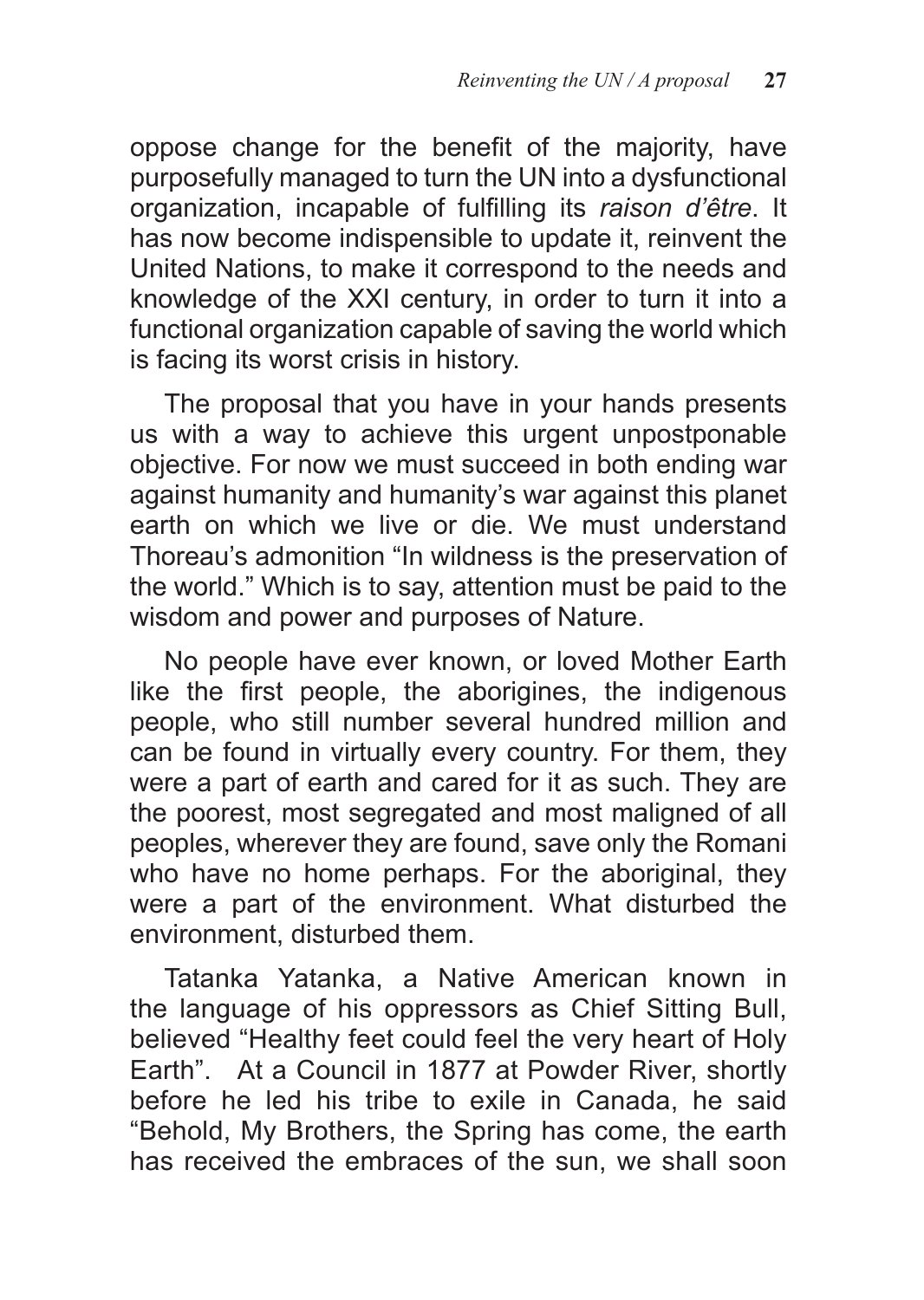see the results of that love. Every seed is awakened and so have all animal life. It is through this mysterious power that we too have our being and we therefore yield to our neighbors, even our animal neighbors, the same rights as ourselves, to inhabit this land." Of the U.S. expansionists and military which he had repeatedly and famously defeated, he said, "They claim this Mother of ours, the earth for their own ... the love of possession is a disease with them ... they deface her with their building and their refuse ... like a spring freshet that overruns its banks and destroys all who are in its path." And soon the Spring may be silent.

A wise and loving observer of the Native Americans reverence for Mother Earth, Willa Cather, wrote "When they left the rock or tree or sand dune that had sheltered them for the night, the Navajo was careful to obliterate every trace of their temporary occupation. He buried the embers of the fire and remnants of food, unpiled any stones he had piled together, filled up the holes he had scooped in the sand ... just as it was the white man's way to assert himself in any landscape, to change it, make it over ... it was the Indian's way to pass through a country without disturbing anything; to pass and leave no trace, like fish through water or birds through the air.

"It was the Indian manner to vanish into the landscape not to stand out against it ... They seemed to have none of the European's desire to "master" nature, to rearrange and recreate ... When they hunted it was with the same discretion; an Indian hunt was never a slaughter. They killed only what they needed and used hides and feathers and fish bones. They ravaged neither the rivers nor the forest, and if they irrigated, they took as little water as would serve their needs."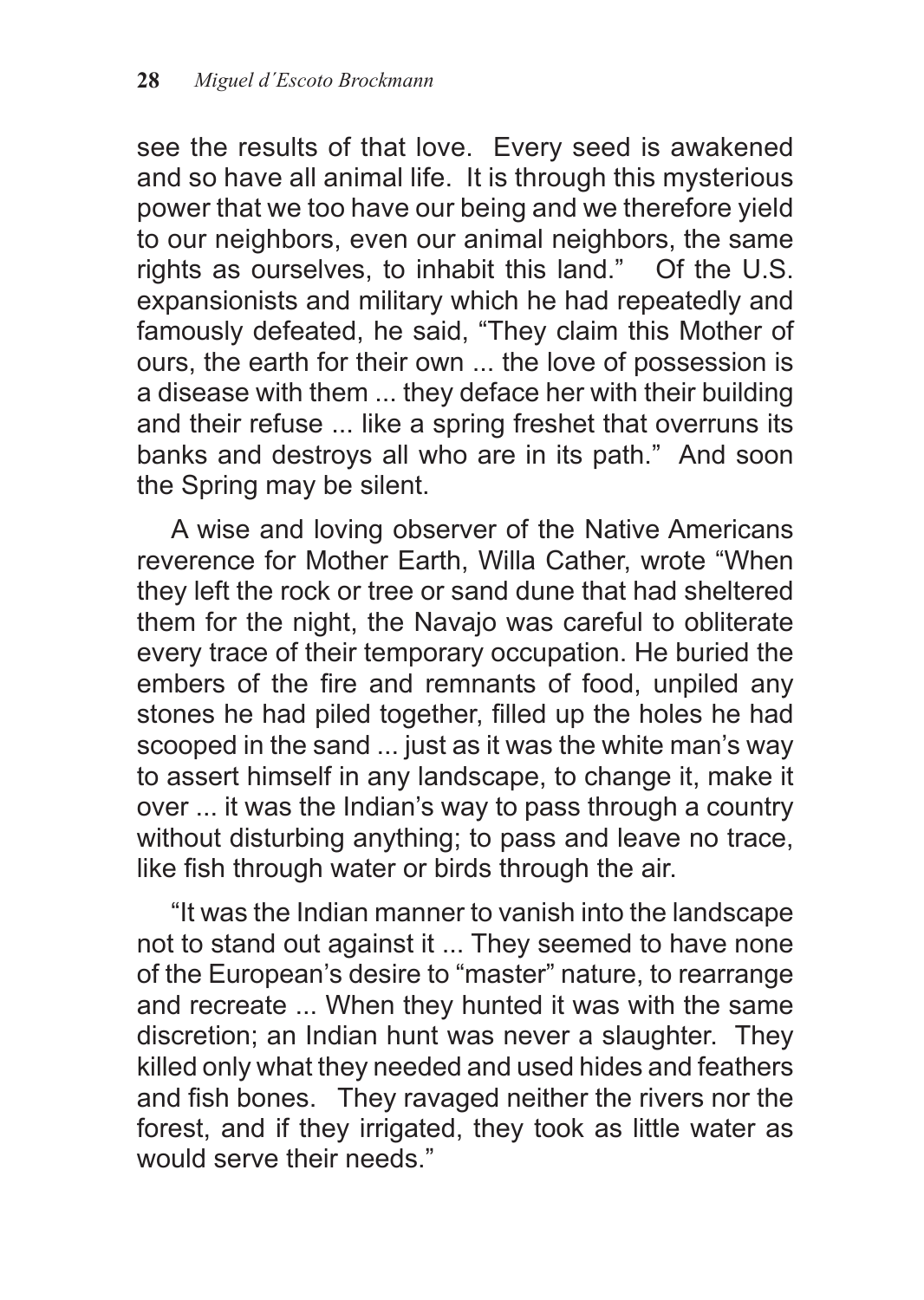It is from the first people that we can learn a reverence for life on earth which can save us from being the last people. For countless generations on this Good Earth nature countenanced no choice but harmony with her generous offering.

Hafez, the great Persian Poet who outfaced Tamurlane wrote

"Sweet bird, as long as there is spring,

"once more upon the meadows throne you shall sing "winter shall pass and you shall find your tune,

"the rose shall nod and cense you with her bloom.

**Ramsey Clark**

New York, 2 February 2011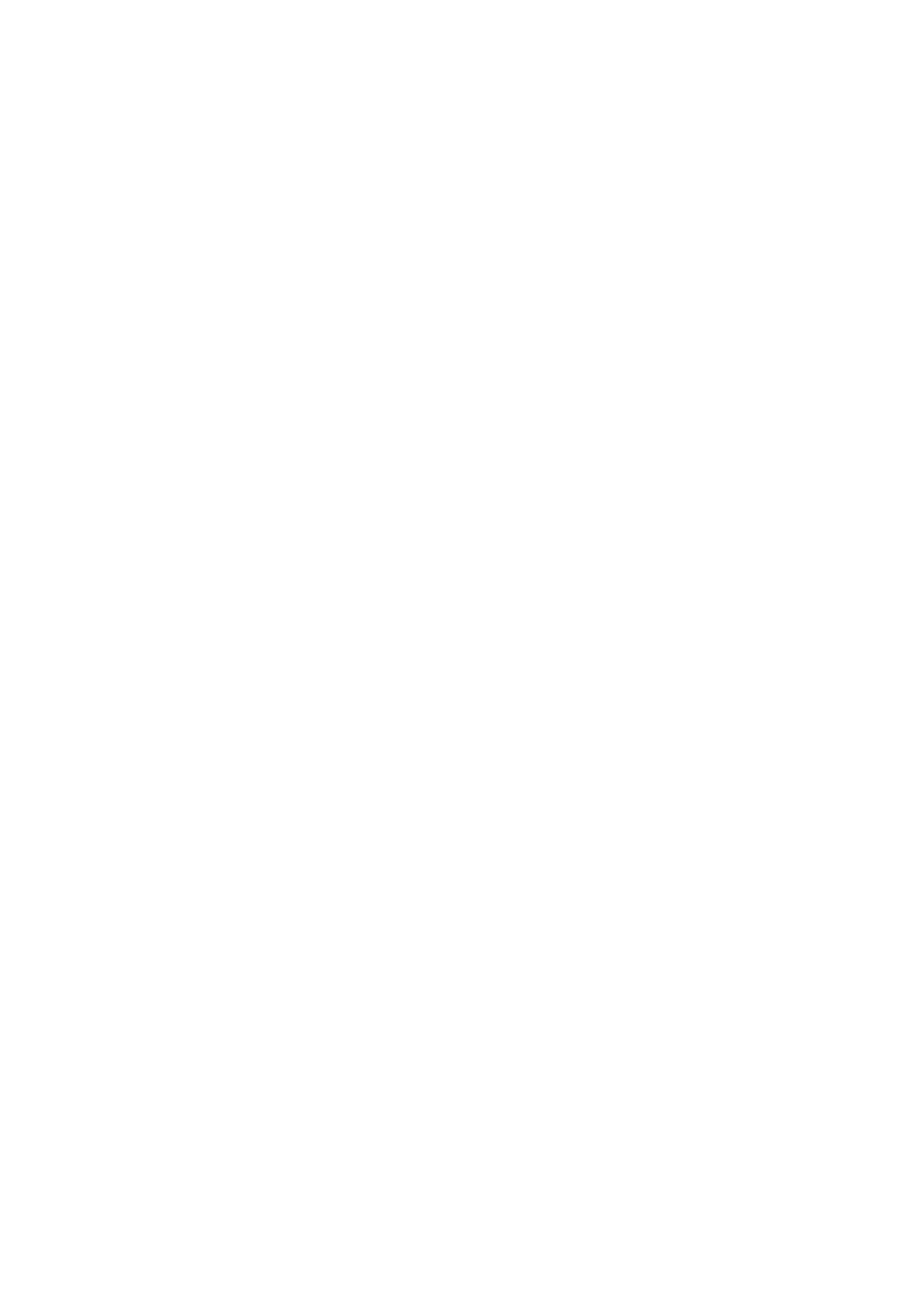

## **CHARTER OF THE UNITED NATIONS ORGANIZATION**

A proposal

April 2011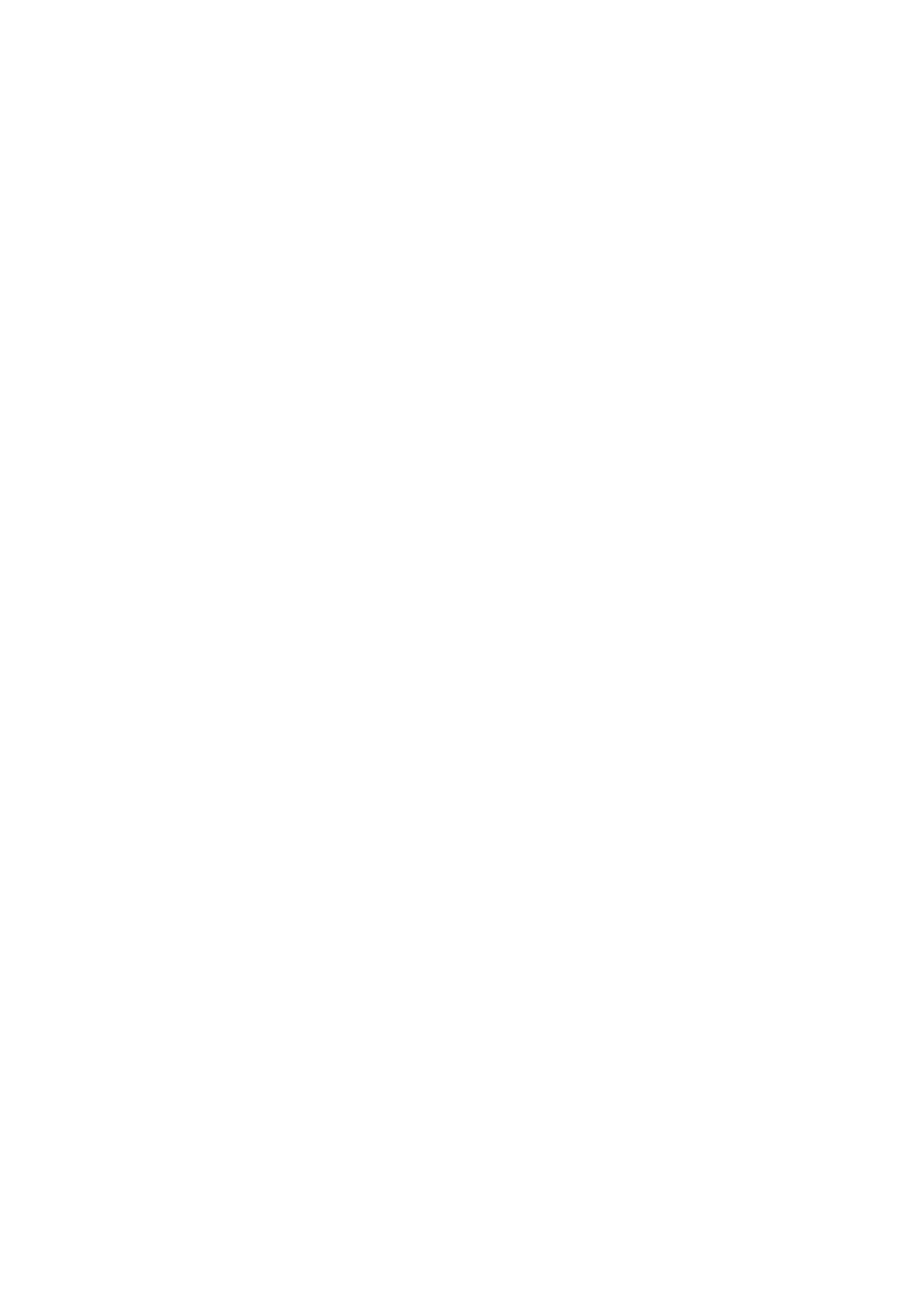#### Solemn Declaration

WE THE peoples, of the United Nations,

Are determined:

To prevent the extinction of the human species, promote the universal enjoyment of all human rights and preserve the life-giving and life-sustaining capability of Mother Earth, today gravely threatened by our social and environmental irresponsibility.

And for this purpose we solemnly pledge:

To take whatever actions are necessary to effectively defend and promote the common good of Mother Earth and humanity, as expressed in the Universal Declaration on the Common Good of Mother Earth and Humanity, which complements the Universal Declaration of Human Rights, and to do so always in the nonviolent spirit of Gandhian Satyagraha.

Accordingly, we undertake the responsibility:

- i. To make all possible efforts, nationally and internationally, to preserve the human species and Mother Earth;
- ii. To cooperate to ensure that humanity's common resources, including the atmosphere, are used in a sustainable manner and shared equitably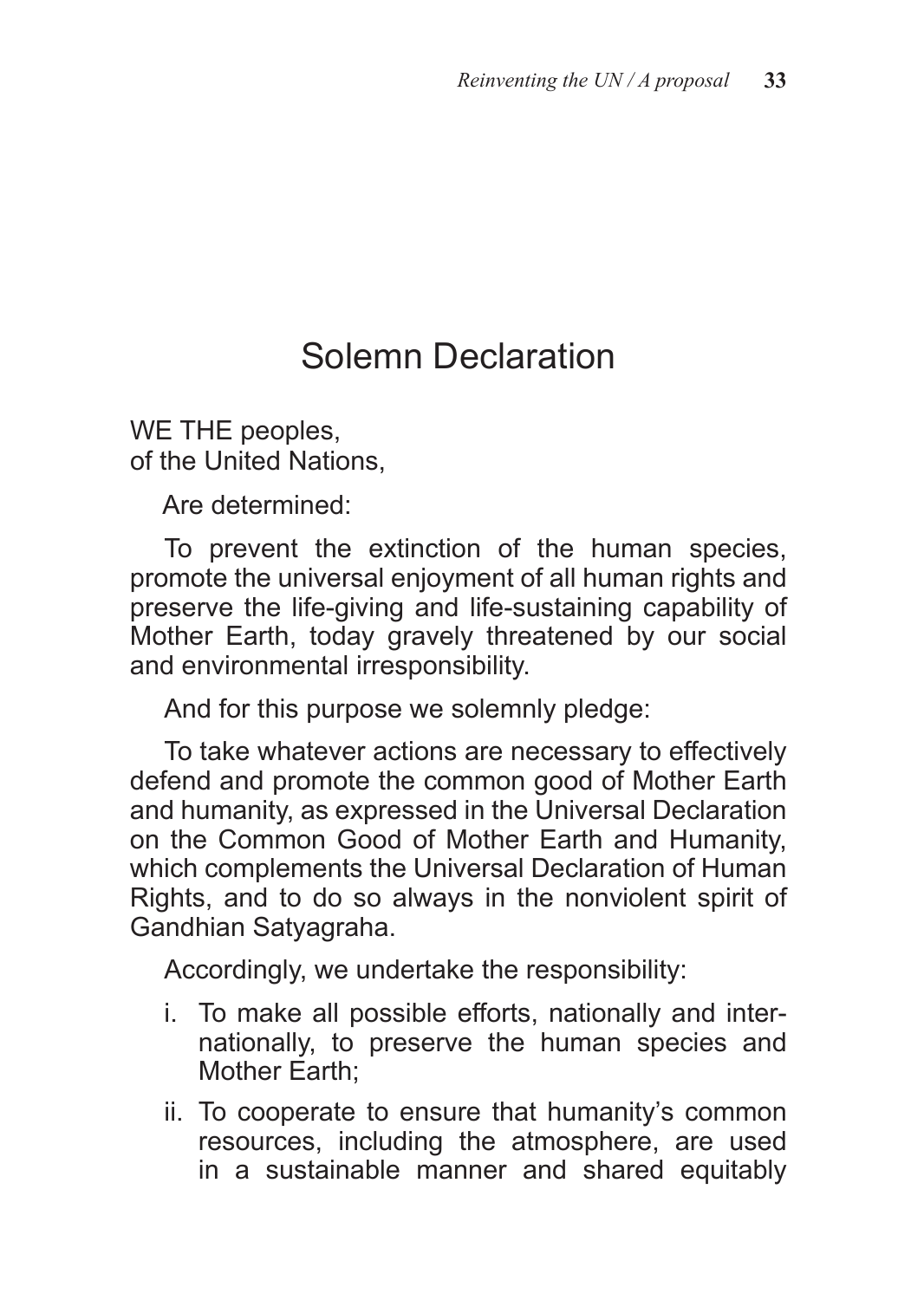among all nations, and to correct the historic overexploitation of these resources;

- iii. To cooperate to ensure the protection and promotion of the common good of Mother Earth and humanity in accordance with the annexed Universal Declaration on the Common Good of Mother Earth and Humanity and other provisions of international law;
- iv. To cooperate to ensure that human rights are respected in practice everywhere, in accordance with the Universal Declaration of Human Rights and other provisions of international law;
- v. To work towards total nuclear disarmament and a world free of all weapons of mass destruction, including chemical, bacteriological, and those made with depleted uranium and to demilitarize outer space, as soon as possible;
- vi. To take the strongest possible measures to prevent all tinkering with climate from outer space using environmental modification techniques, now quite advanced, for the military purpose of coercing an adversary by triggering floods, hurricanes, droughts, earthquakes or tsunamis. This kind of climate warfare, which may soon become one of the worst kinds of weapons of mass destruction, crimes against humanity and genocide, has the potential of destabilizing agricultural and ecological systems globally. No effort should be spared in preventing such climate warfare from ever taking place.
- vii.To prevent military aggression, understood as the threat or use of unilateral military force or the threat or use of unilateral economic coercion for the purpose of breaking the sovereign will of a State or to deny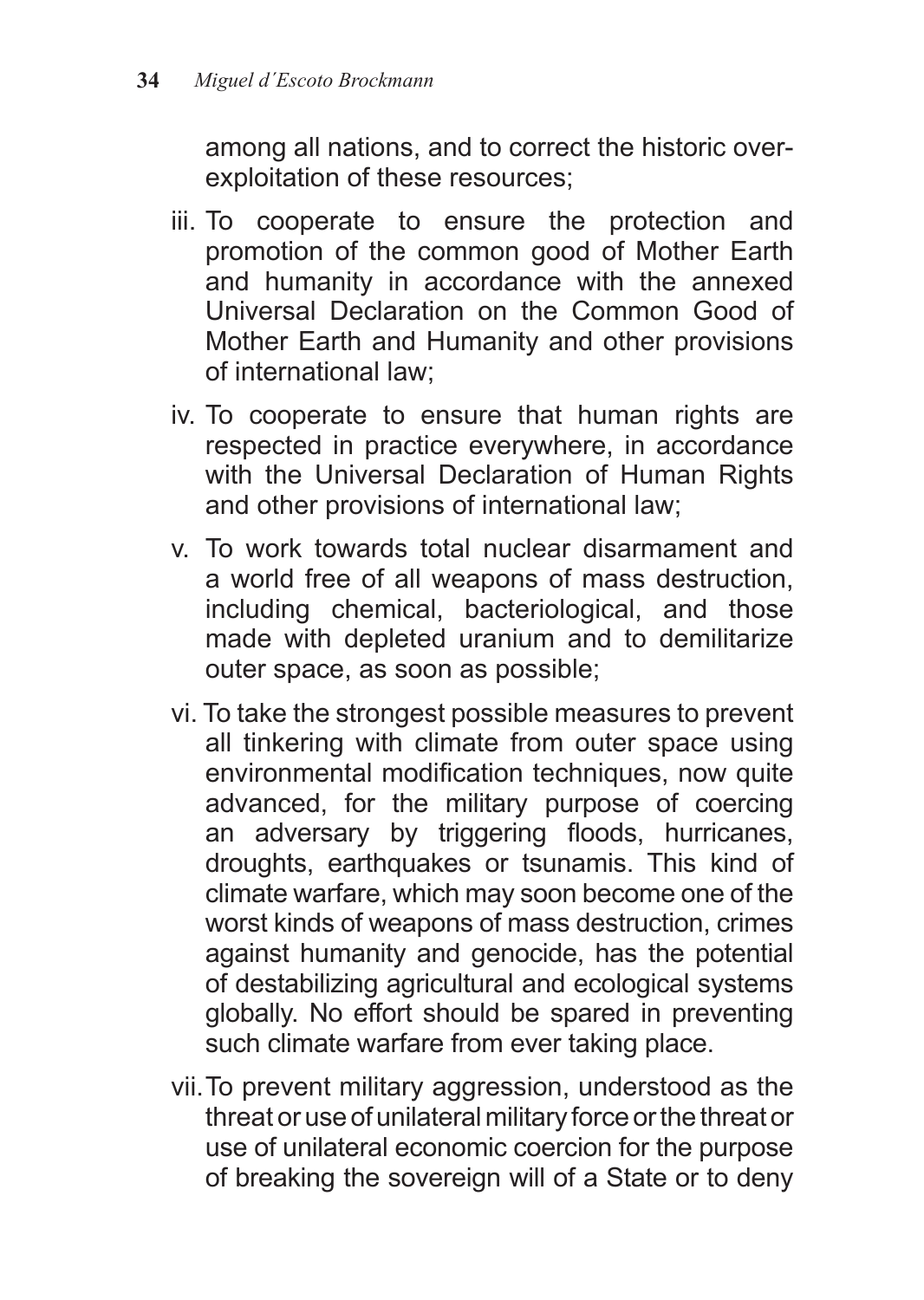any State the benefit of its natural resources or to annex or occupy the territory of any State;

- viii. To protect and promote the sacred right of all peoples to peace and security;
- ix. To outlaw war and to do our utmost to prevent wars as a means of resolving situations of conflict between nations;
- x. To ensure compliance with the resolutions of the United Nations and with the judgments of its judicial organs;
- xi. To ban the construction of foreign military bases in any of the Member States and to pass a binding resolution ordering the dismantlement of all existing ones;
- xii.To eradicate hunger and poverty and promote food sovereignty for all peoples, and to ensure that laws and institutions, nationally and internationally, are consistent with this objective;

*And for these ends,* 

To place love and solidarity at the center of all human activity, without exceptions or exclusions, and to live as brothers and sisters in peace and harmony;

To cooperate with one another to make our world a place of unwavering solidarity with Mother Earth and all living creatures;

*We have thus resolved to combine our efforts to accomplish these aims.*

Accordingly, our respective Governments agree to subscribe the present Charter of the United Nations as follows: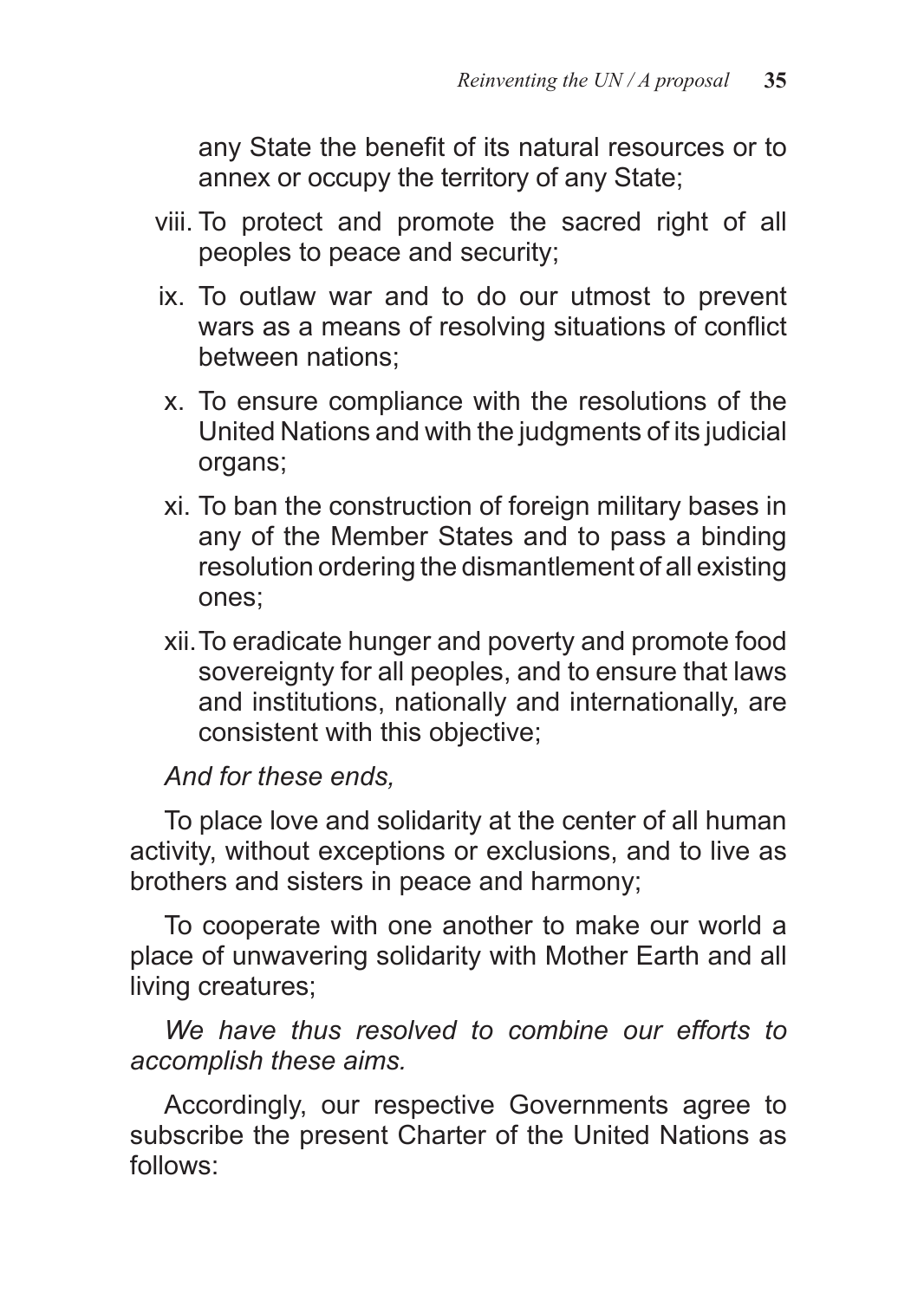#### Chapter I Purposes and principles

#### **Article 1**

The Purposes of the United Nations are:

- 1. To maintain international peace and security, and to that end: to take effective collective measures for the prevention and removal of threats to the peace and for the suppression of acts of aggression or other breaches of the peace, and to bring about by peaceful means, and in conformity with the principles of justice and international law, adjustment or settlement of international disputes or situations that may lead to a breach of the peace;
- 2. To achieve the eradication of imperialism, the imposition by one State of its superior economic or military power over the sovereign will of another, and to that end: to take effective collective measures to promote strict adherence to the rule of law in international relations and to the present Charter, and not to allow any Member State or nonmember State guilty of imperial practices to bask in impunity.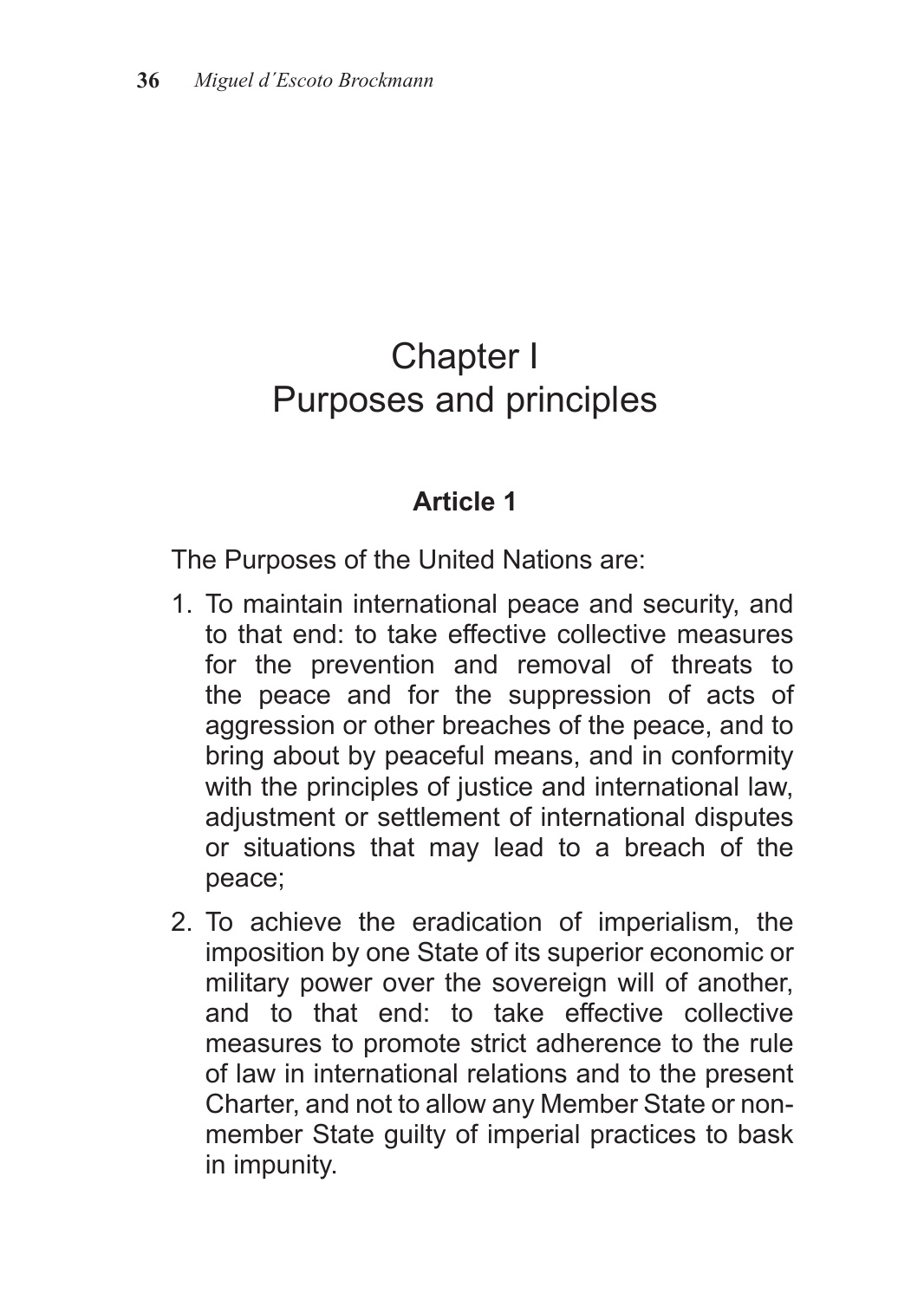- 3. To achieve the absolute abolition of war in all its forms constitutes a fundamental purpose of the United Nations and an essential component of the right of all peoples to peace. It follows that wars of aggression, as stated in the Nuremberg Charter and Judgment, constitute the "supreme international crime" and, therefore, Member States and the United Nations shall make the prosecution of crimes of aggression a priority of the Organization.
- 4. To unite the moral and spiritual strength, determination and sense of social and environmental responsibility of all its Member States, in the spirit of tolerance for our religious, philosophical, and cultural differences, without exclusion, for the purpose of promoting the common good of Mother Earth and humanity, the abolition of war, the eradication of hunger and poverty from the face of the Earth and the protection and promotion of biodiversity and cultural diversity;
- 5. To ensure that the rich and powerful do not impose their will and preferences on any of the Member States:
- 6. To develop friendly relations among nations based on respect for the principle of equal rights and self-determination of peoples, and to take other appropriate nonviolent measures to strengthen universal peace in accordance with Articles 3 and 4;
- 7. To achieve international co-operation in solving international problems of an economic, social, cultural, environmental or humanitarian character, and in promoting and encouraging respect for the common good of Mother Earth and humanity,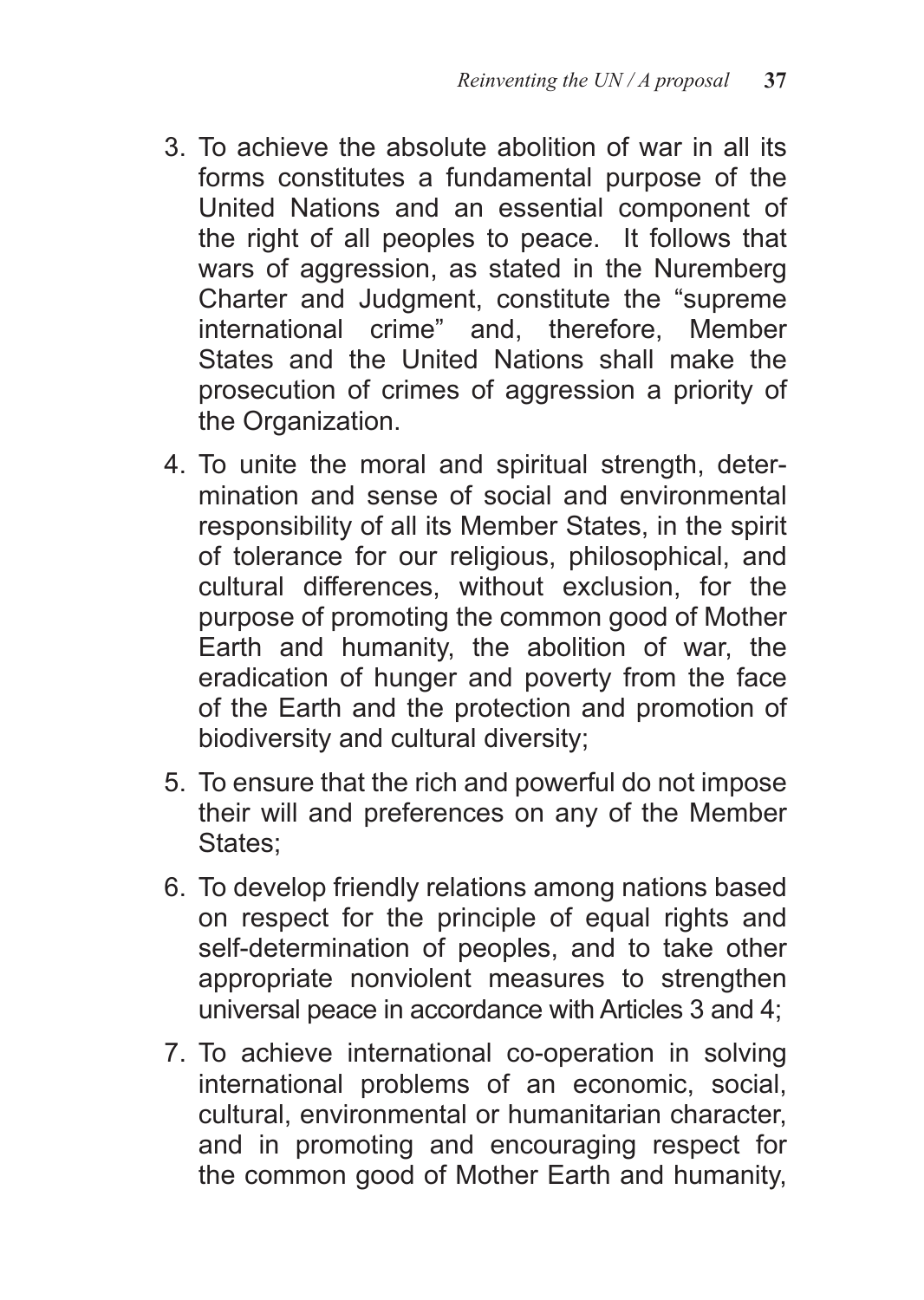including human rights and fundamental freedoms for all without distinction as to race, sex, language, or religion; and,

8. To be a centre for harmonizing the actions of Nations in the attainment of these common ends.

# **Article 2**

The Organization and its Member States, in pursuit of the Purposes stated in Article 1, shall act in accordance with the following Principles.

- 1. The Organization is based on the principles of the sovereign equality of all States and the solidarity of its Member States with all other human beings.
- 2. Imperialism, by imposing the law of the jungle, where might makes right, and by fragrantly dismissing the rule of law in international relations violates the fundamental principle on which this Organization is based, namely, the sovereign equality of all States and constitutes a very grave threat to international peace and security. Therefore, all Members States, without exception, shall do their utmost to ensure that no Member State or non-member State guilty of imperial practices be allowed to bask in impunity.
- 3. All Member States, without exception, in order to ensure to all of them the rights and benefits resulting from Membership, shall fulfill in good faith the obligations assumed by them in accordance with the present Charter.
- 4. All Member States, without exception, shall settle their international disputes by peaceful means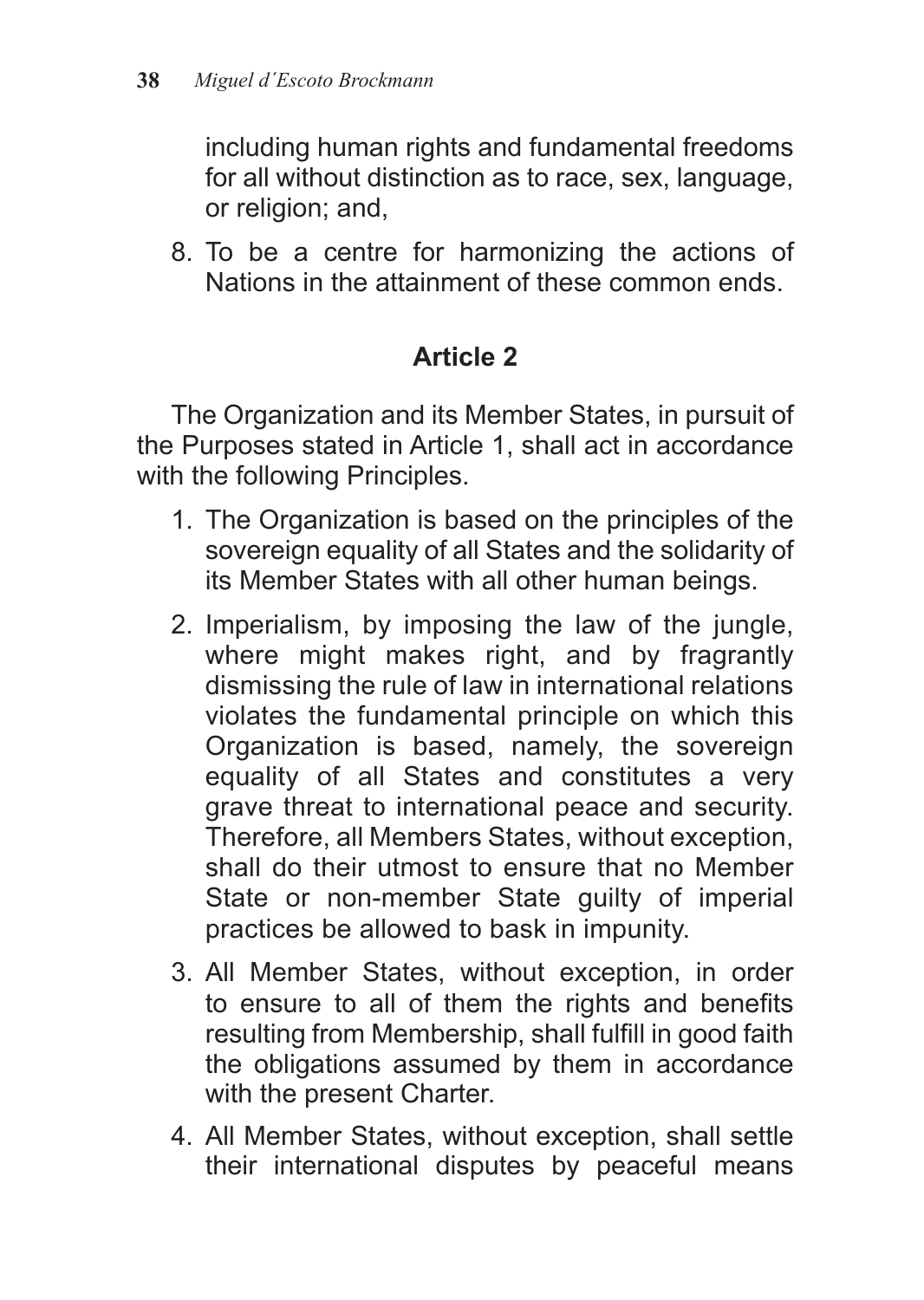in such a manner that international peace and security, and justice, are not endangered.

- 5. All Member States, without exception, shall refrain in their international relations from the threat or use of force against the territorial integrity or political independence of any State, or in any other manner inconsistent with the Purposes of the United Nations.
- 6. The United Nations and all Member States shall, in all circumstances and without exception, respect the sovereignty and territorial integrity of all States and, therefore, refrain from intervening in another State, militarily or otherwise, or through supplying arms or military intelligence, wherever or whenever issues of autonomy or separation arise.
- 7. No Member State shall supply arms to or enter into any kind of military agreement with any part of a Member State thereby bypassing the legitimate government.
- 8. No Member State shall usurp or attempt to usurp the functions of the United Nations or its judicial organs to itself.
- 9. All Member States, without exception, shall refrain from giving any type of assistance to a State that promotes, threatens, plans or undertakes illegal actions against another State, including where such plans or actions are based on the alleged disrespect for the letter and the spirit of the Charter, or alleged violation of human rights, by a State.
- 10. No Member State shall label another Member State as 'terrorist' or use other defamatory language against a Member State for defending their territory, independence and national sovereignty.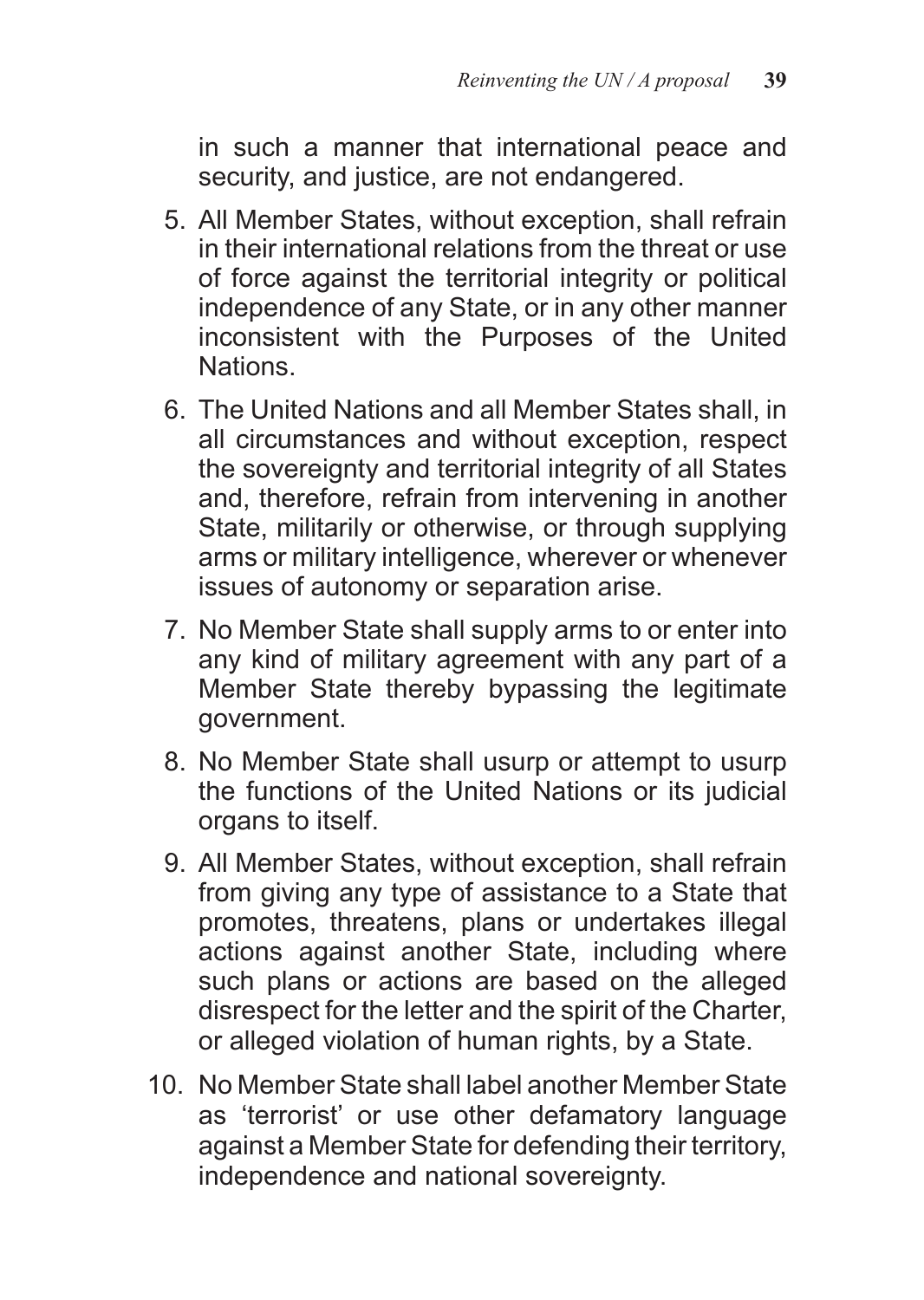- 11. All Member States, without exception, have a sacred duty to present and future generations to take care of Mother Earth and to care about the welfare of all its peoples. Member States shall promote responsible stewardship of Mother Earth, including unwavering respect for the rights of all peoples to peace, sustainable development and peaceful co-existence.
- 12. All Member States, without exception, shall promote respect for the rights of Mother Earth and humanity, and undertake individual and collective actions to prevent dangerous interference with the natural cycles of Mother Earth while promoting the right to sustainable development of all nations, large and small, taking into account the basic principles of environmental justice, common but differentiated responsibilities and equity.
- 13. All Member States, without exception, shall work towards universal or common goals to ensure broad and unrestricted access to environmentally sound technologies, especially for Member States that need such technologies to achieve their sustainable development objectives.
- 14. Member States shall cooperate to enable the progressive development of endogenous environmentally sound technologies, and the building of related capacity, in Member States that need such technologies to achieve their sustainable development objectives.
- 15. All Member States, without exception, shall undertake to achieve the permanent elimination of nuclear weapons and weapons of mass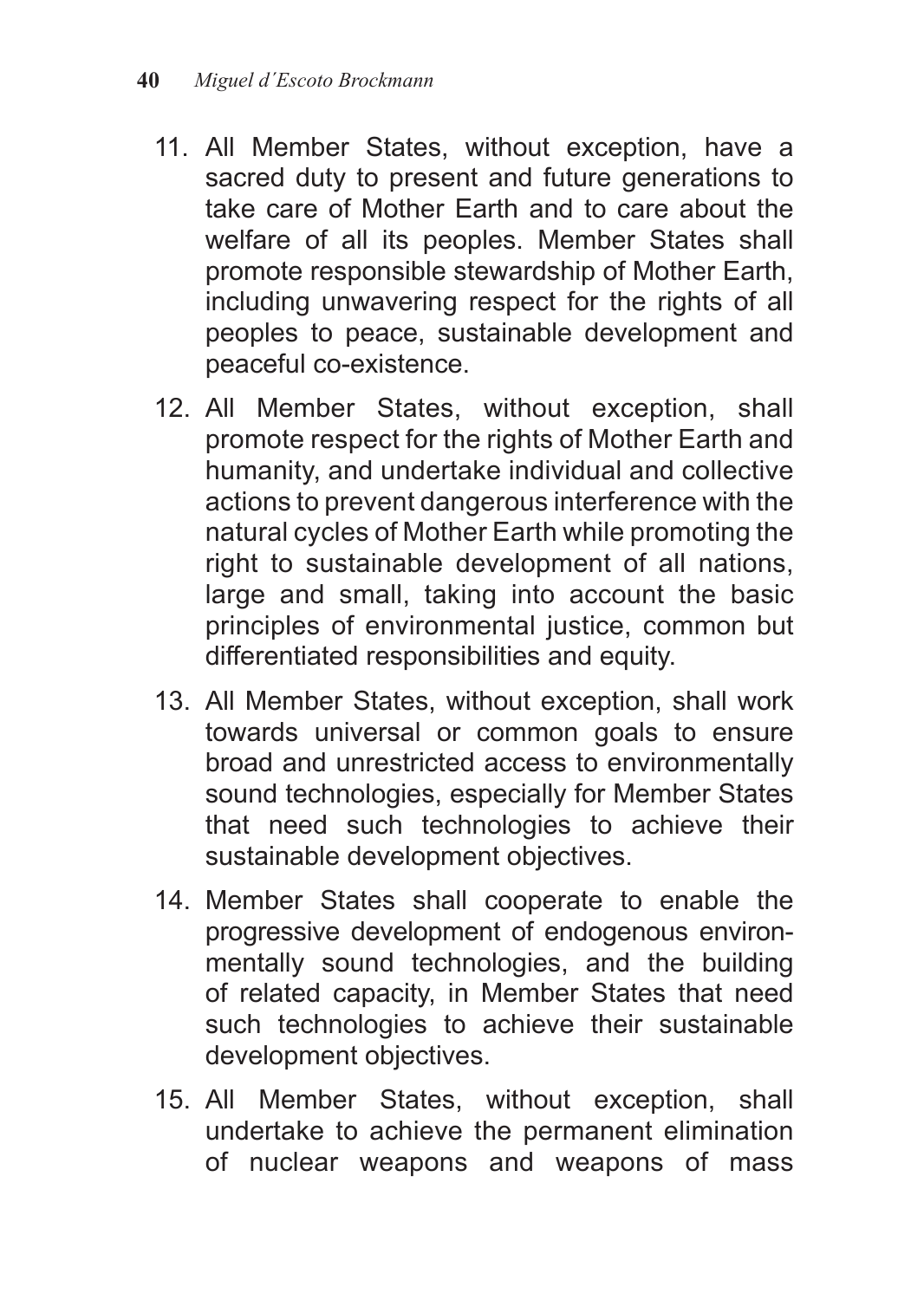destruction, including all war instruments made with depleted uranium.

- 16. All Member States, without exception, shall give the United Nations every form of assistance in any action it takes in accordance with the present Charter, and shall refrain from giving assistance to any State against which the United Nations is taking preventive or enforcement action.
- 17. The Organization shall ensure that States or Territories that are not Member States of the United Nations act in accordance with these Principles so far as may be necessary for the maintenance of international peace and security.
- 18. Nothing contained in the present Charter shall authorize the United Nations to intervene in matters which are essentially, as interpreted by the official organs of the Organization, within the domestic jurisdiction of any State or shall require Member States to submit such matters to settlement under the present Charter; but this principle shall not prejudice the application of enforcement measures taken in accordance with Chapter VII.
- 19. The illegal occupation of a State or part of State by another is contrary to and incompatible with an international order conducive to the maintenance of international peace and security. Therefore:
	- a) Any State or part of a State under foreign occupation shall be freed of such occupation no later than the present Charter's entrance into force. This includes the Israeli withdrawal of all occupied territories since 1967, as clearly mandated in numerous UN General Assembly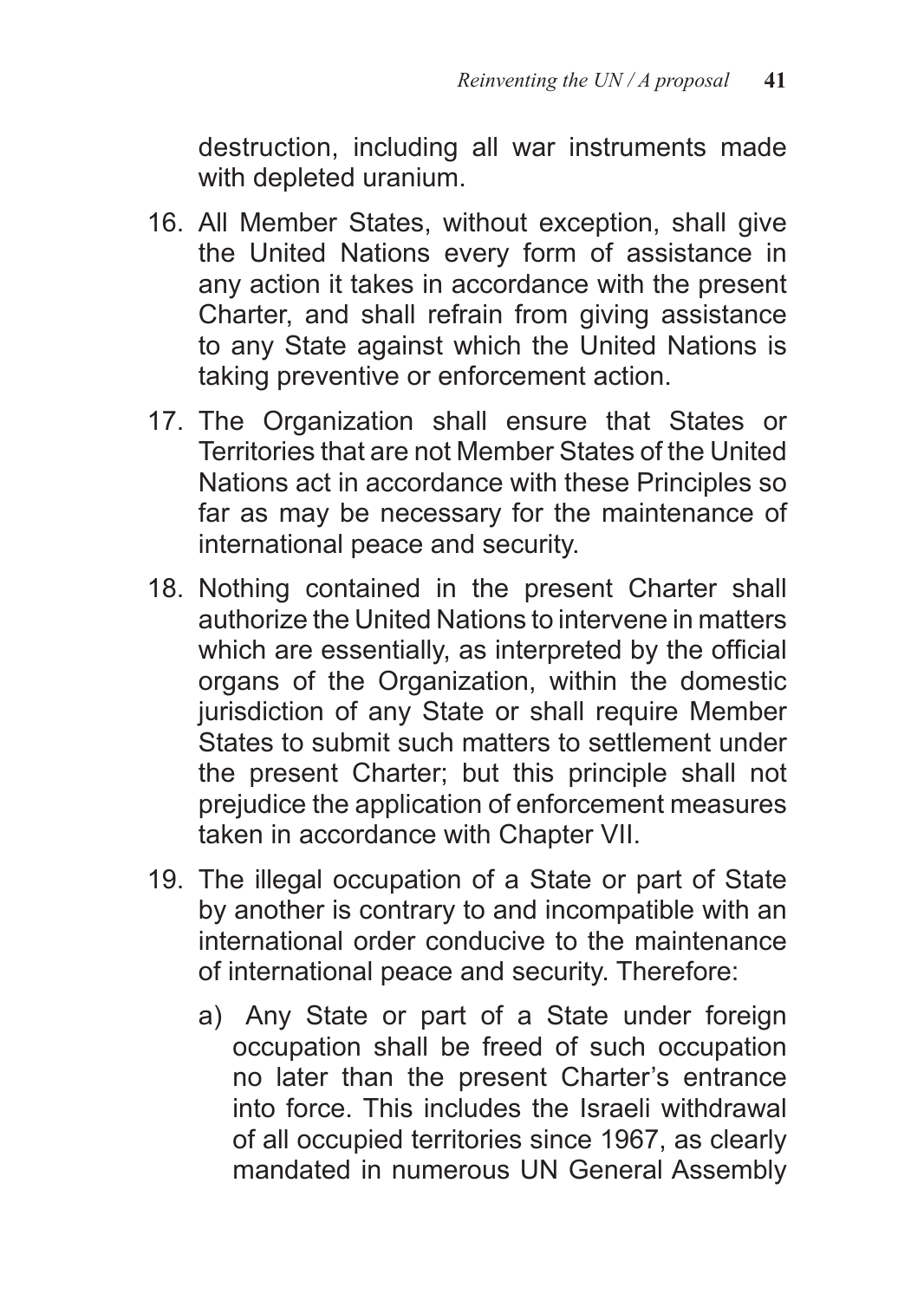and Security Council resolutions, in the State of Palestine; and the Israeli withdrawal from the Syrian Golan. Such action shall include the total withdrawal of all occupation forces from the Islamic Republic of Afghanistan and from the Republic of Iraq, as well as the return of Guantanamo to the Republic of Cuba, its rightful owner.

- b) All Member States shall expedite the unfinished processes of decolonization, in particular the reintegration of the Malvinas Islands to the Republic of Argentina, and take steps to guarantee the satisfaction of the sovereign will of the peoples of Puerto Rico and the Arab Saharawi Democratic Republic to determine their future status.
- c) The obligatory withdrawal from any illegally occupied territory carries with it the obligation of the occupying State to make reparations for damages caused by its illegal total or partial occupation.
- d) The UN General Assembly shall request the good offices of the International Court of Justice (ICJ) to determine what those reparations, mentioned in the preceding paragraph c) should consist of and, for this purpose, the ICJ shall request, from the State subjected to foreign occupation, a written Memorial quantifying the damages caused by the aggression and/or occupation. In the event that the ICJ declare its lack of jurisdiction or, for whatever reasons, is unable to deal with the matter, the General Assembly shall assume that responsibility with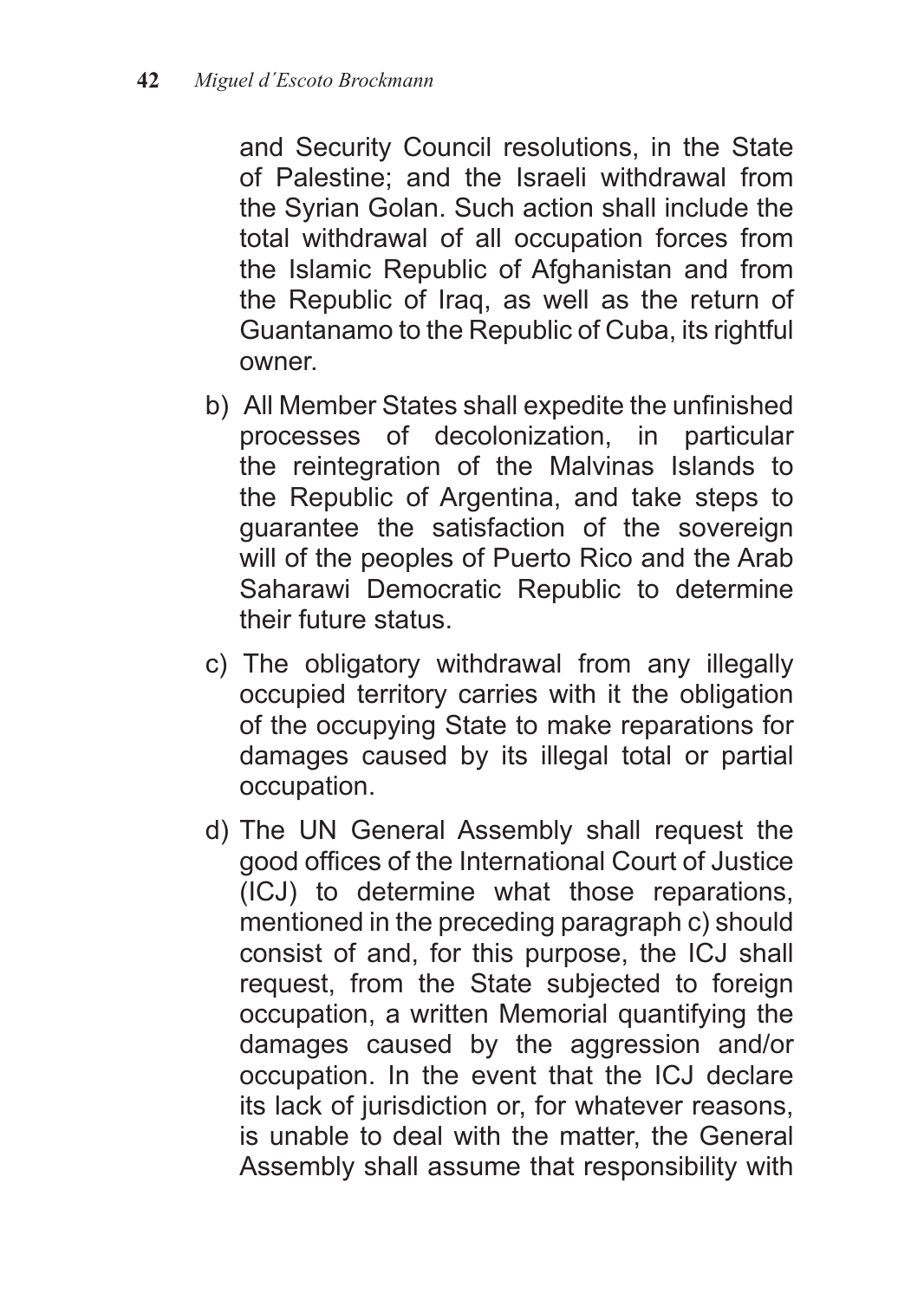the assistance of a Special Commission created for that purpose. In addition to the Memorial on Damages, the ICJ or the General Assembly may avail itself of the relevant expertise of the specialized agencies of the United Nations.

20. a) All Member States shall consider any attempt by a Member State or non-member State to dismember or in any other way act against the territorial integrity of another State, to promote or take advantage of local disturbances or separatist upheavals in any State, a crime of aggression with the corresponding legal consequences to the aggressor State, to be determined by the International Court of Justice (ICJ). In the event that the ICJ declare its lack of jurisdiction in the matter, the UN General Assembly, aided by a Special Commission created for that purpose, shall assume that responsibility.

b) All Member States and the United Nations Organization, for the sake of safeguarding international peace and security, during these times in which threats to the territorial integrity of sovereign States by foreign interests is becoming more and more common place, shall pay special attention to ensuring full and unconditional respect to the principle of One China and the indivisible nature of the Russian Federation.

21. All Member States, without exception, and the United Nations itself shall pursue with utmost urgency the outlawry of war in all its forms and seek prosecution of crimes of aggression. The outlawry of war in all its forms proscribes the privatization or outsourcing of war by Member States to private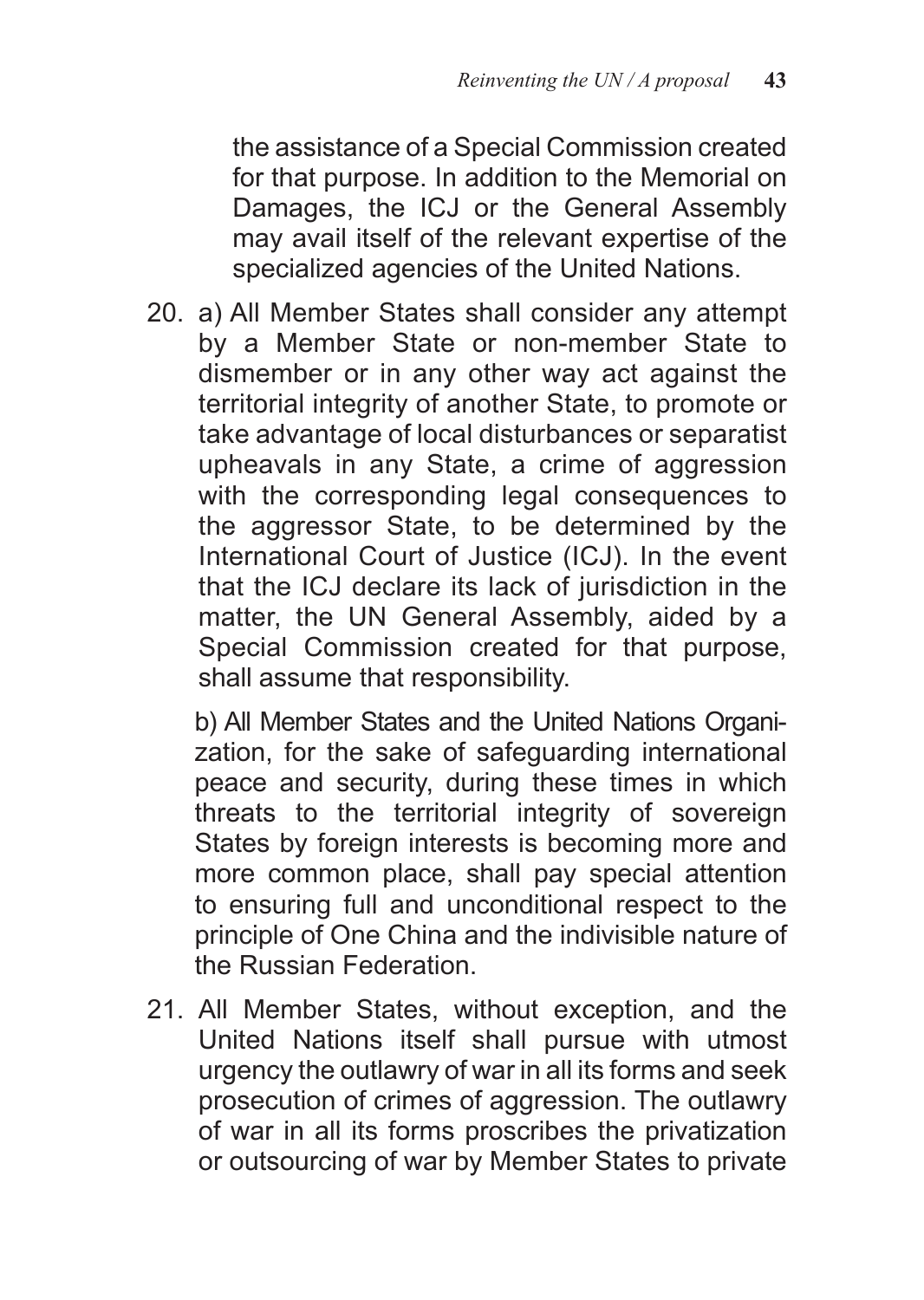military and security companies (PMSCs); military intervention for any purpose, including so-called humanitarian; and the application of economic and political pressure to coerce the sovereignty and political independence of another State or in any way compromise its' territorial integrity.

- 22. While a total eradication of wars and the attainment of a demilitarized world is an essential objective of the United Nations Organization, until that objective is fully achieved, every State is entitled to exercise its inherent right to individual or collective self-defense, as clearly noted in Chapter VII, articles 57, 58 and 59. However, military treaties or organizations committed to war for the purpose of extending the area under the control of one or more States and its allies over the planet, do not fall within the category of legitimate international agreements for collective self-defense and, in fact, gravely endanger international peace and security.
- 23. Those instruments, which are diametrically opposed to the peaceful purposes of the United Nations, also constitute a serious threat to the United Nations Organization, and, therefore, all Member States shall endeavor to bring these instruments in line with international law and the present Charter. Military treaties and organizations that persist in systematically operating outside the rule of law and the present Charter shall be declared "outlawed organizations" by the United Nations General Assembly, with all the legal consequences that that implies for Member States that refuse to separate themselves from such illegal organizations or alliances which attempt against international peace and security.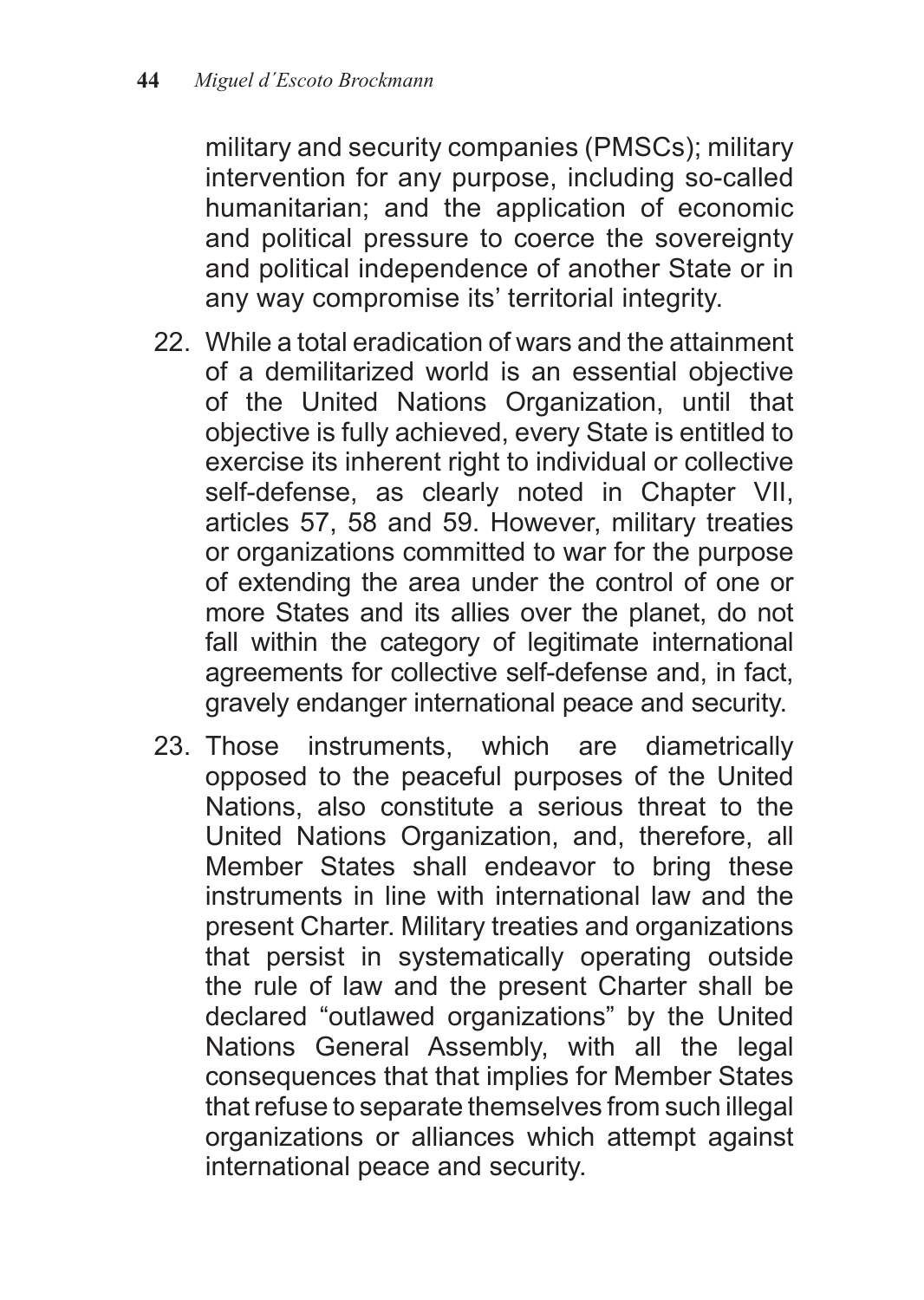- 24. While recognizing, and not intending to change, the intergovernmental nature of the United Nations Organization, Member States wish to acknowledge the growing positive role played by certain international non-governmental organizations (INGOs) in the vital task of awakening consciousness concerning the gravity of some of the most serious crises threatening life on Earth and in the search for viable solutions.
- 25. In this spirit, recognizing that almost half of the people in the world are peasants and that, in large measure, the future of world's food supply will depend on small-scale agriculture, the Member States grant the INGO *La Via Campesina*, an organization that enjoys broad international recognition as being truly representative of the worldwide problem facing small farmers and peasants, the special status of "permanent observer" in the General Assembly, as well as in all other relevant organs of the United Nations system. This recognition gives *La Via Campesina*  the right to address the UN General Assembly when other permanent observers are allowed to do so, and also whenever the General Assembly deems it appropriate.
- 26. Responsibility to Protect is no more than a new name given to the perverse alleged right of intervention, aggression and or occupation which certain powerful Member States have been promoting. In so doing, they are trying to subvert all the principles and values of the Charter and, in particular, those regarding non-aggression, the abolition of war, and the peaceful settlement of all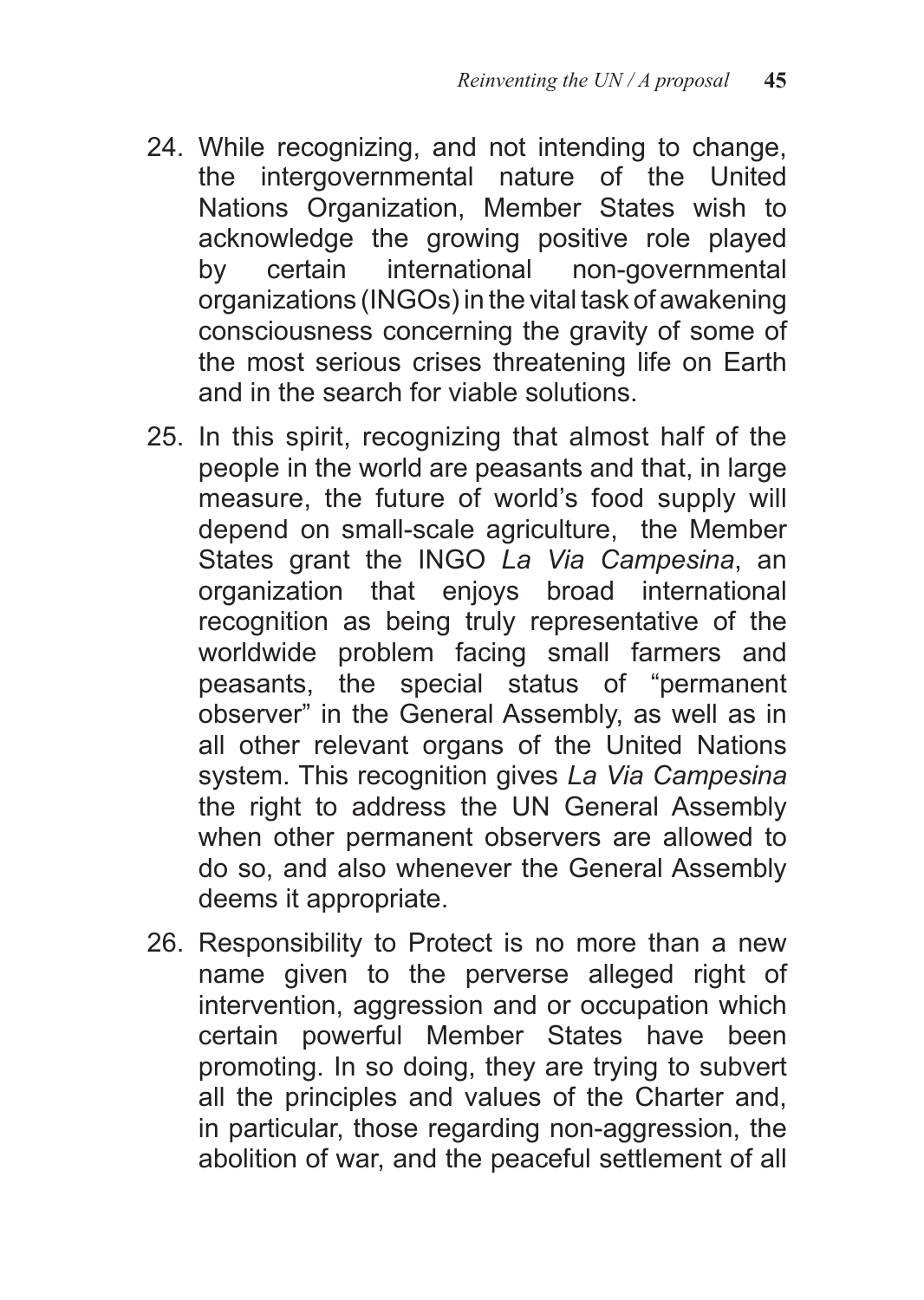breaches or threats of breaches of international peace and security.

- 1. No State shall deny any people their right to selfdetermination.
- 2. Member States of the United Nations commit themselves to ensure the full exercise of selfdetermination of all peoples in accordance with the principle of equality among all peoples and accept as a sacred trust the obligation to promote the equality, well-being, and socio-economic development of all peoples, and, towards this end:
- a) to ensure all due respect for the culture and values of all peoples with whom they come in contact, their political, economic, ecological, social, and educational development and a just treatment to all.
- b) to assist people seeking self-determination by fighting foreign and oppressive occupation;
- c) to promote international peace and security;
- d) to promote constructive measures of development, promoting research and cooperation among all and, when and where appropriate, with specialized agencies of the United Nations and other international bodies in order to attain the highest possible level of social, economic, scientific and technological development, and respect for human rights.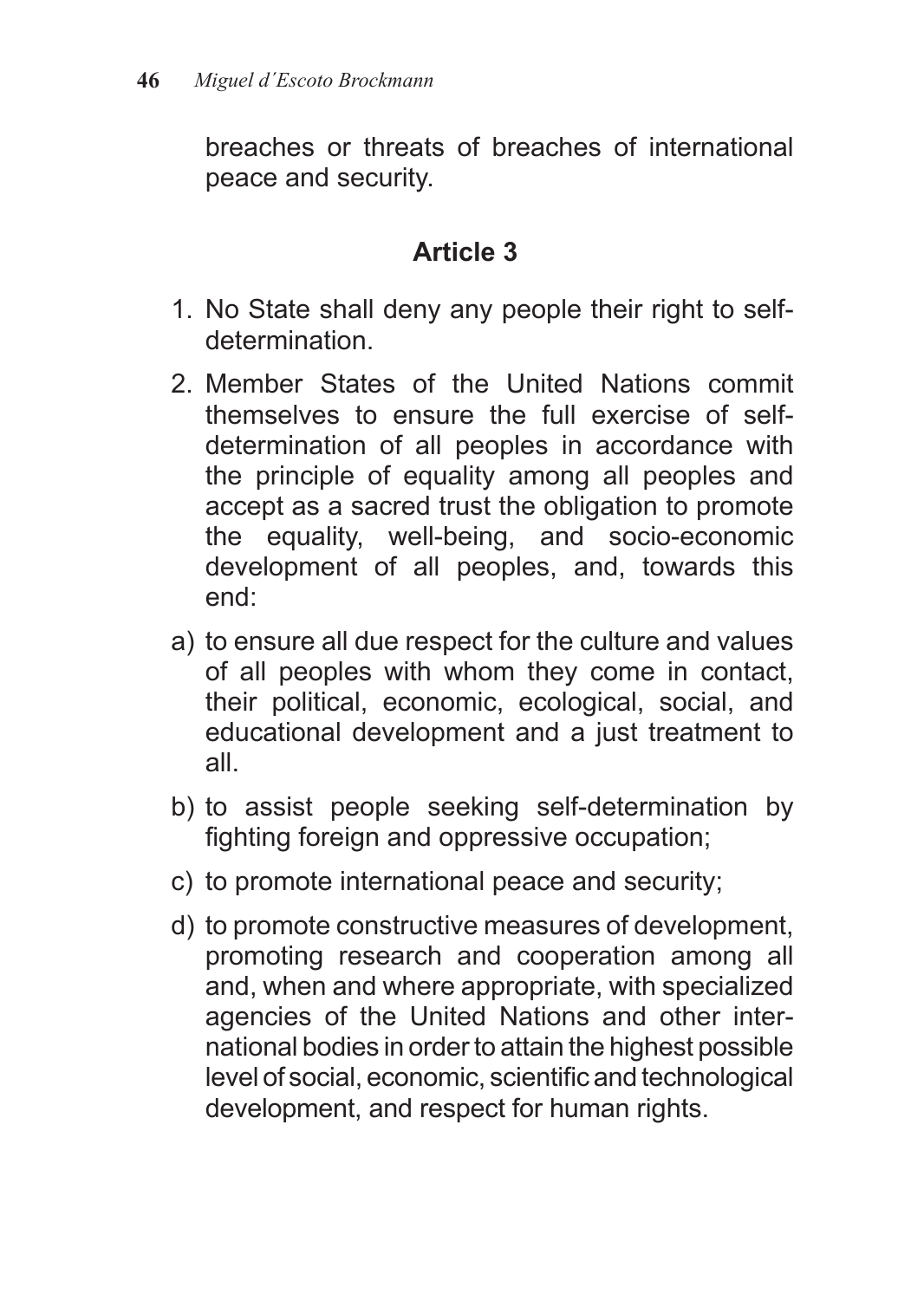Member States of the United Nations shall respect the right to self-determination of all peoples in sovereign States and cooperate with them, to this end, based on the general principle of good-neighborliness, and to take due account of the interests and well-being of all peoples in all States in socio-economic and environmental matters.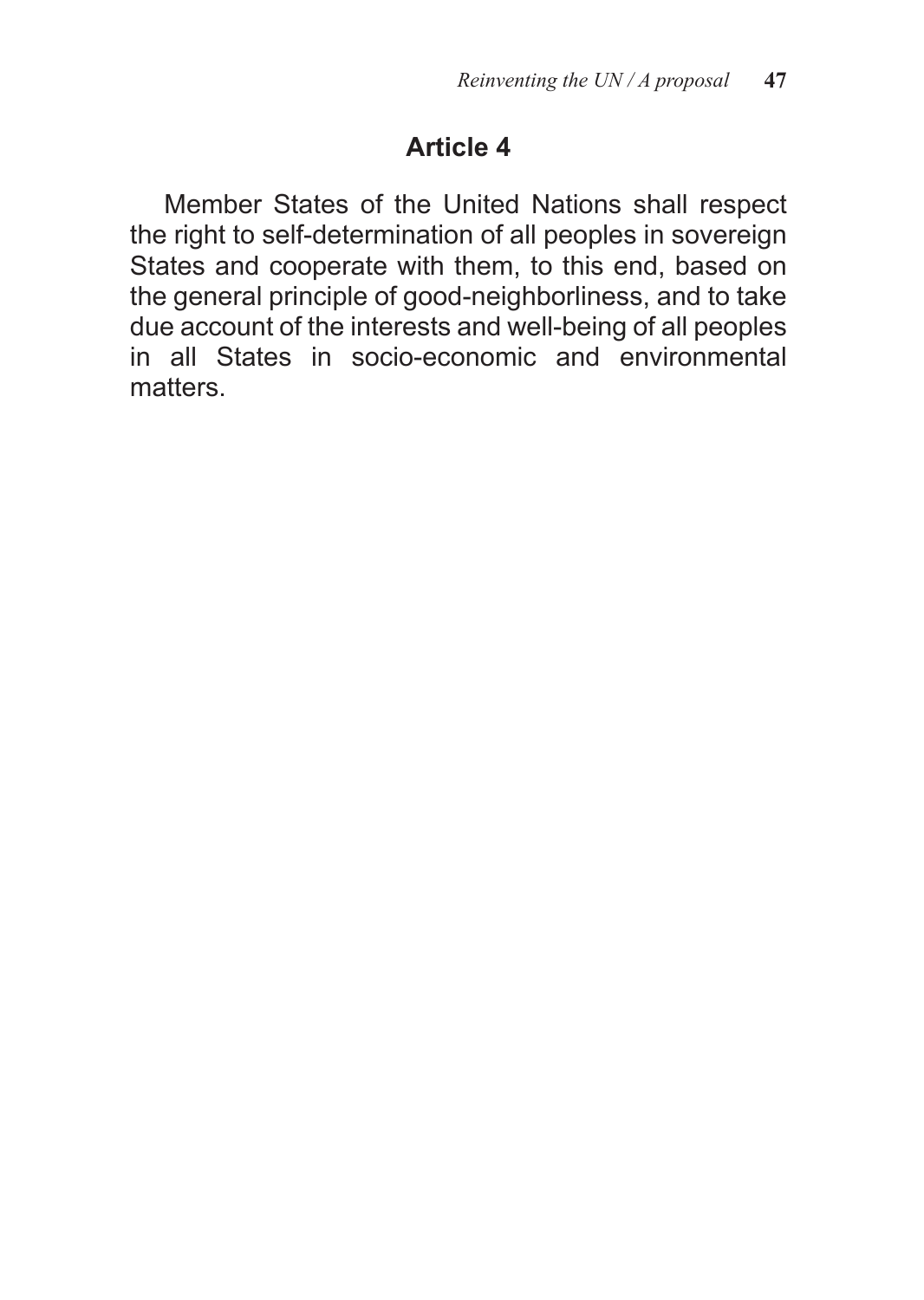# Chapter II **Membership**

- 1. The original Member States of the United Nations shall be the States which, having participated in the United Nations Conference on International Organization at San Francisco, or having previously signed the Declaration of the United Nations of 1 January 1942, signed the 1945 Charter and ratified it in accordance with its Article 110.
- 2. Upon the approval of the present Charter by a two-thirds majority of the General Assembly, in accordance with Article 120, it will be understood that all current 192 Member States continue being Member States unless they formally express their desire to discontinue their Membership.
- 3. The entry into force of this Charter shall be in accordance with the provisions contained in Chapter XVII, Article 120.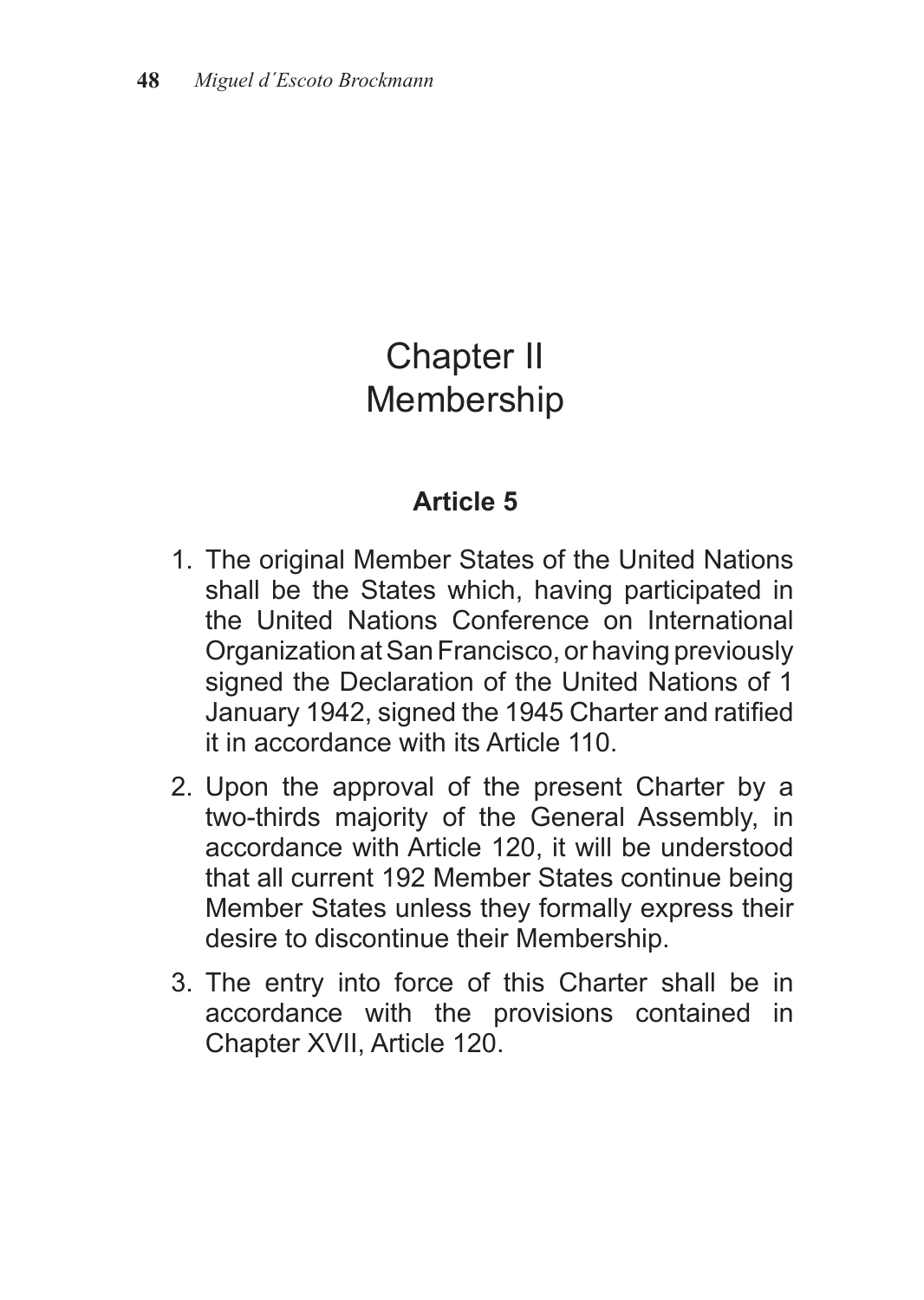- 1. Membership in the United Nations is open to all other peace-loving States which accept the obligations contained in the present Charter and, in the judgment of the Organization, are able and willing to carry out these obligations.
- 2. The admission of any such State to Membership in the United Nations will be effected by a decision of the General Assembly, in accordance with the provisions in Article 21.

# **Article 7**

- 1. A Member State of the United Nations against which preventive or enforcement action has been taken by the Security Council or the General Assembly may be suspended from the exercise of the rights and privileges of Membership by a decision of the General Assembly in accordance with Article 21.
- 2. The exercise of these rights and privileges may be restored by the General Assembly in accordance with Article 21

# **Article 8**

1. A Member State of the United Nations which has systematically violated the Purposes and Principles contained in the present Charter, which has been found guilty of a war of aggression or has failed to comply with a judgment of the International Court of Justice or the International Tribunal of Climate Justice and Environmental Protection, may be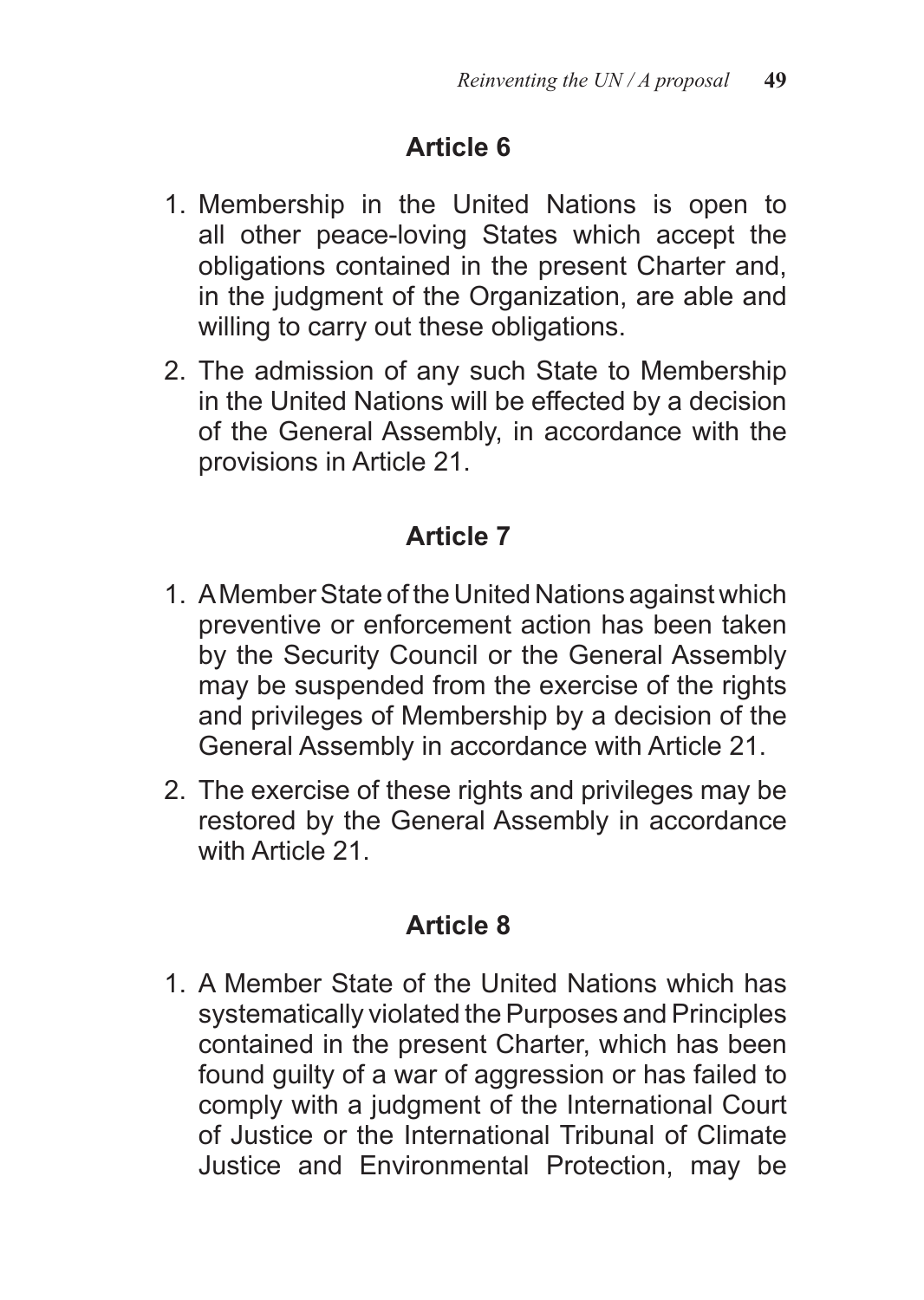expelled from the Organization by a decision of the General Assembly in accordance with Article 21.

2. A Member State found guilty under the above terms, regardless of whether its Membership has been suspended, revoked or remains in effect, shall not serve as a member on the Security Council; and any nationals of that Member State shall be ineligible to run for the office of magistrate of any judicial organ of the Organization until it has fully complied with the pertinent resolutions of the Security Council or the judgements of the International Court of Justice and or the International Tribunal on Climate Justice and Environmental Protection.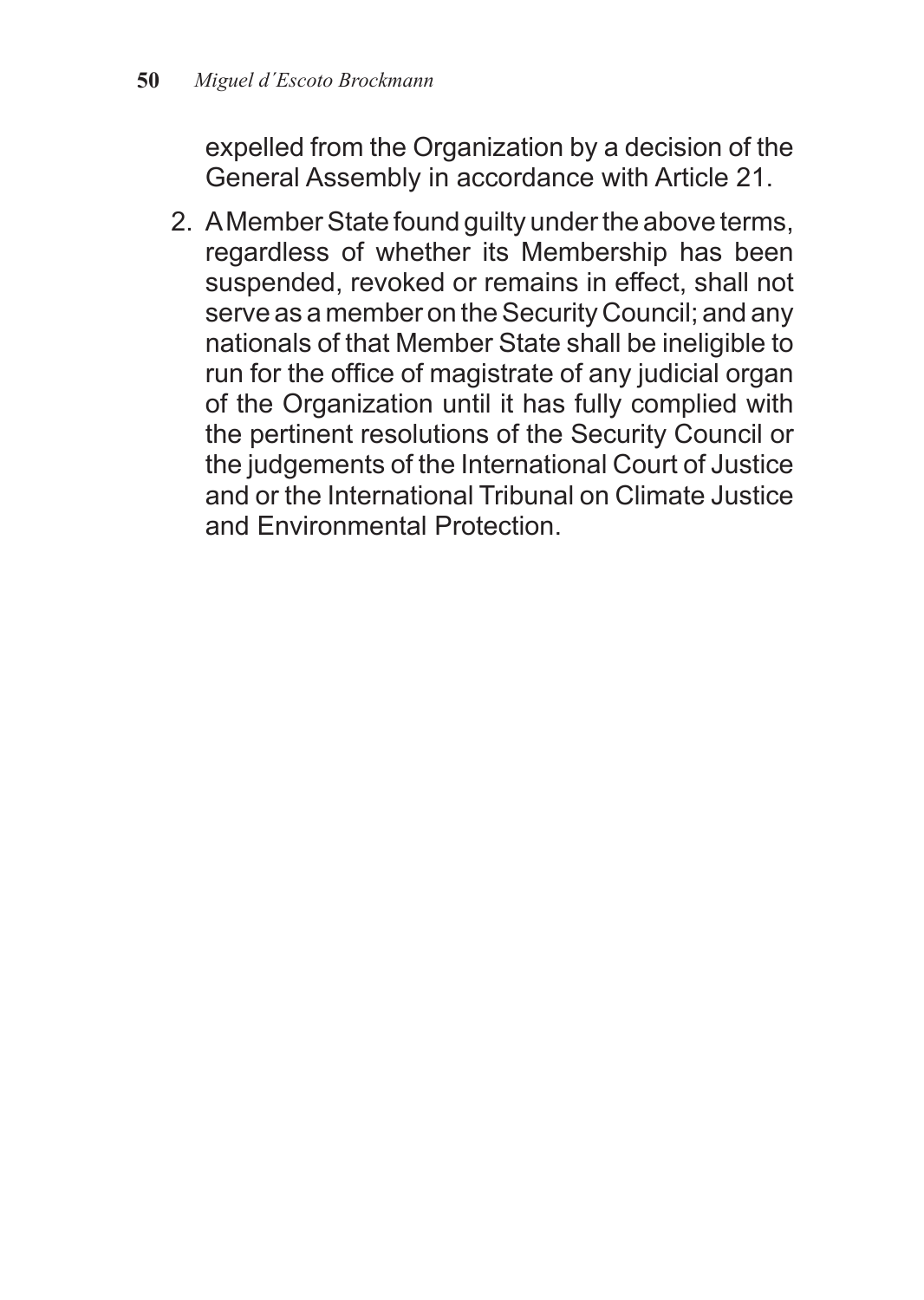# Chapter III **Organs**

## **Article 9**

- 1. There is established as the principal organ of the United Nations, a General Assembly. There are established as organs of the Organization: a Security Council, an Economic and Social Council, a Mother Earth and Human Rights Council, a Secretariat; and as judicial organs of the United Nations, an International Court of Justice, and an International Tribunal of Climate Justice and Environmental Protection.
- 2. There is established as a subsidiary organ of the General Assembly the High Commission to Safeguard the Integrity of the Charter.
- 3. Such subsidiary organs as may be found necessary may be established in accordance with the present Charter.

# **Article 10**

The United Nations shall promote the equal participation of men and women in its principal and subsidiary organs.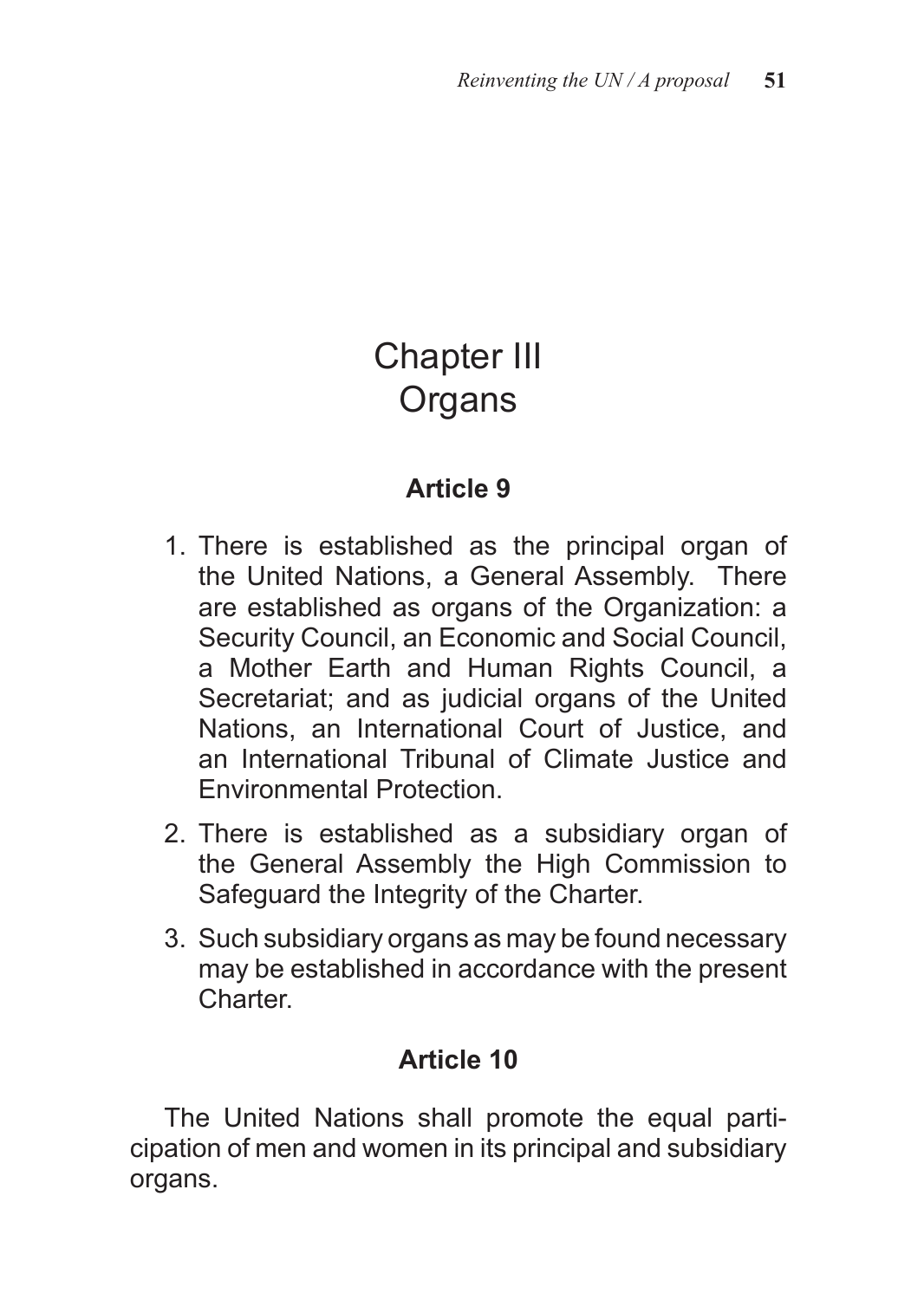# Chapter IV The General Assembly

#### **Composition**

# **Article 11**

- 1. The General Assembly is the principal organ of the United Nations, its President is the highest officer of the Organization, and its Membership shall consist of all the Member States of the United Nations.
- 2. Each Member State shall have not more than five representatives in the General Assembly.

# **Functions and powers Article 12**

- 1. The General Assembly may discuss any questions or any matters within the scope of the present Charter or relating to the powers and functions of any organs created by the present Charter.
- 2. The General Assembly may approve binding resolutions or make recommendations to the Member States of the United Nations or to the Security Council or to both on any such questions or matters.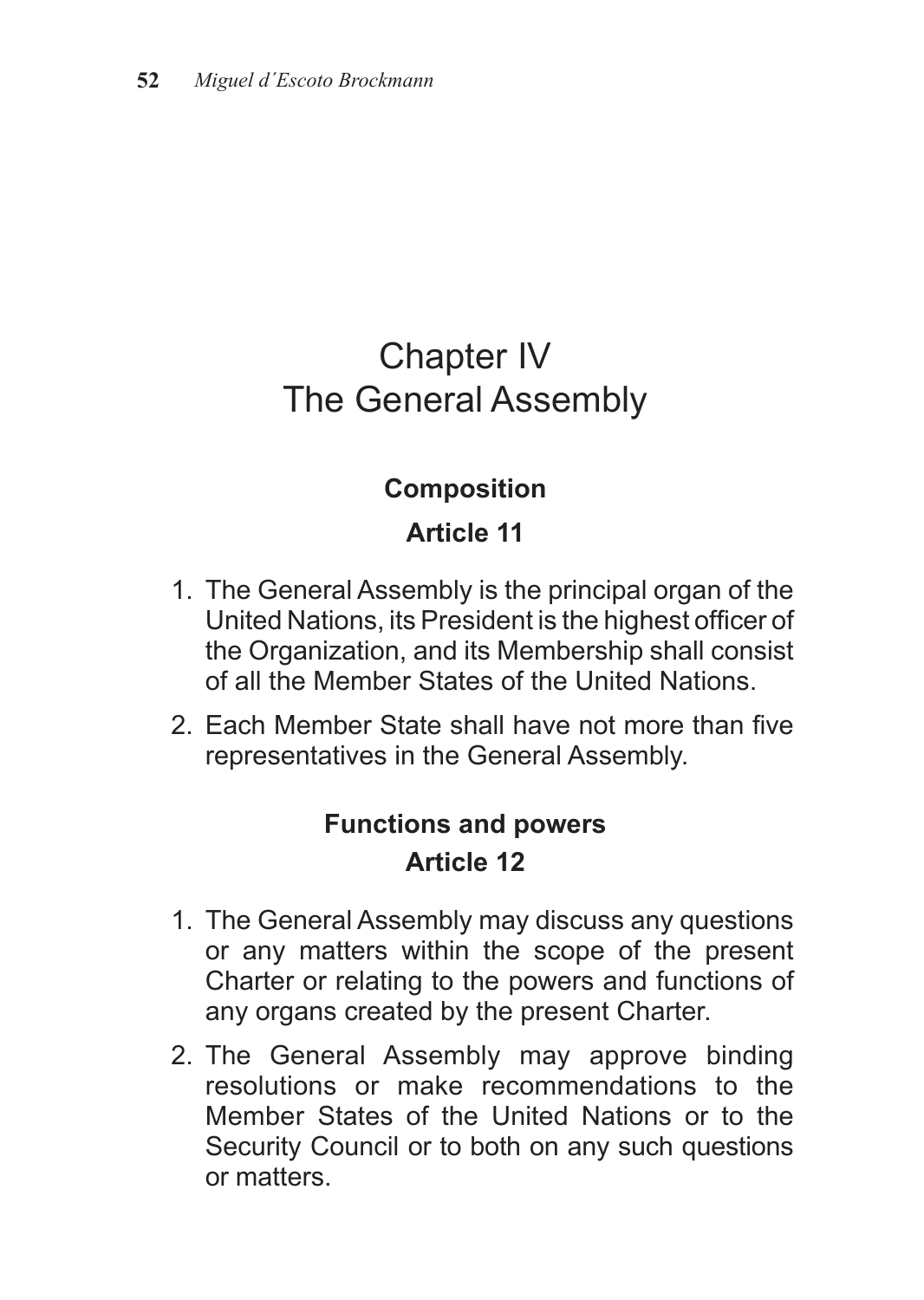- 1. The General Assembly may consider the general principles of cooperation in the maintenance of international peace and security, including the principles governing disarmament and the regulation of armaments. It may also approve binding resolutions or make recommendations with regard to such purposes and principles to the Member States or to the Security Council or to both.
- 2. The General Assembly may discuss any questions relating to the maintenance of international peace and security or crimes against Mother Earth or Humanity brought before it by any Member State of the United Nations, or by the Security Council, or by a State which is not a Member State of the United Nations in accordance with Article 43, paragraph 2. It may also approve binding resolutions or make recommendations with regard to any such questions to the State or States concerned, or to the Security Council or to both. Any such question on which action is necessary shall be referred to the Security Council by the General Assembly either before or after discussion.
- 3. Any Member State of the United Nations whose interests are affected by a decision of the Security Council may appeal to the High Commission to Safeguard the Integrity of the Charter to determine the legality of the decision.
- 4. The High Commission to Safeguard the Integrity of the Charter shall determine whether the decision under review is or is not consistent with the present Charter.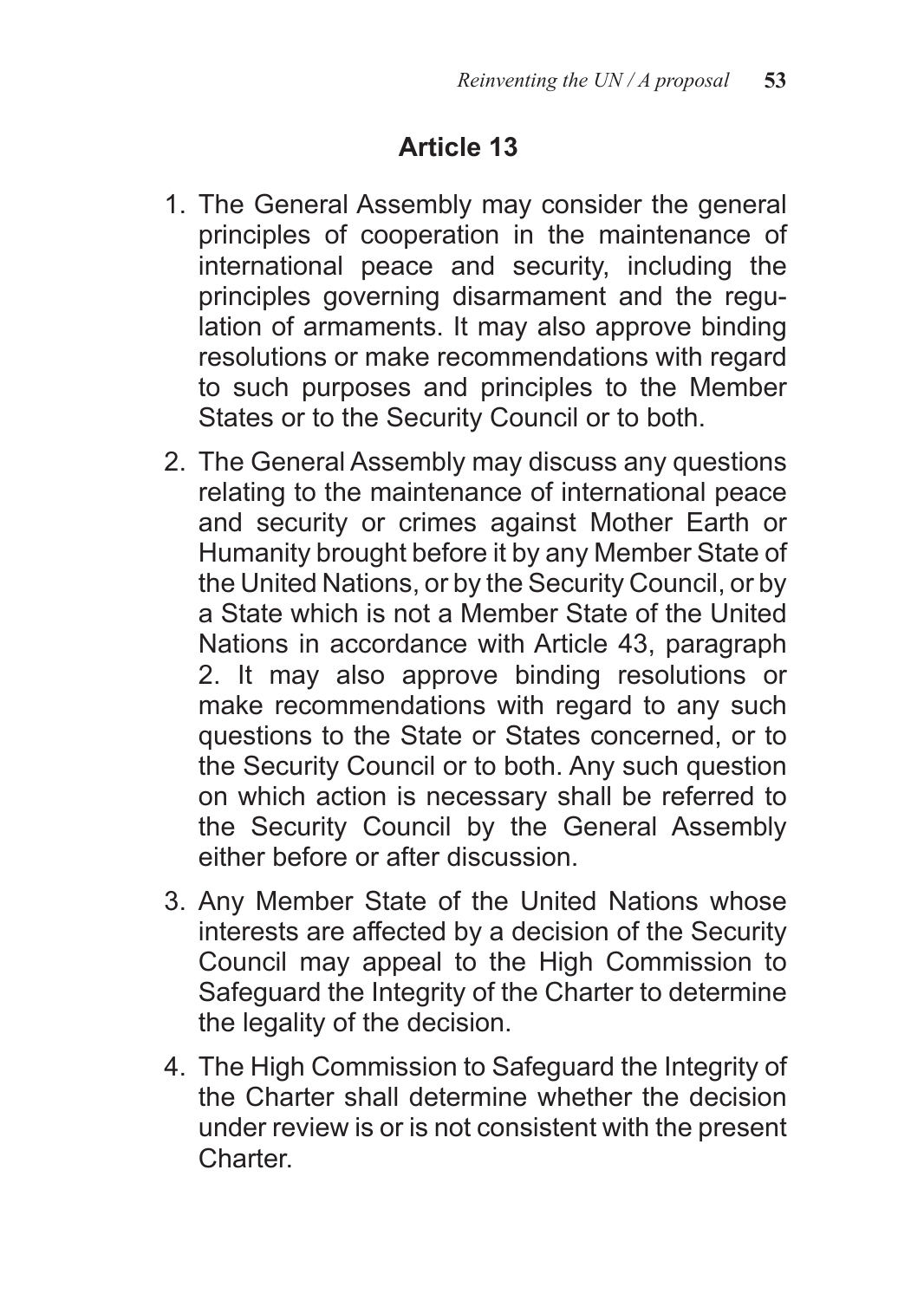- 1. The Security Council shall inform the President of the General Assembly and the Secretary-General, at the beginning of each session, on any matters relating to the maintenance of international peace and security that are on the agenda of the Security Council. The Security Council shall inform the President of the General Assembly and the Secretary-General when it ceases to deal with such matters.
- 2. When the Secretary-General is notified by the Security Council in accordance with paragraph 1 of this Article, he or she shall notify the entire Membership of the General Assembly.
- 3. The good offices of the President of the General Assembly shall be available to the Member States that wish to avail themselves of it, as a means to facilitate a peaceful settlement of a dispute.
- 4. In cases where one-third of the Membership of the General Assembly should express dissatisfaction with the response or lack of response of the Security Council with respect to threats to the peace, breaches of the peace or acts of aggression, the General Assembly shall take prompt action to address or resolve the situation.
- 5. In instances of non-compliance with judgments of the international courts of the United Nations judicial system, as determined by their respective statutes, and where a Party has sought enforcement measures from the Security Council but failed to get satisfaction, the General Assembly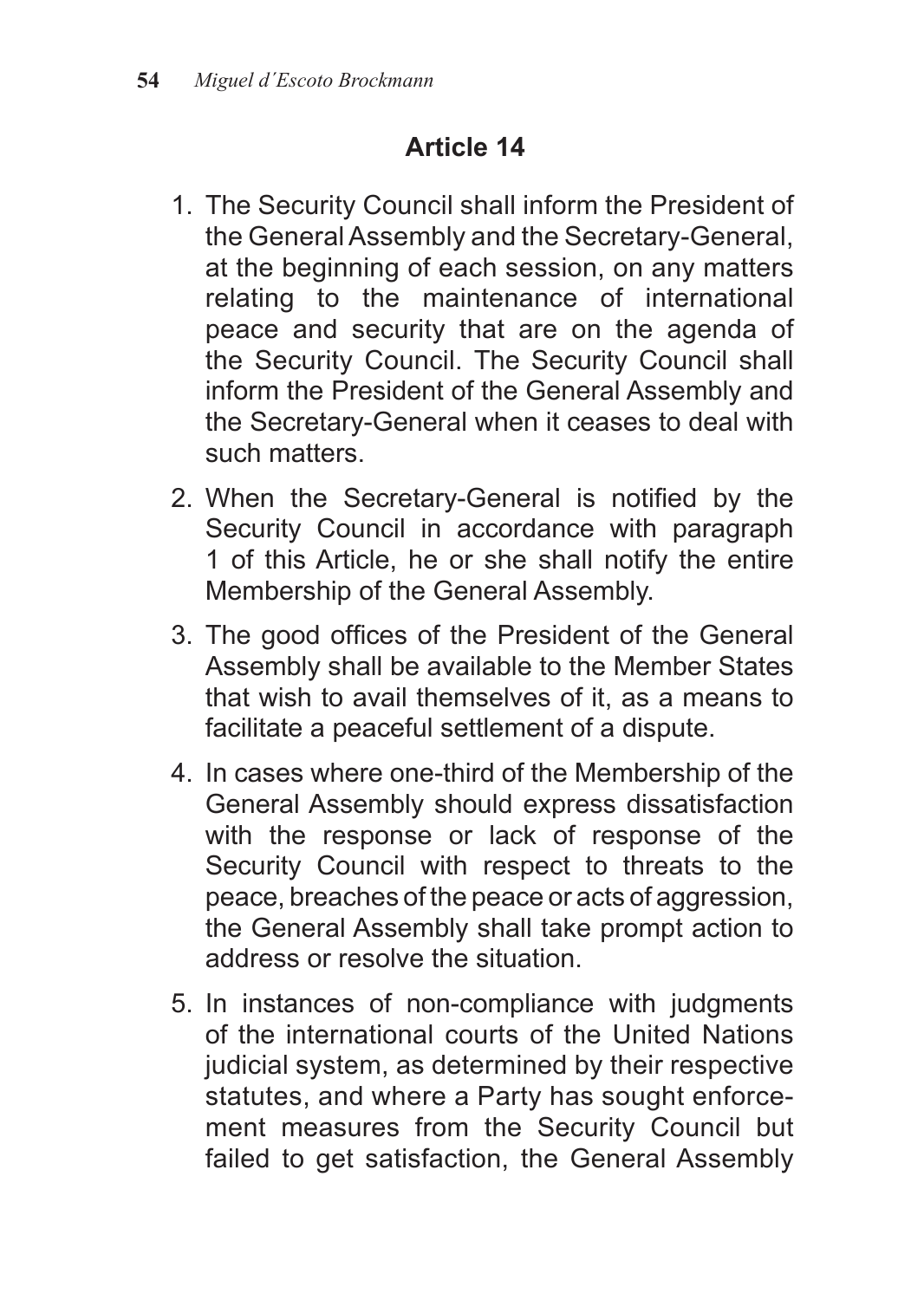shall decide promptly on effective enforcement action or actions at the request of the Party.

#### **Article 15**

The General Assembly shall initiate studies and make recommendations for the purpose of:

- a. Promoting international cooperation in the political field and encouraging the progressive development of international law and its codification;
- b. Promoting international cooperation in the social, economic, ecological, cultural, educational, and health fields, and assisting in the realization of the rights of Mother Earth, human rights and fundamental freedoms for all without distinction as to race, sex, language, or religion; and
- c. Promoting the common good of Mother Earth and humanity.

- 1. The General Assembly may approve binding resolutions or recommend measures for the peaceful adjustment of any situation, regardless of origin, which it deems likely to impair the general welfare or friendly relations among nations, including situations resulting from a violation of the provisions of the present Charter set forth in the Purposes and Principles of the United Nations.
- 2. An allegation that an organ of the United Nations has violated the Charter, if such allegation is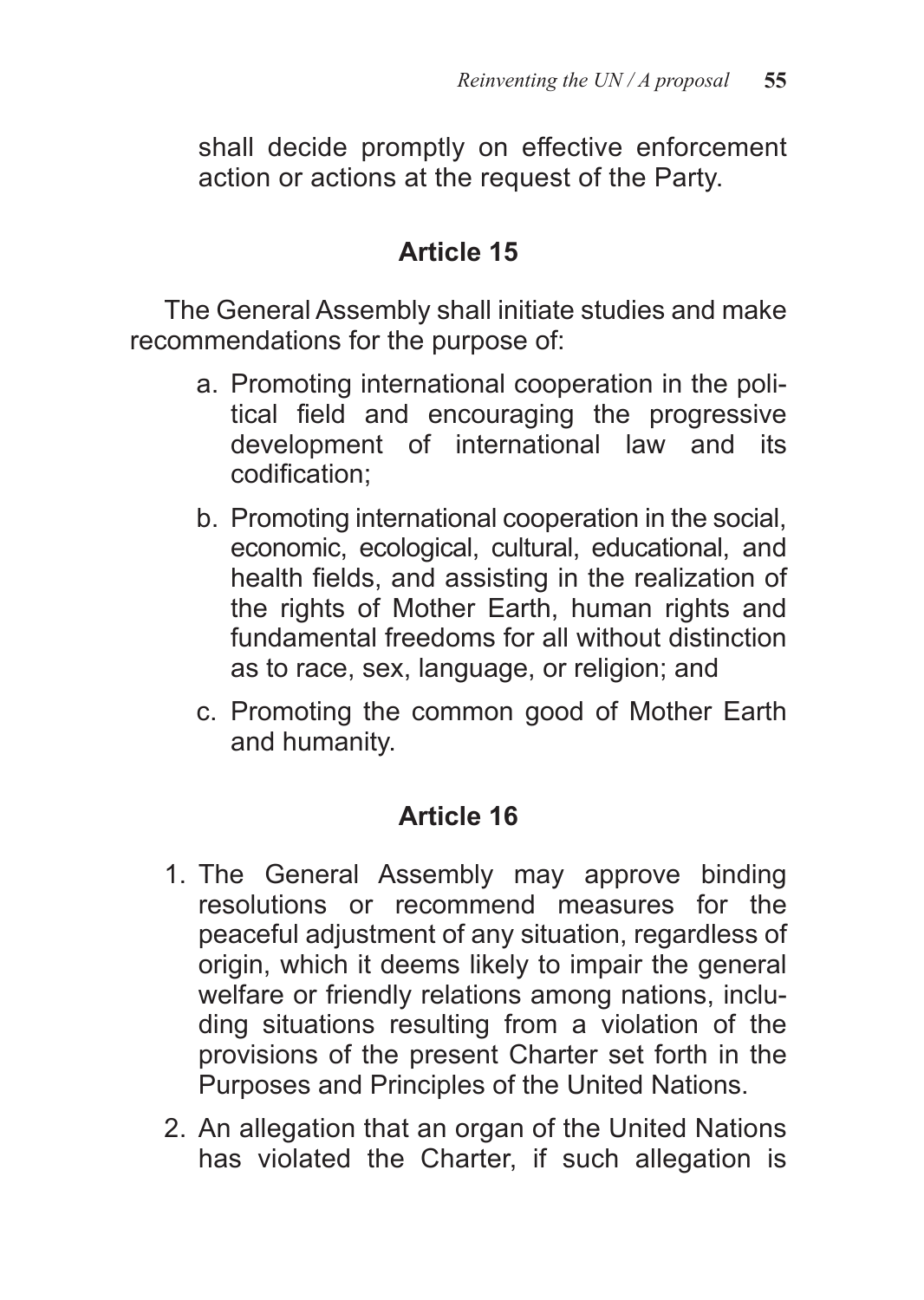supported by one-third of the Member States of the General Assembly, shall be referred to the High Commission to Safeguard the Integrity of the Charter. Should the High Commission determine that the decision or action under review is inconsistent with the Charter and international law, the General Assembly shall take immediate action to modify the decision and bring it into conformity with the present Charter or shall annul the decision with retroactive effect.

- 1. The General Assembly shall receive and consider annual and special reports from the Security Council; these reports shall include an account of the measures that the Security Council has decided upon or taken to maintain international peace and security. The General Assembly may request special reports from the Security Council whenever it deems it necessary.
- 2. The General Assembly shall receive and consider annual and special reports from the Mother Earth and Human Rights Council. The General Assembly may request special reports from the Mother Earth and Human Rights Council whenever it deems it necessary.
- 3. The General Assembly shall receive and consider reports from the Economic and Social Council and the other organs or specialized agencies of the United Nations.
- 4. The General Assembly shall receive and consider reports from "permanent observers", in particular,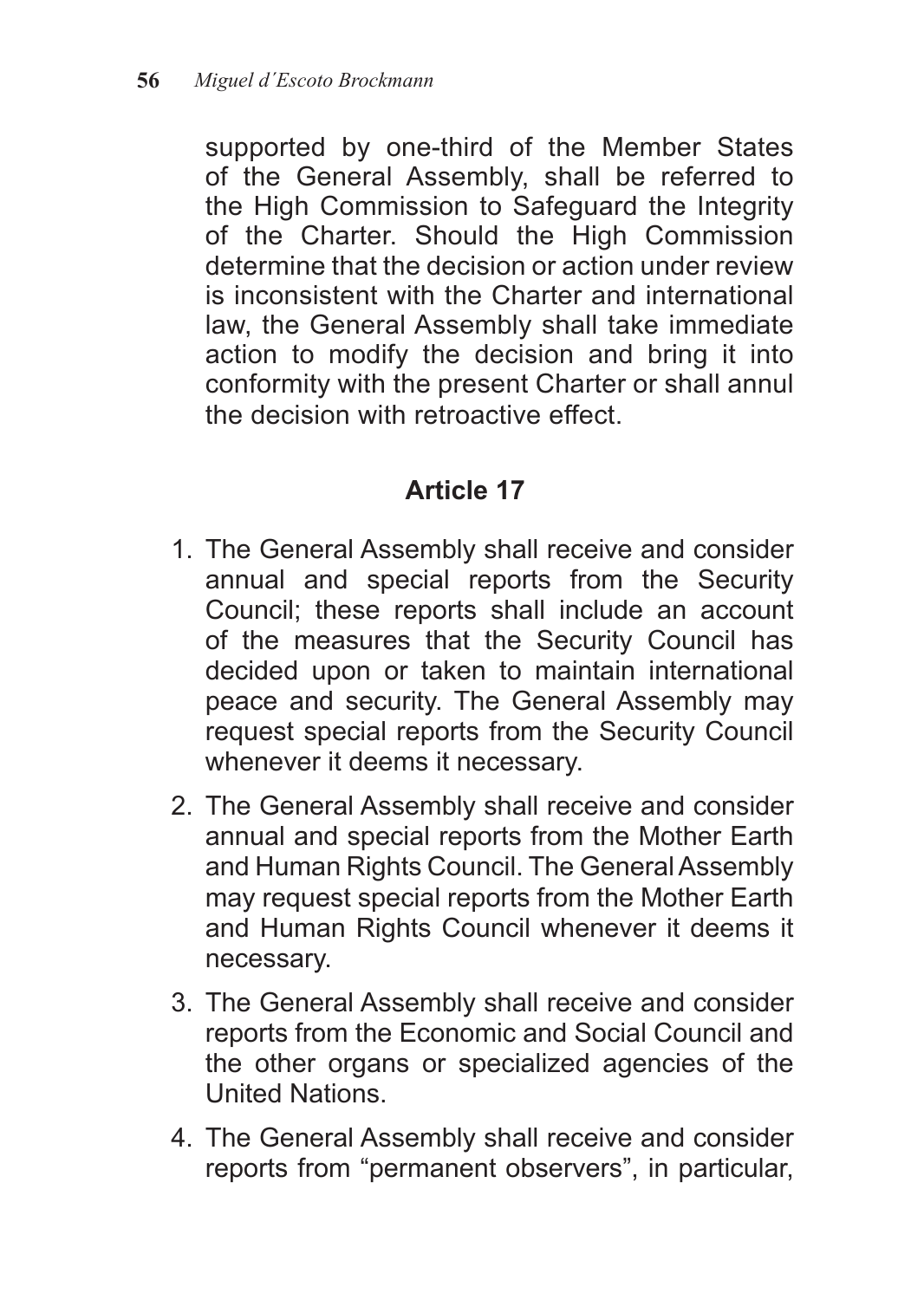from the INGO *La Via Campesina* and may request special reports on matters related to their areas of expertise whenever it deems it necessary.

## **Article 18**

- 1. The General Assembly shall consider and approve the budget of the Organization.
- 2. The expenses of the Organization shall be borne by the Member States as apportioned by the General Assembly.

- 1. For the purpose of creating independent sources of funding for the Organization, the Member States agree that the General Assembly shall be authorized to establish a tax system on all economic activity undertaken in venues of common heritage. These activities shall include:
	- a. international air transport, including the sale of passenger tickets and merchandise;
	- b. international maritime transport, including the sale of passenger tickets and merchandise;
	- c. fishing and other forms of exploitation of the high seas or the underlying depths and marine subsoil, which in addition to other existing international obligations may be subjected to taxation by the General Assembly;
	- d. the economic exploration and exploitation of outer space or of celestial bodies; and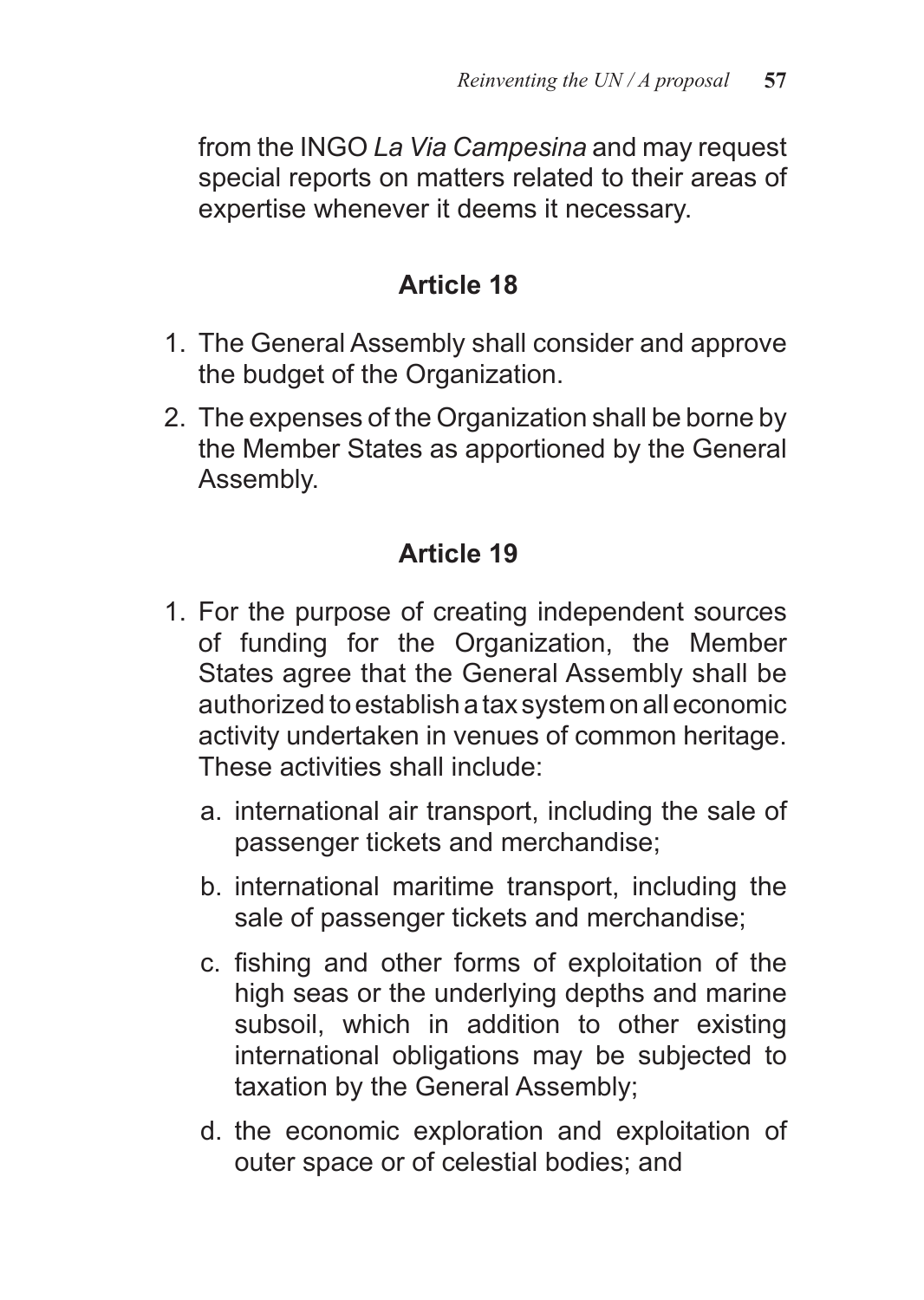- e. all international postage or international courier services, each piece of which shall be taxed according to recommendations of technical experts and ratified by the General Assembly.
- 2. Taxes established in accordance with this Article shall be levied by each Member State, under supervision of a Special Tax Commission established for this purpose by the General Assembly in conjunction with the Secretary-General, and taxes collected during the Session of the General Assembly shall be submitted to the Organization within sixty days of the opening of each new General Assembly Session.

- 1. The General Assembly shall consider and approve any financial and budgetary arrangements with specialized agencies referred to in Article 67 and shall examine the administrative and operational budgets of such specialized agencies with a view to making general policy recommendations to the agencies concerned.
- 2. The General Assembly shall have general oversight responsibility to ensure that the operations and policies of specialized agencies are in keeping with relevant Charter obligations and that their institutional priorities promote the greatest common good of Mother Earth and humanity.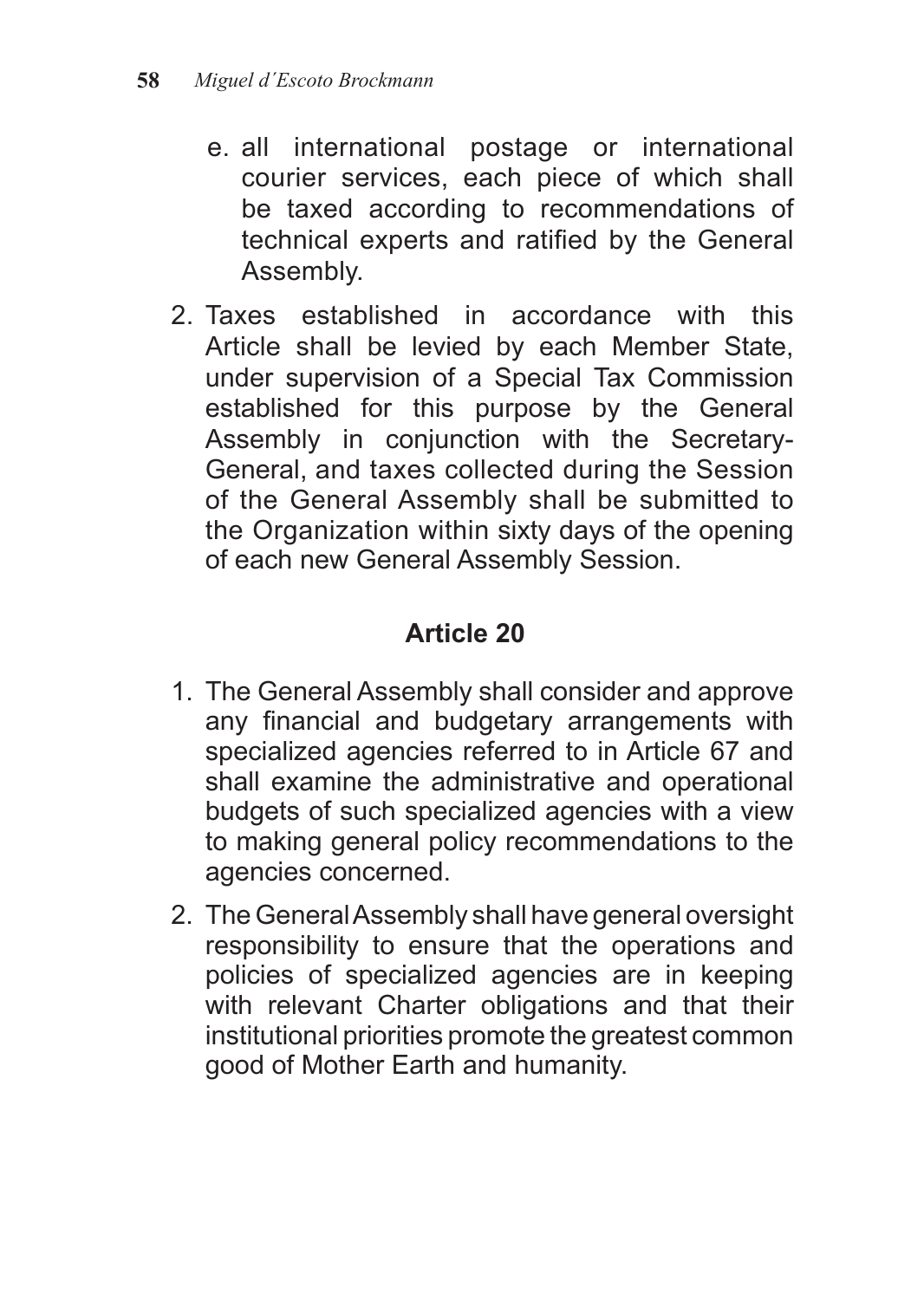# **Voting**

- 1. Each Member State of the General Assembly shall have one vote.
- 2. The General Assembly is authorized to adopt binding decisions or resolutions.
- 3. Decisions of the General Assembly on questions enumerated below shall be binding and shall be made by consensus or, when consensus is not possible, by a two-thirds majority of the Member States present and voting:
	- a. All matters relating to Mother Earth and the environment;
	- b. All matters relating to social and economic development;
	- c. All matters relating to international peace and security in general;
	- d. The election of the Member States of the Security Council;
	- e. The election of Member States of the High Commission to Safeguard the Integrity of the Charter; subsequent action by the General Assembly to modify or revoke an illegal decision by the Security Council;
	- f. The election of the Member States of the Economic and Social Council;
	- g. The election of the Member States of the Mother Earth and Human Rights Council;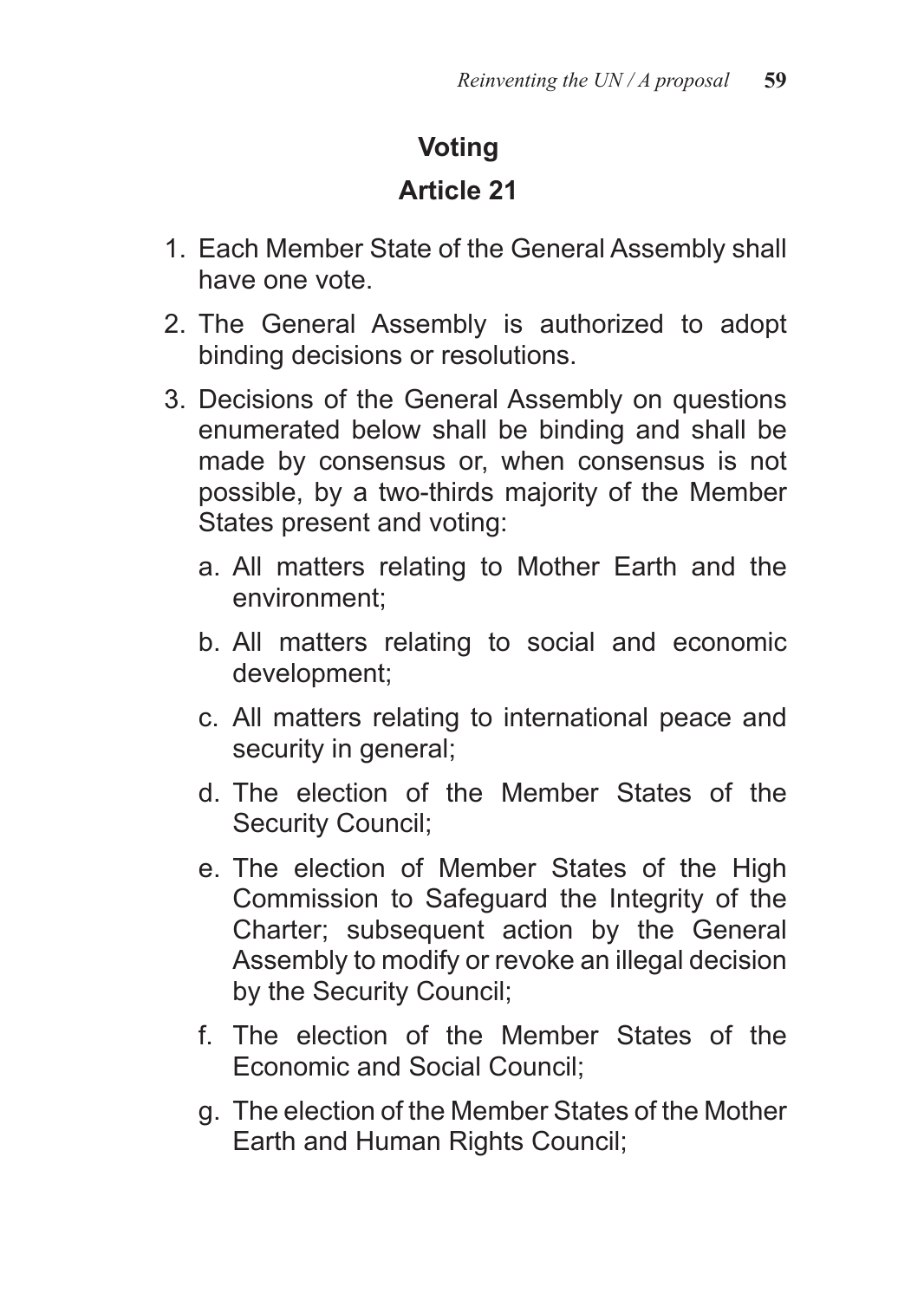- h. The election of the magistrates to the International Court of Justice;
- i. The election of the magistrates to the International Tribunal on Climate Justice and Environmental Protection;
- j. The election of the Secretary-General;
- k. The admission of new Member States to the United Nations;
- l. The suspension of the rights and privileges of Membership or the expulsion of Member States;
- m. The restoration of the rights and privileges of Membership;
- n. All questions concerning budgetary matters;
- o. All amendments to the present Charter.
- 4. Decisions on other questions, including the determination of additional categories of questions that shall be decided by consensus or, when consensus is not possible, by a two-thirds majority, shall be taken by a majority of the Member States present and voting and shall also be binding.

A Member State of the United Nations that is in arrears in the payment of its financial contributions to the Organization shall have no vote in the General Assembly if the amount of its arrears equals or exceeds the amount of the contributions due from it for the preceding two full years. The General Assembly may, nevertheless, permit such a Member State to vote if it is satisfied that the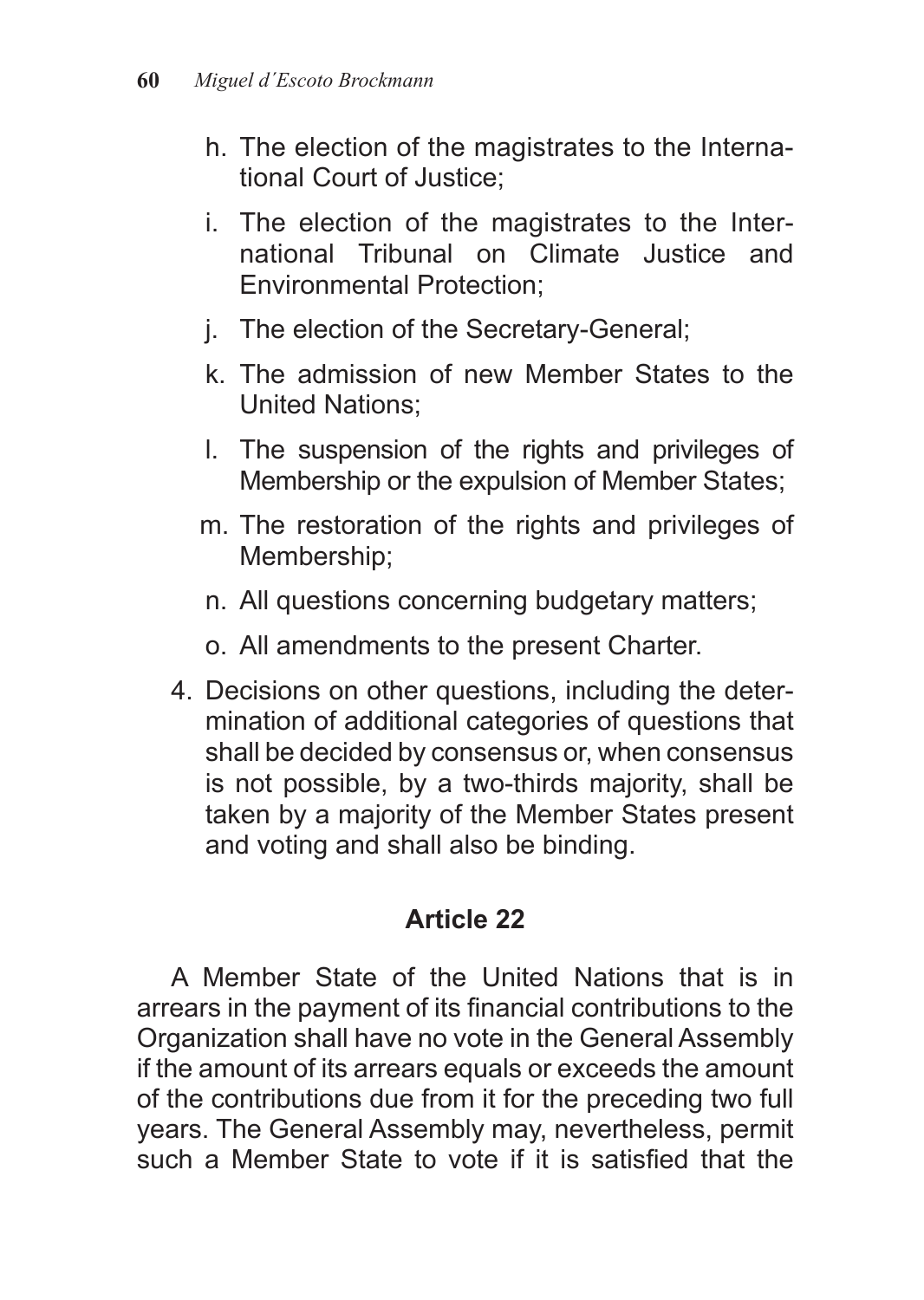failure to pay is due to conditions beyond the control of the Member State.

#### **Procedure**

#### **Article 23**

The General Assembly shall meet in regular annual sessions and in such special sessions as occasion may require. Special sessions shall be convened by the President of the General Assembly, at his own initiative or at the request of the Security Council, Economic and Social Council, the Mother Earth and Human Rights Council, the International Court of Justice, the International Tribunal of Climate Justice and Environmental Protection, the Secretary-General, or a majority of the Member States of the United Nations.

- 1. The General Assembly shall adopt its own rules of procedure.
- 2. The General Assembly shall elect its President by a two-thirds majority for a term of six years. Upon completion of the first two years and later the fourth year in office, the continuation of the President's tenure may be subject, if so requested by one-third of the Member States, to a "lack of confidence vote" by the General Assembly. A decision to revoke the remainder of a President's tenure shall require a two-thirds majority vote. If the President is removed, the General Assembly shall immediately proceed to elect a new President.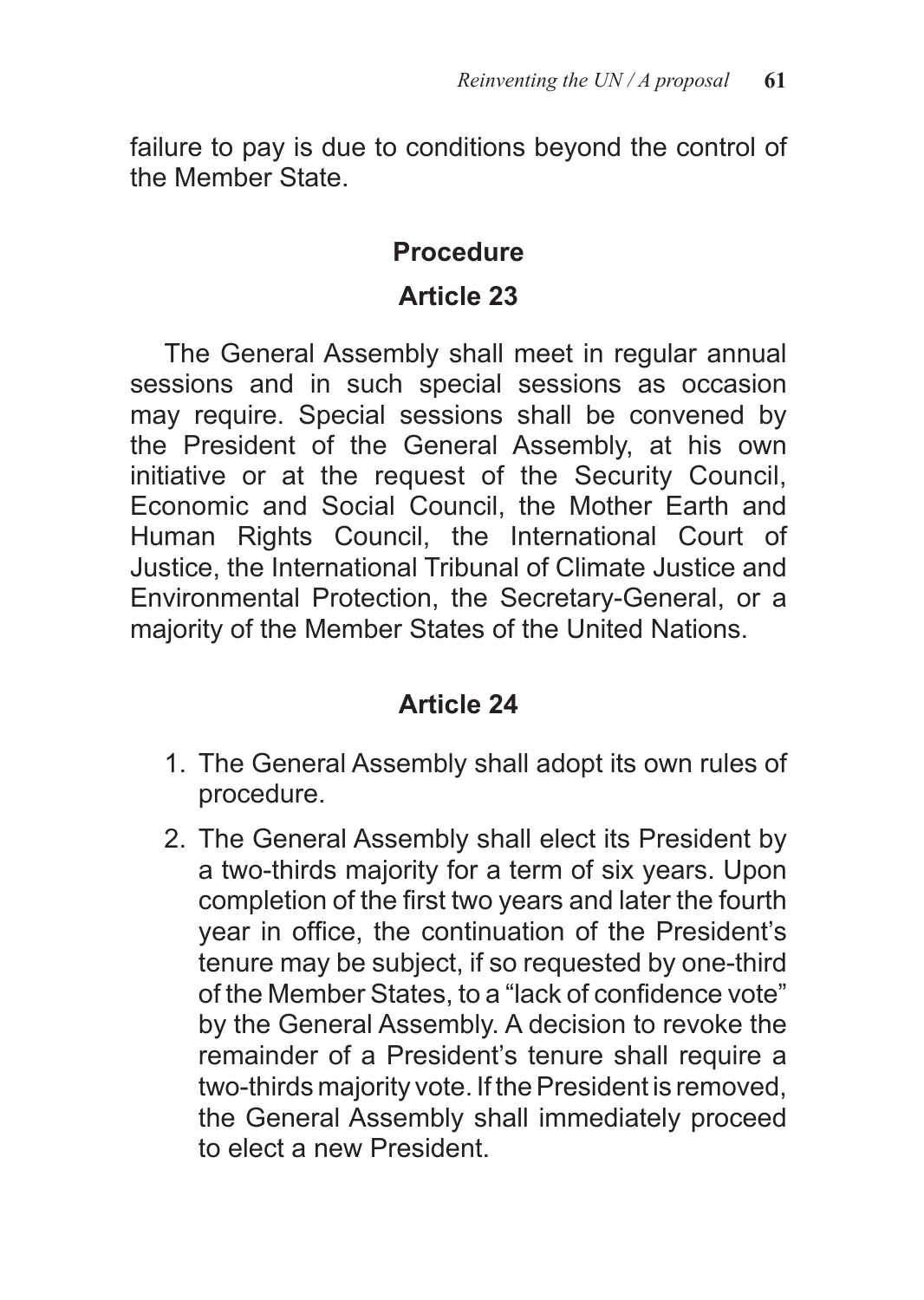- 3. The Secretary-General of the Organization shall be elected for a term of five years by the General Assembly, upon the recommendation of its President, by consensus or, when consensus is not possible, by a two-thirds majority of the Member States present and voting.
- 4. Remuneration, staff, facilities and office space afforded to the President of the General Assembly shall be commensurate to his or her status as the highest-ranking officer and representative of the United Nations Organization.
- 5. Remuneration, staff, facilities and office space afforded to the Secretary-General shall be commensurate to his or her status as the senior administrative officer of the United Nations Organization.
- 6. a) In keeping with Article 2, paragraph 23, the International Non-Governmental Organization *La Via Campesina* is granted the status of "permanent observer" of the UN General Assembly and shall enjoy the right to address the General Assembly when other permanent observers are allowed to do so and also whenever the General Assembly deems it appropriate.

b) Other international non-governmental organizations, having a broad membership that spans across countries and continents and regarded as truly representative of popular voices that have historically been excluded or discriminated against, may seek the status of "permanent observer" through a request made by one-third of the Member States and the subsequent approval of said request by a simple majority of those present and voting.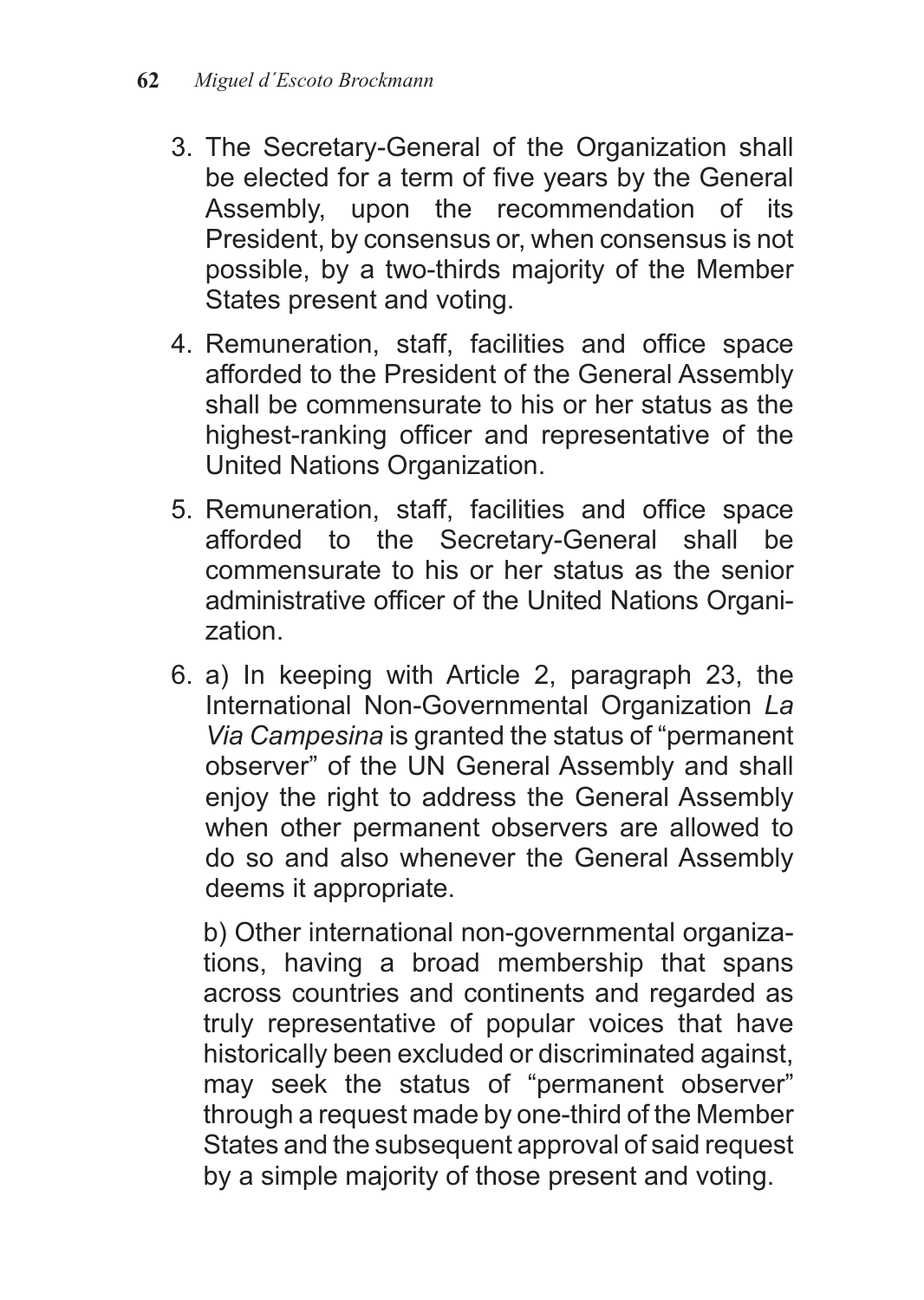- 1. The General Assembly shall establish a High Commission to Safeguard the Integrity of the Charter. The modalities for electing the Member States of the High Commission to Safeguard the Integrity of the Charter, as well as the organization and functioning of the High Commission, will be determined through a General Assembly resolution adopted by a two-thirds majority of the Member States present and voting.
- 2. The General Assembly may establish such additional subsidiary organs as it deems necessary for the performance of its functions.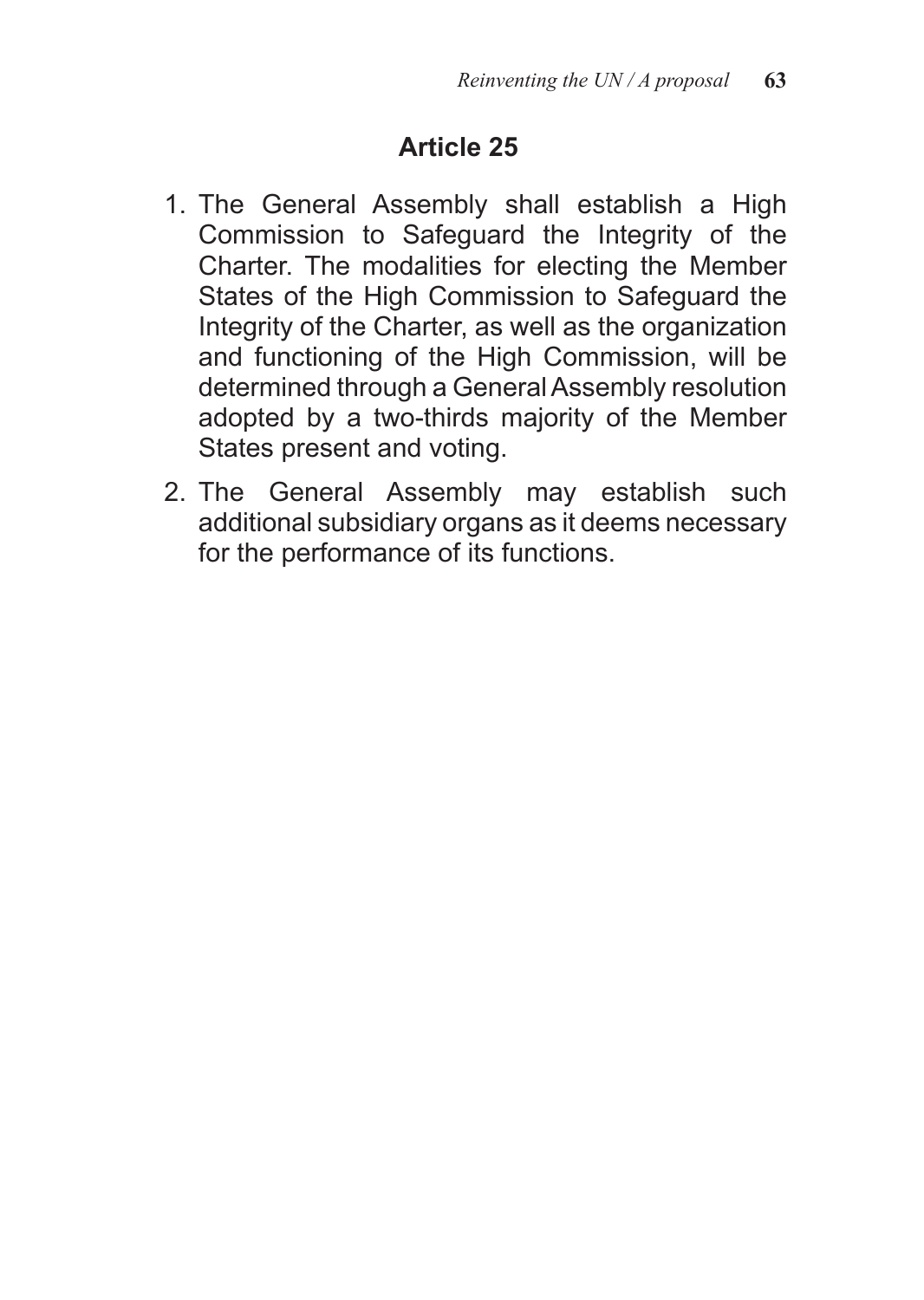# Chapter V The Security Council

#### **Composition**

- 1. The Security Council shall consist of a body of twenty-four Member States elected by the General Assembly.
- 2. The Security Council shall have a proportional representation of Member States based on the five regional groups as follows:
	- a. the African Group is entitled to six members;
	- b. the Asian Group is entitled to six members;
	- c. the Latin American and Caribbean Group is entitled to four members;
	- d. the Western Europe and Others Group is entitled to four members; and
	- e. the Eastern European Group is entitled to four members.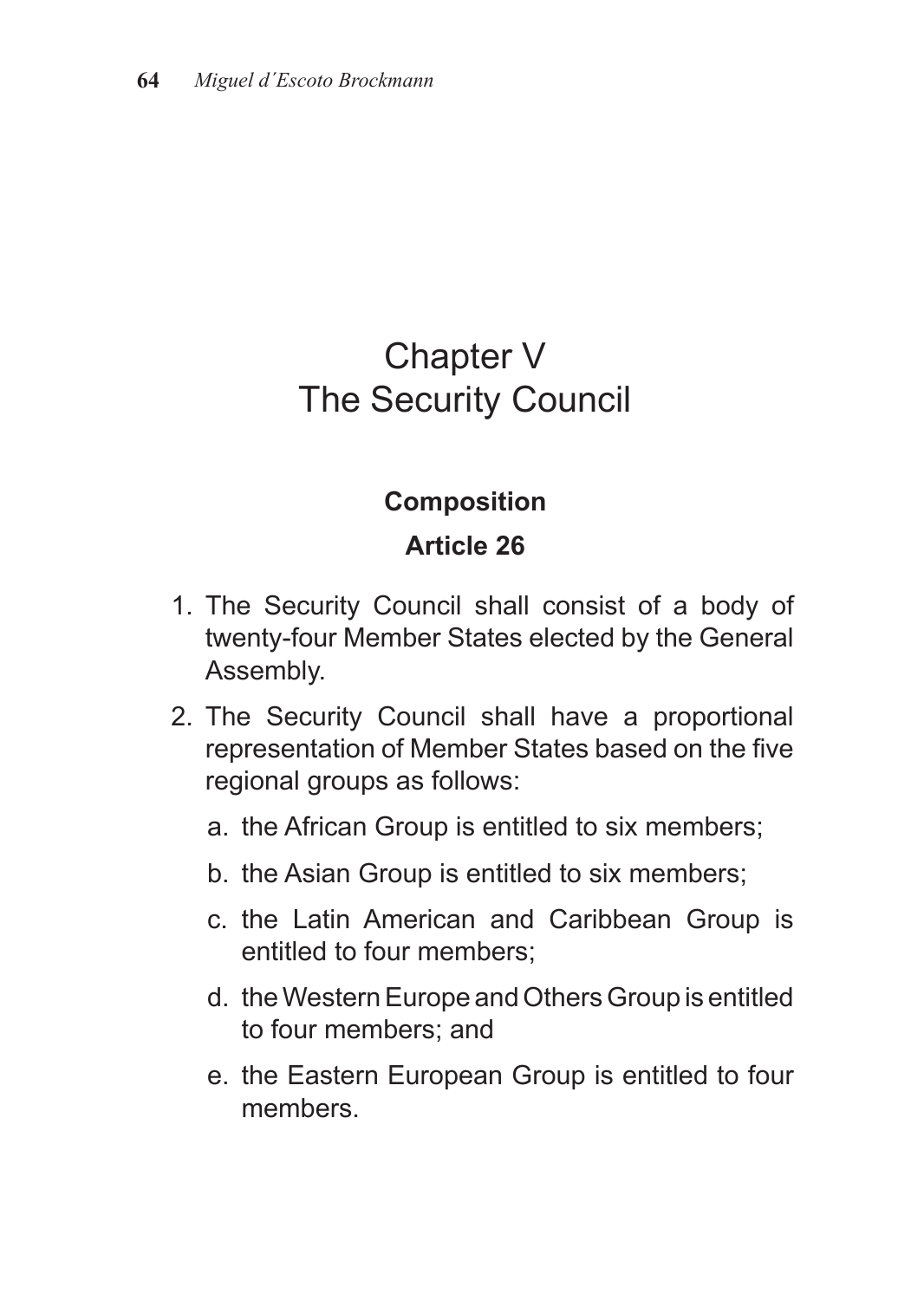3. All Member States of the Security Council shall be elected for a term of two years with half of the Member States of the Security Council being elected every year.

# **Functions and powers Article 27**

The Security Council is the a principal body of the United Nations in the field of the maintenance of international peace and security. Its authority is based on the delegation of authority by the General Assembly in matters concerning the maintenance of international peace and security. The General Assembly reserves the right at any time to exercise these powers itself. The delegation of authority is for the purpose of expediting the decisions and resolutions in matters involving serious breaches or threats of a breach affecting international peace and security.

- 1. The international activity of the Security Council is regulated by the provisions of the present Charter as well as by the principles and rules of international law.
- 2. In discharging its duties the Security Council shall act in accordance with the Purposes and Principles of the United Nations. The specific powers granted to the Security Council for the discharge of these duties are laid down in Chapters VI, VII, and VIII.
- 3. The Security Council shall be responsible for formulating plans to be submitted to the General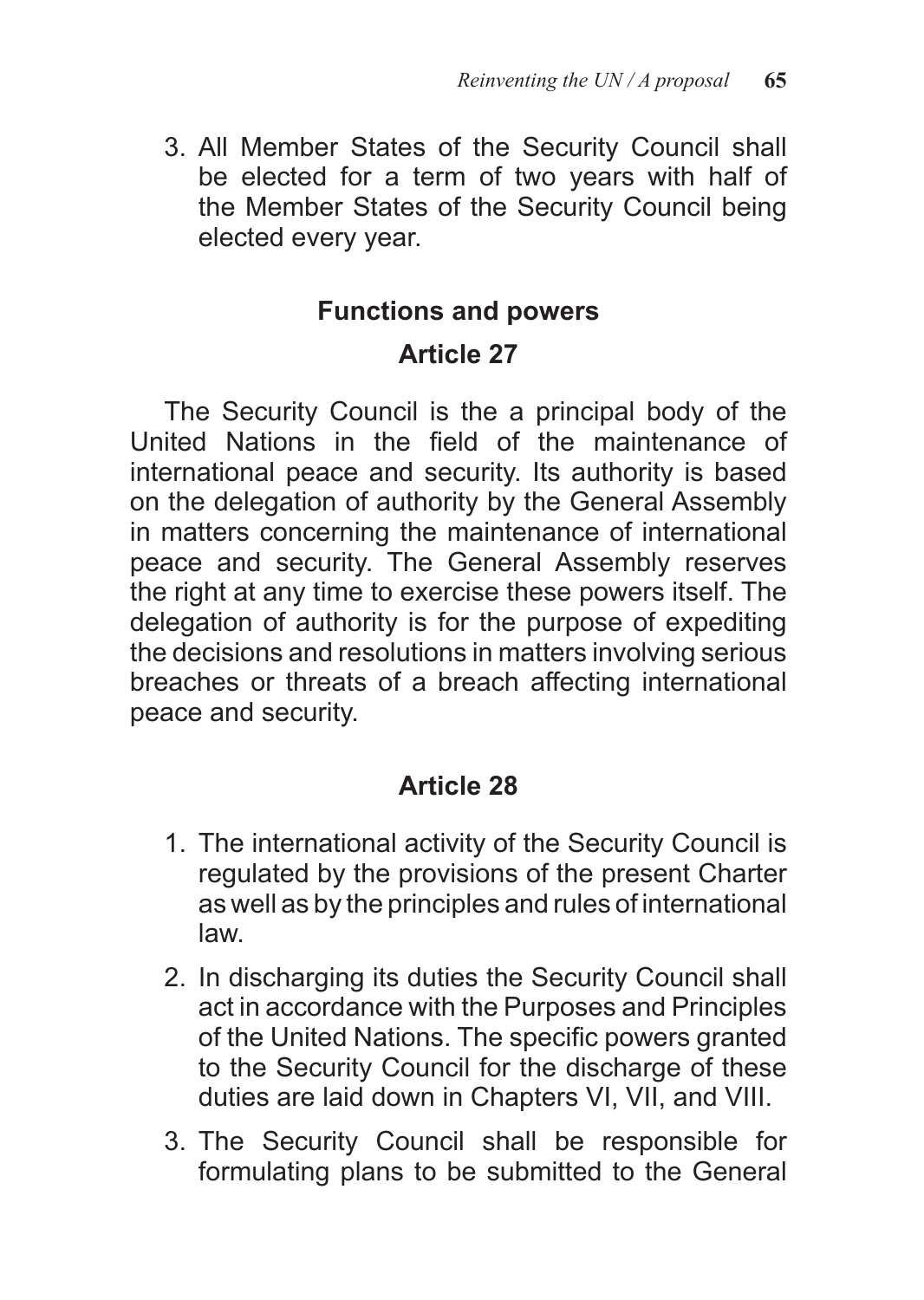Assembly for the establishment of a system for the regulation of armaments and the elimination of all weapons of mass destruction, including chemical, bacteriological and those manufactured with depleted uranium, and total nuclear disarmament by no later than the year 2020.

4. The Security Council shall submit annually, as well as whenever it deems it necessary, or is requested to do so by the General Assembly, special reports to the General Assembly for its consideration.

- 1. Each decision by the Security Council shall be subject to review by the High Commission to Safeguard the Integrity of the Charter at the request of one-third of the Member States of the General Assembly or a request by any Member State of the United Nations whose interests are affected by a decision of the Security Council.
- 2. The High Commission to Safeguard the Integrity of the Charter shall examine whether the decision under review is consistent with the provisions of the present Charter and the principles and rules of international law, and shall determine its legality or illegality. Should the High Commission conclude that a decision is contrary to the Charter, the General Assembly shall take immediate action to modify the decision and bring it into conformity with the present Charter or shall annul the decision with retroactive effect.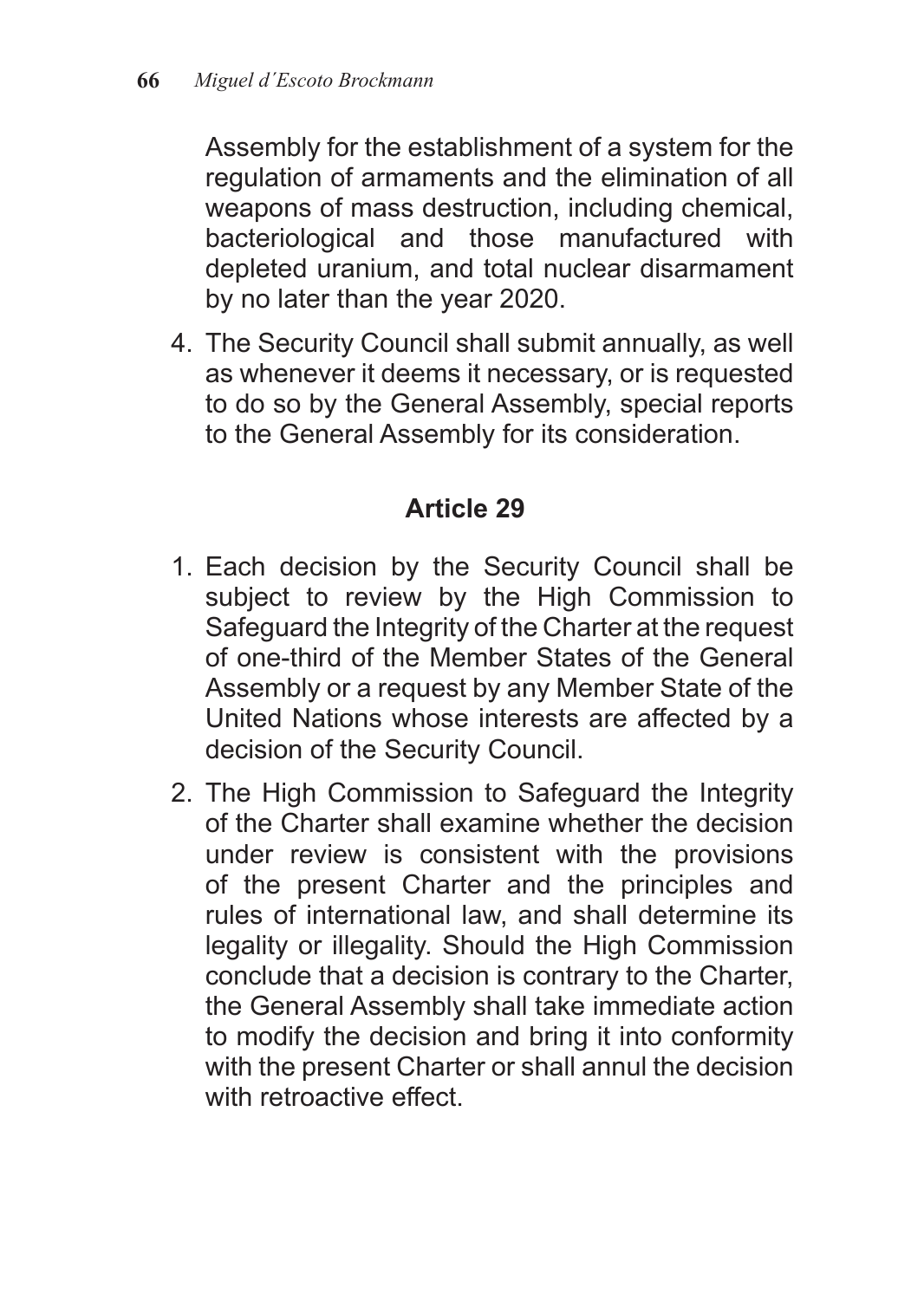The Member States of the United Nations agree to accept and carry out the decisions of the Security Council in accordance with the present Charter.

#### **Article 31**

In cases of non-compliance with judgments of the international courts created under the auspices of the United Nations and included in this Charter, any party benefited by a judgment may seek enforcement measures from the Security Council and, in instances where it fails to get satisfaction, the party shall have the right to seek enforcement measures from the General Assembly, which will be obliged to decide promptly on effective enforcement action.

# **Voting**

- 1. Each Member State of the Security Council shall have one vote.
- 2. Decisions of the Security Council shall be made by an affirmative vote of at least sixteen Member **States**
- 3. In cases where a party to a dispute under consideration by the Security Council is a member of the Council, this Member State may not vote on any measures, resolutions, or recommendations being considered in relation to the dispute to which it is a party.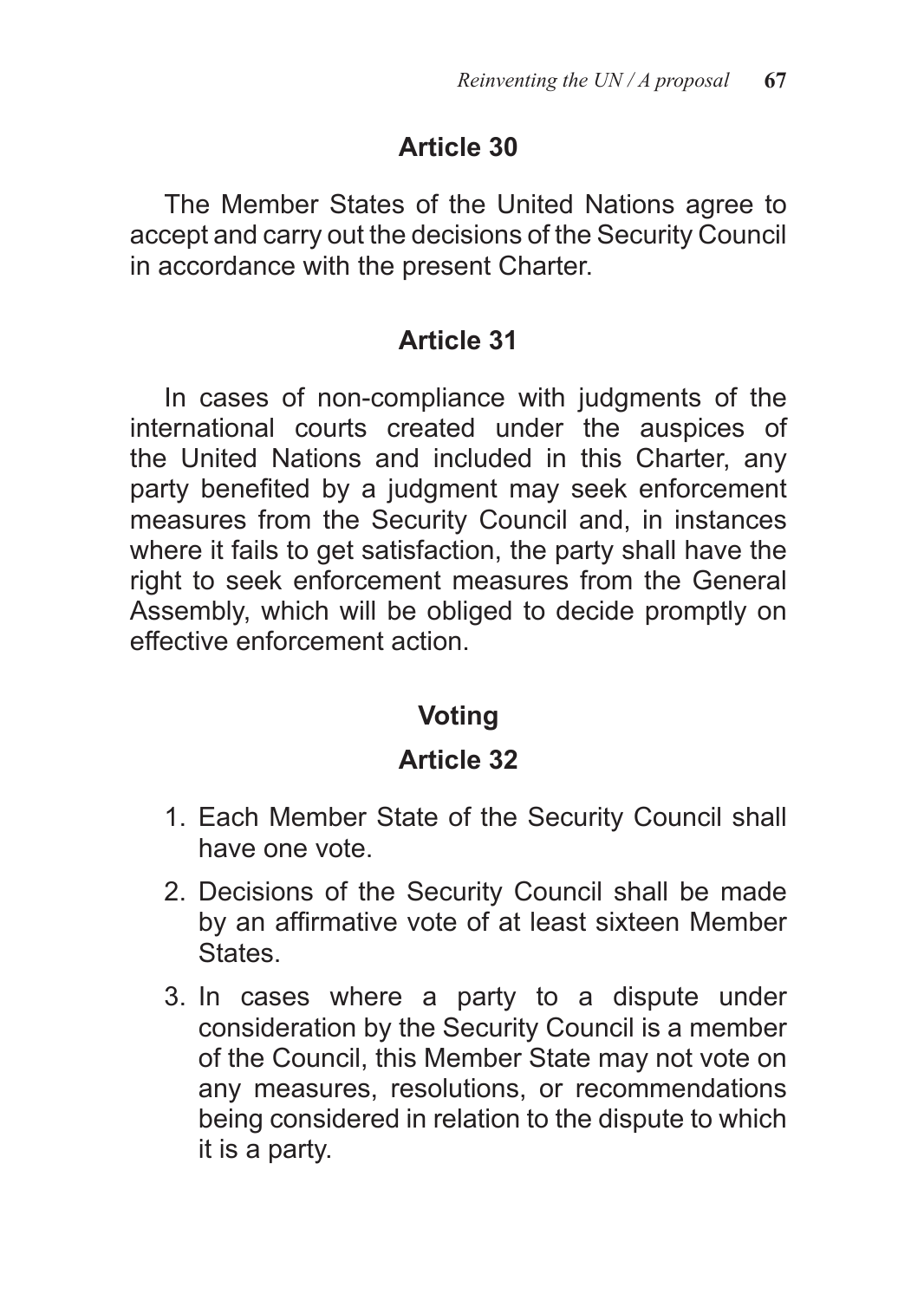## **Procedure**

# **Article 33**

- 1. The Security Council may meet at any time. For this purpose each Member State of the Security Council shall be represented at all times at the seat of the Organization.
- 2. The Security Council shall hold periodic meetings at which each of its member may elect to be represented by a specifically designated representative.
- 3. The Security Council may hold meetings at places other than the seat of the Organization if this will best facilitate its work.

# **Article 34**

The Security Council may establish such subsidiary organs as it deems necessary for the performance of its functions.

# **Article 35**

The Security Council shall adopt its own rules of procedure, including the method of selecting its President.

# **Article 36**

Any Member State of the United Nations which is not a member of the Security Council may participate, without vote, in the discussion of any question brought before the Security Council whenever the latter, by its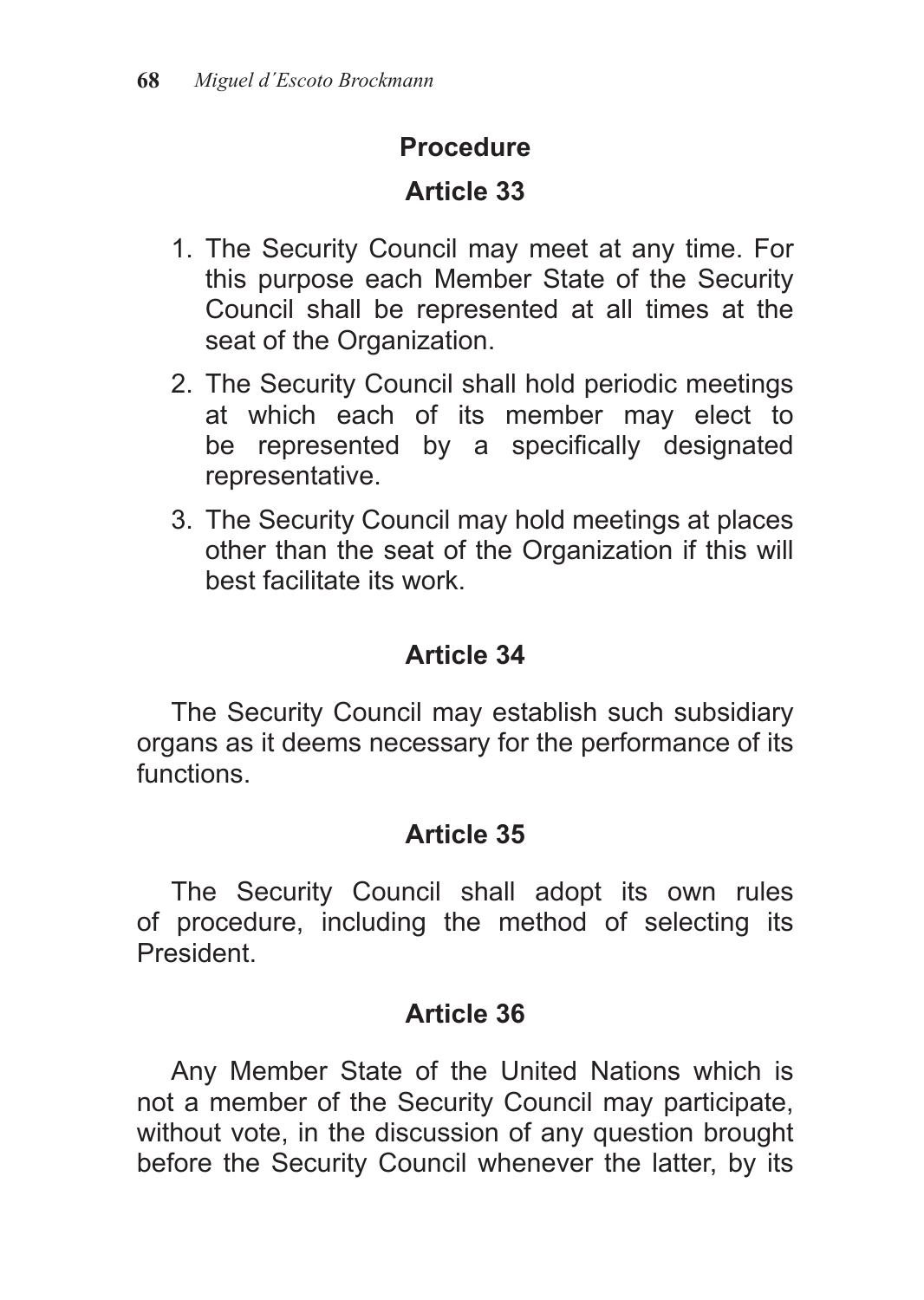own initiative or after having heard the reasons given by the requesting State, considers that the interests of that Member State are specially affected.

#### **Article 37**

Any Member State of the United Nations that is not a member of the Security Council or any State which is not a Member State of the United Nations, if it is a party to a dispute under consideration by the Security Council, shall have the right to participate, without vote, in the discussion relating to the dispute. The Security Council may establish conditions it deems just for the participation of a State that is not a Member State of the United Nations.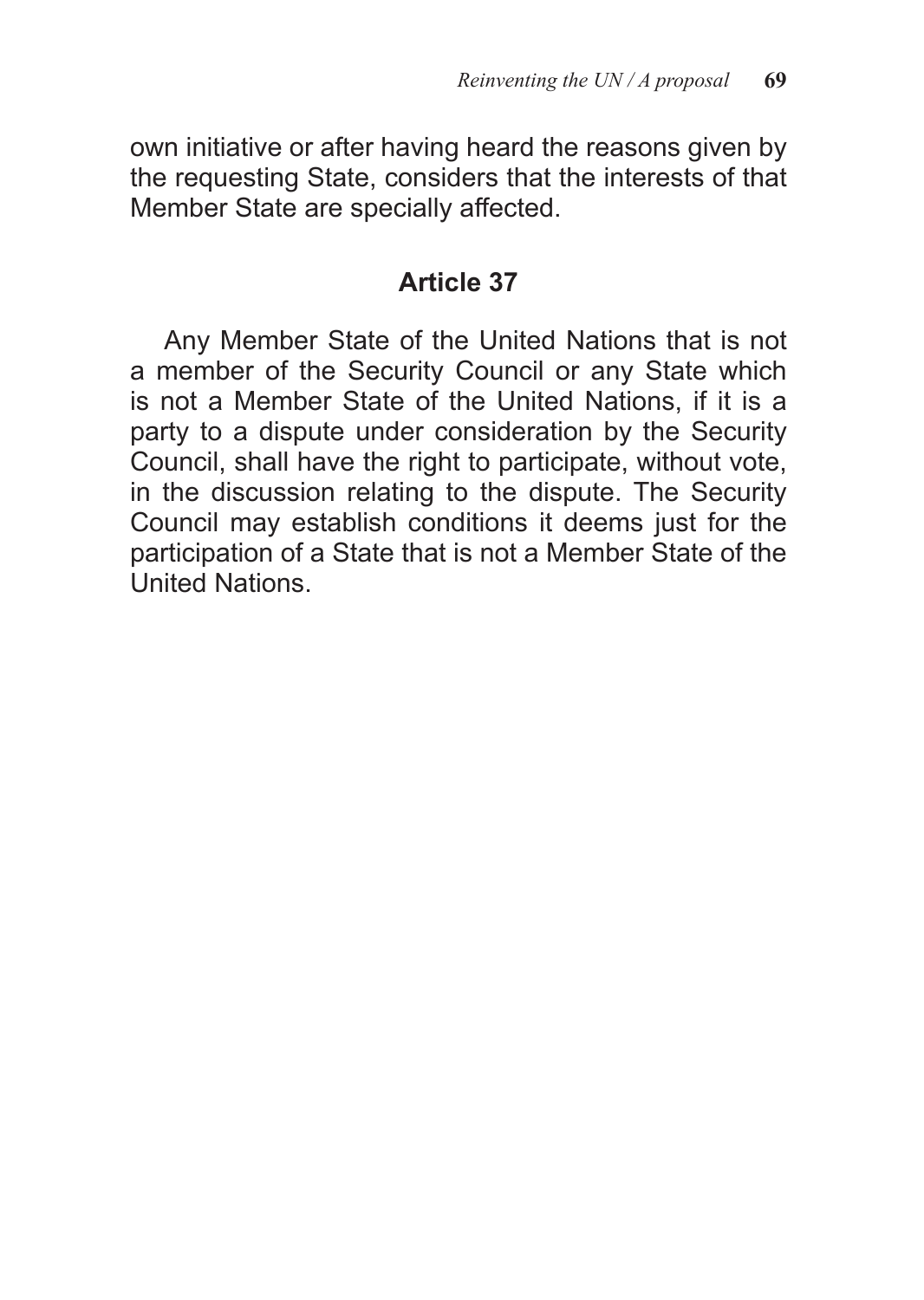# Chapter VI Pacific settlement of disputes

#### **Article 38 (Absolute abolition of war)**

- 1. The threat or use of armed force by one State against the sovereignty, territorial integrity or political independence of any State, or in any other manner inconsistent with the purposes of the United Nations, violates a pre-emptory, *jus cogens*, norm of international law.
- 2. Armed force can only be used in the exercise of the inherent right of self-defense.
- 3. The outlawry of war in all its forms proscribes the privatization and the outsourcing of war by Member States to private military and security companies (PMSCs); military intervention for any purpose, including so-called humanitarian; and the application of economic and political pressure to coerce the sovereignty or political independence of another State or to compromise in any way its territorial integrity.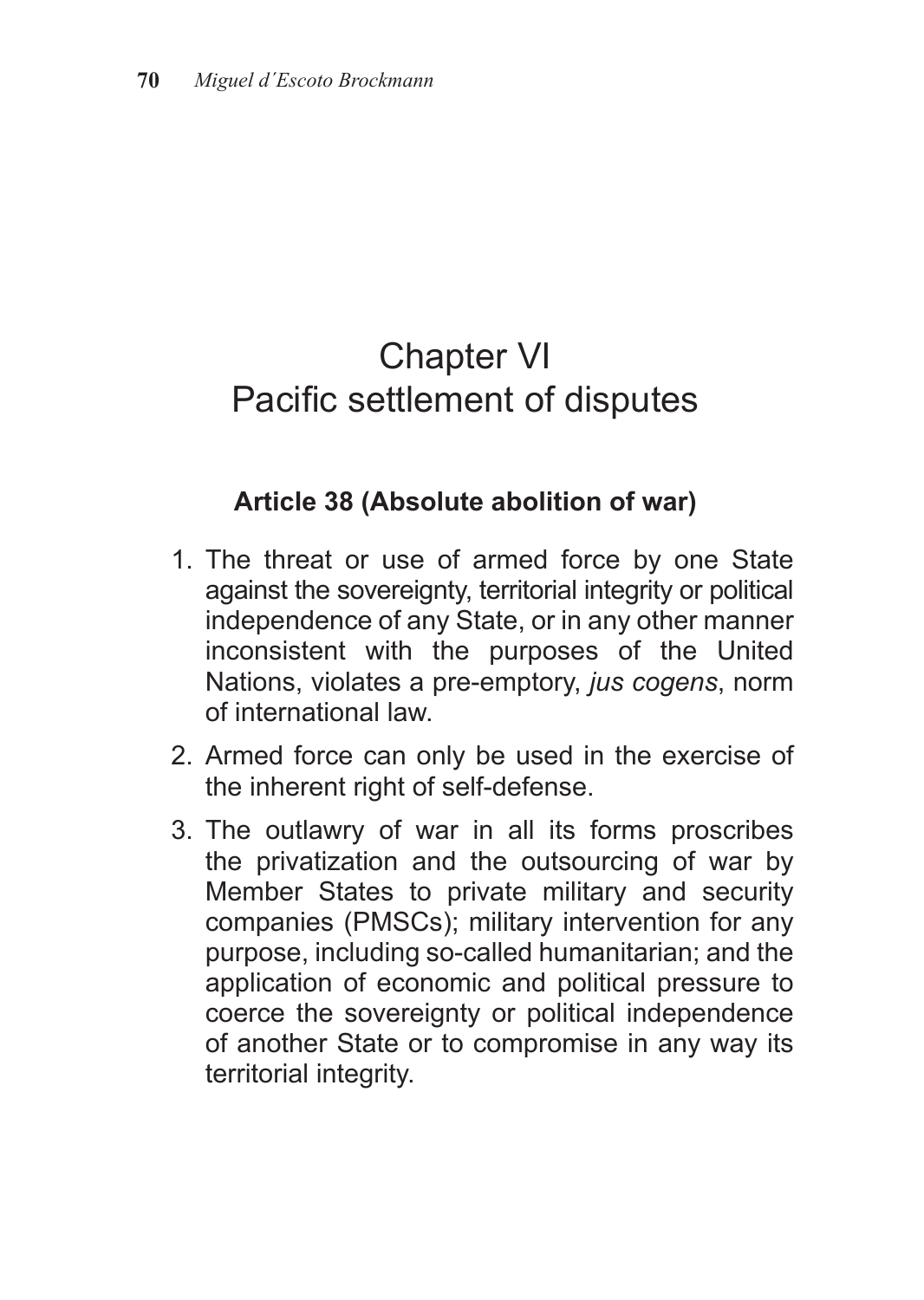The use of armed force under any other circumstance than that provided in Article 38, paragraph 2 constitutes the international crime of aggression and a serious violation of international law.

## **Article 40**

- 1. States have an obligation to settle their disputes peacefully using all the means enumerated in the present Charter.
- 2. The parties to any dispute, the continuance of which is likely to endanger the maintenance of international peace and security, shall seek a solution by negotiation, enquiry, mediation, conciliation, arbitration, judicial settlement, resort to regional agencies or arrangements, or other peaceful means of their own choice.
- 3. The General Assembly or the Security Council shall, when it deems necessary, call upon the parties to settle their dispute by specific peaceful means.
- 4. As stipulated in Article 14, paragraph 3, the good offices of the President of the General Assembly shall be available to Member States that wish to avail themselves of it, as a means to facilitate a peaceful settlement of the dispute.

# **Article 41**

1. Member States shall provide mutual guarantees of political independence and territorial integrity.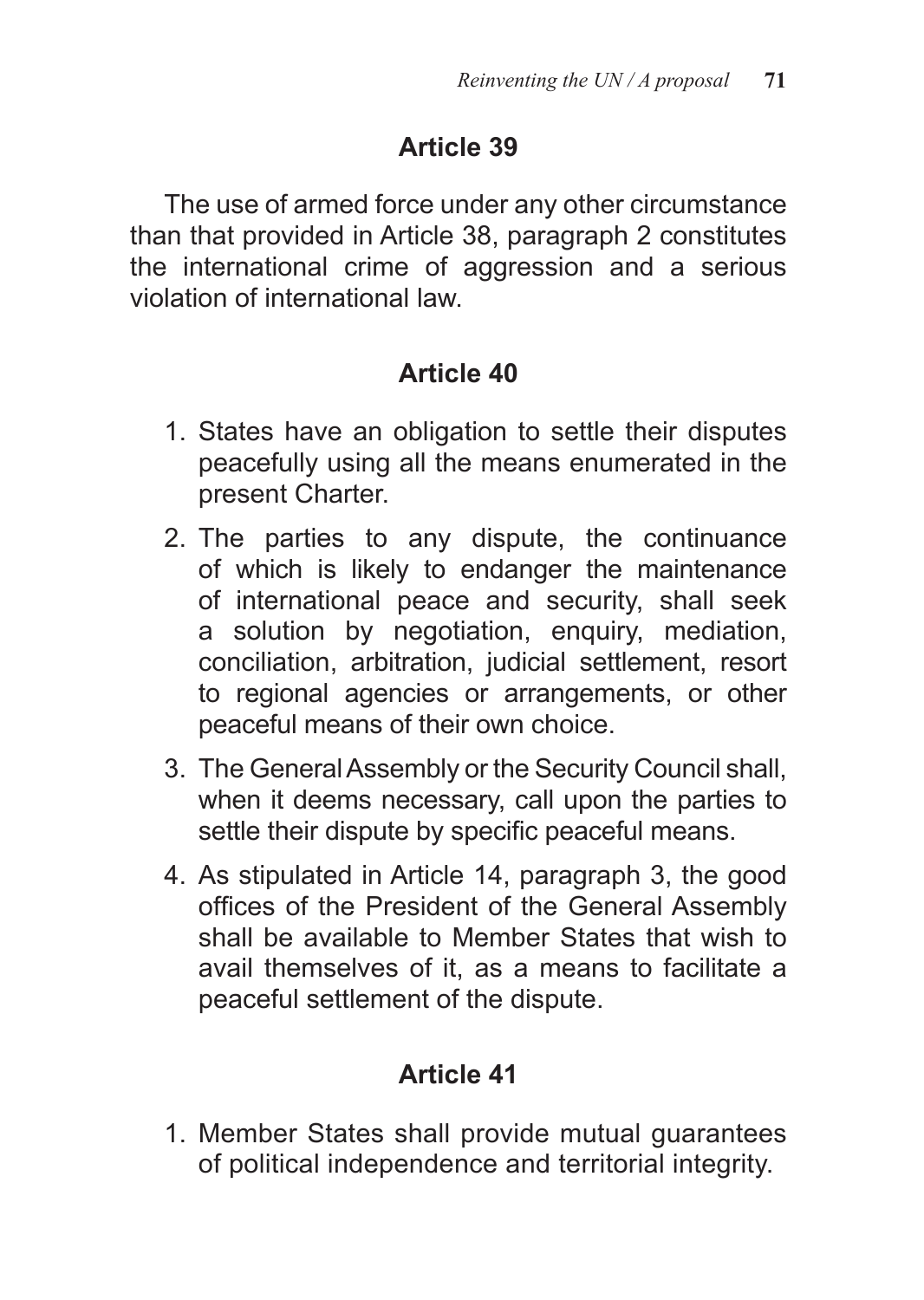2. Member States shall conclude without delay a global treaty to give force to the non-use of armed force in international relations.

## **Article 42**

The Security Council may investigate any dispute or situation of conflict in order to determine whether the continuance of the dispute or situation is likely to endanger the maintenance of international peace and security.

## **Article 43**

- 1. Any Member State of the United Nations may bring any dispute, or any situation of the nature referred to in Article 42, to the attention of the Security Council or of the General Assembly.
- 2. A State which is not a Member State of the United Nations may bring to the attention of the Security Council, or of the General Assembly, any dispute to which it is a party if it accepts in advance, for the purposes of the dispute, all obligations of pacific settlement provided in the present Charter.
- 3. The proceedings of the General Assembly in respect of matters brought to its attention under this Article will be subject to the provisions of Articles 13 and 14.

# **Article 44**

1. The Security Council or the General Assembly may, at any stage of a dispute or situation, recommend appropriate procedures or methods of peaceful resolution.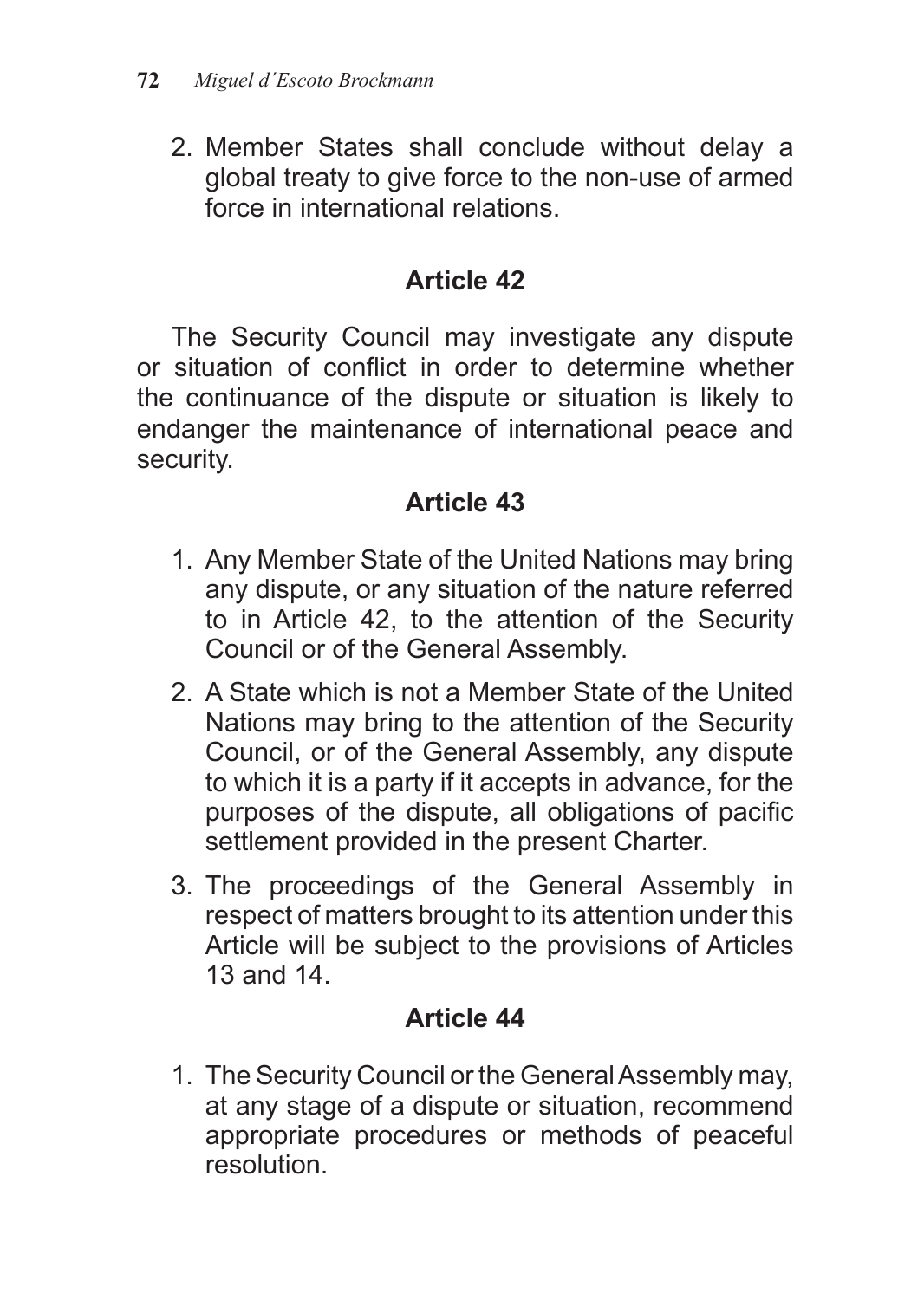- 2. The Security Council or the General Assembly shall take into consideration any procedures for the settlement of disputes that have already been adopted by the parties.
- 3. In making recommendations under this Article, the Security Council or the General Assembly shall also take into consideration that legal disputes should, as a general rule, be referred by the parties to the pertinent judicial bodies of the United Nations.

- 1. Should the parties to a dispute of the nature referred to in Article 40 fail to settle it by the means indicated in that Article, they shall refer it to the Security Council or the General Assembly.
- 2. If the Security Council or the General Assembly decides that the continuance of the dispute is likely to endanger the maintenance of international peace and security, the Council or the Assembly may decide to take action under Article 44 or to recommend such terms of settlement as it may consider appropriate.

## **Article 46**

Without prejudice to the provisions of Articles 40 to 45, the Security Council may, if all the parties to any dispute so request, make recommendations to the parties with a view to the pacific settlement of the dispute.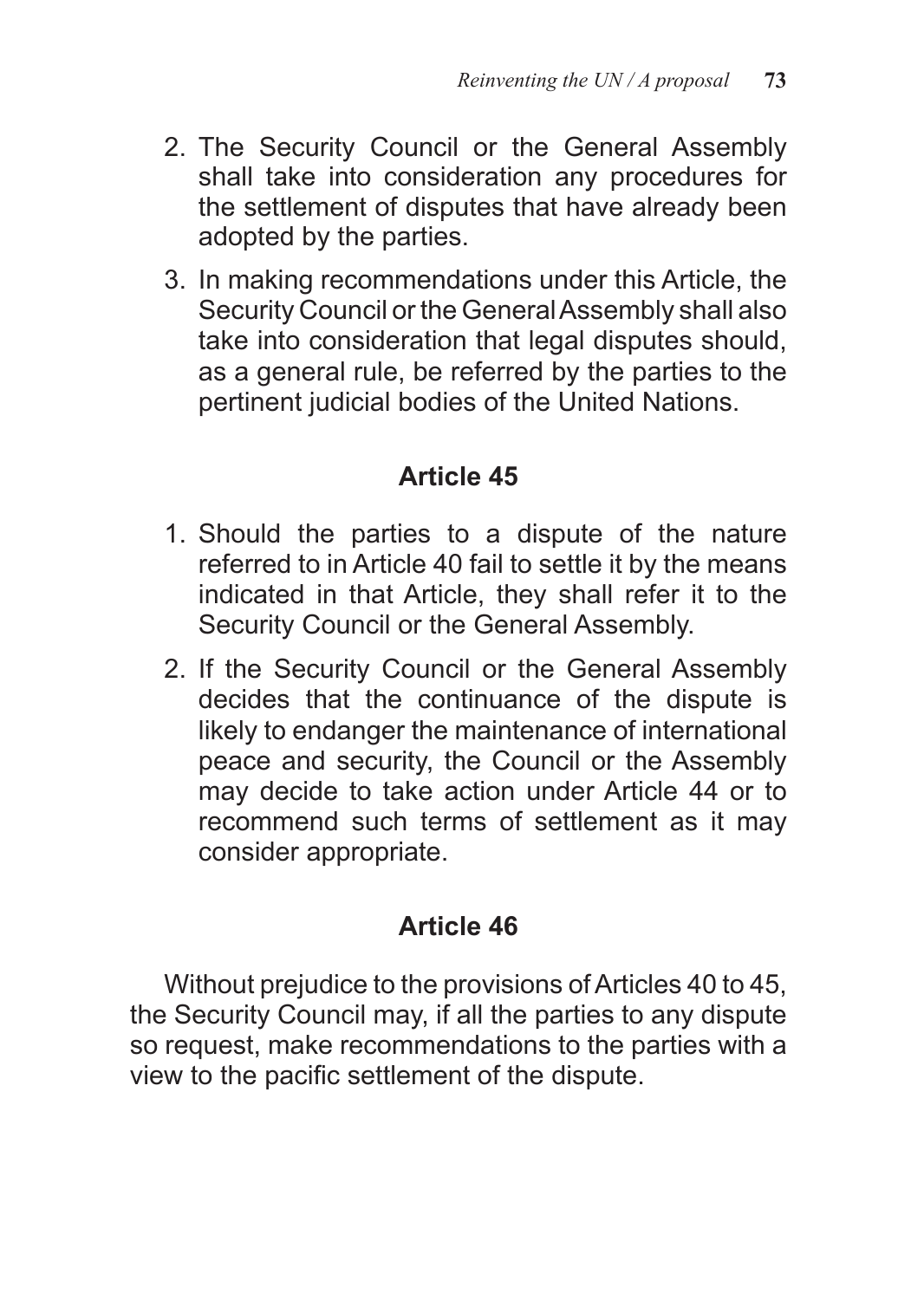## Chapter VII

## Action with respect to threats to the peace, breaches of the peace, and acts of aggression

### **Article 47**

The Security Council shall respond immediately to any act of aggression against a State. The Council's response is not subject to the filing of a complaint by the State victim of aggression.

### **Article 48**

The Security Council shall determine the existence of any threat to the peace, breach of the peace, or act of aggression and shall make recommendations, or decide what measures shall be taken in accordance with Articles 50 and 51, to maintain or restore international peace and security.

### **Article 49**

In order to prevent an aggravation of the situation, the Security Council may, before making the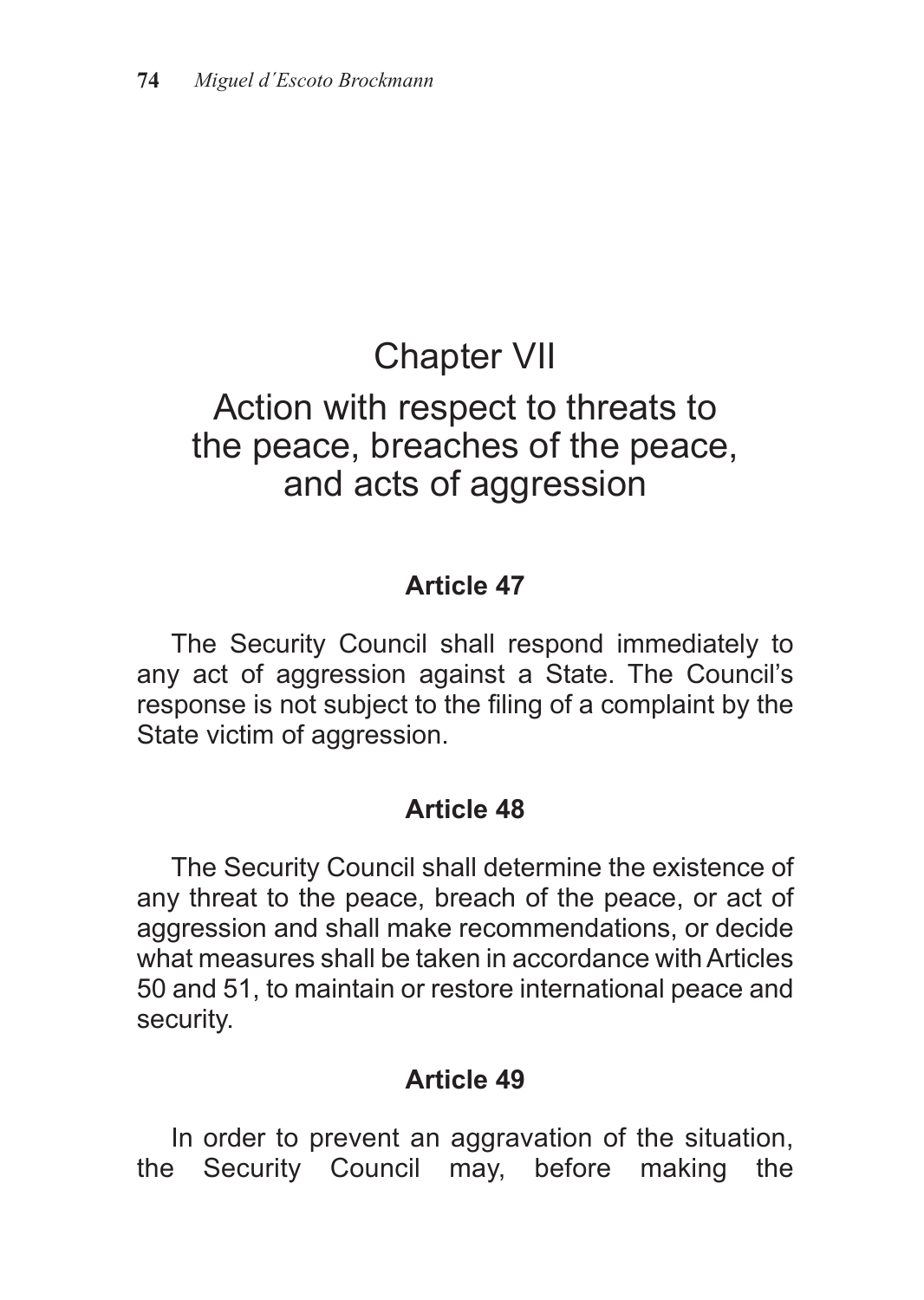recommendations or deciding upon the measures provided for in Article 48, call upon the parties concerned to comply with such provisional measures as it deems necessary or desirable. Such provisional measures shall be without prejudice to the rights, claims, or position of the parties concerned. The Security Council shall duly take account of the failure to comply with such provisional measures.

#### **Article 50**

The Security Council may decide to employ measures not involving the use of armed force to give effect to its decisions, and it may call upon the Member States of the United Nations to apply such measures provided that they do not adversely impact upon the life and health of the general population. These measures may include complete or partial interruption of economic relations, the interruption of road, rail, sea, air, postal, telegraphic, radio, or other means of communications, or the severance of diplomatic relations.

### **Article 51**

Should the Security Council consider that measures provided for in Article 50 would be inadequate or have proved to be inadequate, it may decide to employ additional actions that it deems necessary for maintaining or restoring international peace and security. Any additional measures must not adversely impact the life or health of the general population.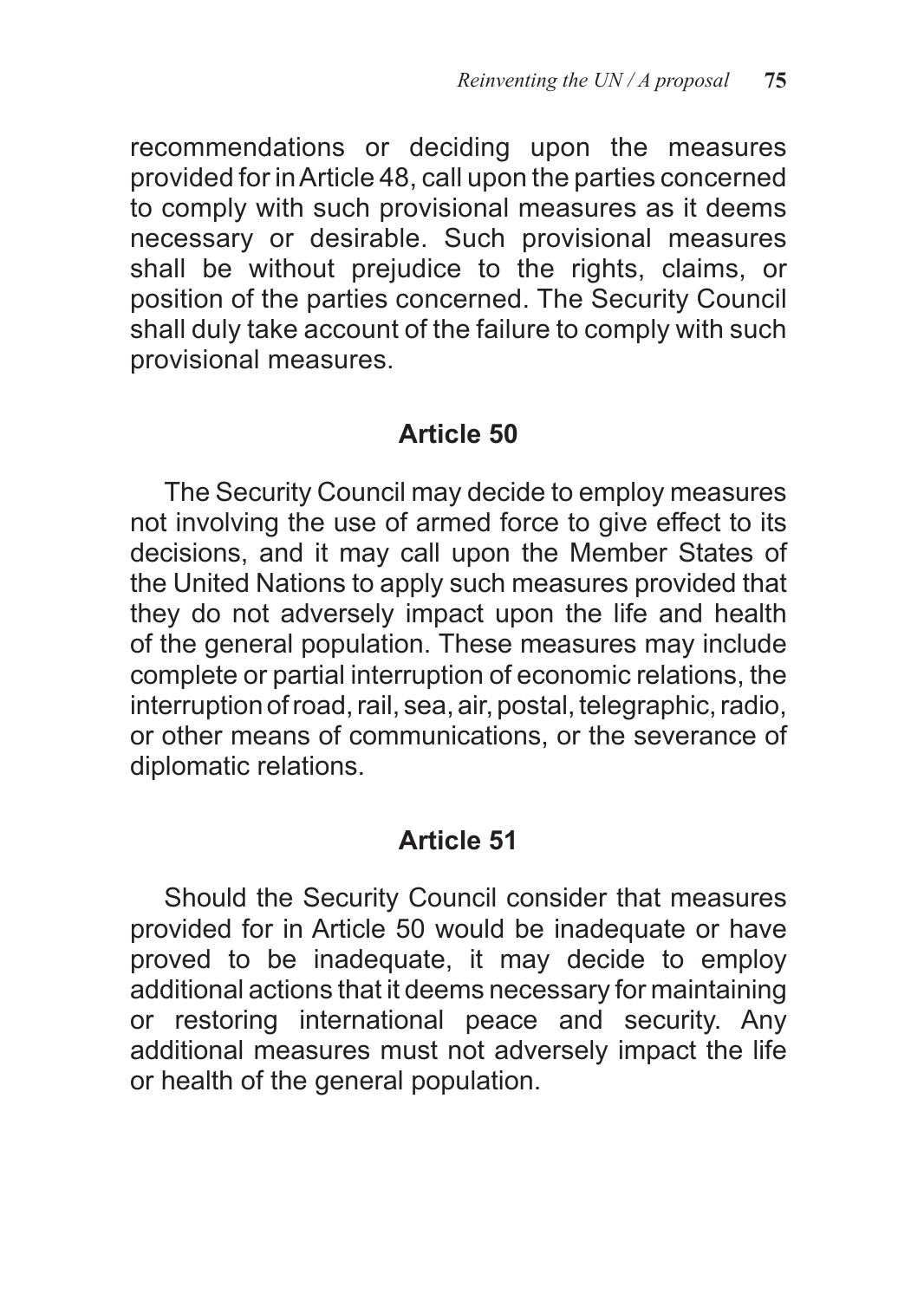All Member States of the United Nations, in order to contribute to the maintenance of international peace and security, hereby assume the obligation to make available to the Organization whatever assistance is required by the United Nations to ensure peace and security and the delivery of humanitarian assistance wherever it is needed.

### **Article 53**

The Organization of the United Nations may not use or authorize the use of military force.

## **Article 54**

Actions to implement the decisions of the Security Council concerning the maintenance of international peace and security shall be carried out by all Member States of the United Nations or by some Member States as circumstances dictate. The Member States may implement these actions directly or through their action in the appropriate international agencies of which they are Member States.

## **Article 55**

The Member States of the United Nations shall join in affording mutual assistance in carrying out the measures decided upon by the Security Council.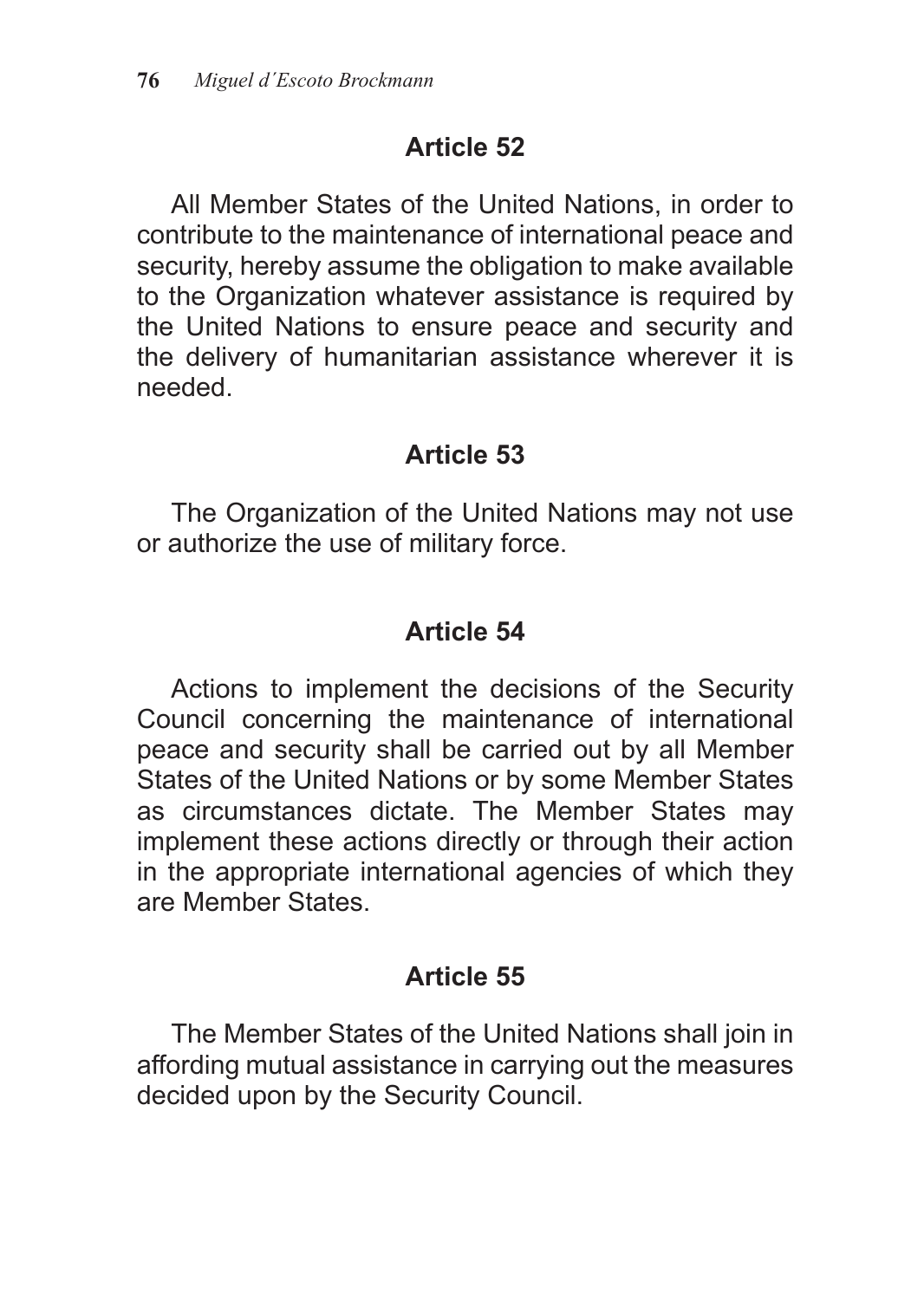If preventive or enforcement measures against any State are taken by the Security Council, any other State, whether a Member State of the United Nations or not, which finds itself confronted with special economic problems arising from the carrying out of those measures, shall have the right to consult the Security Council with a view to finding a solution of those problems.

### **Article 57**

- 1. Nothing in the present Charter shall impair the inherent right of individual or collective self-defense (by means of international military agreements exclusively entered into for the purpose of collective self-defense), if an armed attack occurs against a Member State of the United Nations, until the Security Council and/or the General Assembly has taken measures necessary to maintain international peace and security.
- 2. Measures taken by Member States in the exercise of this right of self-defense shall be immediately reported to the Security Council by a communication to its President and shall not in any way affect the authority and responsibility of either the Security Council or the General Assembly to take action, as may be necessary, to maintain or restore international peace and security.

### **Article 58**

Except when a Member State is threatened by a certain and imminent attack involving the use of force,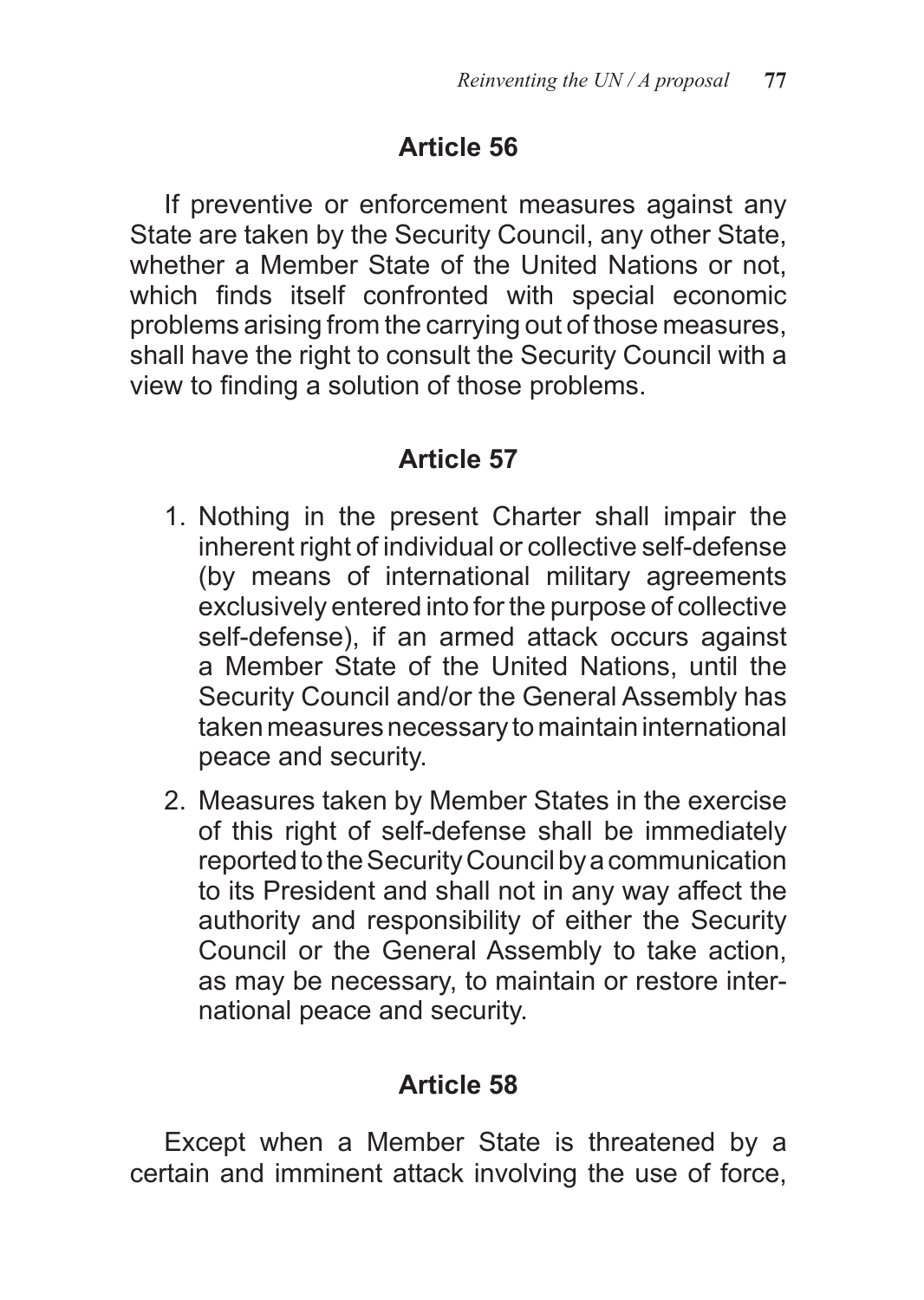pre-emptive use of force is incompatible with the inherent right of self-defense.

### **Article 59**

The inherent right of self-defense is only justified if the State exercising this right limits its response to measures that are strictly proportionate to the use of force against it, or proportionate to the force that is reasonably understood to be used against it and, in addition, is strictly necessary to repel the use of force or strictly necessary to prevent the threat of the use of force from being realized.

## **Article 60**

- 1. The United Nations shall not recognize as legitimate a situation created by a crime of aggression.
- 2. No State shall instigate, be an accomplice, or assist any State or other entity in the commission of a crime of aggression.
- 3. All Member States have a responsibility to cooperate in the effective application of any measures decided upon by the United Nations that are aimed at removing the consequences or effects of an act of aggression.

## **Article 61**

1. A State which uses force against another State in violation of this Charter shall incur the responsibility to provide full, adequate, and timely reparations to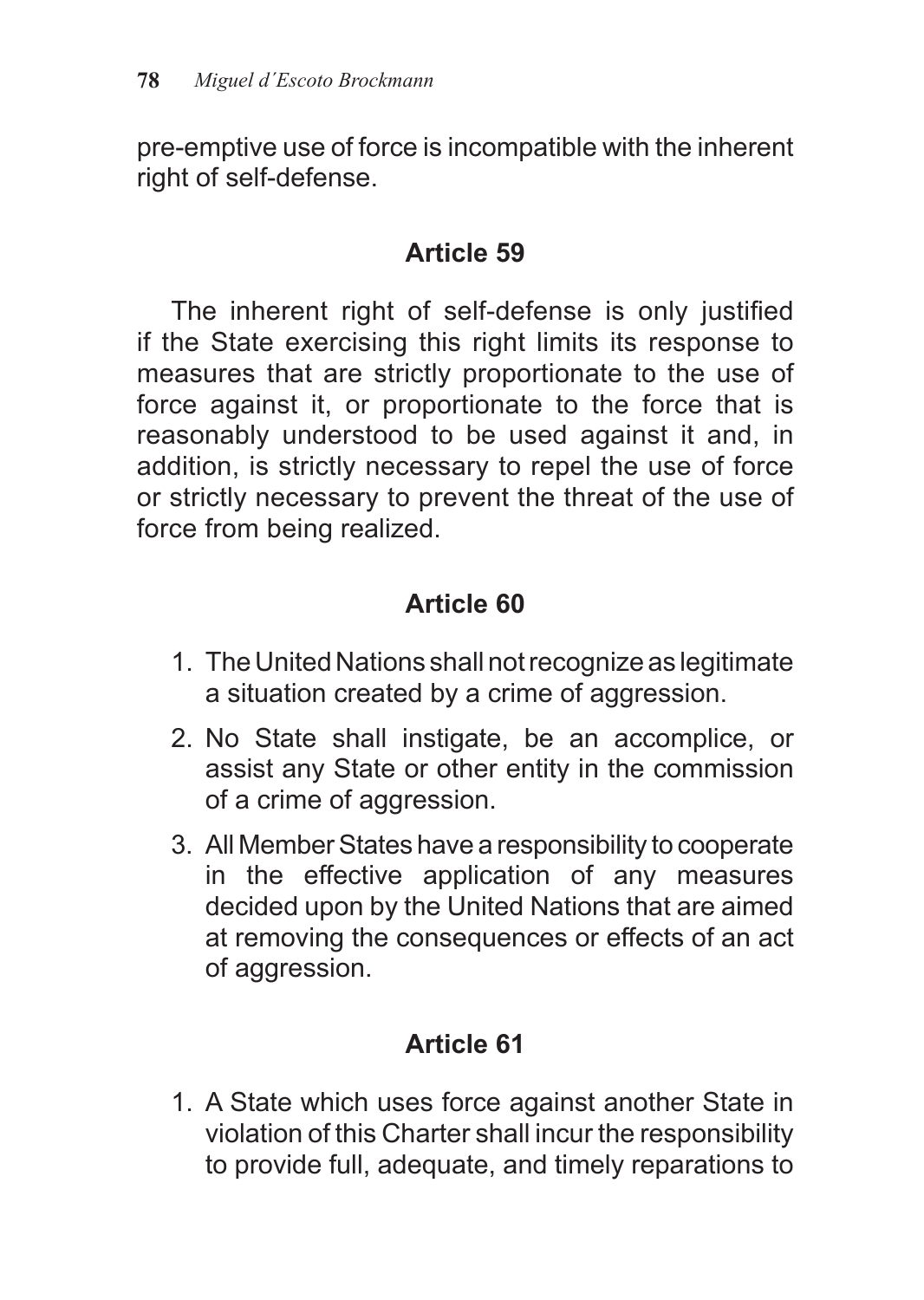any State or individuals adversely affected by the use of force.

2. Such compensation shall include reparations for the crime of aggression.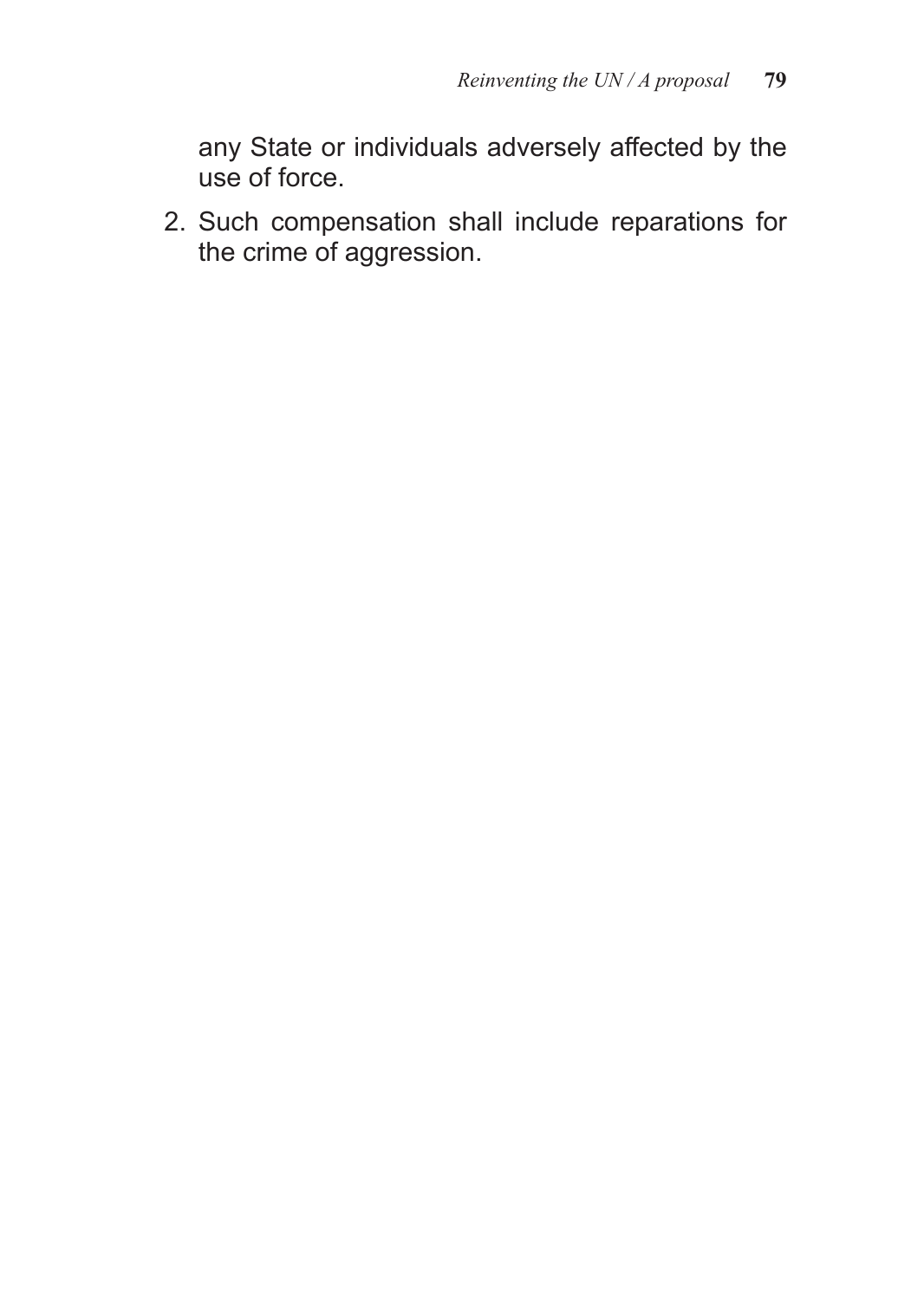## Chapter VIII Regional Arrangements

- 1. Nothing in the present Charter precludes the existence of regional arrangements or agencies for dealing with such matters relating to the maintenance of international peace and security as are appropriate for regional action, provided that such arrangements or agencies, and their activities, are consistent with the Purposes and Principles of the United Nations.
- 2. The United Nations shall encourage the creation of strong regional organizations that strive to secure the common interest of the region, as determined by the consensus of all States in the region and always in the framework of promoting the greatest common good.
- 3. The Member States of the United Nations entering into such arrangements or constituting such agencies shall make every effort to achieve the pacific settlement of local disputes through such regional arrangements or by such regional agencies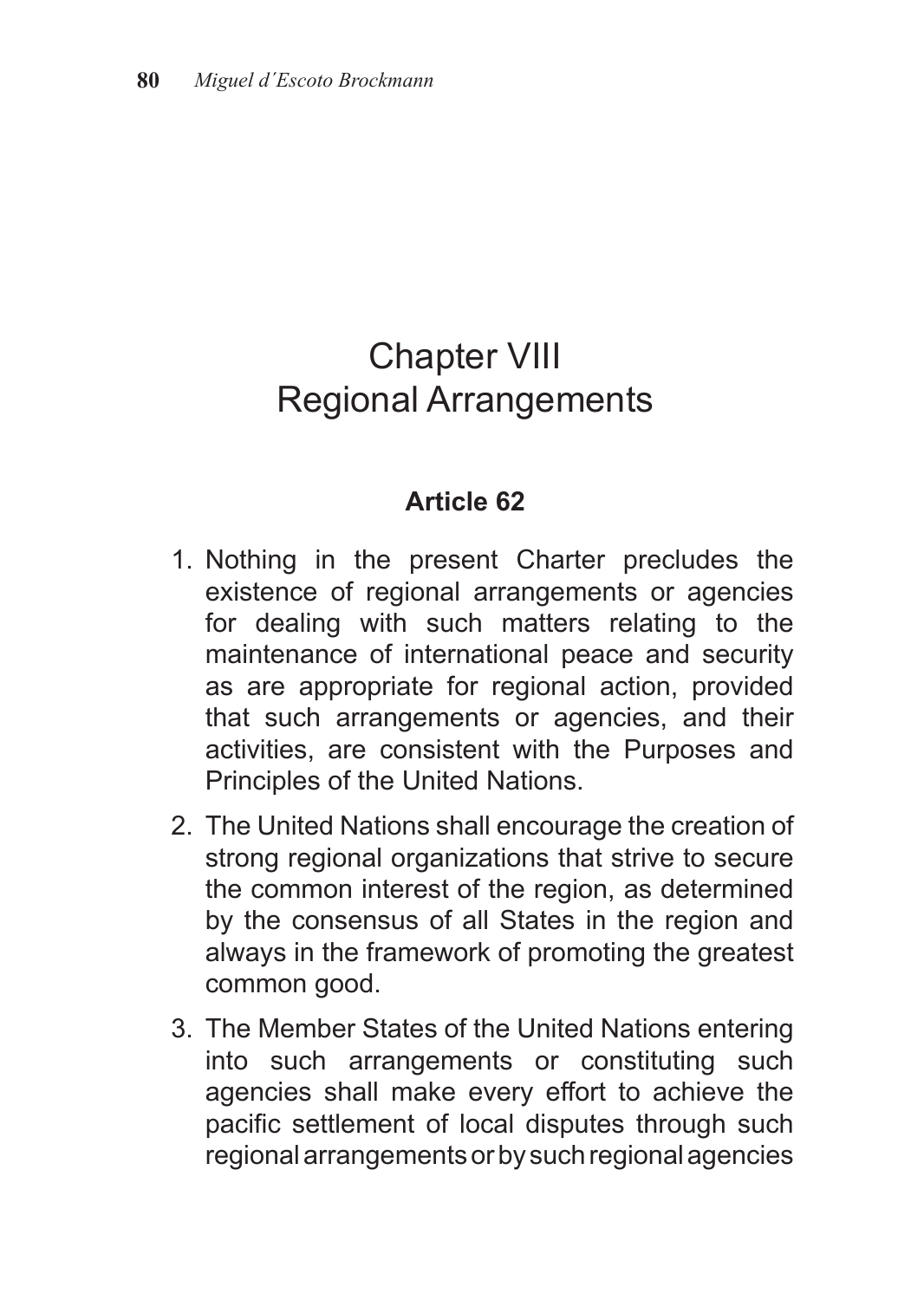before referring them to the Security Council or to the General Assembly.

- 4. The Security Council shall encourage the pacific settlement of local disputes through regional arrangements, including regional agencies, on the initiative of the States concerned. The Security Council may also refer local disputes to regional arrangements.
- 5. Regional organizations for purposes other than the maintenance of international peace and security, in particular for the development of regional cooperation in the economic and social spheres, shall be encouraged. Such regional organizations shall not include military alliances or defense mechanisms.
- 6. This Article shall not affect the application of Articles 42 and 43 of this Charter.

- 1. The establishment of military alliances shall be limited exclusively to collective self-defense against armed aggression.
- 2. Foreign military bases are completely forbidden in any Member State.
- 3. The establishment, maintenance and expansion of foreign military bases and the establishment of nuclear missile launch systems violate the provisions of the Charter relating to the non-use of force or threat of force in international relations.
- 4. The intermingling of economic and social cooperation with security and military defense functions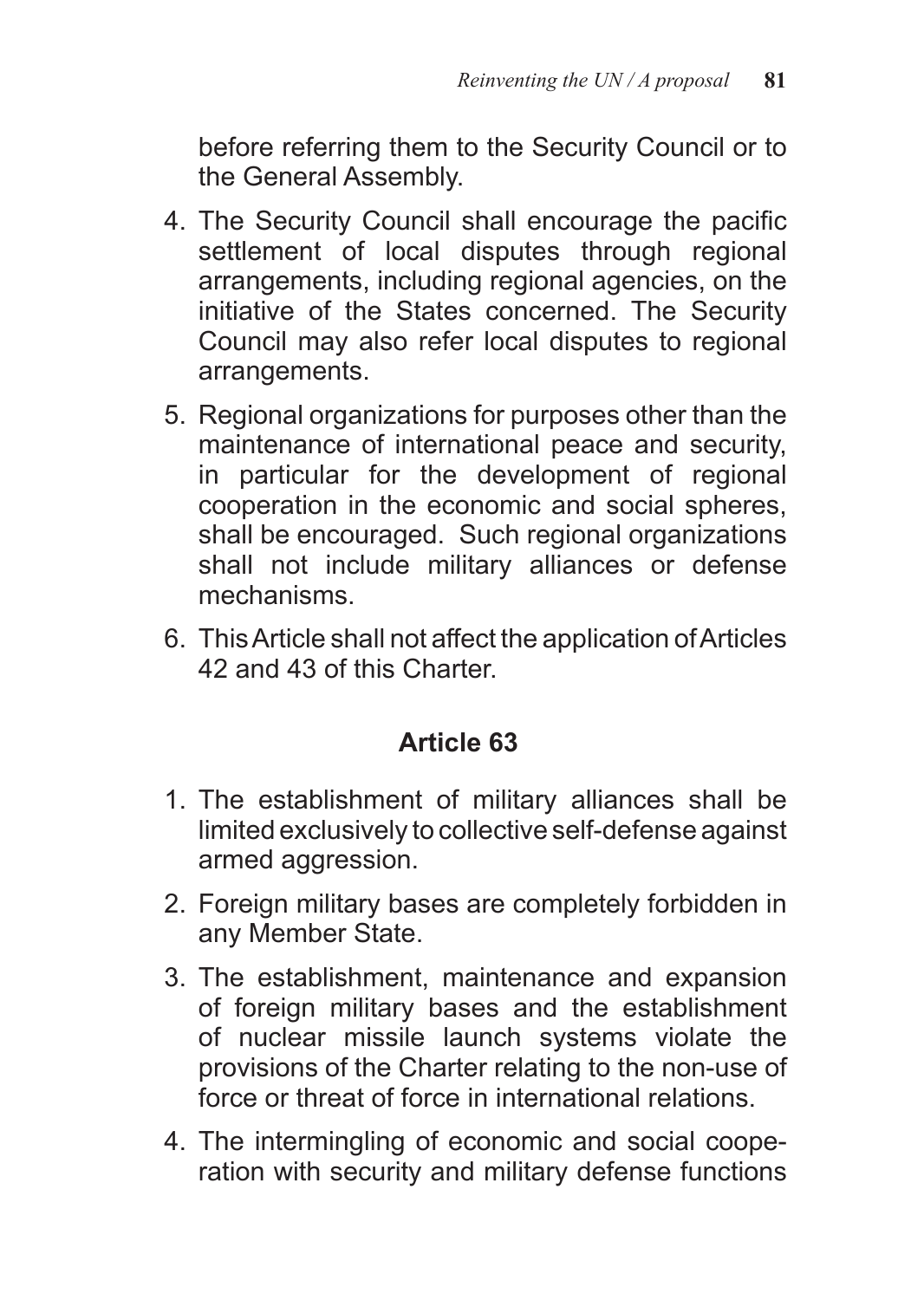is expressly forbidden as thinly veiled attempts to project and impose one economic and political model upon another State and violates fundamental norms of peaceful co-existence and respect for the sovereignty, territorial integrity and political independence of other States.

- 5. Any international treaty, organization or alliance that systematically violates the obligations described in the four preceding paragraphs, does not meet the requirements of a legitimate international agreement for collective self-defense and, in fact, gravely endangers international peace and security.
- 6. Those instruments, which are diametrically opposed to the peaceful purposes of the United Nations, also constitute serious threats to the United Nations Organization, and, therefore, Member States shall endeavor to bring these instruments in line with international law and the present Charter.
- 7. Military treaties and organizations that persist in systematically operating outside the rule of law and the present Charter shall be declared "outlawed organizations" by the United Nations General Assembly with all the legal consequences that that implies for Member States that refuse to separate themselves from such illegal organizations or alliances, the existence of which attempt against the international peace and security, as has already been established in Article 2 paragraph 23 of this Charter.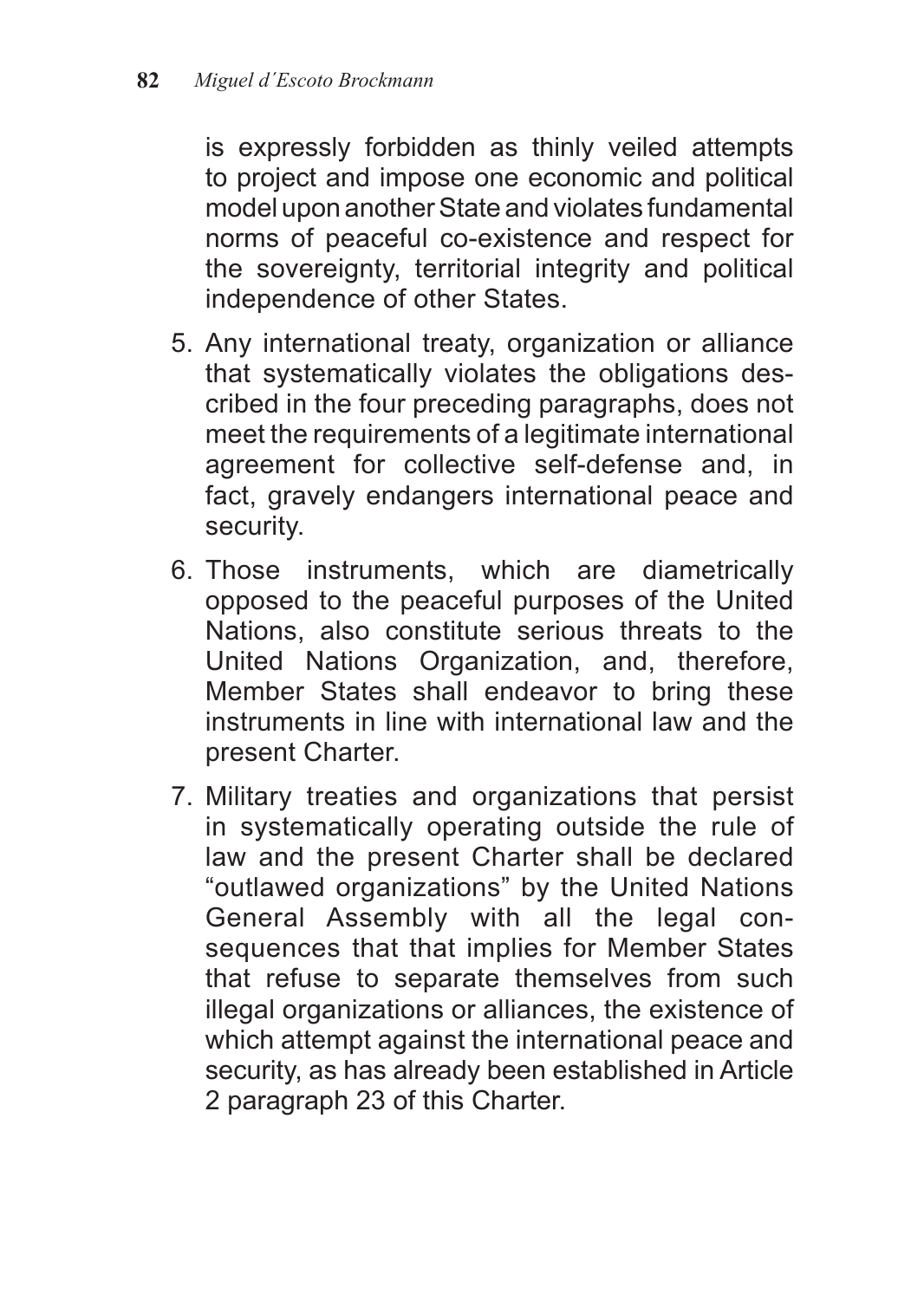The Security Council shall at all times be kept fully informed of activities undertaken or in contemplation under regional arrangements or by regional agencies for the maintenance of international peace and security.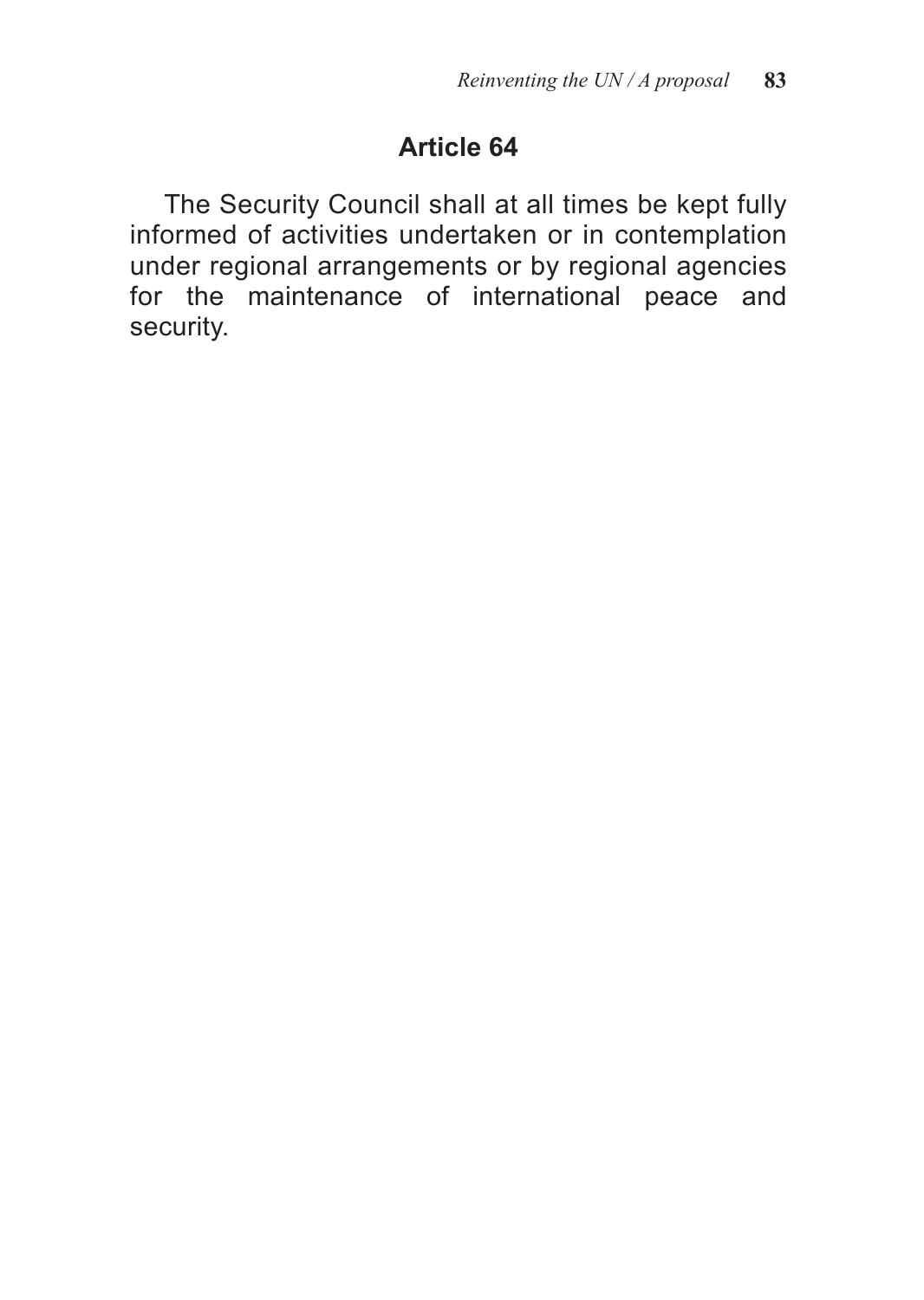## Chapter IX International economic and social cooperation

## **Article 65**

With a view to the creation of conditions of stability and well-being that are necessary for peaceful and friendly relations among nations based on respect for the principles of equal rights for all people and the right to self-determination of peoples, the United Nations shall promote:

- a. a good standard of living and permanent employment for all in conditions of security, as well as economic and social stability, keeping in mind that the goal shall not be to live better but to live well with sustainable development and in harmony with the common good of Mother Earth and humanity;
- b. solutions of international economic, social, health, and related problems; and international cultural and educational cooperation;
- c. universal respect for, and observance of, the rights of Mother Earth, human rights and fundamental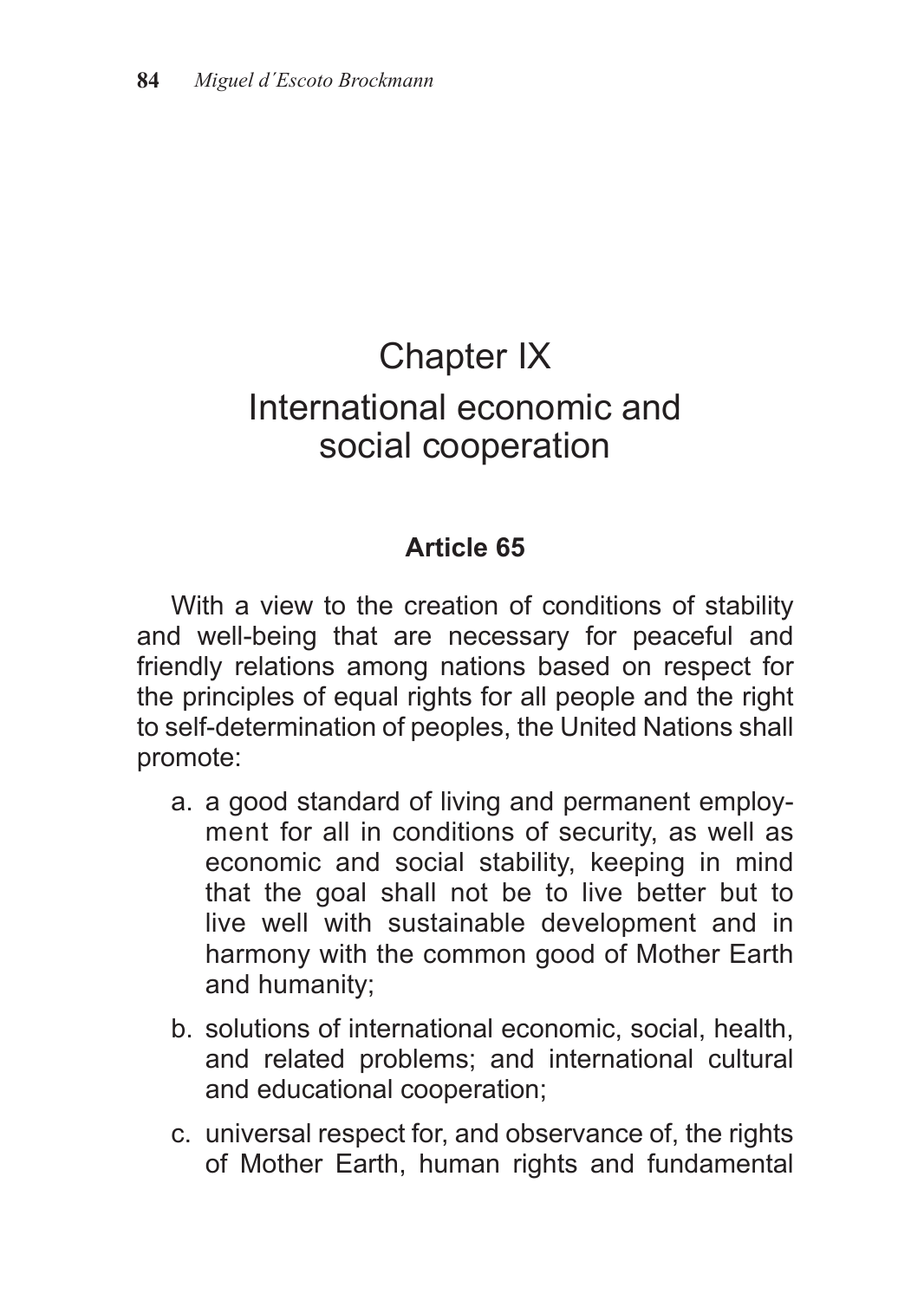freedoms for all without distinction as to race, sex, language, or religion; and

d. the proper administration of our Common Heritage (world goods) and the preservation of the environment in order to save the Planet for future generations.

## **Article 66**

All Member States pledge themselves to take joint and separate action in co-operation with the Organization for the achievement of the purposes set forth in Article 65.

- 1. Specialized agencies, established by intergovernmental agreement and having wide international responsibilities, as defined in their basic instruments, in economic, social, cultural, educational, health, environmental, ecological and related fields, shall be brought into relationship with the United Nations in accordance with the provisions of Articles 74 and 86.
- 2. Such agencies thus brought into relationship with the United Nations are hereinafter referred to as "specialized agencies."
- 3. The General Assembly may make arrangements for representatives of the specialized agencies to participate, without vote, in its deliberations.
- 4. The General Assembly shall make arrangements for its representatives to participate in the deliberations of the specialized agencies.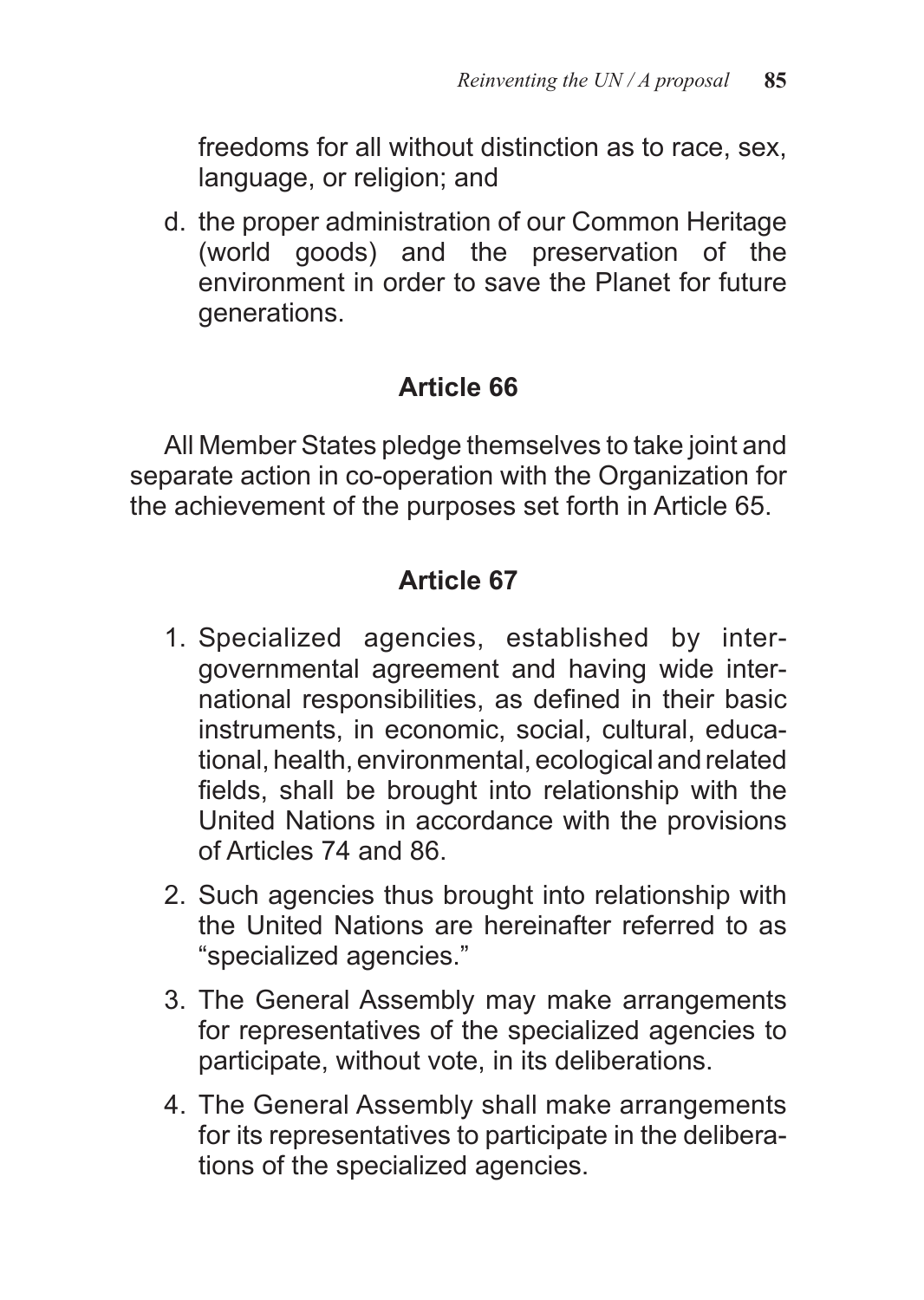- 1. The Organization shall make recommendations for the coordination of the policies and activities of the specialized agencies.
- 2. The General Assembly may enter into agreements with any of the agencies referred to in Article 67.
- 3. The General Assembly shall define the terms on which the agency concerned shall be brought into relationship with the United Nations.

## **Article 69**

The Organization shall make recommendations to the specialized agencies, including for the coordination of their policies and activities.

## **Article 70**

The Organization shall, where appropriate, initiate negotiations among interested Member States for the creation of any new specialized agencies required for the accomplishment of the purposes set forth in Article 65.

## **Article 71**

Responsibility for the discharge of the functions of the Organization set forth in this Chapter shall be vested in the General Assembly and, under the authority of the General Assembly, in the Economic and Social Council.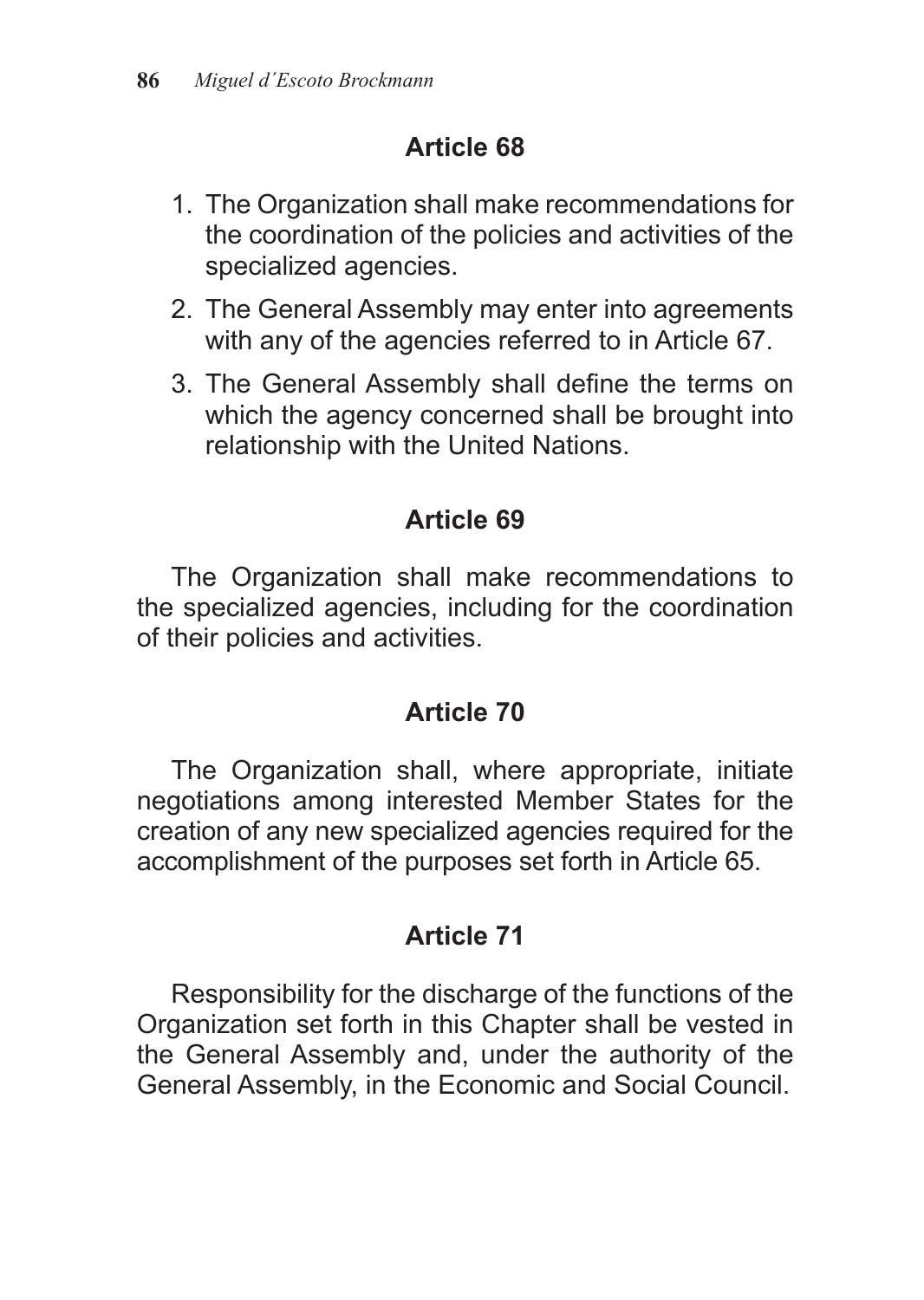# Chapter X The Economic and Social Council

## **Composition**

## **Article 72**

- 1. The Economic and Social Council (ECOSOC) shall consist of fifty-four Member States of the United Nations.
- 2. The fifty-four Member States shall be elected by the General Assembly.
- 3. Eighteen Member States of the Economic and Social Council shall be elected each year for a term of three years. A retiring member shall be eligible for immediate re-election.
- 4. Each Member State of the Economic and Social Council shall have one representative.

### **Functions and powers**

## **Article 73**

1. The Economic and Social Council is the principal body of the United Nations in the field of social and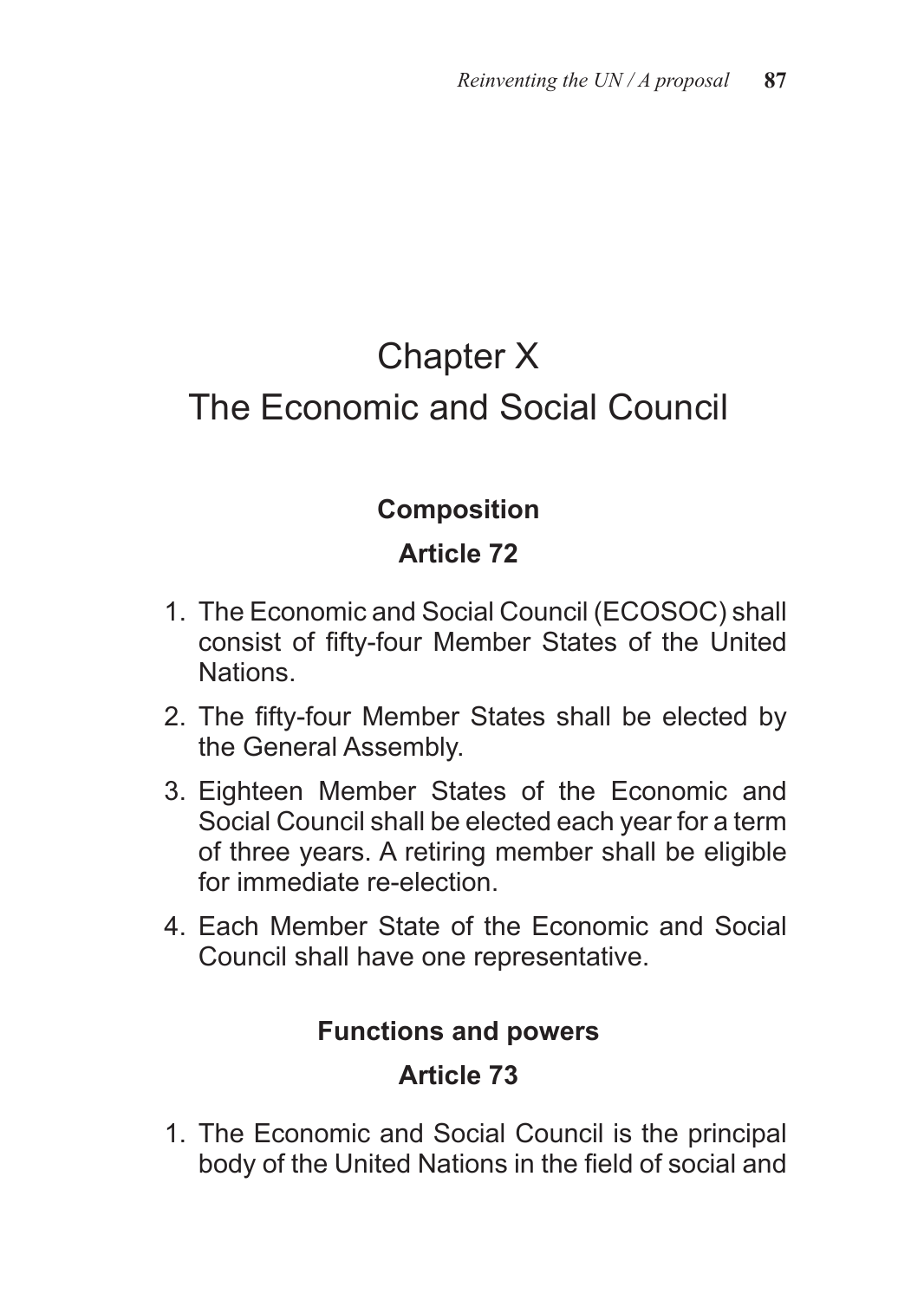economic development. Its authority derives from a delegation of power from the General Assembly and may be exercised by the General Assembly at any time.

- 2. The Economic and Social Council may make or initiate studies and reports with respect to international economic, social, ecological, cultural, educational, health, and related matters and may make recommendations with respect to any such matters to the General Assembly, to the Member States of the United Nations, and to the specialized agencies concerned.
- 3. The Economic and Social Council may make recommendations in the field of social and economic development for the purpose of promoting respect for the rights of Mother Earth, human rights and the fundamental liberties of all.
- 4. The Economic and Social Council may prepare draft conventions for submission to the General Assembly with respect to matters falling within its competence.
- 5. The Economic and Social Council may call, in accordance with the rules prescribed by the United Nations, international conferences on matters falling within its competence.

### **Article 74**

1. The Economic and Social Council may enter into agreements with any of the agencies referred to in Article 67, defining the terms on which the agency concerned shall be brought into relationship with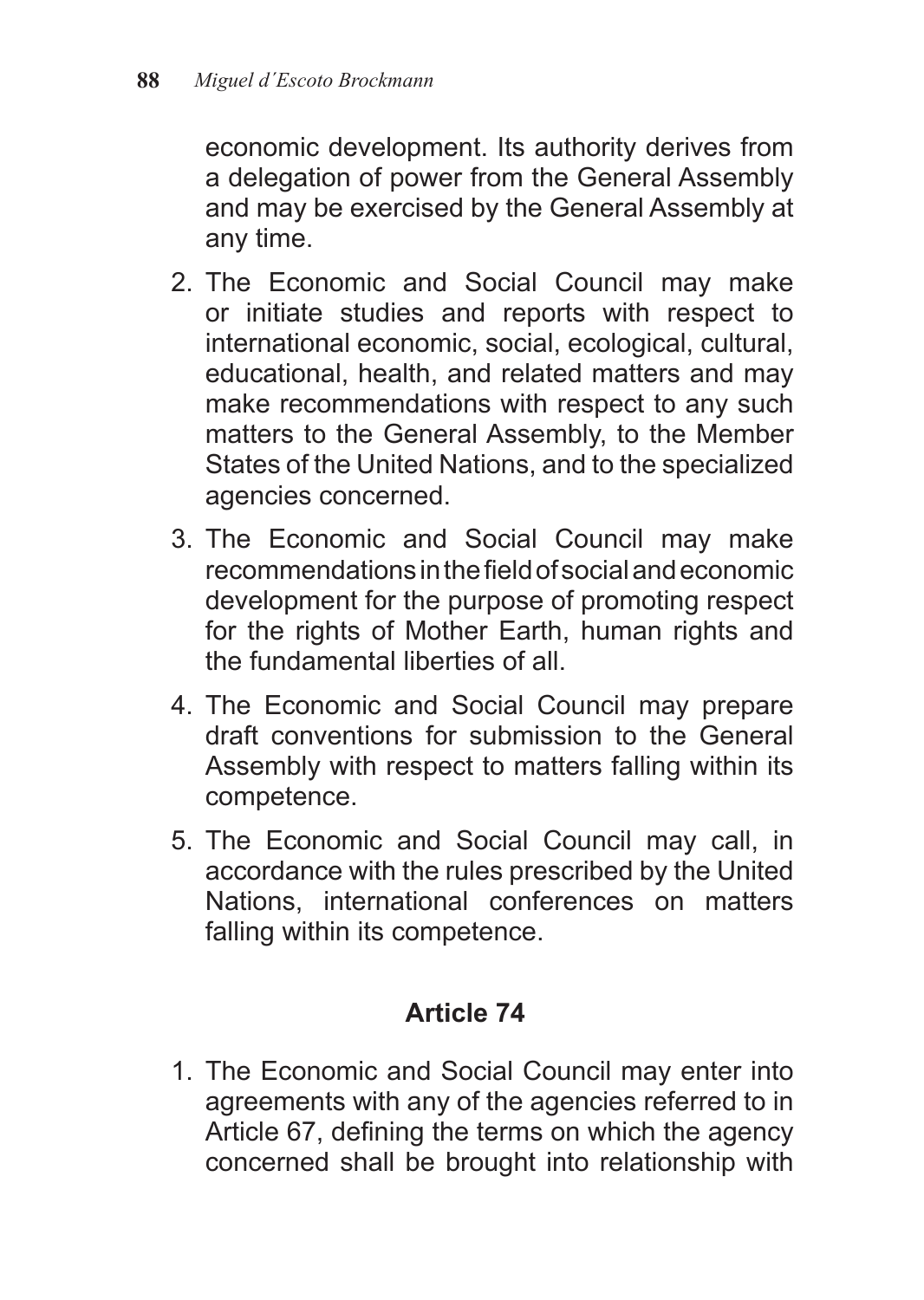the United Nations. Such agreements shall be subject to approval by the General Assembly.

2. The Economic and Social Council may coordinate the activities of the specialized agencies through consultation with and recommendations to such agencies and through recommendations to the General Assembly and to the Member States of the United Nations.

### **Article 75**

- 1. The Economic and Social Council shall take appropriate steps to obtain regular reports from the specialized agencies.
- 2. The Economic and Social Council may make arrangements with the Member States of the United Nations and with the specialized agencies to obtain reports on the steps taken to give effect to its own recommendations and those of the General Assembly concerning matters which have been delegated to the Economic and Social Council.
- 3. The Economic and Social Council shall communicate its observations on these reports to the General Assembly.

## **Article 76**

The Economic and Social Council may furnish information to the Security Council and shall assist the Security Council when requested to do so by that body.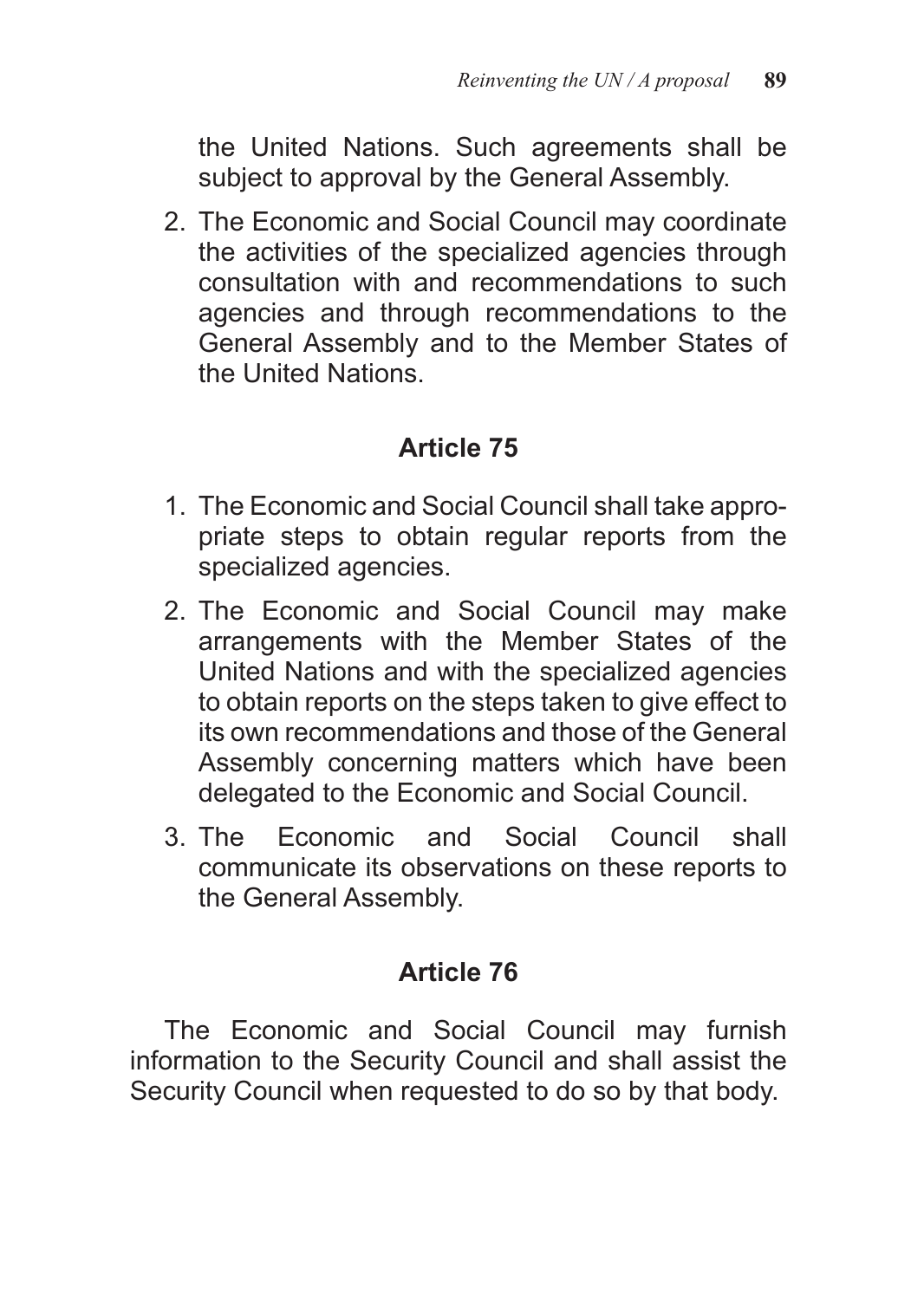- 1. The Economic and Social Council shall perform such functions as are necessary for carrying out the recommendations of the General Assembly.
- 2. The Economic and Social Council may, with the approval of the General Assembly, perform services at the request of Member States of the United Nations and at the request of specialized agencies.
- 3. The Economic and Social Council shall perform such other functions as are specified elsewhere in the present Charter or as may be assigned to it by the General Assembly.

## **Voting**

## **Article 78**

- 1. Each Member State of the Economic and Social Council shall have one vote.
- 2. Decisions of the Economic and Social Council shall be made by a majority of the members present and voting.

## **Procedure**

- 1. The Economic and Social Council shall set up commissions as may be required for the performance of its functions.
- 2. The Economic and Social Council may make arrangements to form various Committees of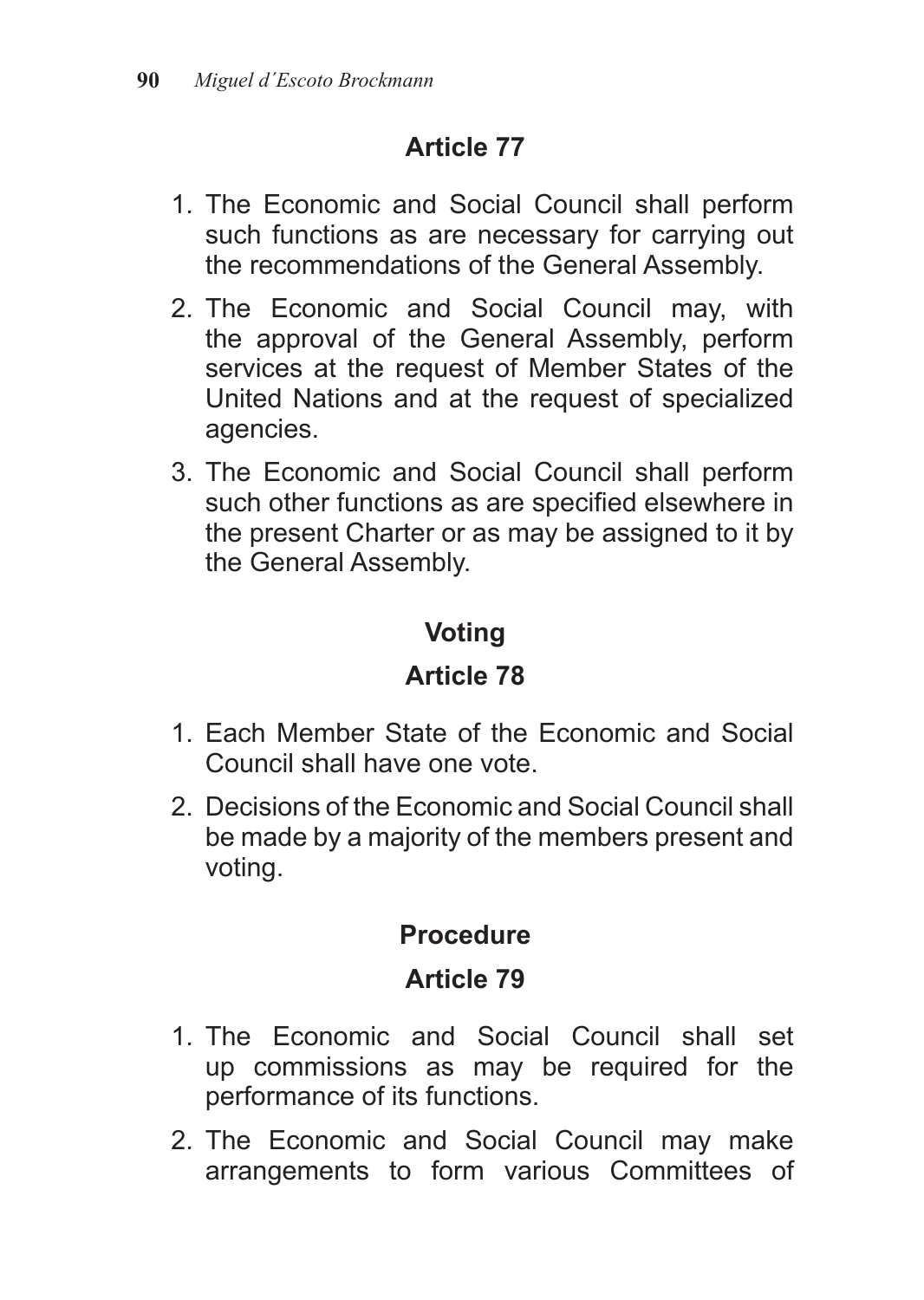High-Level Experts to provide specialized counsel and offer recommendations on matters within its competence.

- 3. The Council shall determine the number of working committees and issues it deems appropriate, but must include at least one Committee of High-Level Experts to provide expertise on a regular and extraordinary basis in each of the following areas:
	- a. financial and economic matters;
	- b. tax matters;
	- c. development policies;
	- d. public administration; and
	- e. indigenous issues.
- 4. Members of the Committees of Experts will serve in their individual capacity and will be selected using geographical and other criteria, in accordance with the procedures approved by the Economic and Social Council for that purpose.
- 5. The Committees of Experts may establish regional mechanisms for regional consultation and validation to ensure systematic communication with the UN regional Economic Commissions and the economic authorities of all Member States.

## **Article 80**

The Economic and Social Council shall invite any Member State of the United Nations to participate, without vote, in its deliberations on any matter of particular concern to that Member State.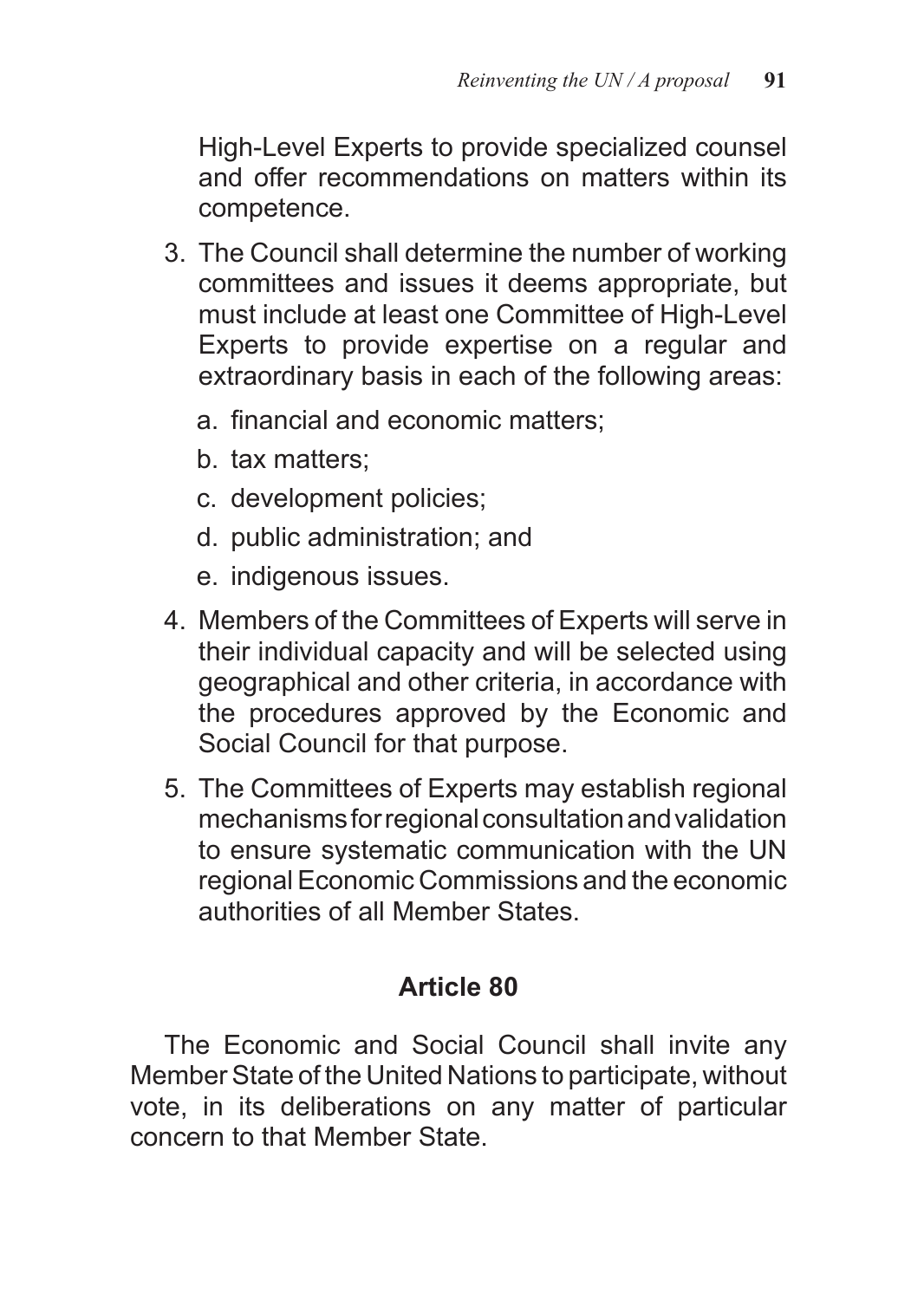- 1. The Economic and Social Council may make arrangements for representatives of the specialized agencies to participate, without vote, in its deliberations and in those of the commissions established by it.
- 2. The Council shall make arrangements for its own representatives to participate in the deliberations of the specialized agencies which are concerned with matters within its competence.

## **Article 82**

The Economic and Social Council may make suitable arrangements for consultation with non-governmental organizations which are concerned with matters within its competence. Such arrangements may be made with international organizations and, where appropriate, with national organizations after consultation with the concerned Member States of the United Nations.

- 1. The Economic and Social Council shall adopt its own rules of procedure, including the method of selecting its President.
- 2. The Economic and Social Council shall meet as required in accordance with its rules, which shall include provision for the convening of meetings on the request of a majority of its Member States.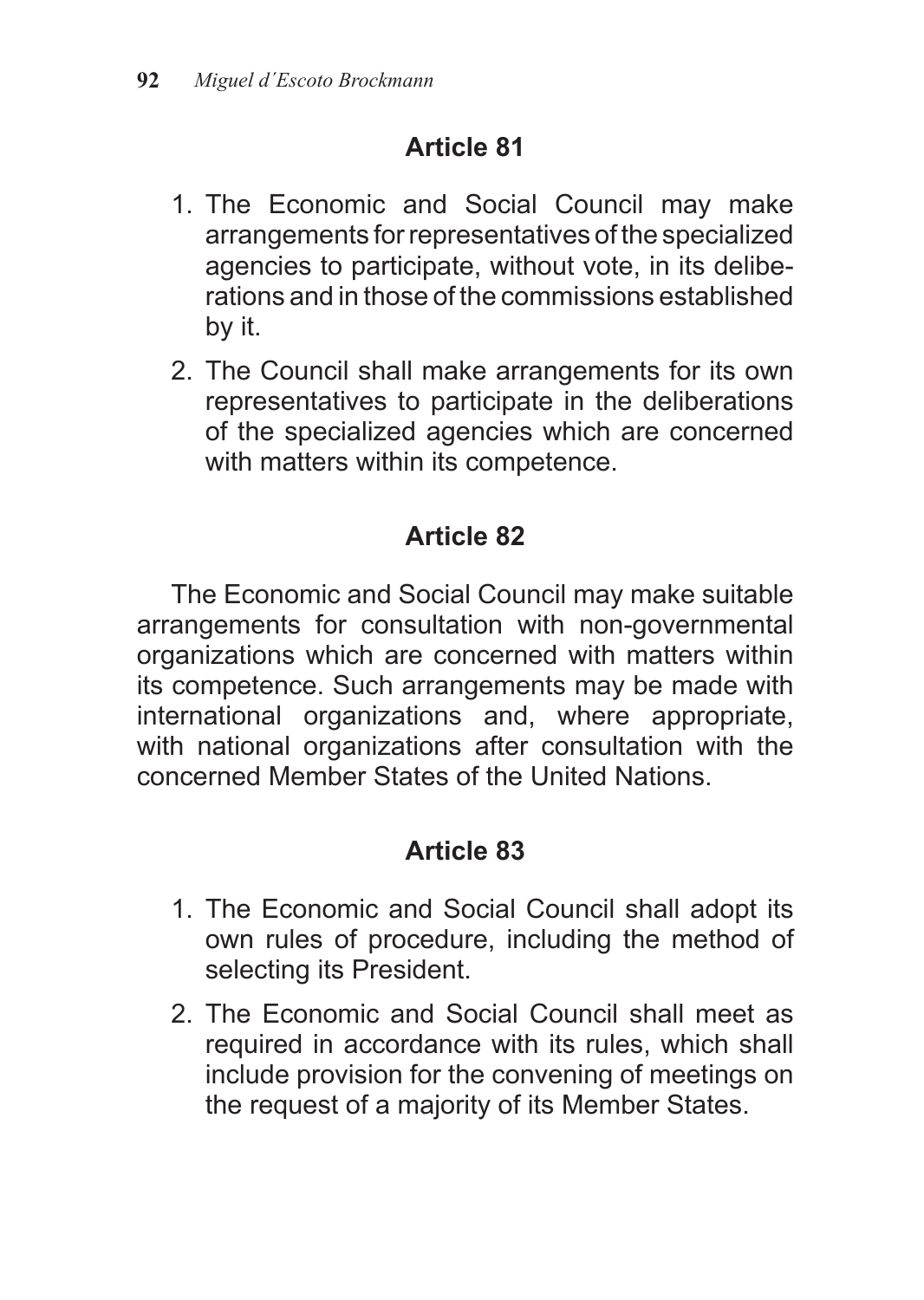## Chapter XI The Mother Earth and Human Rights Council

## **Article 84**

- 1. The Mother Earth and Human Rights Council shall consist of forty-eight Member States of the United Nations elected by the General Assembly.
- 2. Each year twelve Member States of the Mother Earth and Human Rights Council shall be elected for a term of four years. A retiring Member State shall be eligible for immediate re-election.
- 3. Each Member State of the Mother Earth and Human Rights Council shall have one representative.

## **Functions and powers Article 85**

1. The Mother Earth and Human Rights Council is the principal body of the United Nations in the field of the rights of Mother Earth and human rights. Its authority derives from a delegation of power from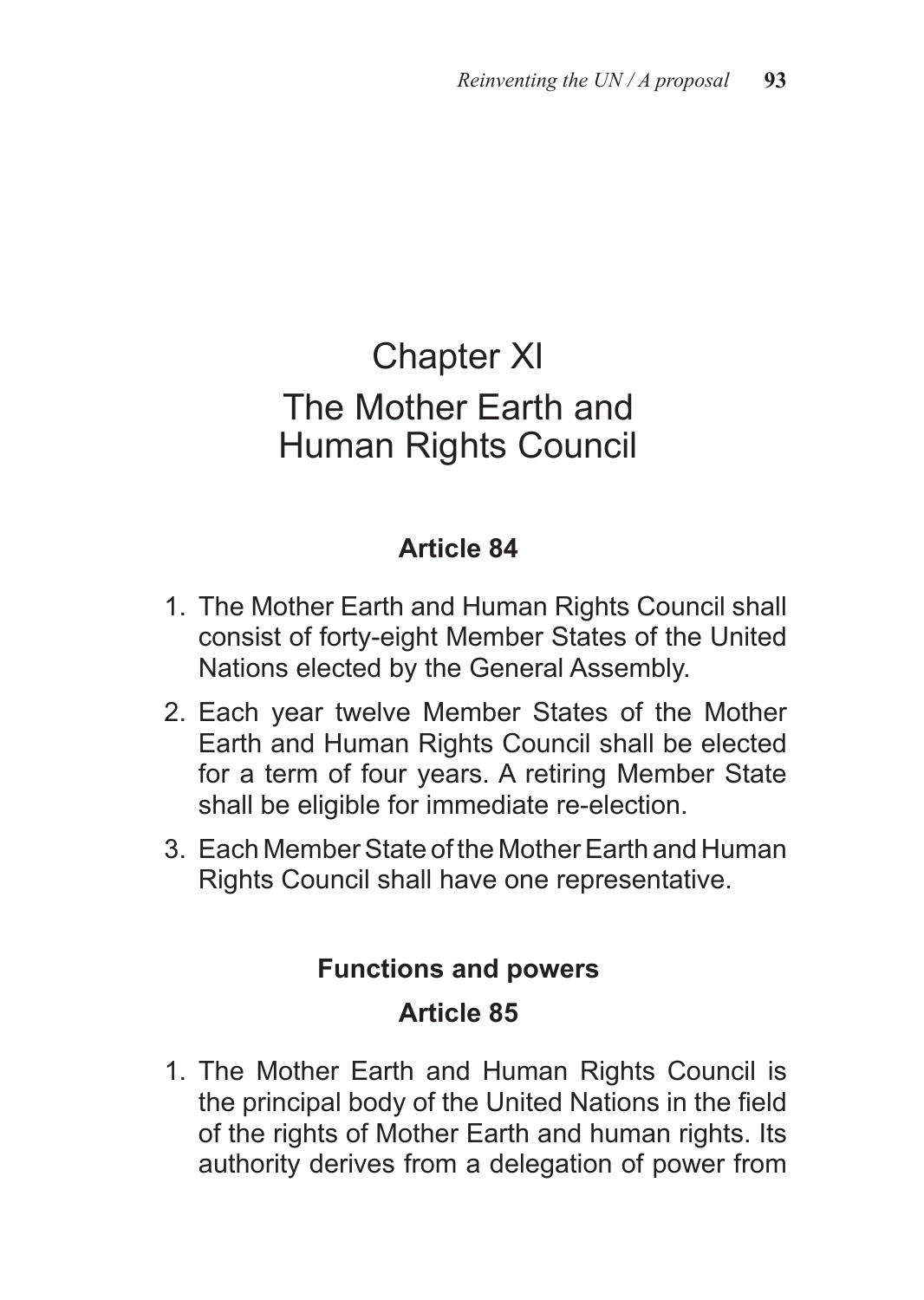the General Assembly and may be exercised by the General Assembly at any time.

- 2. The Mother Earth and Human Rights Council shall be guided by the principles of universality, impartiality, objectivity and non-selectivity, constructive international dialogue and cooperation, with a view to enhancing the promotion and protection of all human rights, civil, political, economic, social and cultural rights, including the right to development, providing this be in harmony with the common good of Mother Earth and humanity.
- 3. The Council shall be responsible for promoting universal respect for the rights of Mother Earth, human rights and fundamental freedoms for all, without distinction of any kind and in a fair and equal manner.
- 4. The Council may make recommendations for the purpose of promoting respect for and the fulfillment of the rights of Mother Earth and of all human rights.
- 5. The Council may make or initiate studies and reports with respect to internationally recognized Mother Earth and human rights, and may make recommendations with respect to any such matters to the General Assembly, to the Member States of the United Nations, and to the specialized agencies concerned.
- 6. The Council shall undertake a universal periodic review, based on objective and reliable information, of the fulfillment, both in its domestic and foreign policy, by each Member State of its Mother Earth and human rights obligations and commitments in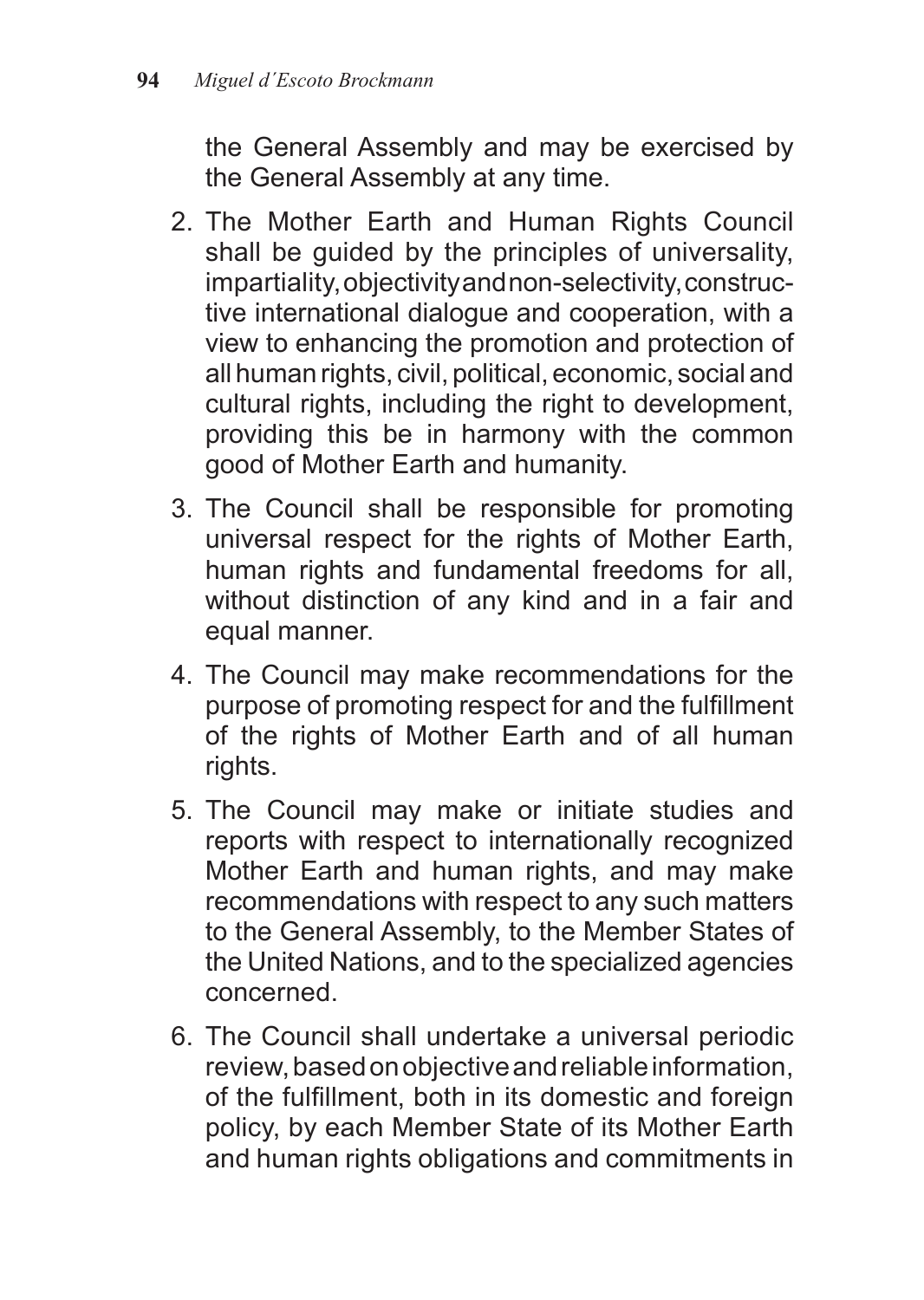a manner which ensures universality of coverage and equal treatment with respect to all States; the review shall be a cooperative mechanism, based on an interactive dialogue, with the full involvement of the country concerned and with consideration given to its capacity-building needs; such a mechanism shall complement and not duplicate the work of institutions created by international treaties.

- 7. The Council may prepare draft conventions for submission to the General Assembly with respect to matters falling within its competence.
- 8. The Council may call, in accordance with the rules prescribed by the United Nations, international conferences on matters falling within its competence.

- 1. The Mother Earth and Human Rights Council may enter into agreements with any of the agencies referred to in Article 67, defining the terms on which the agency concerned shall be brought into relationship with the United Nations. Such agreements shall be subject to approval by the General Assembly.
- 2. The Council may coordinate the activities of the specialized agencies through consultation with and recommendations to such agencies, and through recommendations to the General Assembly and to the Member States of the United Nations.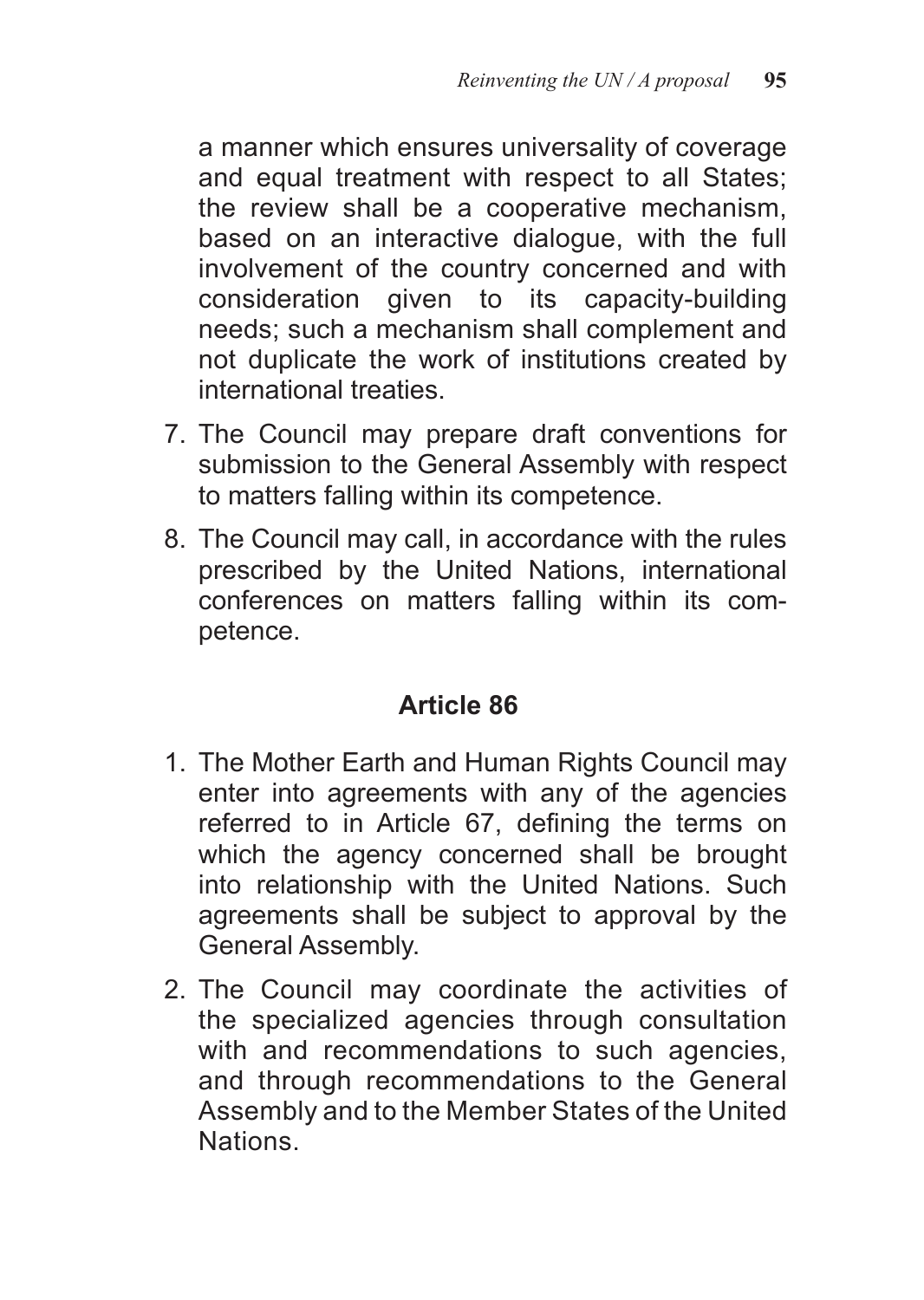- 1. The Mother Earth and Human Rights Council shall take appropriate steps to obtain regular reports from the specialized agencies. It may make arrangements with the Member States of the United Nations and with the specialized agencies to obtain reports on the steps taken to render effective its own recommendations, and the recommendations on matters falling within its competence made by the General Assembly.
- 2. It shall communicate its observations on these reports to the General Assembly.

## **Article 88**

The Mother Earth and Human Rights Council may furnish information to the Security Council and shall assist the Security Council upon its request.

- 1. The Mother Earth and Human Rights Council shall perform such functions that fall within its competence in connection with the carrying out of the recommendations of the General Assembly.
- 2. The Mother Earth and Human Rights Council may make arrangements with the Member States of the United Nations and with the specialized agencies to obtain reports on the steps taken to put into effect its own recommendations, and those of the General Assembly, concerning matters which have been delegated to the Council.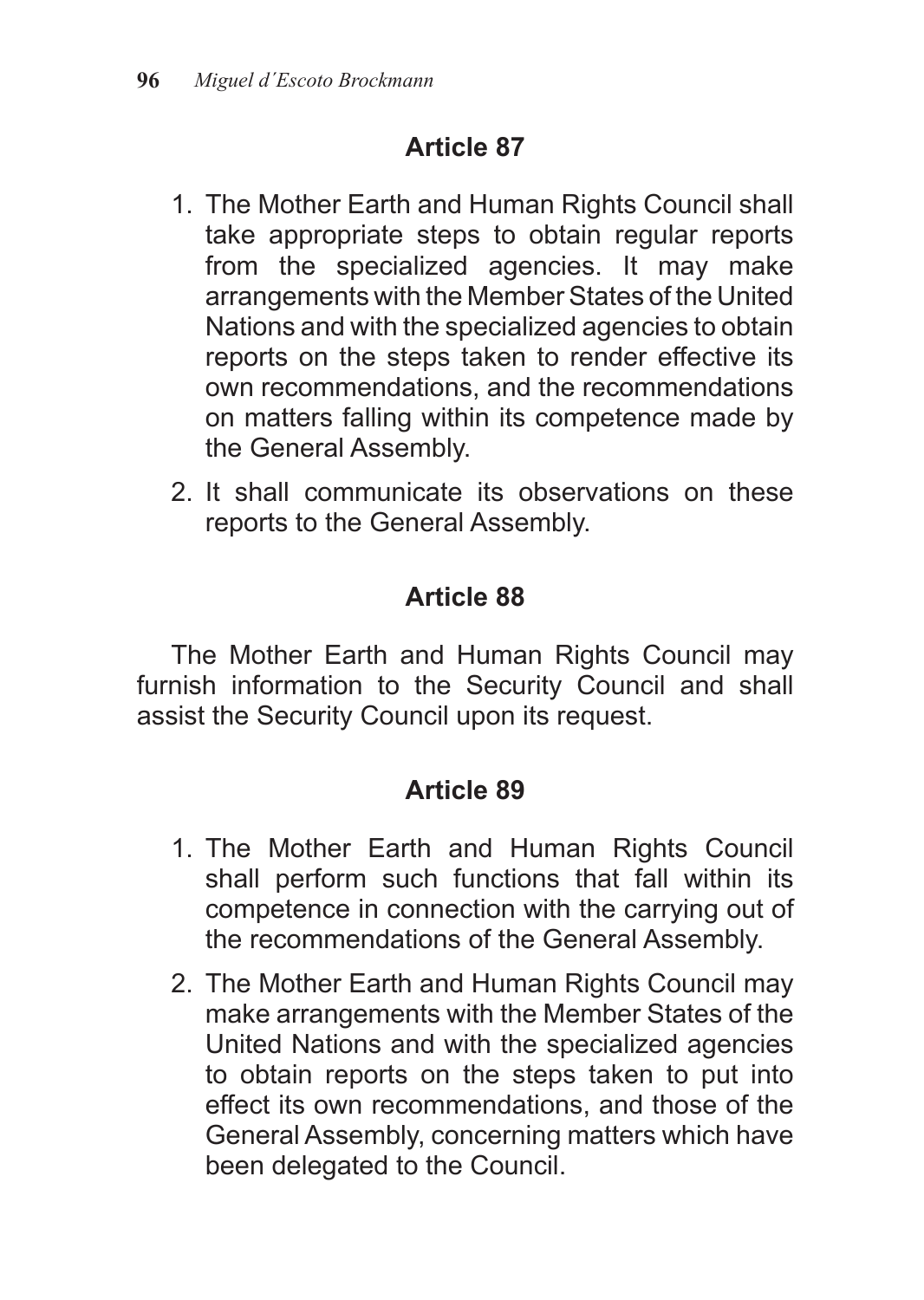- 3. The Council may, with the approval of the General Assembly, perform services at the request of Member States of the United Nations and at the request of specialized agencies.
- 4. It shall perform such other functions as are specified elsewhere in the present Charter or as may be assigned to it by the General Assembly.

### **Voting**

### **Article 90**

- 1. Each Member State of the Mother Earth and Human Rights Council shall have one vote.
- 2. Decisions of the Mother Earth and Human Rights Council shall be by consensus, or when consensus is not possible, by a simple majority of the Member States present and voting.

## **Procedure**

## **Article 91**

The Mother Earth and Human Rights Council may establish subsidiary bodies for the promotion of the rights of Mother Earth and of human rights, and such other commissions as may be required for the performance of its functions.

## **Article 92**

The Mother Earth and Human Rights Council shall invite any Member State of the United Nations to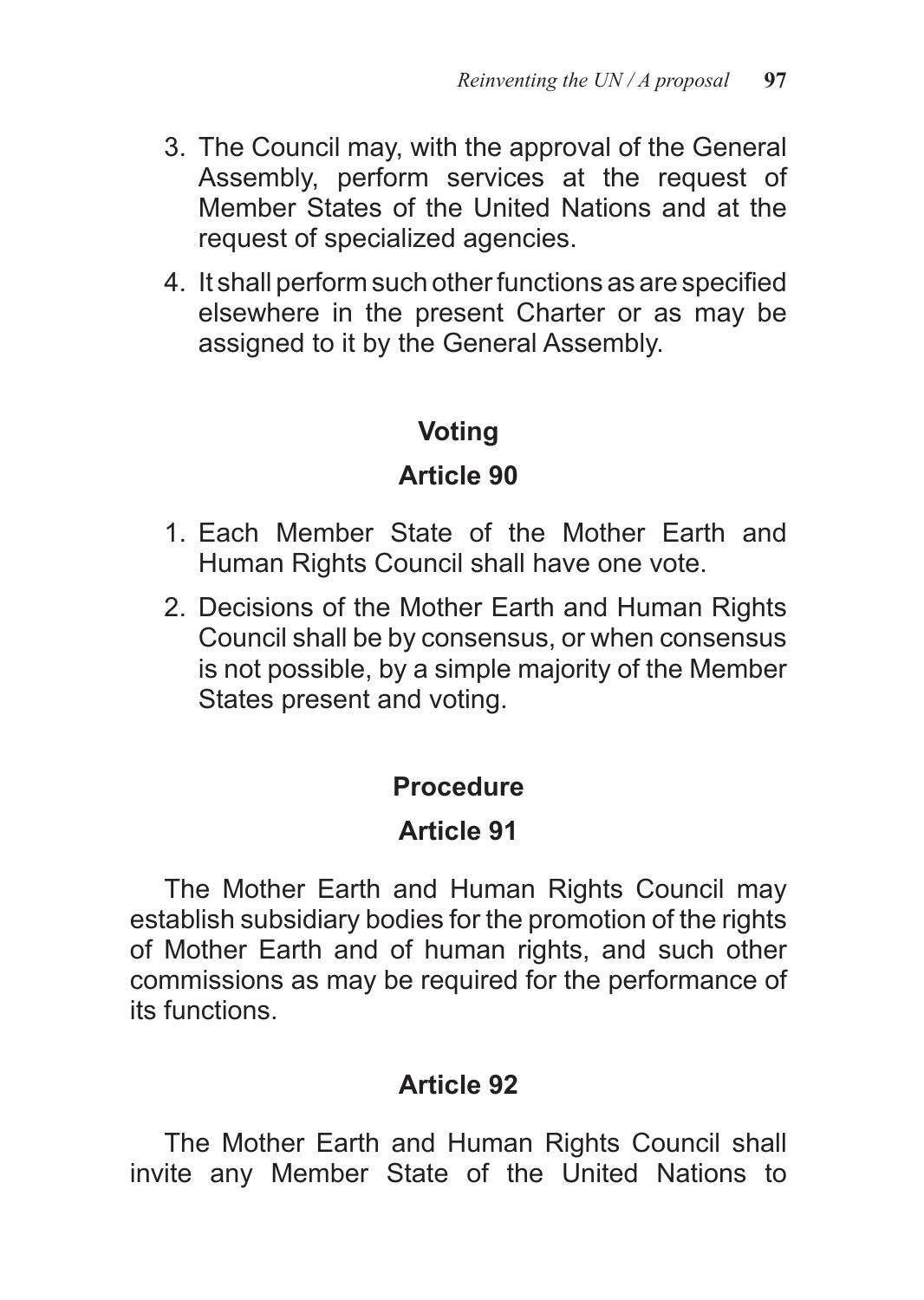participate, without vote, in its deliberations on any matter of particular concern to that Member State.

### **Article 93**

The Mother Earth and Human Rights Council may make arrangements for representatives of the specialized agencies to participate, without vote, in its deliberations and in those of the commissions established by it, and for its representatives to participate in the deliberations of the specialized agencies.

## **Article 94**

The Mother Earth and Human Rights Council shall ensure arrangements for consultation with nongovernmental organizations which are concerned with matters within its competence. Such arrangements may be made with international organizations and, where appropriate, with national organizations after consultations with the concerned Member State of the United Nations.

- 1. The Mother Earth and Human Rights Council shall adopt its own rules of procedure, including the method of selecting its President.
- 2. The Mother Earth and Human Rights Council shall meet as required in accordance with its rules, which shall include provision for the convening of Special Sessions on the request of a majority of its Member States.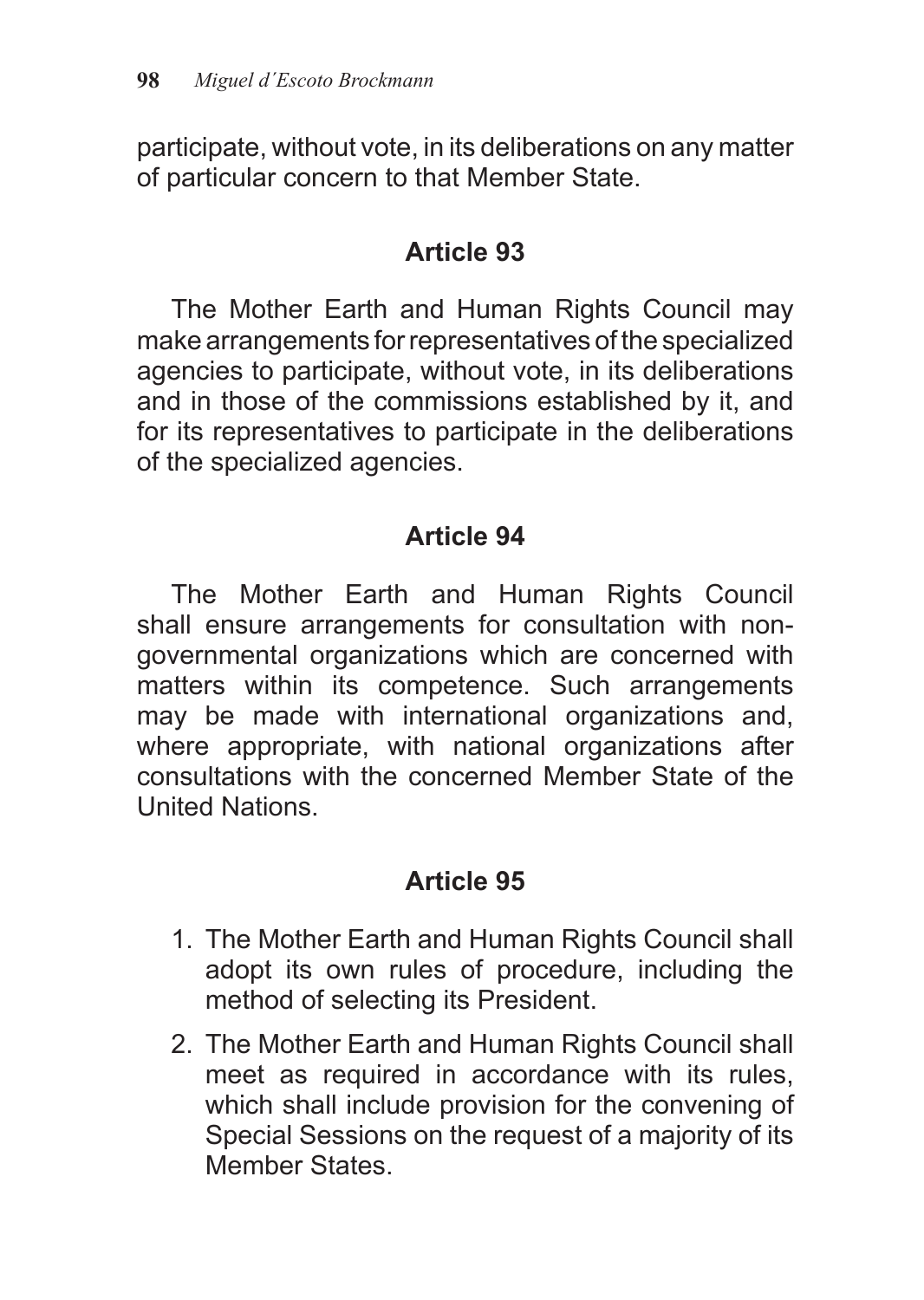## Chapter XII The International Court of Justice

## **Composition**

- 1. The International Court of Justice is established as one of the two principal judicial organs of the United Nations.
- 2. The International Court of Justice shall consist of fifteen Judges elected by the General Assembly from the five major geographical regions of the United Nations and who rank among the most senior and respected jurists in their country and are recognized experts in international law. No two magistrates may be nationals of the same Member State.
- 3. Further qualifications for Judges of the International Court of Justice shall be decided upon by the General Assembly.
- 4. There shall be neither *de jure* nor *de facto*  permanent members of the International Court of Justice. However, nothing prevents the General Assembly from re-electing, as often as it wishes,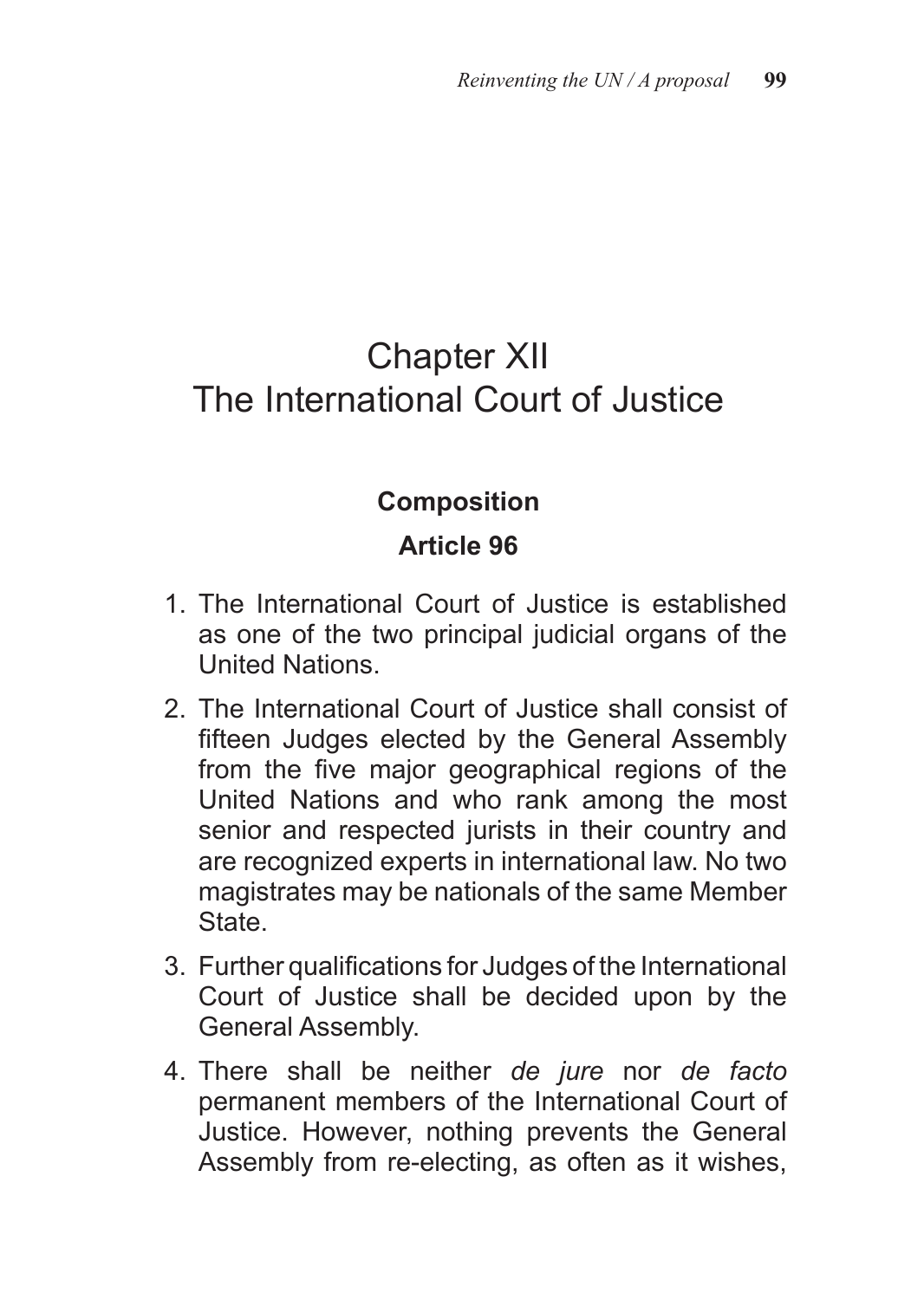a judge that has clearly demonstrated his or her commitment to the principles of the Charter and the cause of international peace and security.

## **Functions and powers**

## **Article 97**

- 1. The International Court of Justice shall be one of the two principal judicial organs of the United Nations. It shall function in accordance with the annexed Statute, which forms an integral part of the present Charter.
- 2. The judgments of the International Court of Justice are final.
- 3. No national of any Member State that has failed to comply with the obligations imposed upon it by a judgment rendered by the International Court of Justice or the International Tribunal of Climate Justice and Environmental Protection (ITCJEP) shall be eligible to run for election as Magistrate of the Court until the said Member State fulfills the judgments of both Courts.

- 1. All Member States of the United Nations are *ipso facto* parties to the Statute of the International Court of Justice.
- 2. A State which is not a Member State of the United Nations may become a party to the Statute of the International Court of Justice on conditions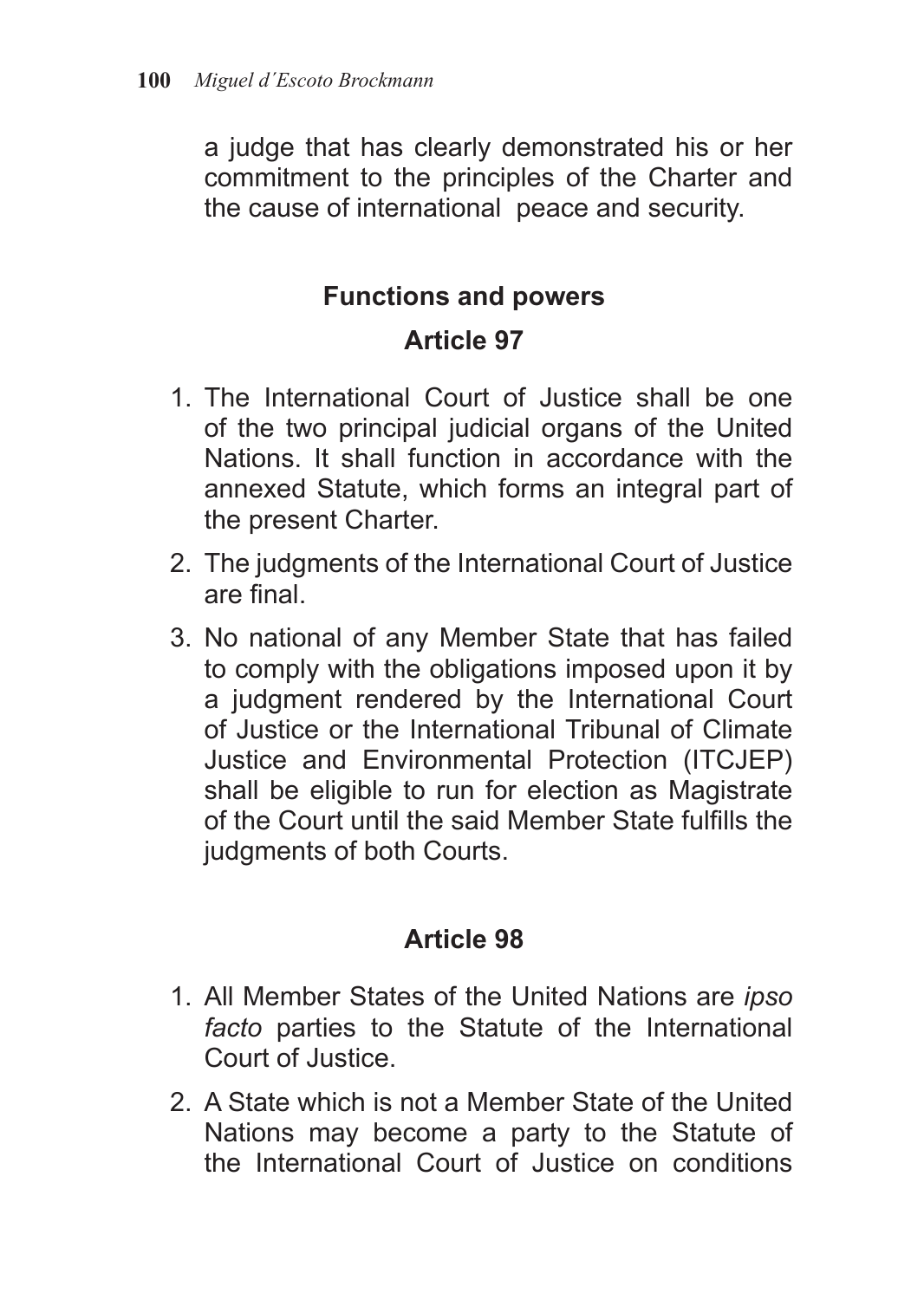to be determined in each case by the General Assembly.

- 3. The International Court of Justice may know all acts of aggression or crimes against humanity, war crimes or genocide, etc. submitted to it by any Member State, whether or not a State is a party to the Treaty of compulsory jurisdiction or a Member State of the United Nations.
- 4. It should be clear to every State that withdrawal from the United Nations does not grant impunity. The International Court of Justice may prosecute even non-members of the United Nations that commit such crimes and try them *in absentia* should they refuse to appear in Court.

- 1. Each Member State of the United Nations shall comply with the decision of the International Court of Justice in any case to which it is a party.
- 2. If any party to a case fails to perform the obligations incumbent upon it under a judgment rendered by the Court, the other party may have recourse to the Security Council, which shall make the recommendations which it deems necessary or immediately decide upon the action or actions to be taken to oblige compliance with the judgment. Should the party affected still not obtain satisfaction, it shall have the right to apply to the General Assembly, which shall then be obliged to resolve the matter promptly with effective enforcement action. The parties affected by the judgment shall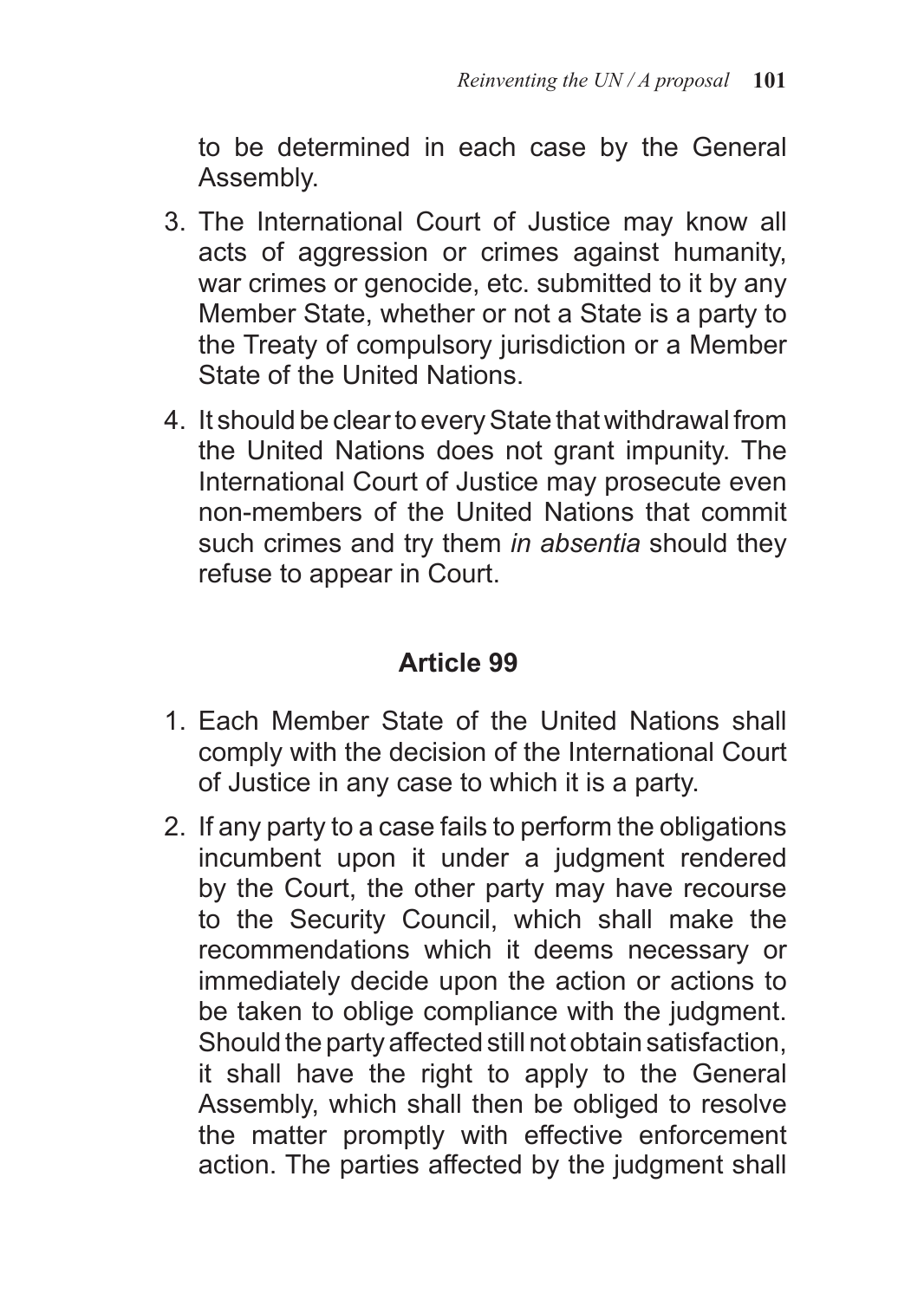not have voting rights in those sessions of the Security Council or, should it be the case, of the General Assembly held to deal with the coercive measures which should be taken in view of their lack of compliance.

3. The judgments of the International Court of Justice (ICJ) are of immediate and obligatory compliance, not subject to appeal and imprescriptible. Therefore, any State that does not comply with a judgment of this judicial organ of the United Nations that carries with it the obligation of financial reparations for damages caused by its aggression and/or other violations of international law, runs the risk of incurring an increase in the amount of their financial obligation as a result of loss-of-profit and compound interests throughout the entire period of their lack of compliance.

### **Article 100**

Nothing in the present Charter shall prevent Member States of the United Nations from entrusting the solution of their differences to other tribunals by virtue of agreements already in existence or which may be concluded in the future.

- 1. The General Assembly or the Security Council may request the International Court of Justice to give an advisory opinion on any legal question.
- 2. Other organs of the United Nations and specialized agencies, which may at any time be so authorized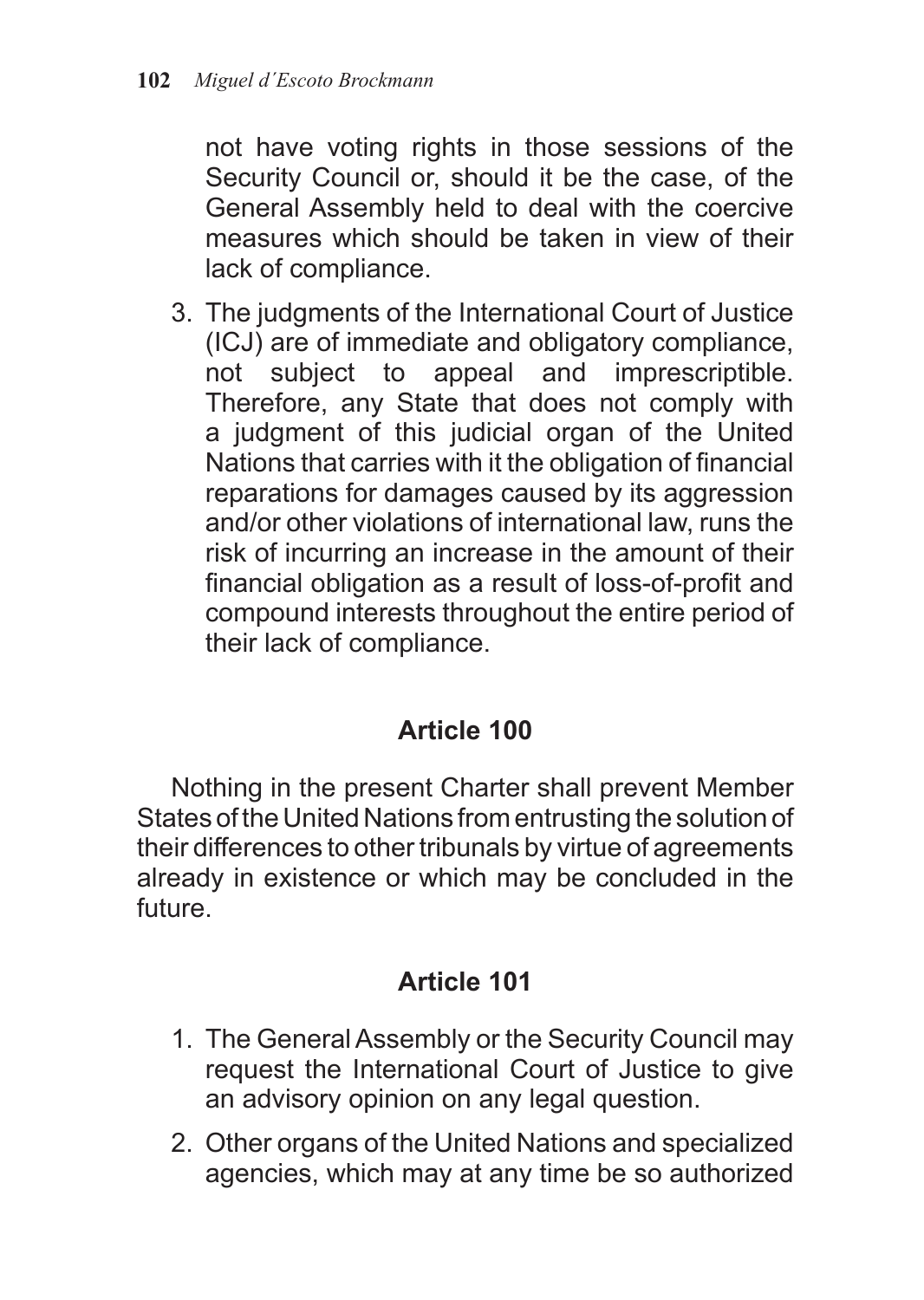by the General Assembly, may request advisory opinions of the Court on legal questions arising within the scope of their activities.

3. When authorized by the General Assembly, nongovernmental organizations may request advisory opinions of the Court on legal questions of international importance arising within the scope of this Charter and the non-governmental organization's activities.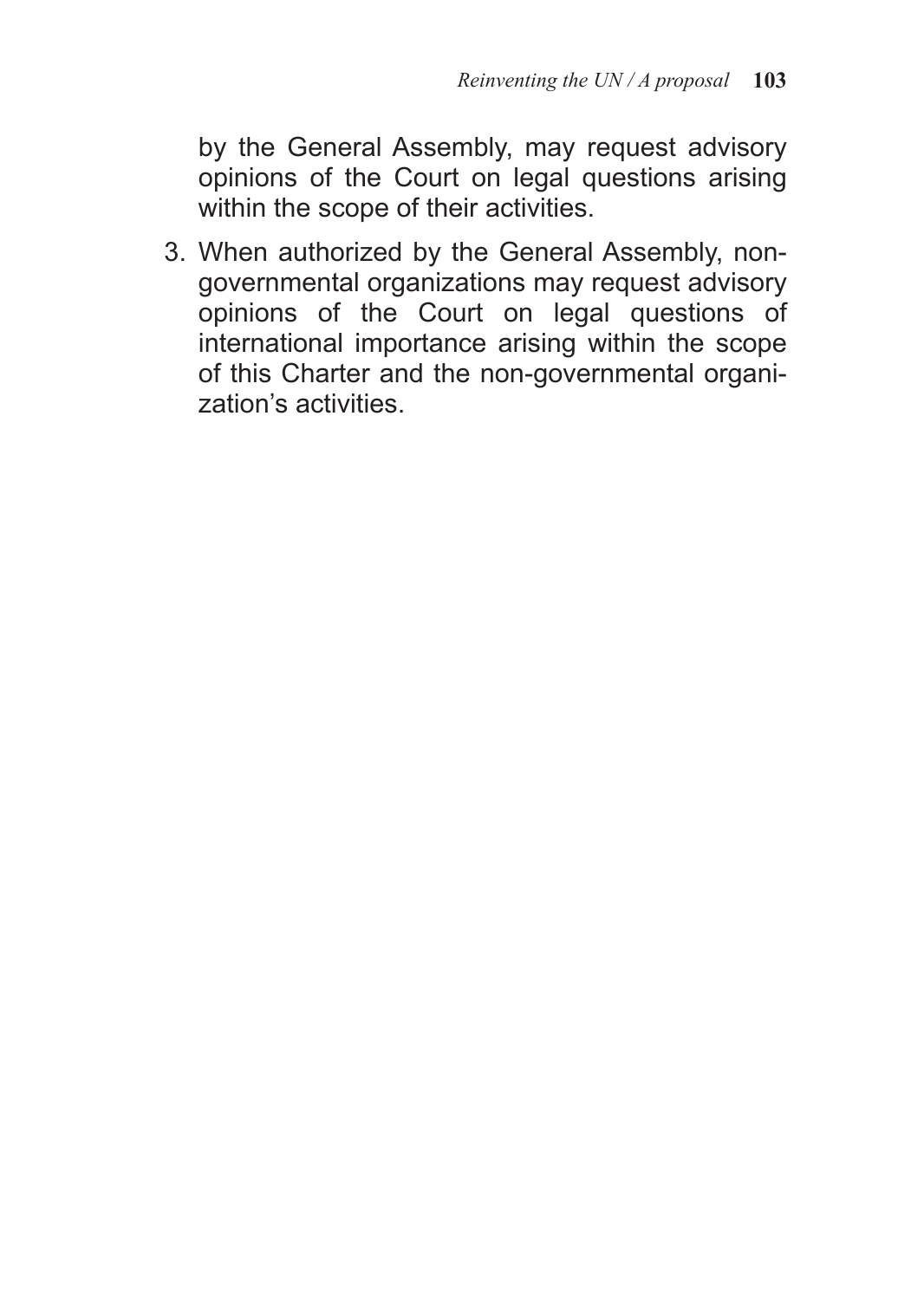## Chapter XIII

## International Tribunal of Climate Justice and Environmental Protection

- 1. The International Tribunal of Climate Justice and Environmental Protection is the judicial organ of the United Nations with jurisdiction to consider and resolve cases involving acts committed against Mother Earth and Humanity. It functions in accordance with the annexed Statute of the International Tribunal of Climate Justice and Environmental Protection which is adopted by the Member States and forms an integral part of the present Charter.
- 2. The International Tribunal of Climate Justice and Environmental Protection shall be composed of eleven judges elected by the General Assembly, coming from the five geographical regions of the United Nations and ranking among the most respected and renown climatologists and environmentalists in their respective countries, as well as recognized jurists in international law.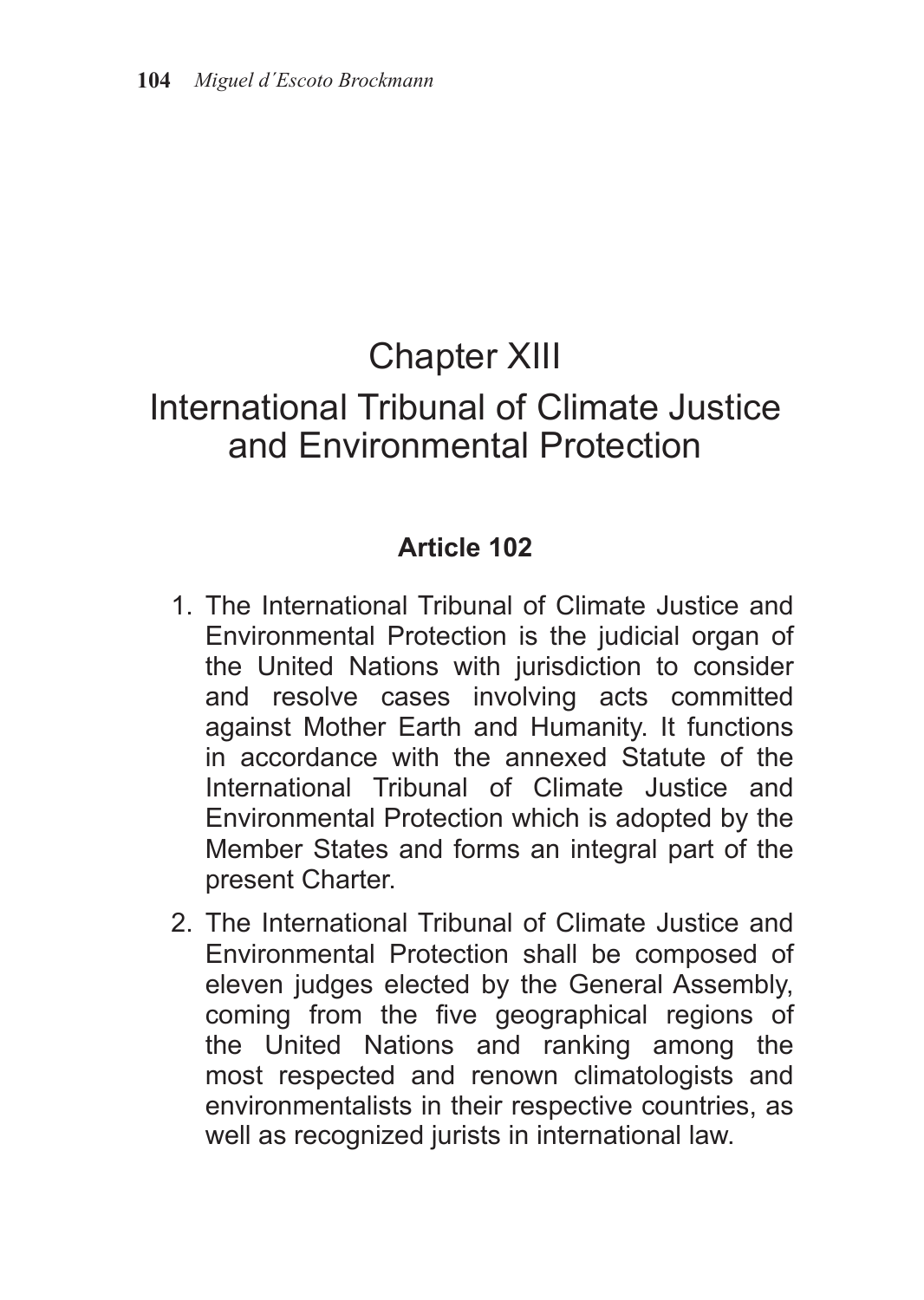- 3. The judgments of the International Tribunal of Climate Justice and Environmental Protection are final.
- 4. Any member State that has not complied with the obligations imposed on it by a ruling of the International Court of Justice or of the Tribunal, may not present a candidate to become a judge in the Tribunal, until such Member State has complied with said ruling.

- 1. All Member States of the United Nations are *ipso facto* parties to the Statute of the International Tribunal of Climate Justice and Environmental **Protection**
- 2. A State which is not a Member State of the Organization of the United Nations may become a Party to the Statute of the International Tribunal of Climate Justice and Environmental Protection on conditions to be determined, in each case, by the General Assembly.
- 3. States that are not Member States of the present Charter may not elude their obligations to protect Mother Earth and humanity and, if they violate these obligations, shall incur international responsibility, in accordance with the rules of International Law.

## **Article 104**

1. Each Member State of the United Nations shall comply with the decisions and resolutions of the International Tribunal of Climate Justice and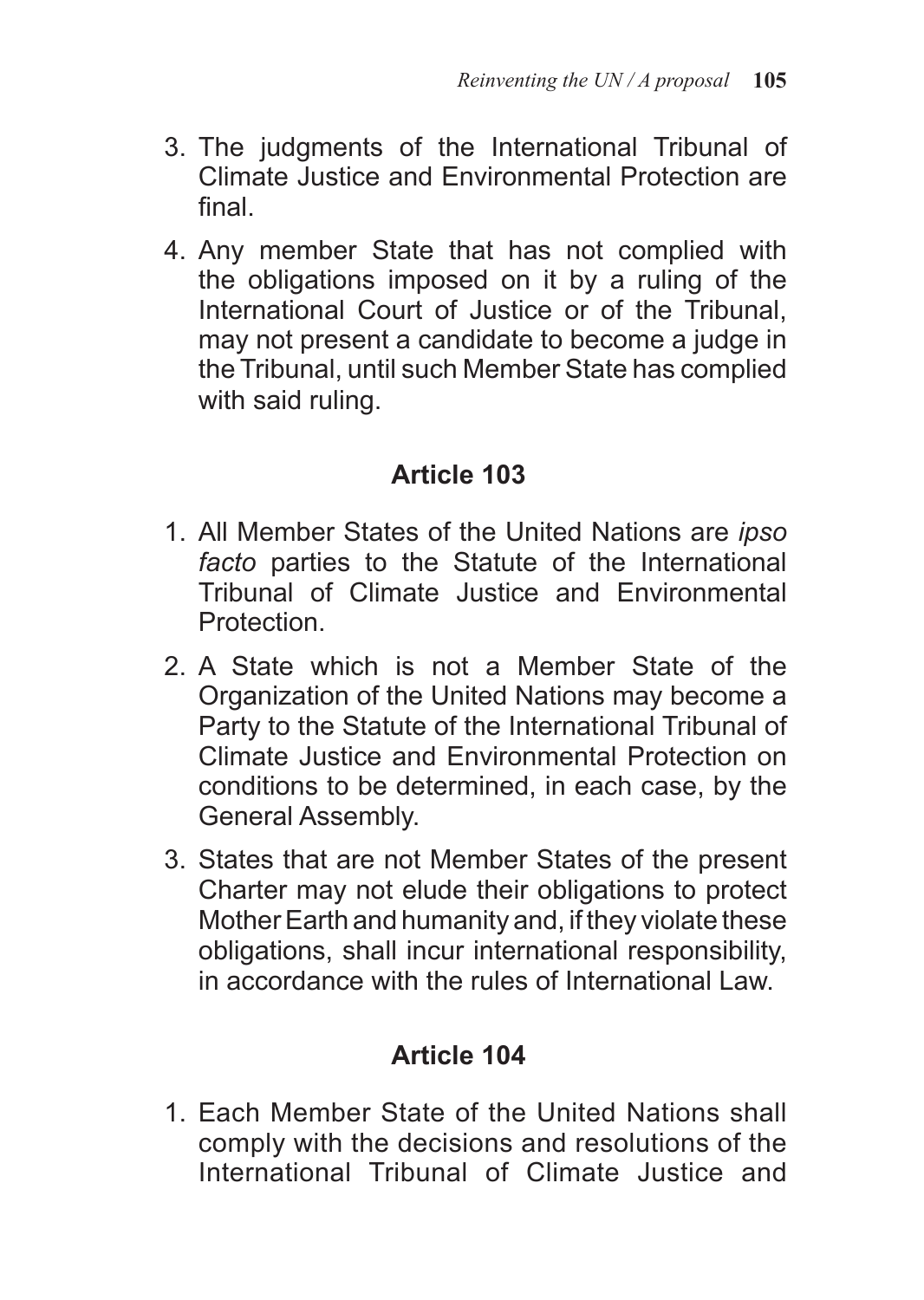Environmental Protection in any case to which it is a party.

- 2. Any party to a case that fails to perform the obligations emanating from the commitment prescribed in the preceding paragraph may become, upon application by the party benefited by the decision or ruling of the Tribunal, the object of recommendations or sanctions, as appropriate.
- 3. The judgments of the International Tribunal on Climate Justice and Environmental Protection (ITCJEP) are of immediate and obligatory compliance, not subject to appeal and imprescriptible. Therefore, any State that does not comply with a judgment of this judicial organ of the United Nations that carries with it the obligation of financial reparations for damages caused by its aggression and/or other violations of international law, runs the risk of incurring an increase in the amount of their financial obligation as a result of loss-of-profit and compound interests throughout the entire period of their lack of compliance.

### **Article 105**

1. When a State fails to comply with a judgment of the International Tribunal of Climate Justice and Environmental Protection, the party benefited by the judgment may seek enforcement measures from the Security Council. If the Security Council does not provide satisfaction of the judgment, the benefited party has the right to apply to the General Assembly, which shall then be obliged to resolve the matter promptly with effective enforcement action.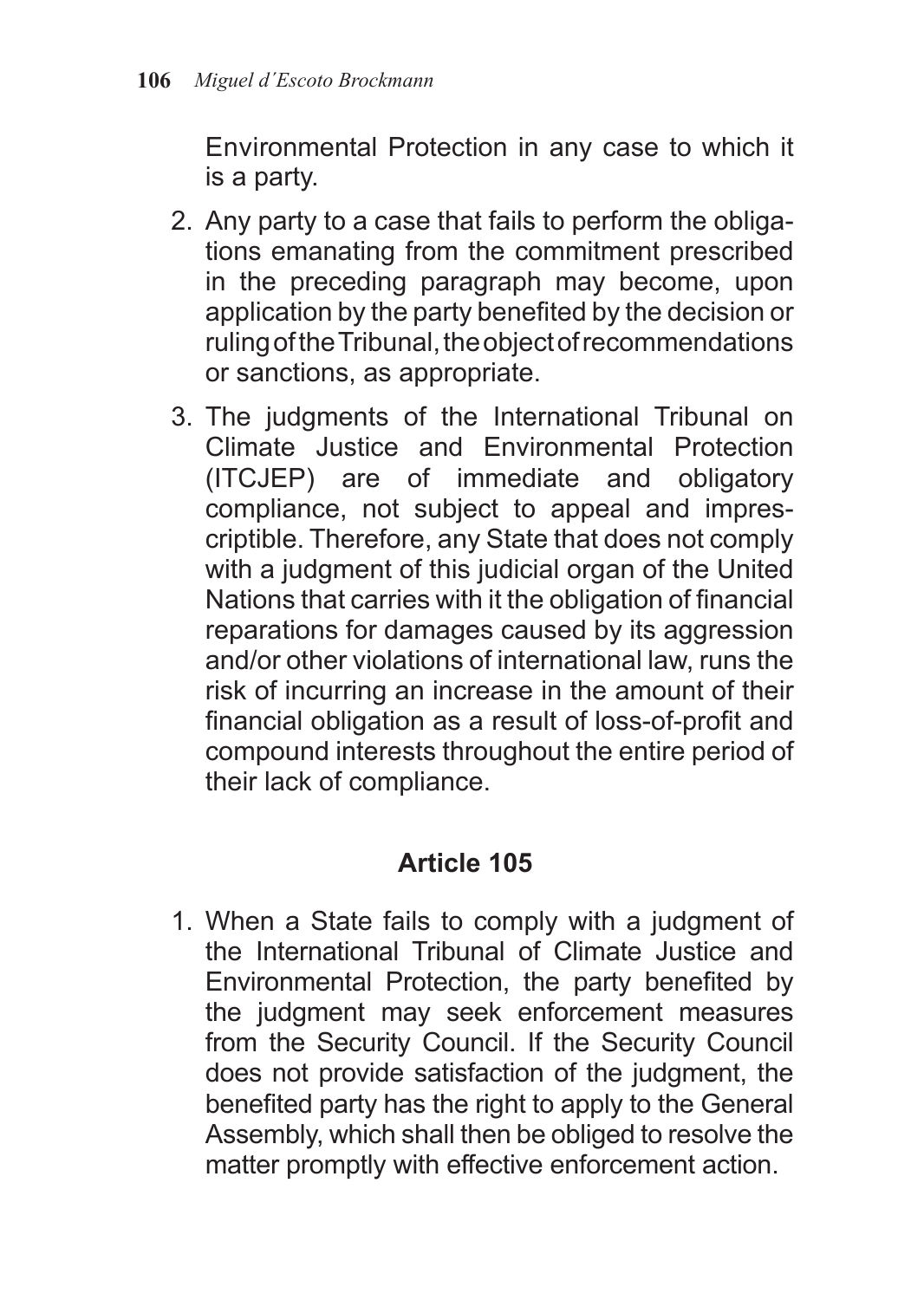2. During the implementation phase, any State party to a case that has been found guilty by the Tribunal shall not, for reason of being implicated in the matter, deliberate, decide or vote on enforcement measures under consideration by the Security Council or the General Assembly.

## **Article 106**

- 1. The International Tribunal of Climate Justice and Environmental Protection shall endeavor to cooperate with other existing judicial bodies in so far as this achieves the ends for which the Tribunal was created.
- 2. While the Tribunal may consider the decisions and opinions of any other judicial body, it shall not be bound by them in matters that fall under its specialized jurisdiction.
- 3. No case shall be decided by the Tribunal if it has already been submitted to the International Court of Justice and is still under consideration by the Court.

- 1. The General Assembly may request the International Tribunal of Climate Justice and Environmental Protection to give an advisory opinion on pertinent legal questions within its competence that affect, directly or indirectly, matters that arise within the scope of their activities.
- 2. Other organs of the United Nations and specialized agencies, which may at any time be so authorized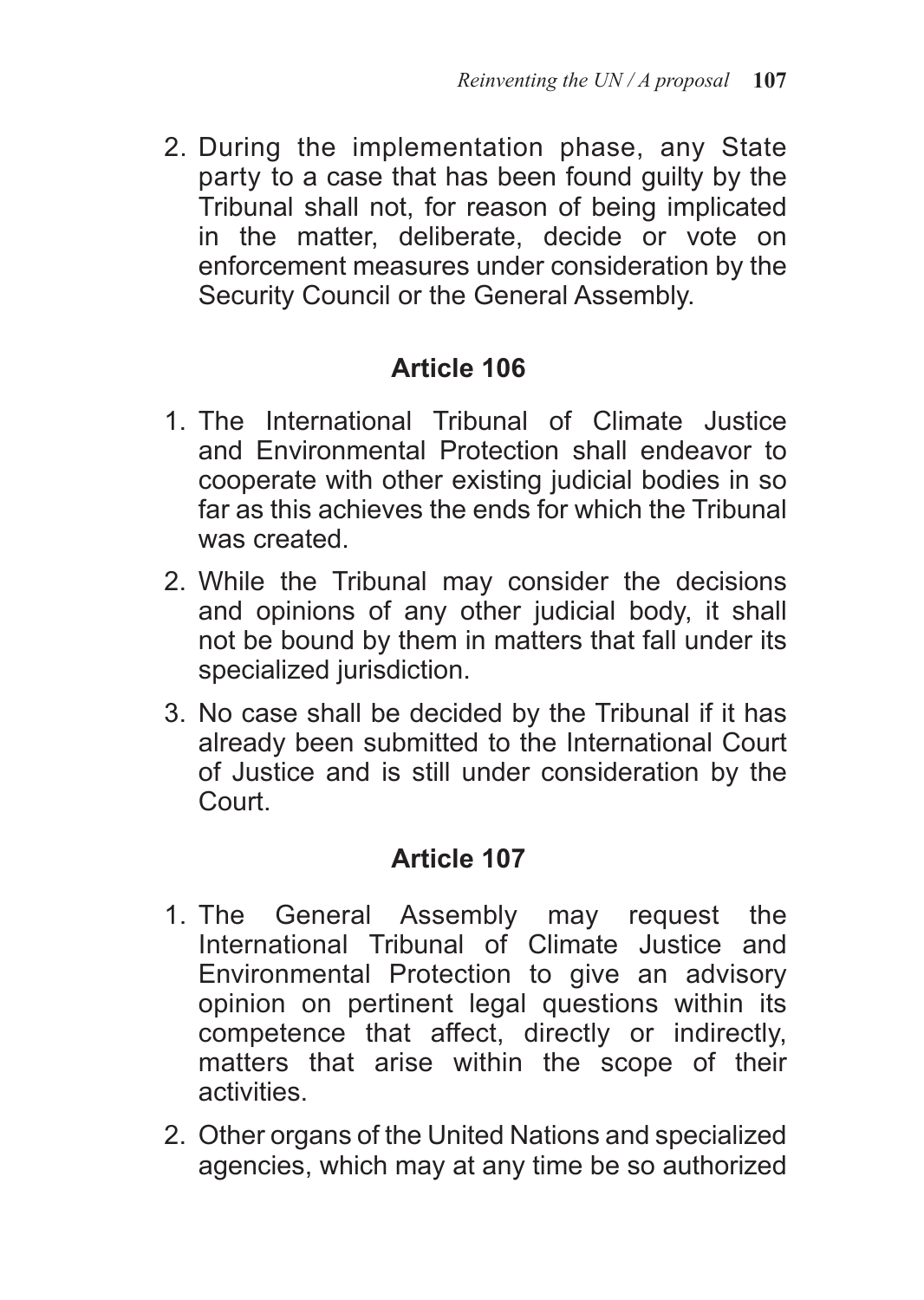by the General Assembly, may request advisory opinions of the International Tribunal on legal questions arising within the scope of their activities.

3. When authorized by the General Assembly, nongovernmental organizations may request advisory opinions of the International Tribunal on legal questions of international importance arising within its jurisdiction and within the scope of the nongovernmental organization's activities.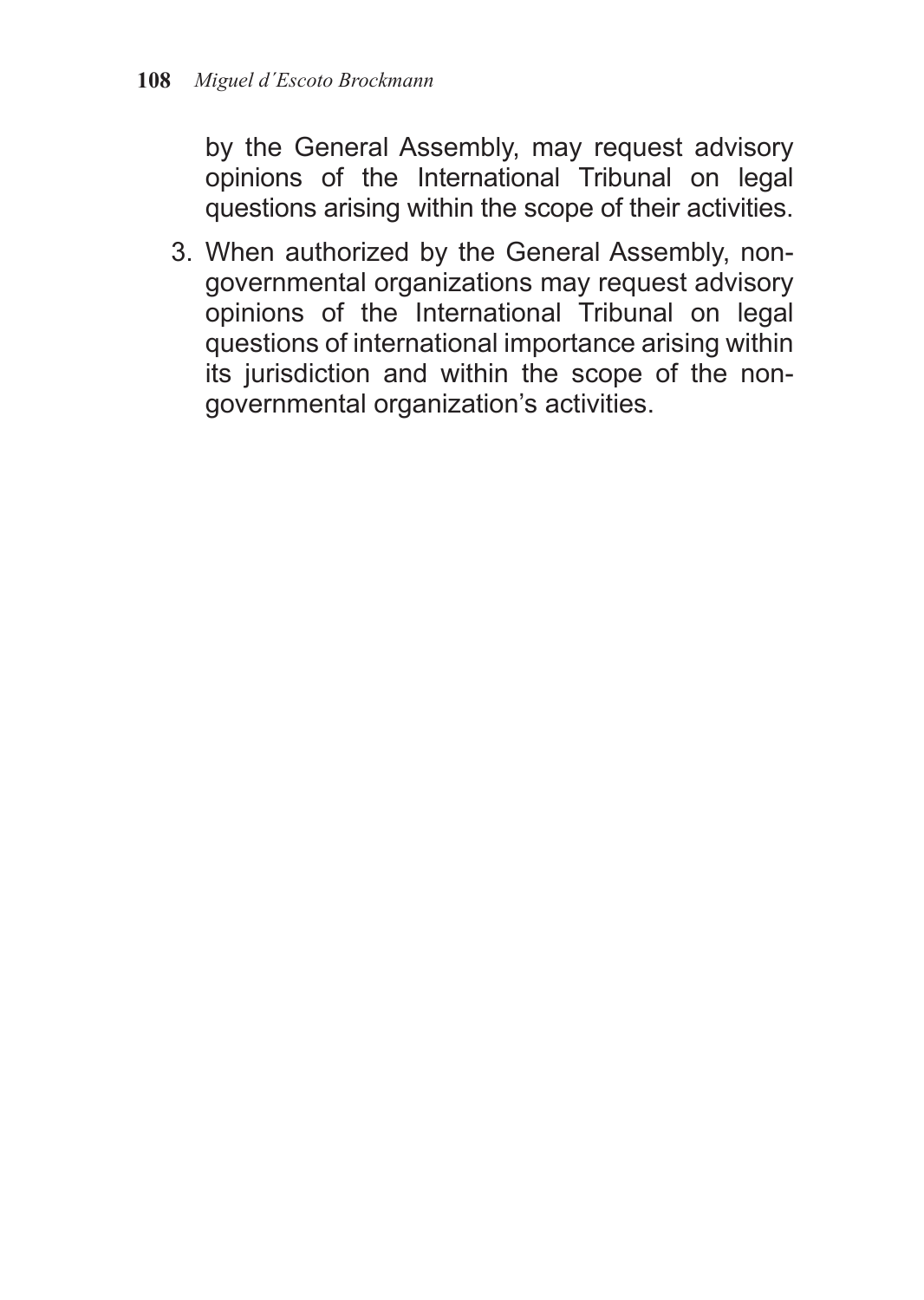# Chapter XIV The Secretariat

#### **Article 108**

The Secretariat shall comprise a Secretary-General and such staff as the Organization may require. The Secretary-General shall be elected by the Member States of the General Assembly in conformity with provisions established in Article 21 of the present Charter.

- 1. The Secretary-General shall be the chief administrative officer of the Organization and shall act as the chief executive assistant of the President of the General Assembly and act under his guidance in all matters.
- 2. The Secretary-General of the Organization shall be elected for a five-year tenure by the General Assembly, by consensus, or when consensus is not possible, by a two-thirds majority of the Member States present and voting, upon the recommendation of its President.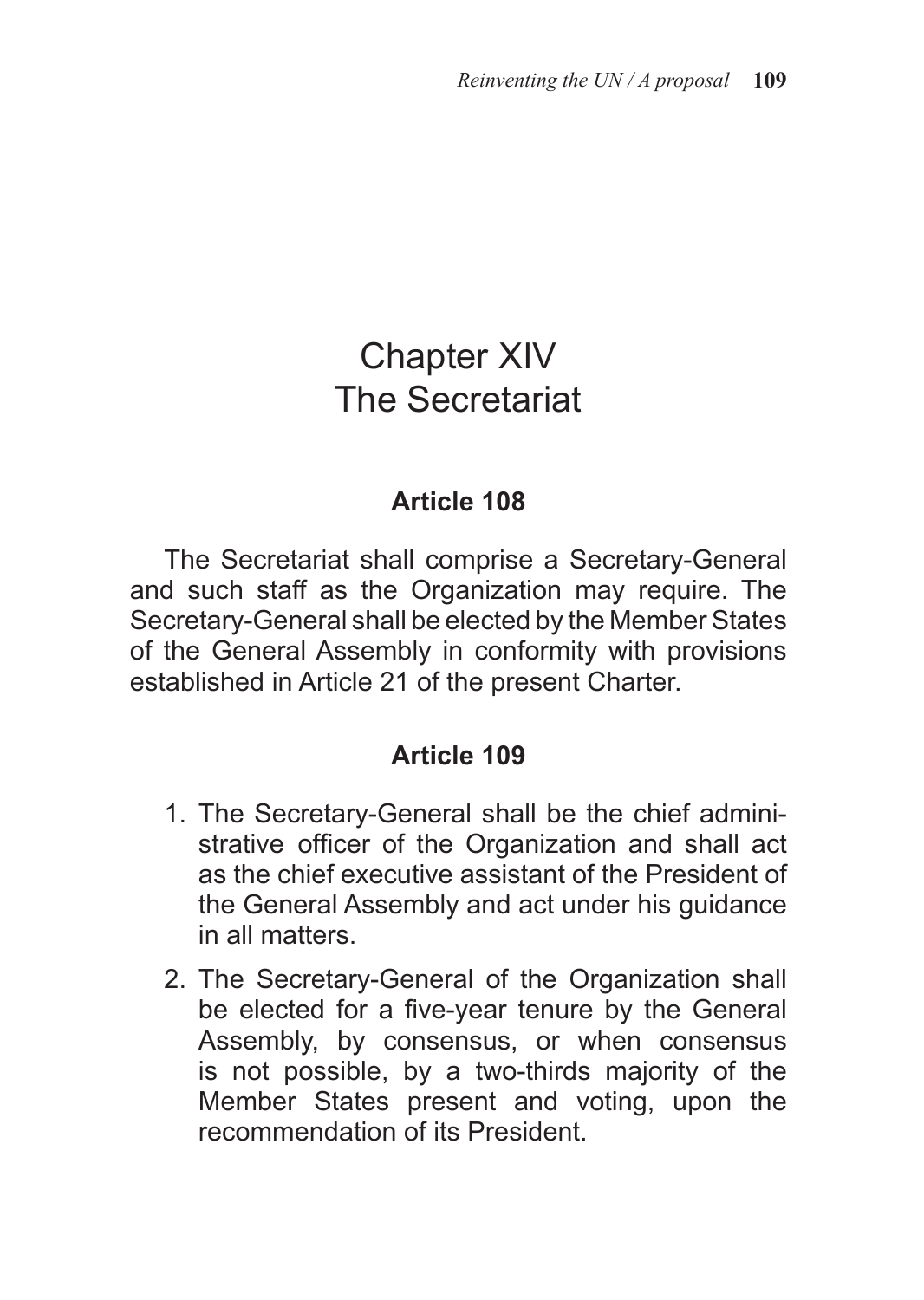- 1. The Secretary-General shall act as chief administrative officer in all meetings of the General Assembly, the Security Council, the Economic and Social Council, and the Mother Earth and Human Rights Council and shall perform such other functions as are entrusted to him by these organs.
- 2. The Secretary-General shall make annual and, when necessary, special reports to the General Assembly on the work of the Organization.

- 1. In the performance of their duties the Secretary-General and the staff shall not seek or receive instructions from any government or from any other authority external to the Organization. They shall refrain from any action which might reflect negatively on their position as international officials responsible only to the Organization. Breach of this rule by the Secretary-General, in addition to constituting treason against the United Nations and all the peoples represented therein, may lead, should the General Assembly so decide, to the impeachment and immediate dismissal of the Secretary-General without any of the normal considerations and benefits afforded to those who have correctly fulfilled their obligations.
- 2. In those instances when the Secretary-General has been fired, the General Assembly shall decide the manner in which the person to fill the remainder of his or her term will be elected.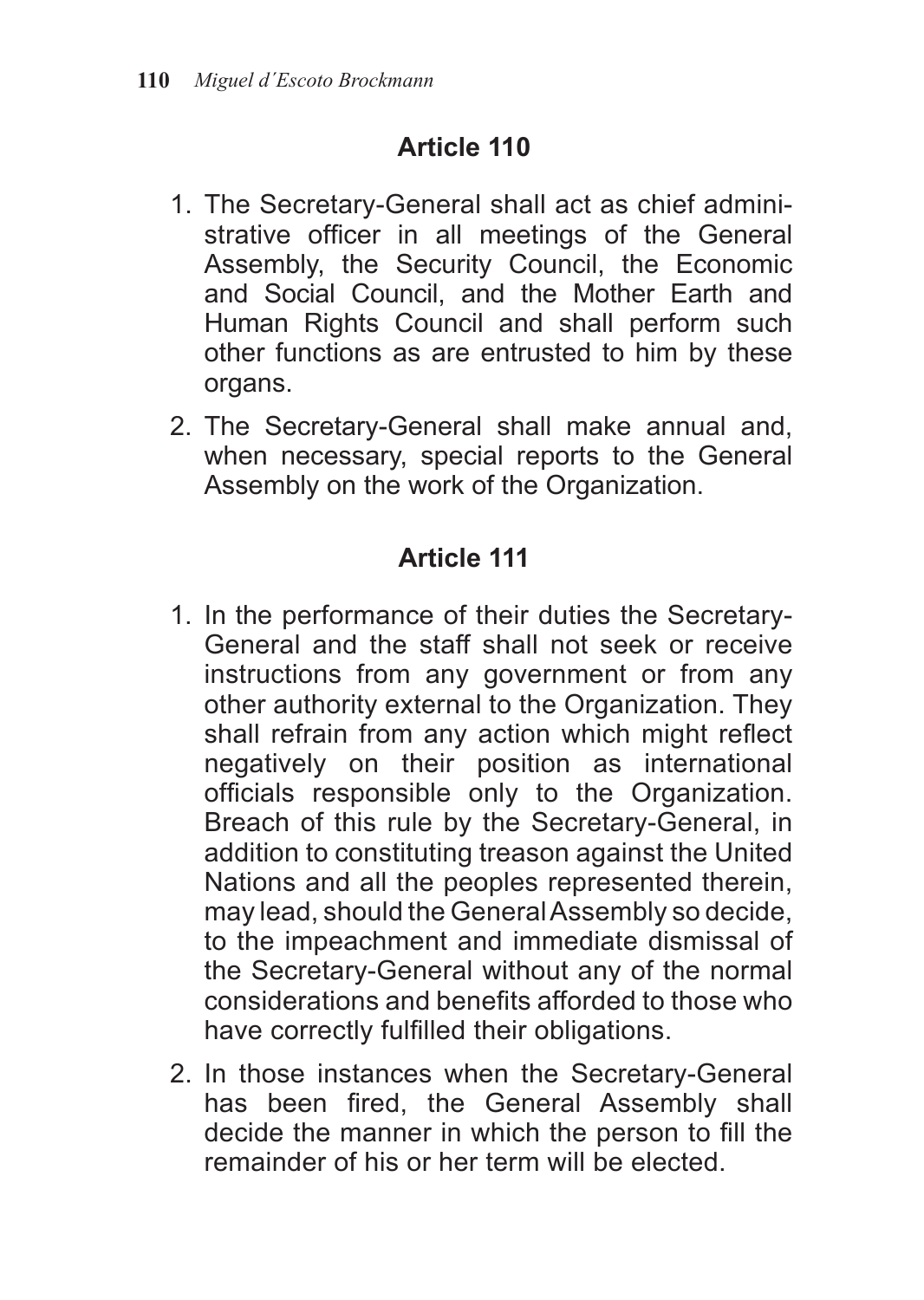3. Each Member State of the United Nations undertakes to respect the exclusively international character of the responsibilities of the Secretary-General and UN staff and not to seek influence over them in the discharge of their responsibilities. Breach of this rule shall be considered a serious violation by the Member State and shall carry the consequences that the General Assembly so decides at a special meeting to discuss the issue.

- 1. The staff shall be appointed by the Secretary-General with the approval of the President of the General Assembly and under regulations established by the General Assembly.
- 2. Appropriate staff shall be permanently assigned to the Office of the President and the General Assembly, Economic and Social Council, to the Mother Earth and Human Rights Council, to the International Court of Justice, International Tribunal on Climate Justice and Environmental Protection, to the Security Council, and, as required, to other bodies of the United Nations. These staff shall form part of the Secretariat.
- 3. The paramount consideration in the employment of the staff and in the determination of the conditions of service shall be the necessity of securing the highest standards of efficiency, competence, and integrity. Due regard shall be paid to the importance of recruiting the staff on as wide a geographical basis as possible.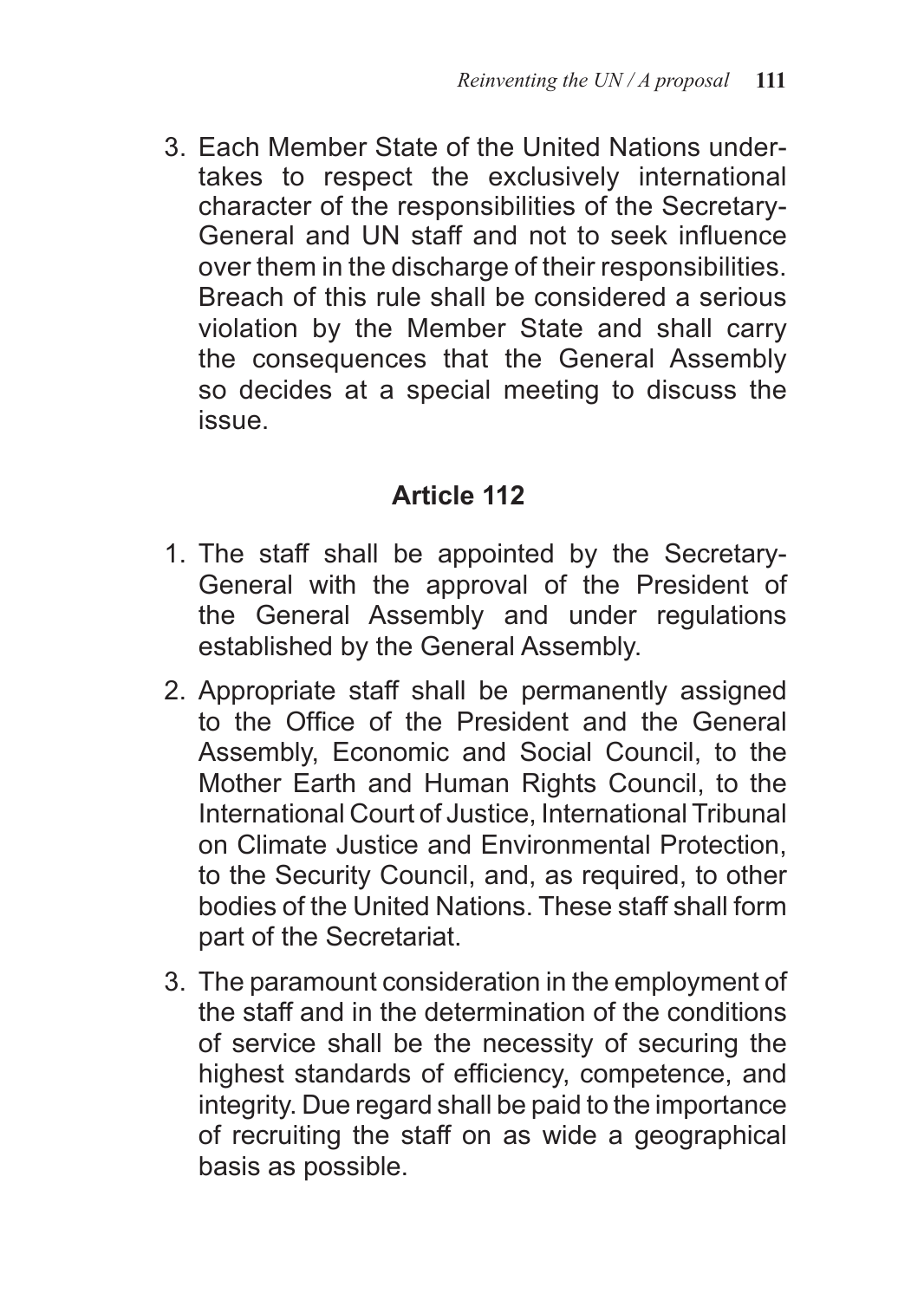4. Any armed attack against personnel of the United Nations in the exercise of their official duties shall be considered an international crime.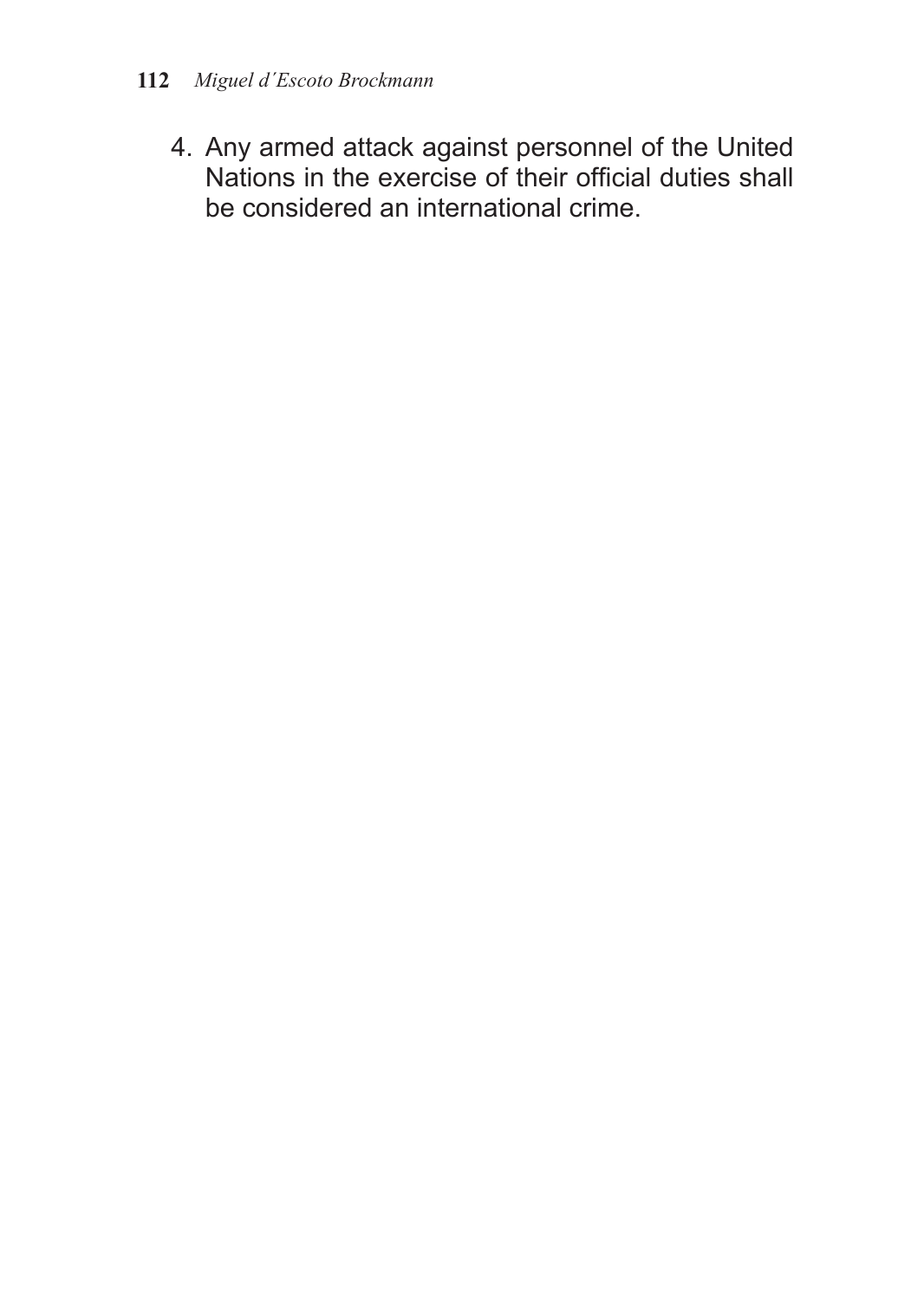# Chapter XV Miscellaneous provisions

#### **Article 113**

- 1. Every treaty and every international agreement entered into by any Member State of the United Nations after the present Charter comes into force shall as soon as possible be registered with the Secretariat and published by it.
- 2. No party to any such treaty or international agreement which has not been registered in accordance with the provisions of Paragraph 1 of this Article may invoke that treaty or agreement before any organ of the United Nations.

#### **Article 114**

In the event of a conflict between the obligations of the Member States of the United Nations under the present Charter and their obligations under any other international agreement, their obligations under the present Charter shall prevail.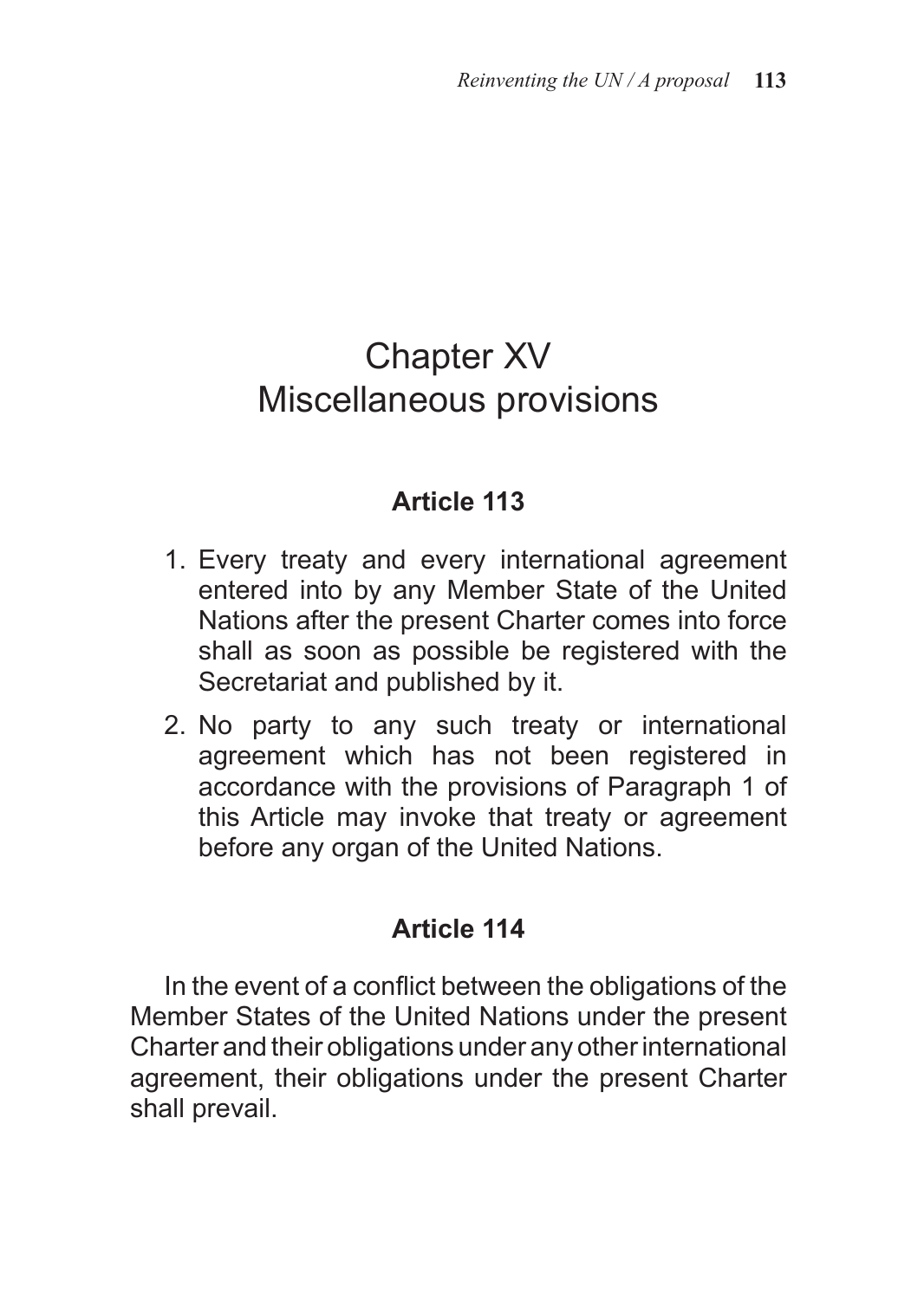The Organization shall enjoy in the territory of each of its Member States such legal capacity as may be necessary for the exercise of its functions and the fulfillment of its purposes.

- 1. The Organization shall enjoy in the territory of each of its Member States such privileges and immunities as are necessary for the fulfillment of its purposes.
- 2. Representatives of the Member States of the United Nations and officials of the Organization shall similarly enjoy such privileges and immunities as are necessary for the independent exercise of their functions in connection with the Organization.
- 3. The General Assembly may make recommendations with a view to determining the details of the application of paragraphs 1 and 2 of this Article or may propose conventions to the Member States of the United Nations for this purpose.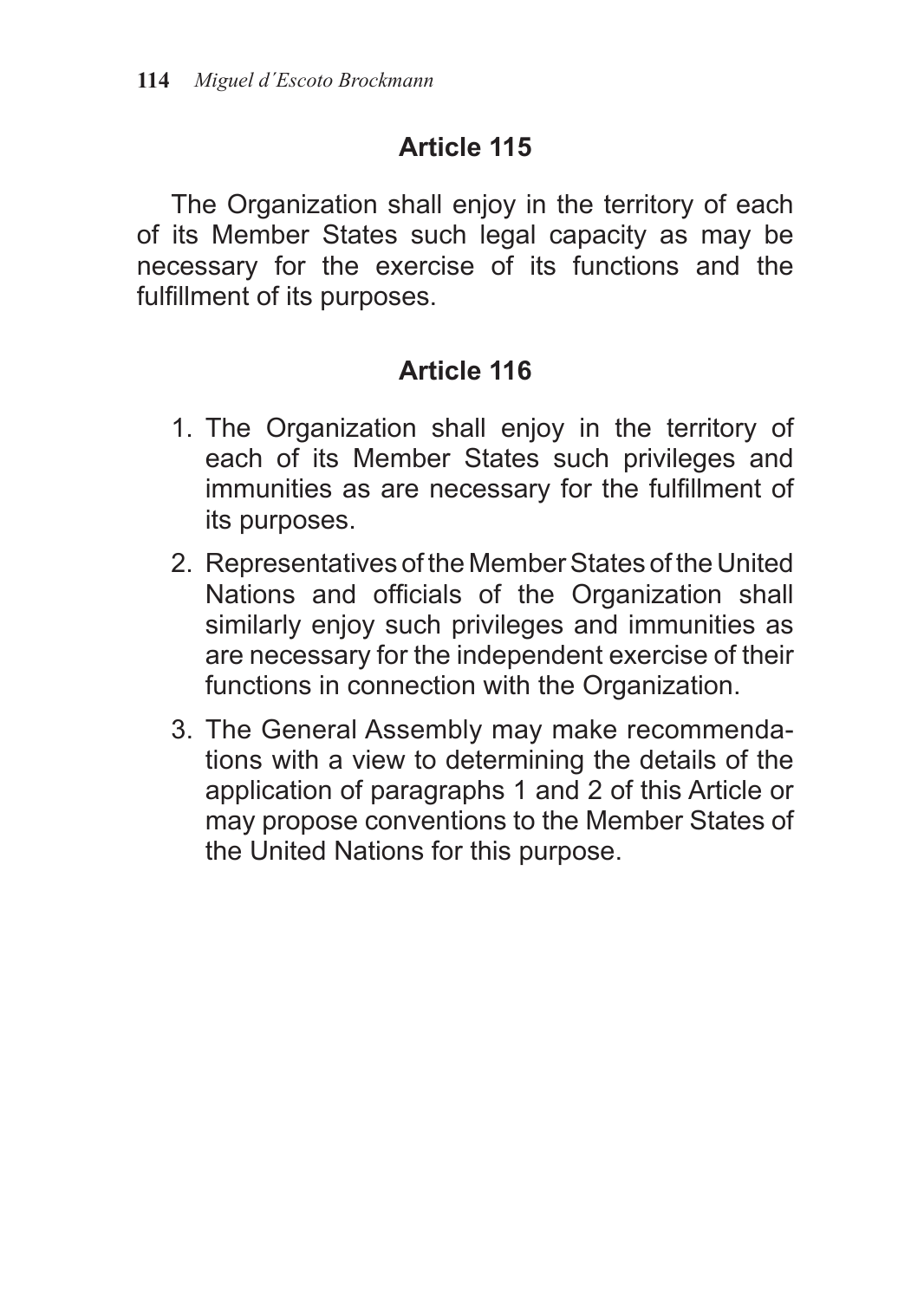# Chapter XVI Review of the Charter

- 1. Two years after the entry into force of this Charter, the President of the United Nations General Assembly shall convene a Review Conference to consider any amendments that might be considered necessary or convenient to the present Charter of the United Nations Organization. The Review Conference shall be open to all Member States of the General Assembly participating in the same conditions.
- 2. At any time thereafter, at the request of a twothirds majority of Member States, the President shall convene an Extraordinary Review **Conference**
- 3. Ordinary UN Charter Review Conferences shall be convened every twenty years after the entry into force of this Charter.
- 4. The provisions of Article 21, paragraphs 2 to 3, shall apply to the voting and adoption of any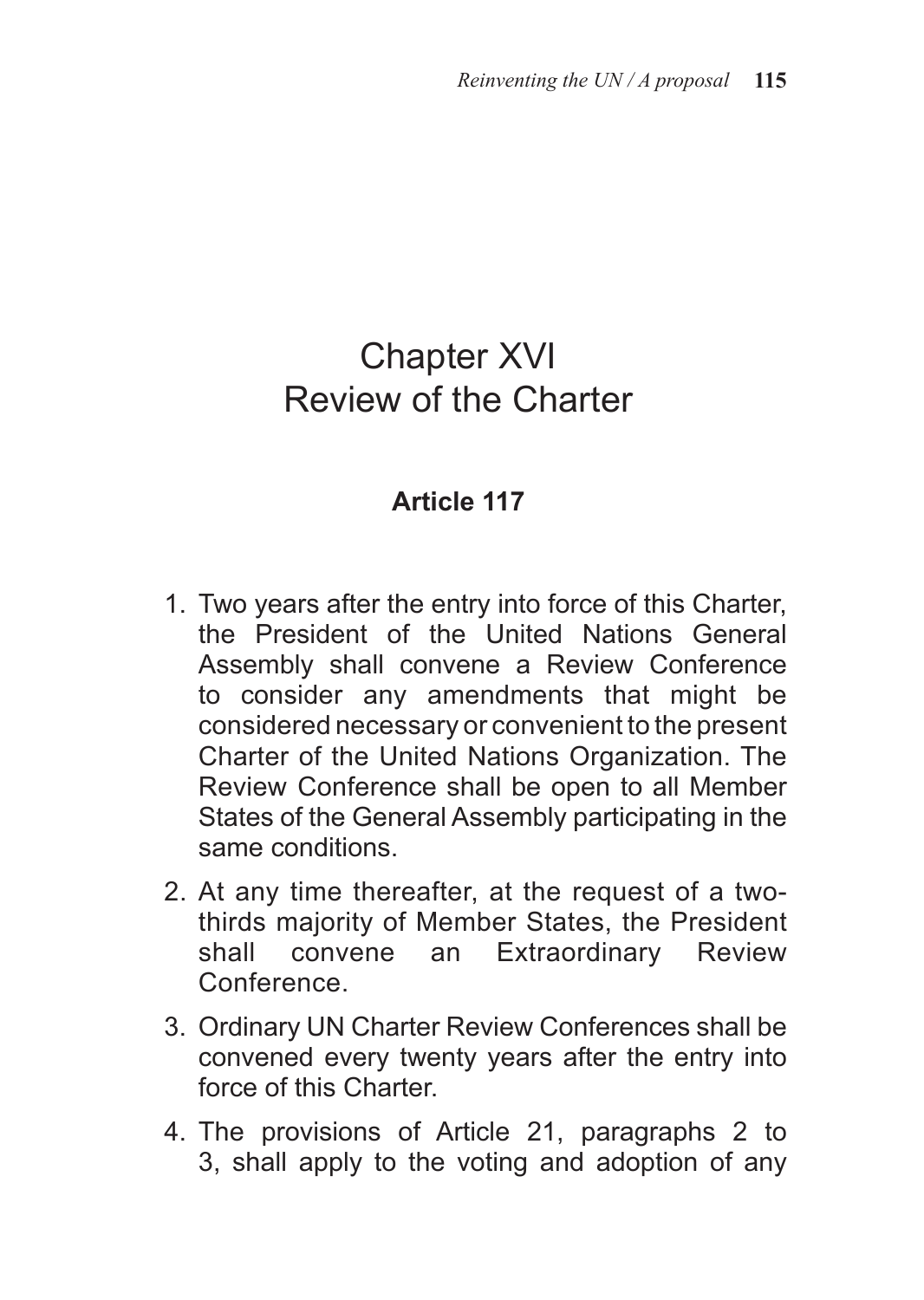amendment to the Charter considered at a UN Review Conference.

5. The President of the General Assembly shall request the Secretary-General of the United Nations to circulate to all States Parties any amendment adopted by the General Assembly or at a UN Charter Review Conference.

#### **Article 118**

Amendments to the present Charter shall come into force for all Member States of the United Nations when they have been adopted by consensus, or in absence of consensus, by a two-thirds majority vote of the General Assembly and ratified in accordance with their respective constitutional processes by two-thirds of the Member States of the United Nations.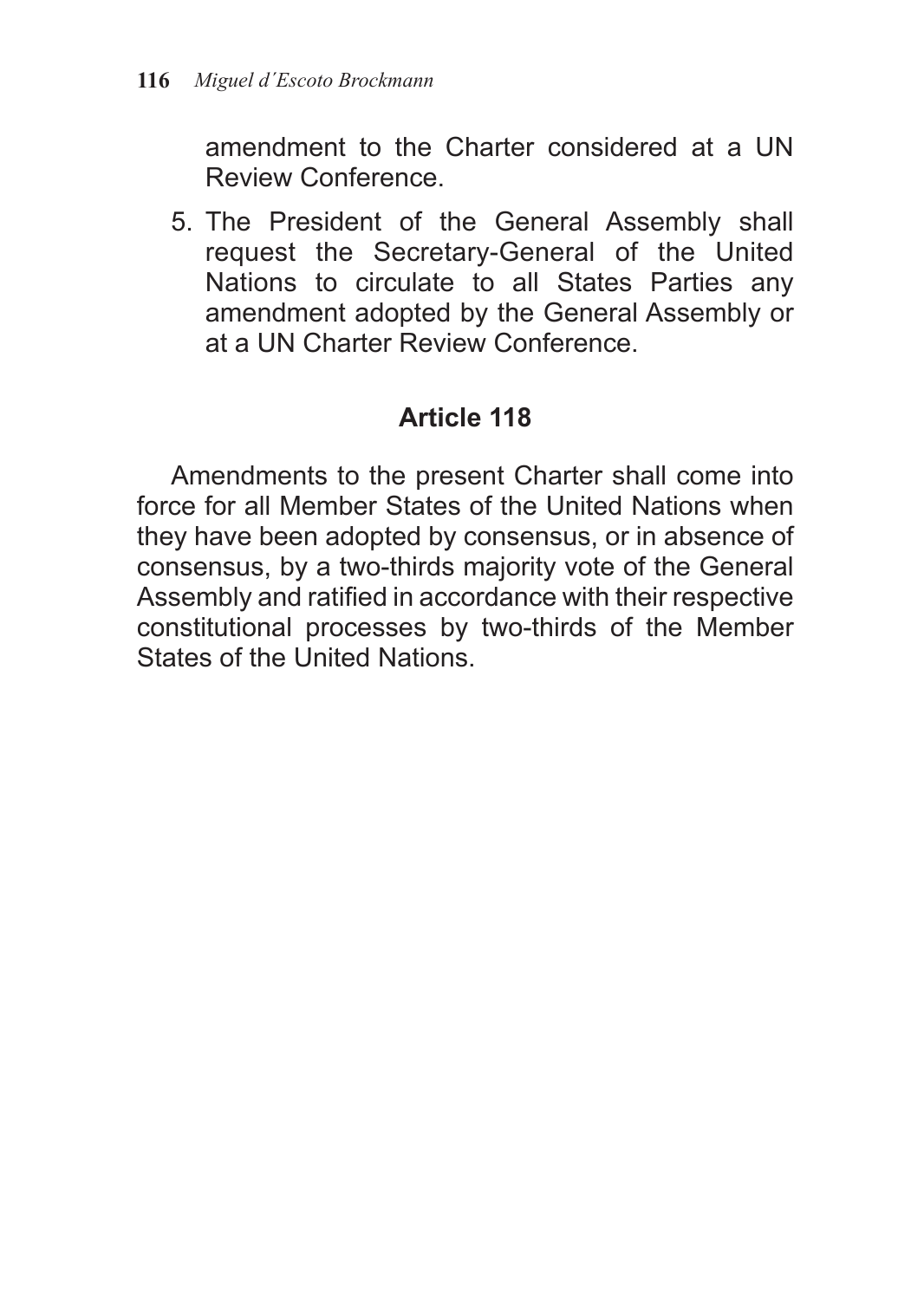# Chapter XVII Ratification and signature

# **Article 119**

#### **No reservations may be made to this Charter.**

- 1. Once approved by two-thirds of the General Assembly, the present Charter and its transitory Chapter XVIII shall be ratified by the Member States in accordance with their respective constitutional processes.
- 2. The ratifications shall be deposited with the President of the General Assembly who shall instruct the Secretary-General to notify all the Member States.
- 3. The present Charter shall come into force upon the deposit of ratifications of the majority of the Member States.
- 4. The States signatory to the present Charter that ratify it after it has come into force will become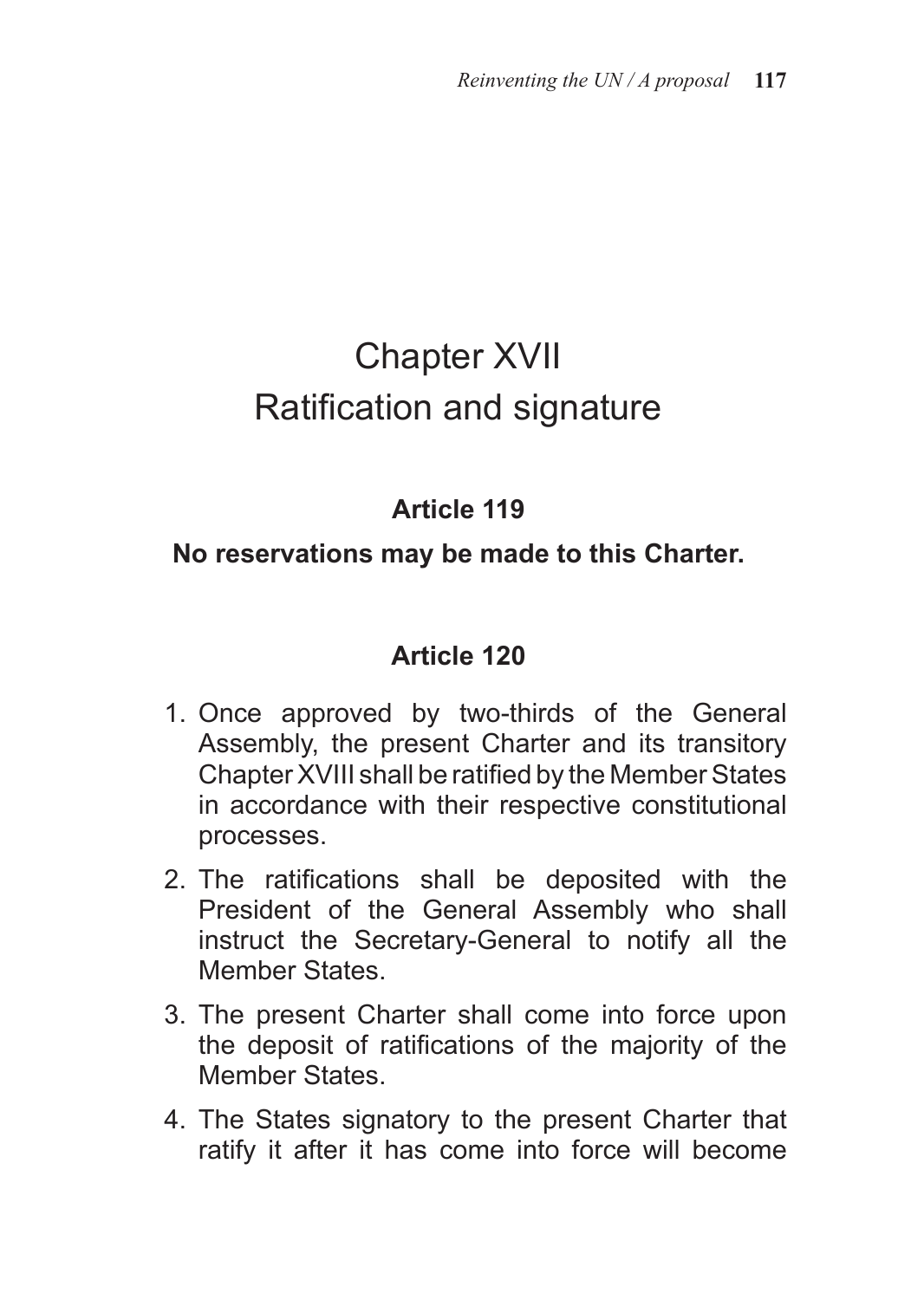original Member States of the United Nations on the date of the deposit of their respective ratifications.

#### **Article 121**

The present Charter, of which the Arab, Chinese, English, French, Hindi, Russian, Spanish and Swahili texts are equally authentic, shall remain deposited in the archives of the Presidency of the United Nations' General Assembly. Duly certified copies thereof shall be transmitted by the President of the General Assembly to the Governments of the Member States.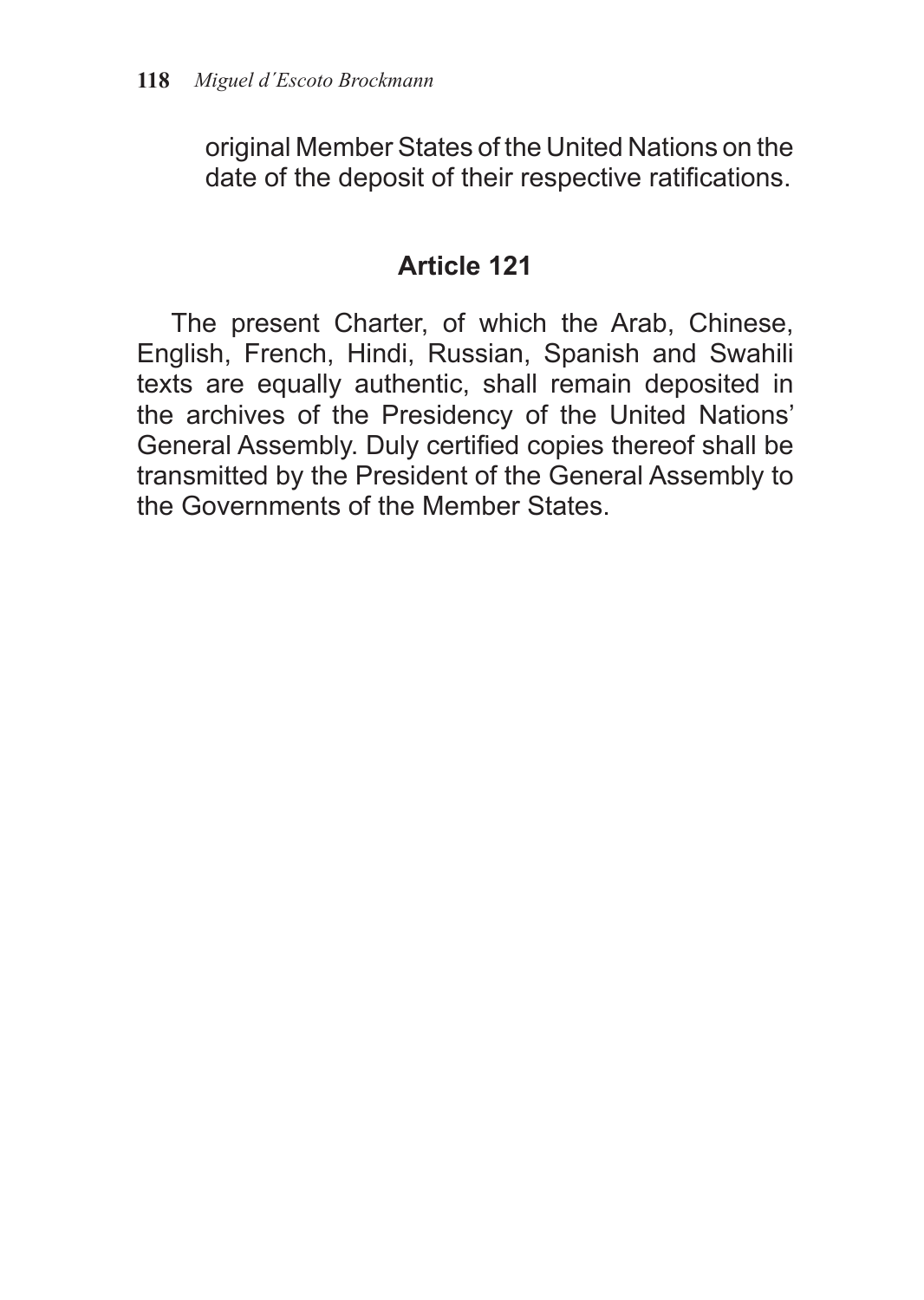# Chapter XVIII (Transitory provisions)

- 1. The Headquarters of the United Nations shall be relocated no later than 10 years from the entry into force of the present Charter.
- 2. Member States shall consult with the Government of the United Republic of Tanzania on the possibility of relocating the Headquarters of the Organization to Dar es Salaam. This option is recommended as a practical way to give recognition to Africa and to Julius Nyerere, World Hero of Social Justice, and one of the most committed statesmen ever to the ideals and principles of the United Nations.
- 3. The location of the new Headquarters shall ultimately be decided on by a simple majority in the General Assembly.

In faith whereof the Representatives of the Governments of the United Nations have signed the present Charter.

\_\_\_\_\_\_\_\_\_\_\_\_\_\_\_\_\_\_\_\_\_

Done at the city of \_\_\_\_\_\_\_\_\_\_\_\_\_\_\_\_\_\_\_ on the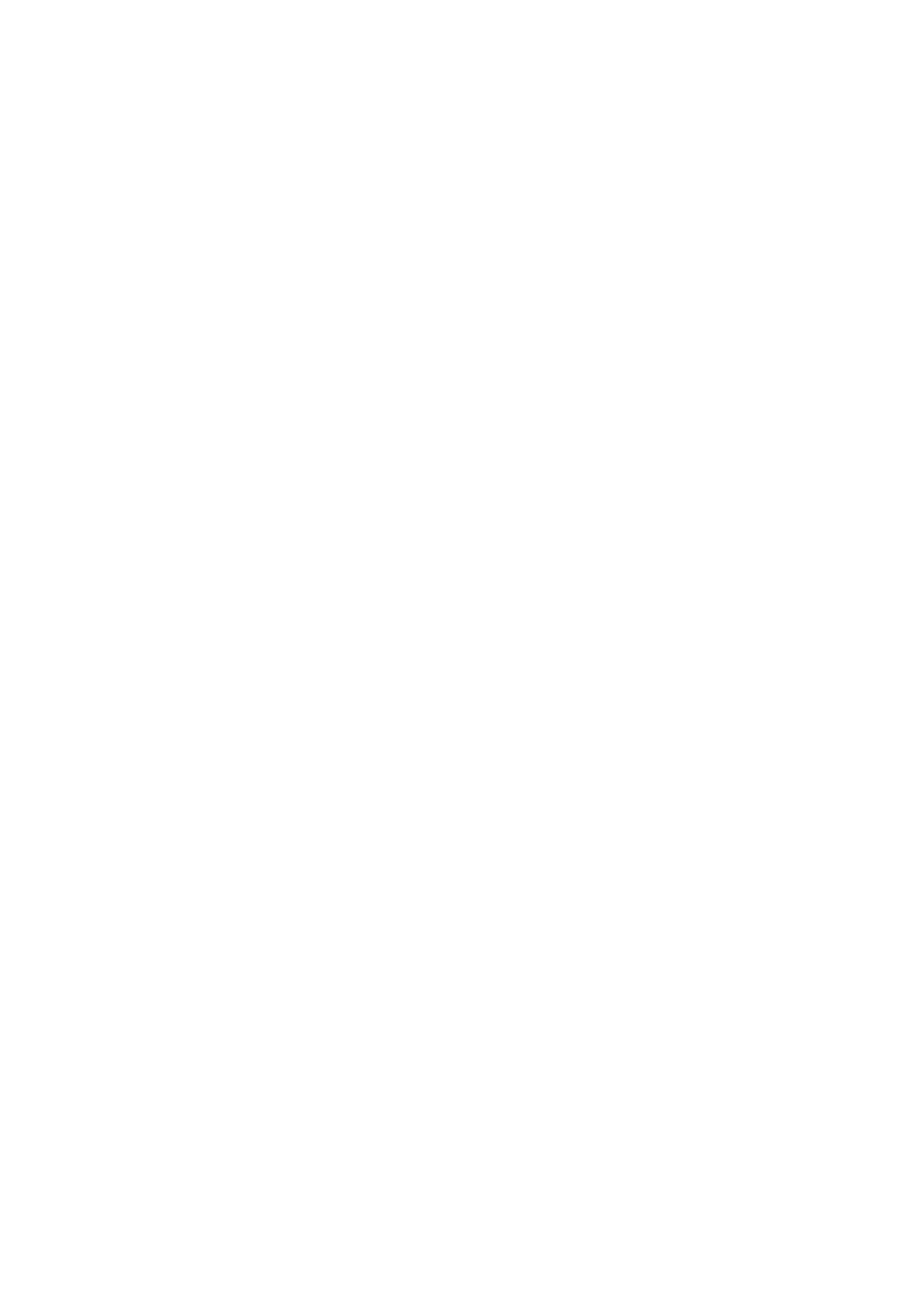Annex # 1 to the Charter



# **STATUTE OF THE INTERNATIONAL COURT OF JUSTICE**

**A proposal**

**APRIL 2011**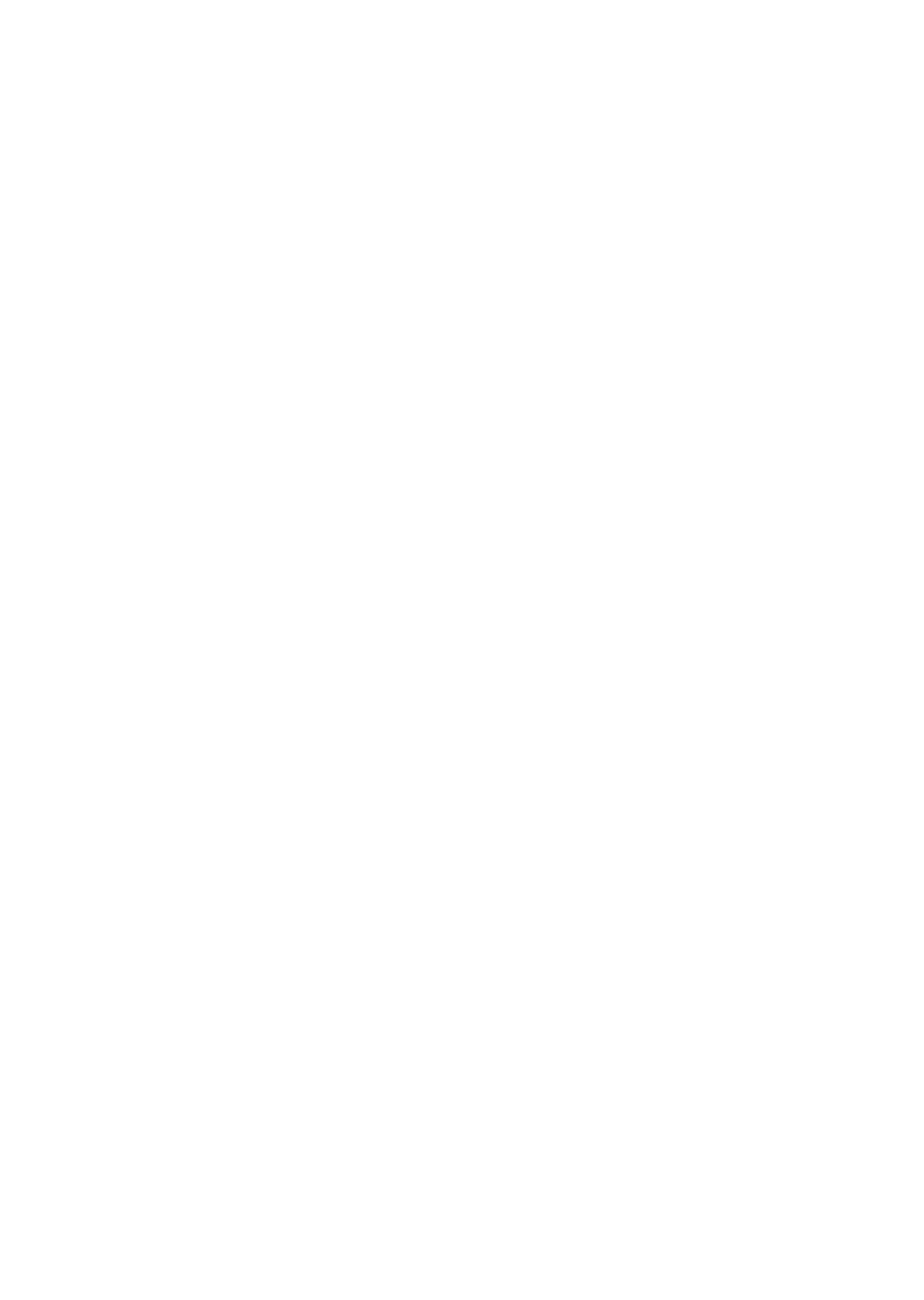# Statute of the International Court of Justice

#### **Article 1**

The International Court of Justice established by the Charter of the United Nations as a principal judicial organ of the United Nations shall be constituted and shall function in accordance with the provisions of the present Statute.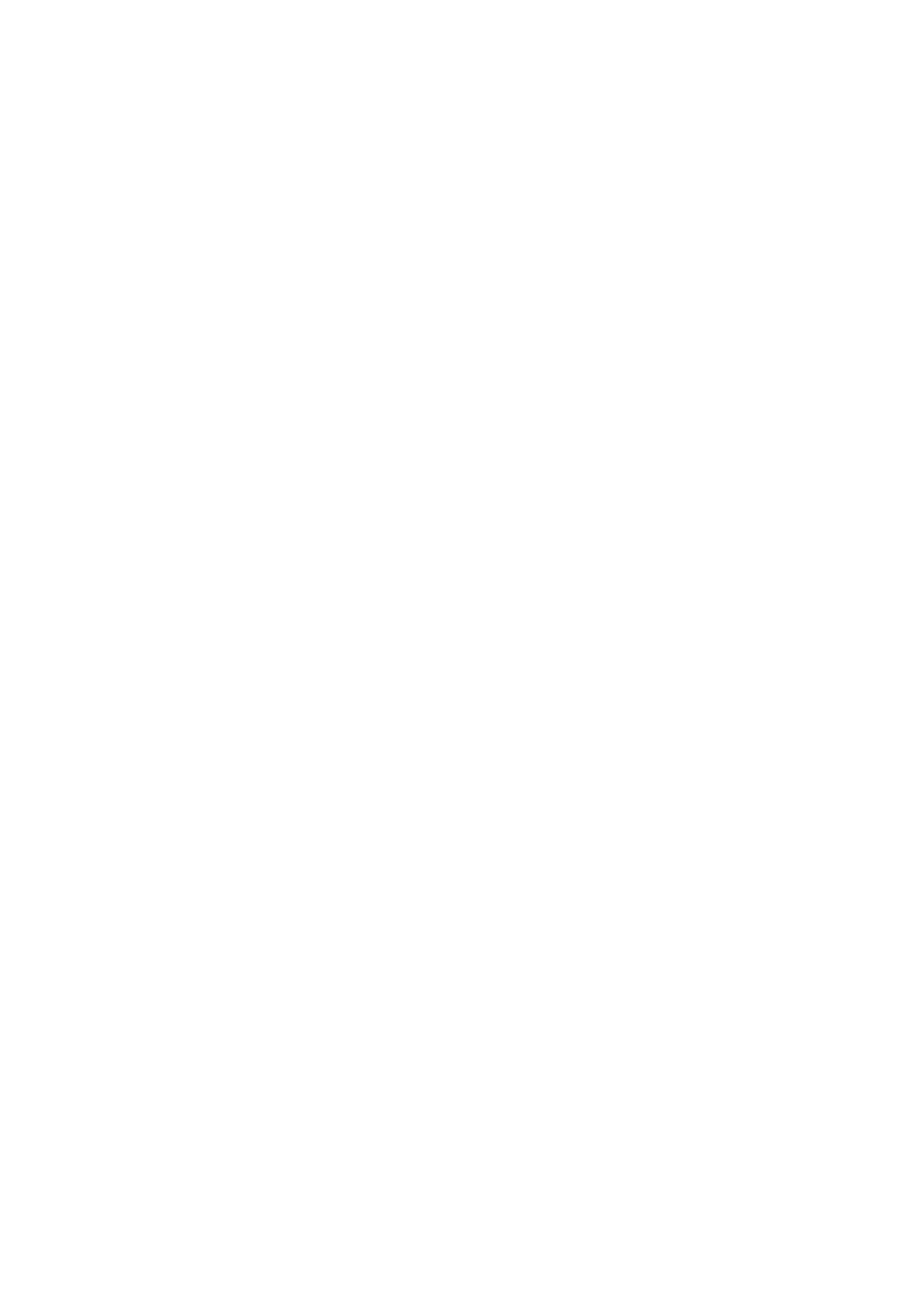# Chapter I Organization of the Court

#### **Article 2**

The Court shall be composed of a body of independent judges, elected regardless of their nationality from among persons of high moral character, who possess the qualifications required in their respective countries for appointment to the highest judicial offices, or are jurisconsults of recognized competence in international law.

- 1. The Court shall consist of fifteen members, no two of whom may be nationals of the same State.
- 2. A person who for the purposes of membership in the Court could be regarded as a national of more than one state shall be deemed to be a national of the one in which he ordinarily exercises civil and political rights.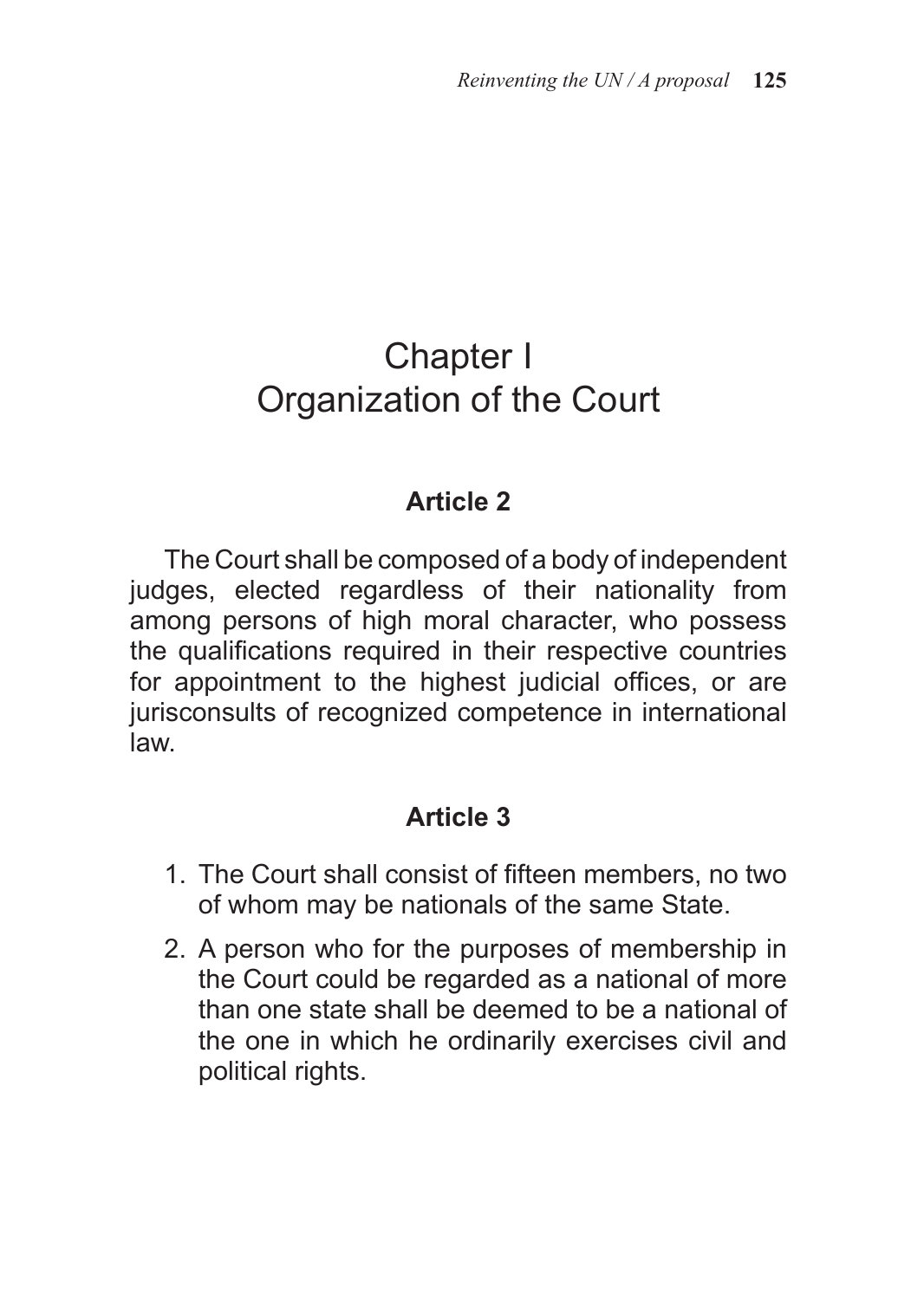- 1. The members of the Court shall be elected by the General Assembly from a list of persons nominated by the national groups in the Permanent Court of Arbitration, in accordance with the following provisions.
- 2. In the case of Members of the United Nations not represented in the Permanent Court of Arbitration, candidates shall be nominated by national groups appointed for this purpose by their governments under the same conditions as those prescribed for members of the Permanent Court of Arbitration by Article 44 of the Convention of The Hague of 1907 for the pacific settlement of international disputes.
- 3. The conditions, under which a State which is a party to the present Statute but is not a Member of the United Nations may participate in electing the members of the Court shall, in the absence of a special agreement, be laid down by the General Assembly.

# **Article 5**

1. At least three months before the date of the election, the Secretary-General of the United Nations shall address a written request to the members of the Permanent Court of Arbitration belonging to the States which are parties to the present Statute, and to the members of the national groups appointed under Article 4, paragraph 2, inviting them to undertake, within a given time, by national groups, the nomination of persons in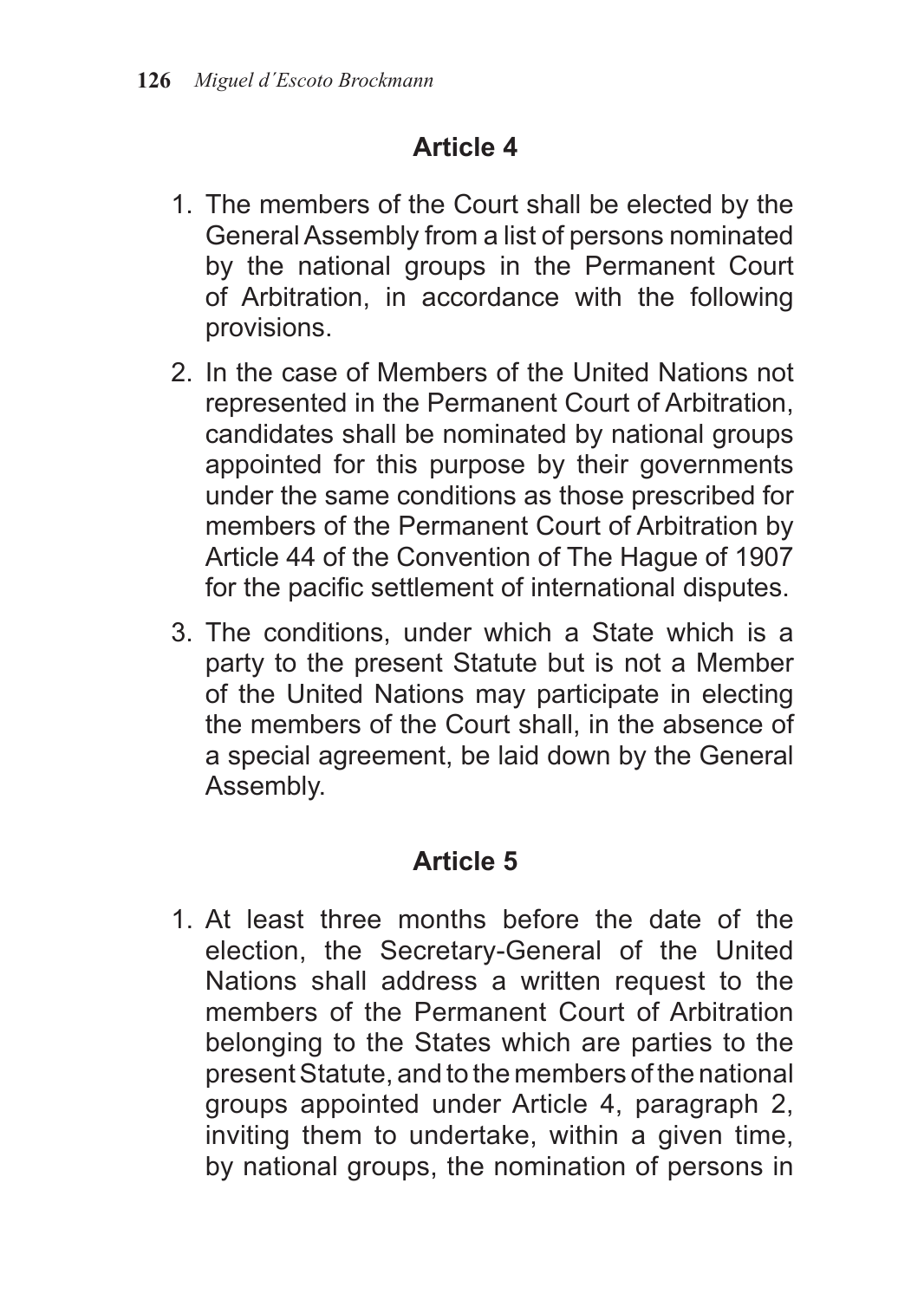a position to accept the duties of a member of the Court.

2. No group may nominate more than four persons, not more than two of whom shall be of their own nationality. In no case may the number of candidates nominated by a group be more than double the number of seats to be filled.

#### **Article 6**

Before making these nominations, each national group is recommended to consult its highest court of justice, its legal faculties and schools of law, and its national academies and national sections of international academies devoted to the study of law.

#### **Article 7**

- 1. The Secretary-General shall prepare a list in alphabetical order of all the persons thus nominated. These shall be the only persons eligible.
- 2. The Secretary-General shall submit this list to the General Assembly.

# **Article 8**

The General Assembly shall proceed to elect the members of the Court.

# **Article 9**

At every election, the electors shall bear in mind not only that the persons to be elected should individually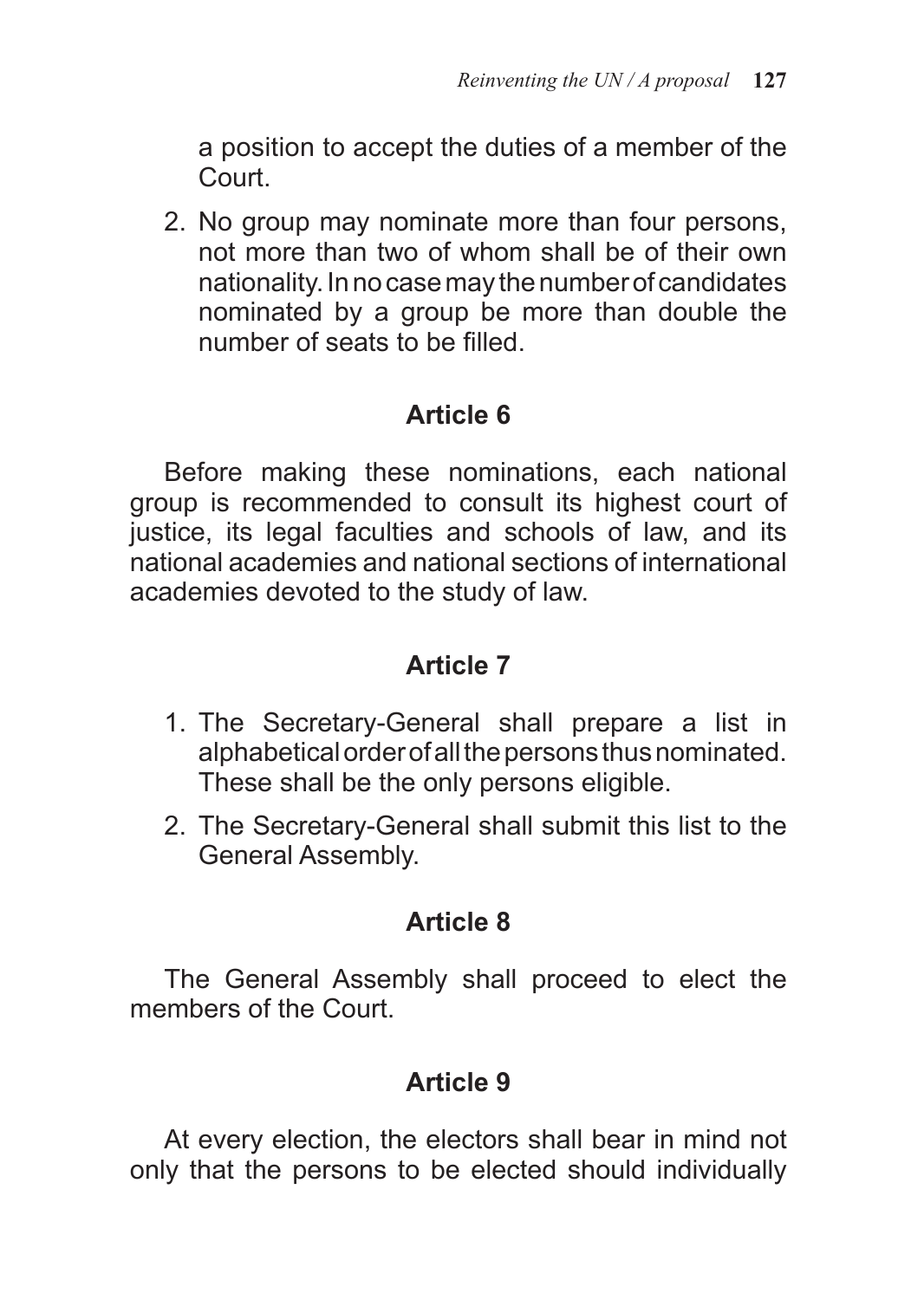possess the qualifications required, but also that in the body as a whole the representation of the main forms of civilization and of the principal legal systems of the world should be assured.

## **Article 10**

- 1. Those candidates who obtain an absolute majority of votes in the General Assembly shall be considered as elected.
- 2. In the event of more than one national of the same State obtaining an absolute majority of the votes of the General Assembly, the eldest of these only shall be considered as elected.

# **Article 11**

If, after the first meeting held for the purpose of the election, one or more seats remain to be filled, a second and, if necessary, a third meeting shall take place.

# **Article 12**

In the event of an equality of votes among the judges, the eldest judge shall have a casting vote.

- 1. The members of the Court shall be elected for nine years and may be re-elected.
- 2. In the case of the resignation of a member of the Court, the resignation shall be addressed to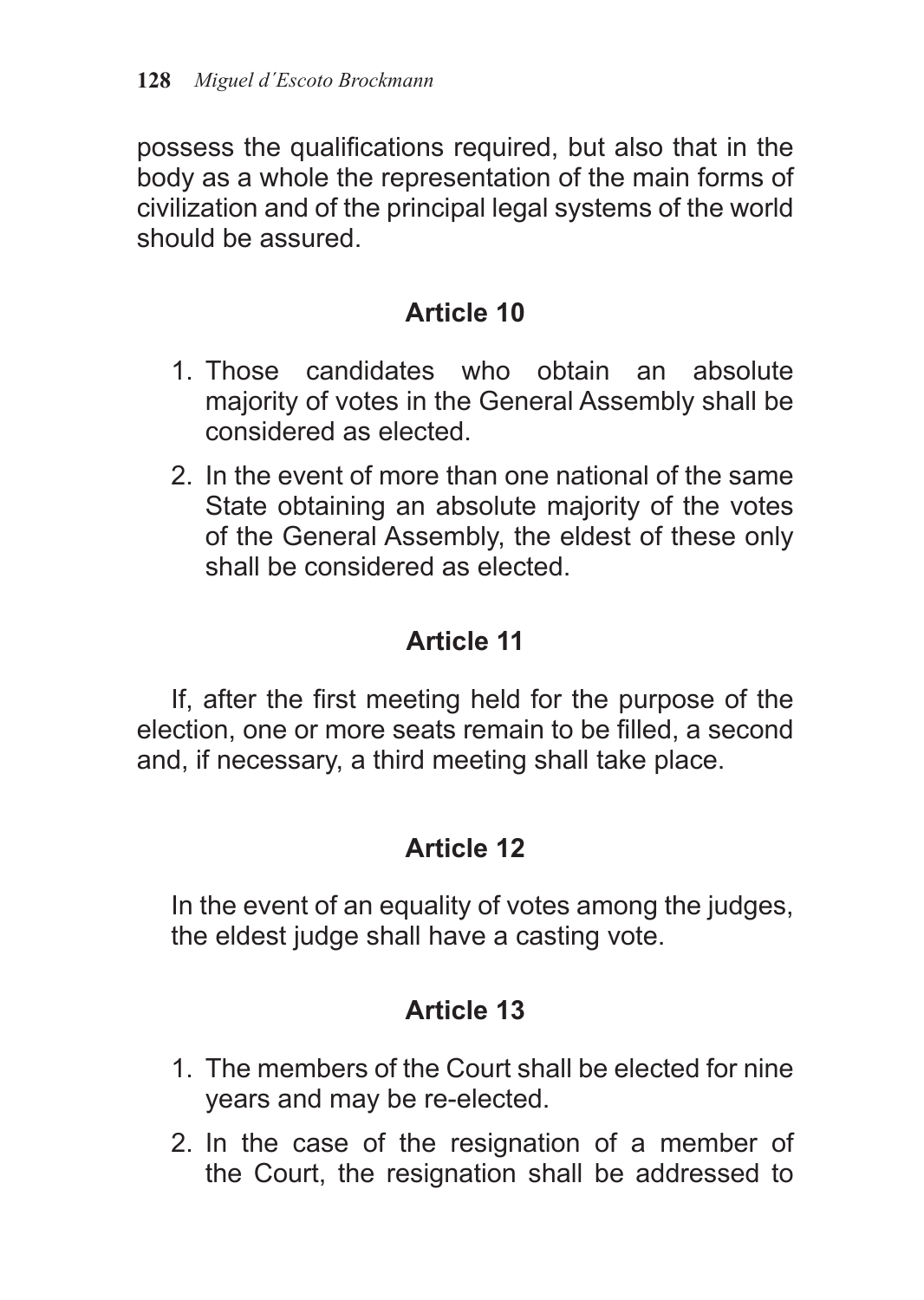the President of the Court for transmission to the Secretary-General. This last notification makes the place vacant.

#### **Article 14**

Vacancies shall be filled by the same method as that laid down for the first election, subject to the following provision: the Secretary-General shall, within one month of the occurrence of the vacancy, proceed to issue the invitations provided for in Article 5, and the date of the election shall be fixed by the General Assembly.

### **Article 15**

A member of the Court elected to replace a member whose term of office has not expired shall hold office for the remainder of his predecessor's term.

#### **Article 16**

- 1. No member of the Court may exercise any political or administrative function, or engage in any other occupation of a professional nature.
- 2. Any doubt on this point shall be settled by the decision of the Court.

- 1. No member of the Court may act as agent, counsel, or advocate in any case.
- 2. No member may participate in the decision of any case in which he has previously taken part as agent,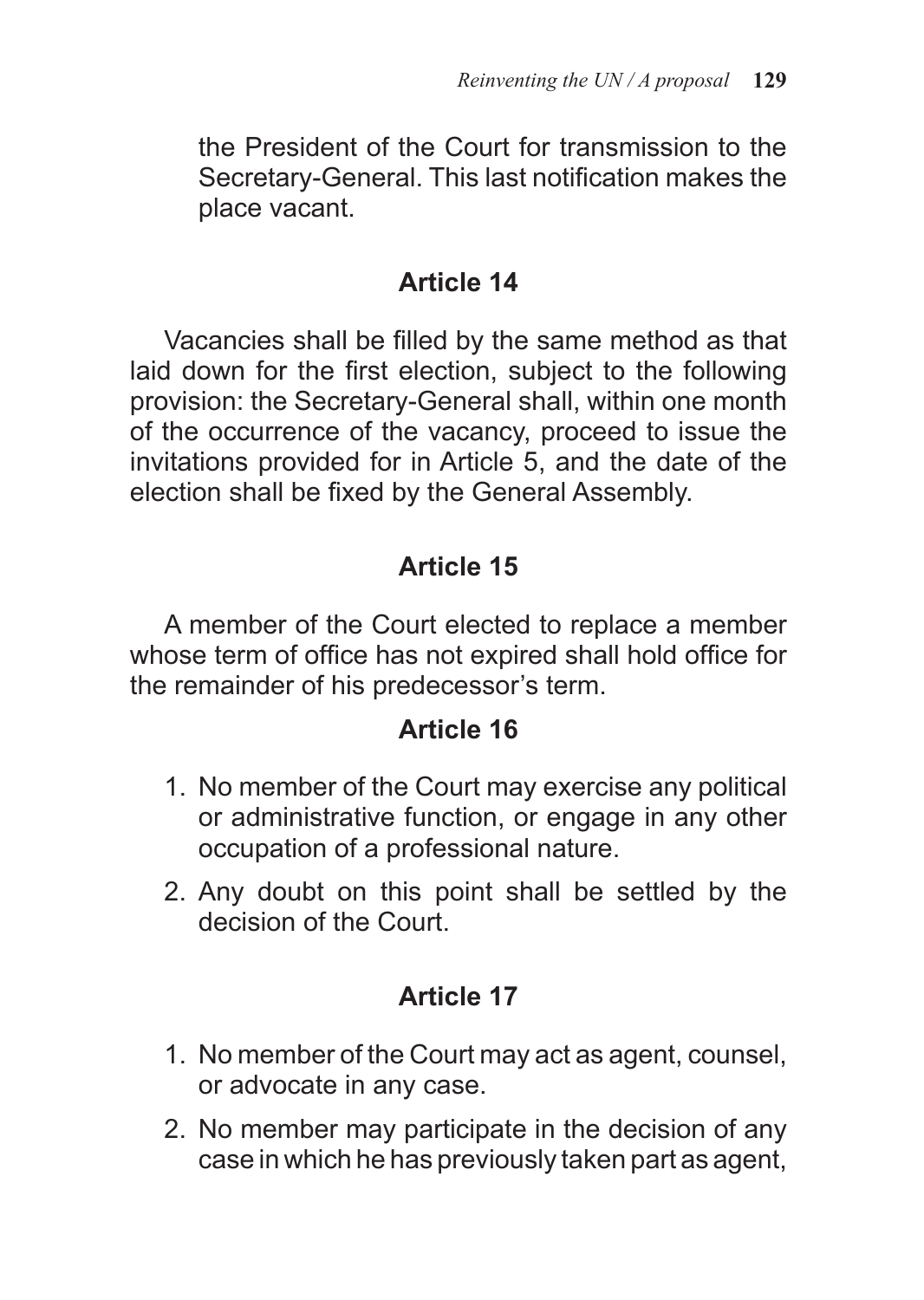counsel, or advocate for one of the parties, or as a member of a national or international court, or of a commission of enquiry, or in any other capacity.

3. Any doubt on this point shall be settled by the decision of the Court.

#### **Article 18**

- 1. No member of the Court can be dismissed unless, a two-thirds majority of the other members opine that he or she has ceased to fulfill the required conditions.
- 2. Formal notification thereof shall be made to the Secretary-General by the Registrar.
- 3. This notification makes the place vacant.

#### **Article 19**

The members of the Court, when engaged on the business of the Court, shall enjoy diplomatic privileges and immunities.

#### **Article 20**

Every member of the Court shall, before taking up his duties, make a solemn declaration in open court that he will exercise his powers impartially and conscientiously.

# **Article 21**

1. The Court shall elect its President and Vice-President for three years; they may be re-elected.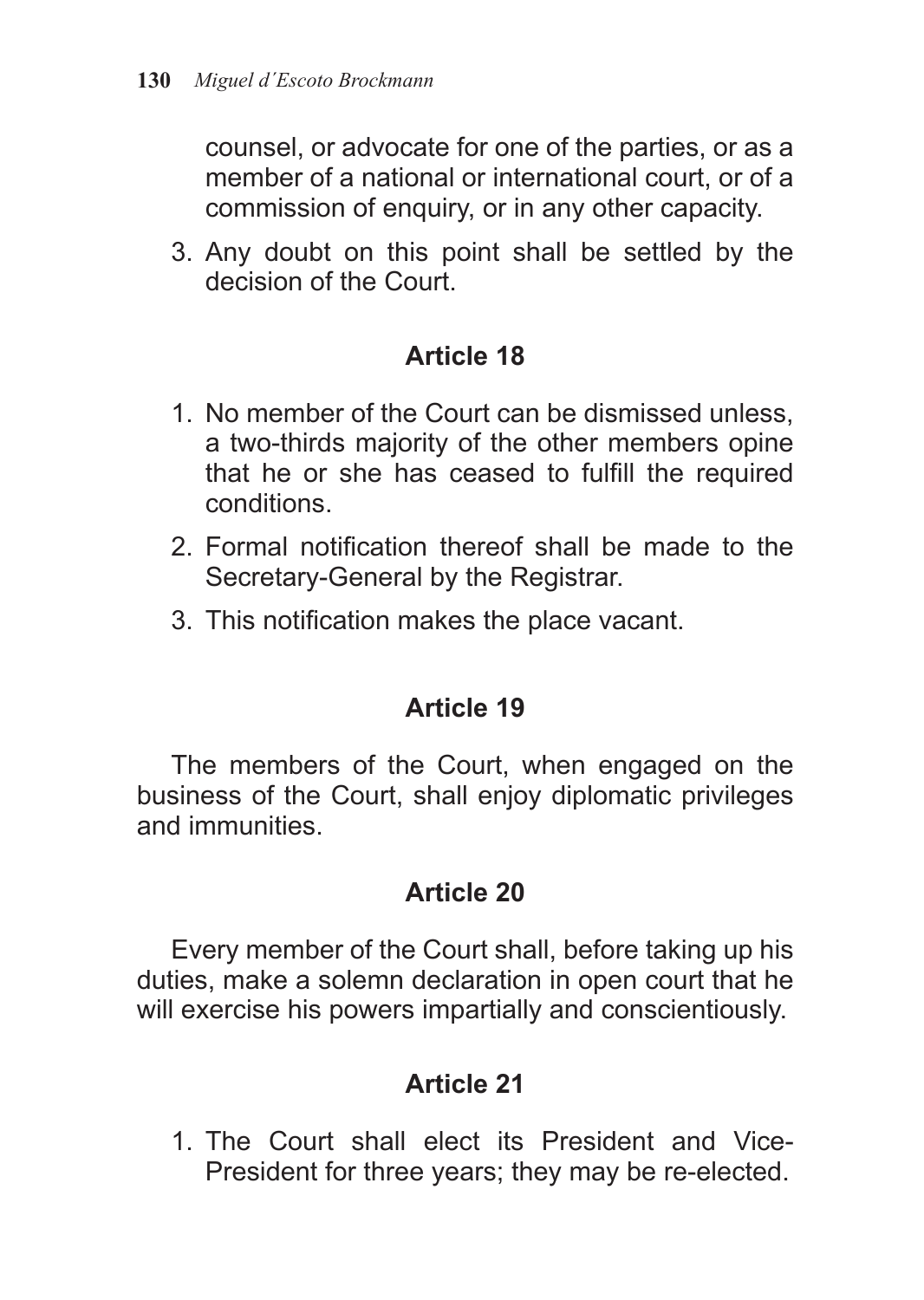2. The Court shall appoint its Registrar and may provide for the appointment of such other officers as may be necessary.

#### **Article 22**

- 1. The seat of the Court shall be established at The Hague. This, however, shall not prevent the Court from sitting and exercising its functions elsewhere whenever the Court considers it desirable.
- 2. The President and the Registrar shall reside at the seat of the Court.

#### **Article 23**

- 1. The Court shall remain permanently in session, except during the judicial vacations, the dates and duration of which shall be fixed by the Court.
- 2. Members of the Court are entitled to periodic leave, the dates and duration of which shall be fixed by the Court, having in mind the distance between The Hague and the home of each judge.
- 3. Members of the Court shall be bound, unless they are on leave or prevented from attending by illness or other serious reasons duly explained to the President, to hold themselves permanently at the disposal of the Court.

# **Article 24**

1. If, for some special reason, a member of the Court considers that he should not take part in the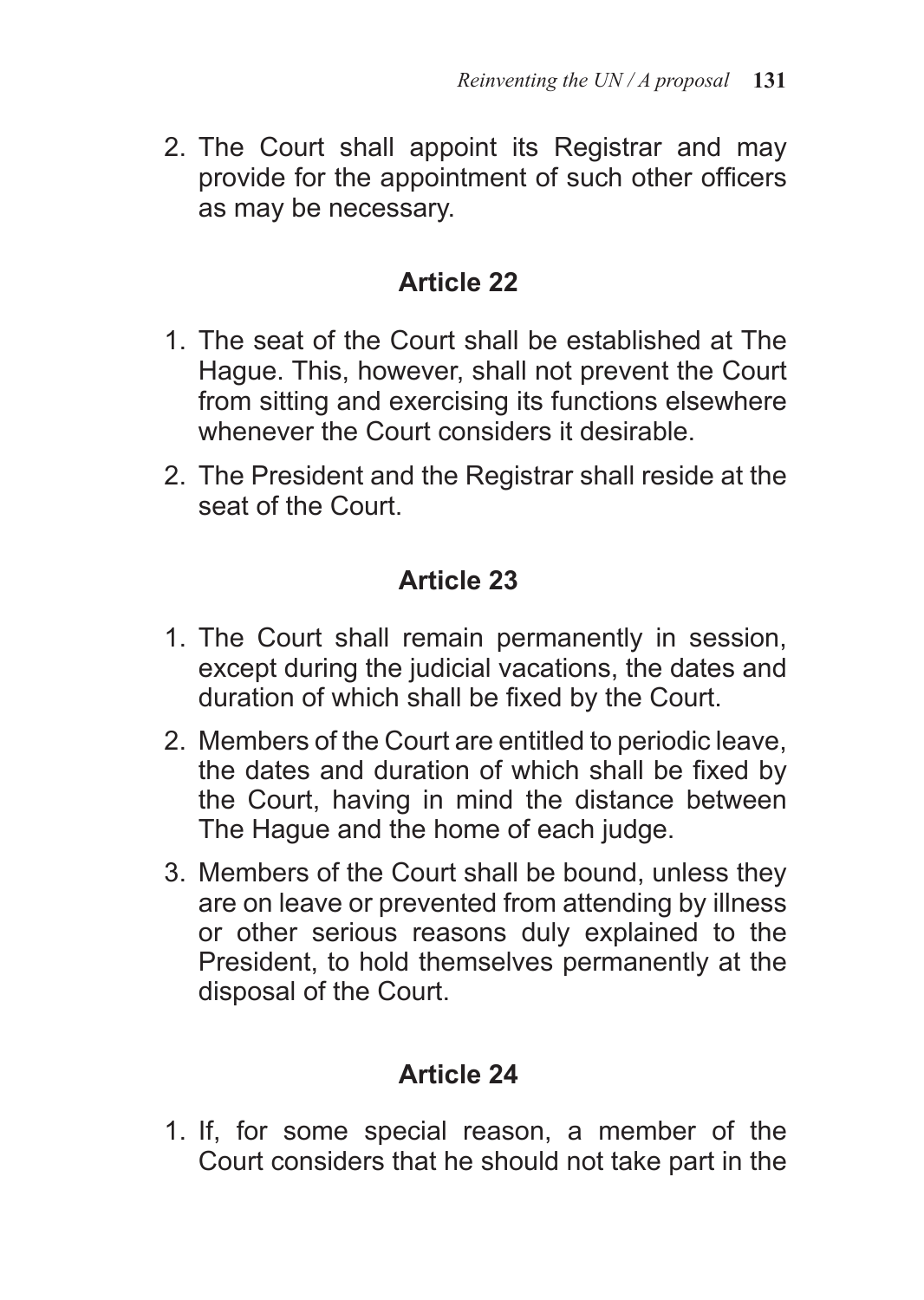decision of a particular case, he shall so inform the President.

- 2. If the President considers that for some special reason one of the members of the Court should not sit in a particular case, he shall give him notice accordingly.
- 3. If in any such case the member Court and the President disagree, the matter shall be settled by the decision of the Court.

# **Article 25**

- 1. The full Court shall sit except when it is expressly provided otherwise in the present Statute.
- 2. Subject to the condition that the number of judges available to constitute the Court is not thereby reduced below eleven, the Rules of the Court may provide for allowing one or more judges, according to circumstances and in rotation, to be dispensed from sitting.
- 3. A quorum of nine judges shall suffice to constitute the Court.

- 1. The Court may from time to time form one or more chambers, composed of three or more judges as the Court may determine, for dealing with particular categories of cases; for example, labor cases and cases relating to transit and communications.
- 2. The Court may at any time form a chamber for dealing with a particular case. The number of judges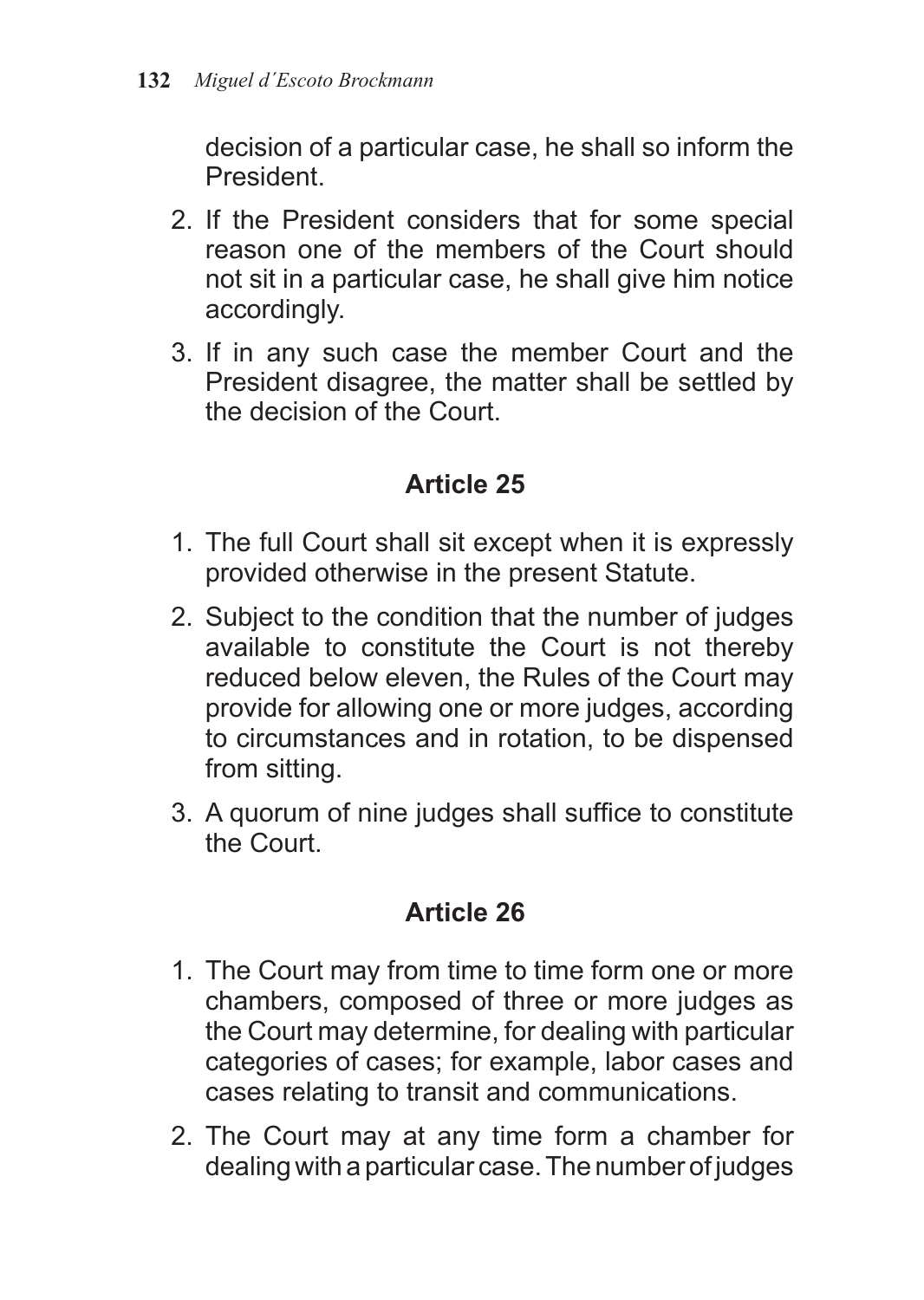to constitute such a chamber shall be determined by the Court with the approval of the parties.

3. Cases shall be heard and determined by the chambers provided for in this article if the parties so request.

#### **Article 27**

A judgment given by any of the chambers provided for in Articles 26 and 29 shall be considered as rendered by the Court.

#### **Article 28**

The chambers provided for in Articles 26 and 29 may, with the consent of the parties, sit and exercise their functions elsewhere than at The Hague.

#### **Article 29**

With a view to the speedy dispatch of business, the Court shall form annually a chamber composed of five judges who, at the request of the parties, may hear and determine cases by summary procedure. In addition, two judges shall be selected for the purpose of replacing judges who find it impossible to sit.

#### **Article 30**

1. The Court shall frame rules for carrying out its functions. In particular, it shall lay down rules of procedure.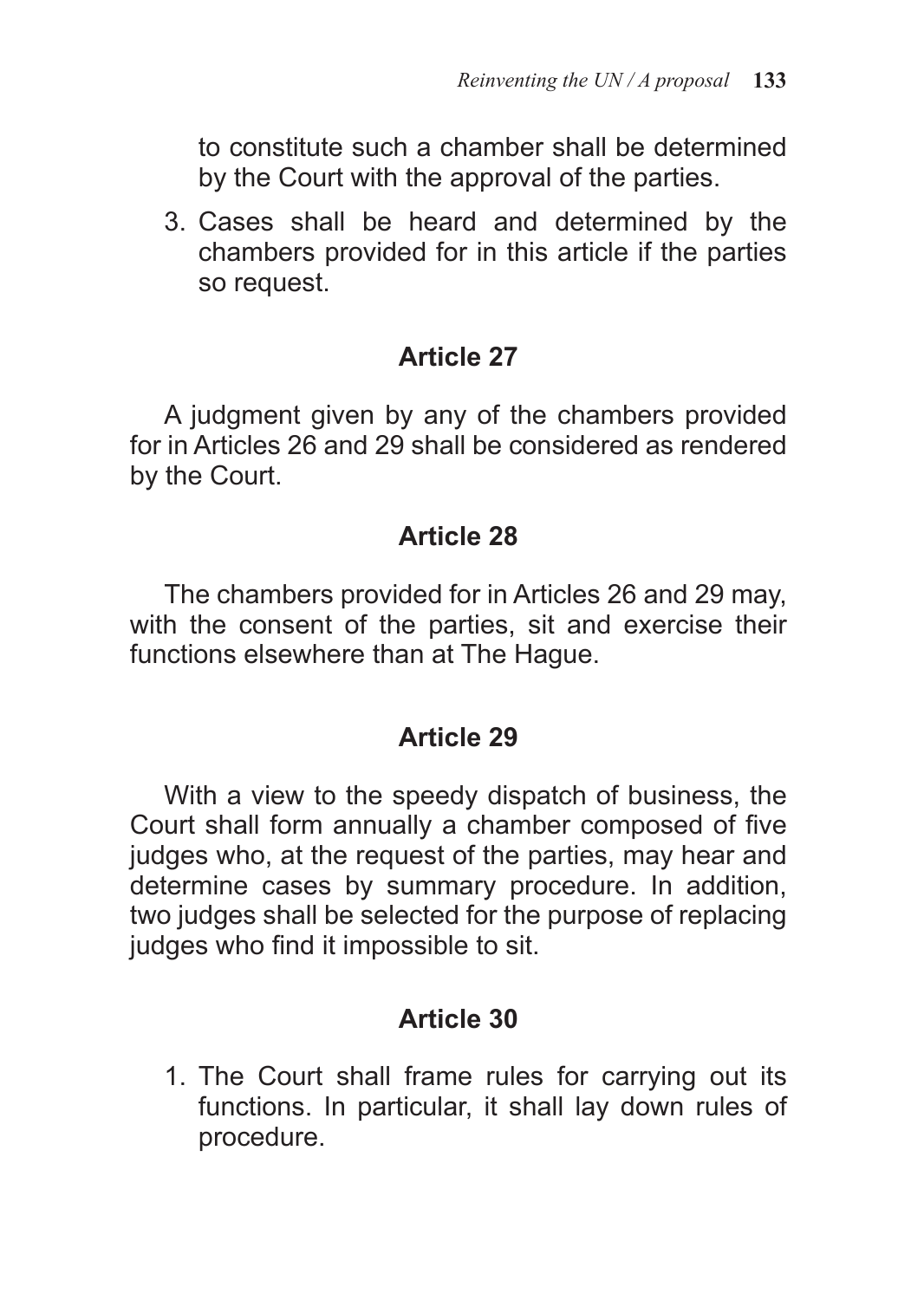2. The Rules of the Court may provide for assessors to sit with the Court or with any of its chambers, without the right to vote.

- 1. Judges of the nationality of each of the parties shall retain their right to sit in the case before the Court.
- 2. If the Court includes upon the Bench a judge of the nationality of one of the parties, any other party may choose a person to sit as judge. Such person shall be chosen preferably from among those persons who have been nominated as candidates as provided in Articles 4 and 5.
- 3. If the Court includes upon the Bench no judge of the nationality of the parties, each of these parties may proceed to choose a judge as provided in paragraph 2 of this Article.
- 4. The provisions of this Article shall apply to the case of Articles 26 and 29. In such cases, the President shall request one or, if necessary, two of the members of the Court forming the chamber to give place to the members of the Court of the nationality of the parties concerned, and, failing such, or if they are unable to be present, to the judges specially chosen by the parties.
- 5. Should there be several parties in the same interest, they shall, for the purpose of the preceding provisions, be reckoned as one party only. Any doubt upon this point shall be settled by the decision of the Court.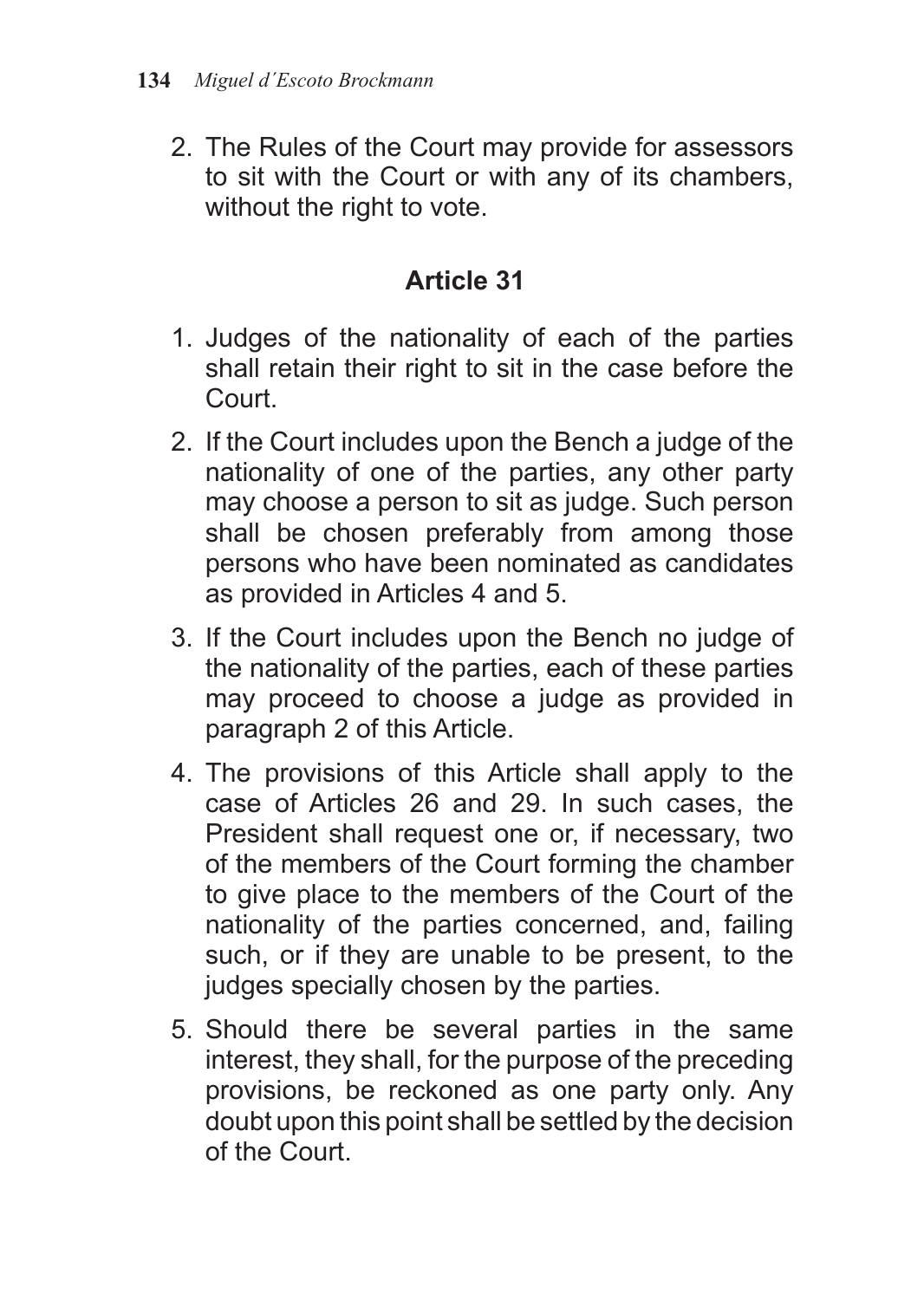6. Judges chosen as laid down in paragraphs 2, 3, and 4 of this Article shall fulfill the conditions required by Articles 2, 17 (paragraph 2), 20, and 24 of the present Statute. They shall take part in the decision on terms of complete equality with their colleagues.

- 1. Each member of the Court shall receive an annual salary.
- 2. The President shall receive a special annual allowance.
- 3. The Vice-President shall receive a special allowance for every day on which he acts as President.
- 4. The judges chosen under Article 31, other than members of the Court, shall receive compensation for each day on which they exercise their functions.
- 5. These salaries, allowances, and compensation shall be fixed by the General Assembly. They may not be decreased during the term of office.
- 6. The salary of the Registrar shall be fixed by the General Assembly on the proposal of the Court.
- 7. Regulations made by the General Assembly shall fix the conditions under which retirement pensions may be given to members of the Court and to the Registrar, and the conditions under which members of the Court and the Registrar shall have their traveling expenses refunded.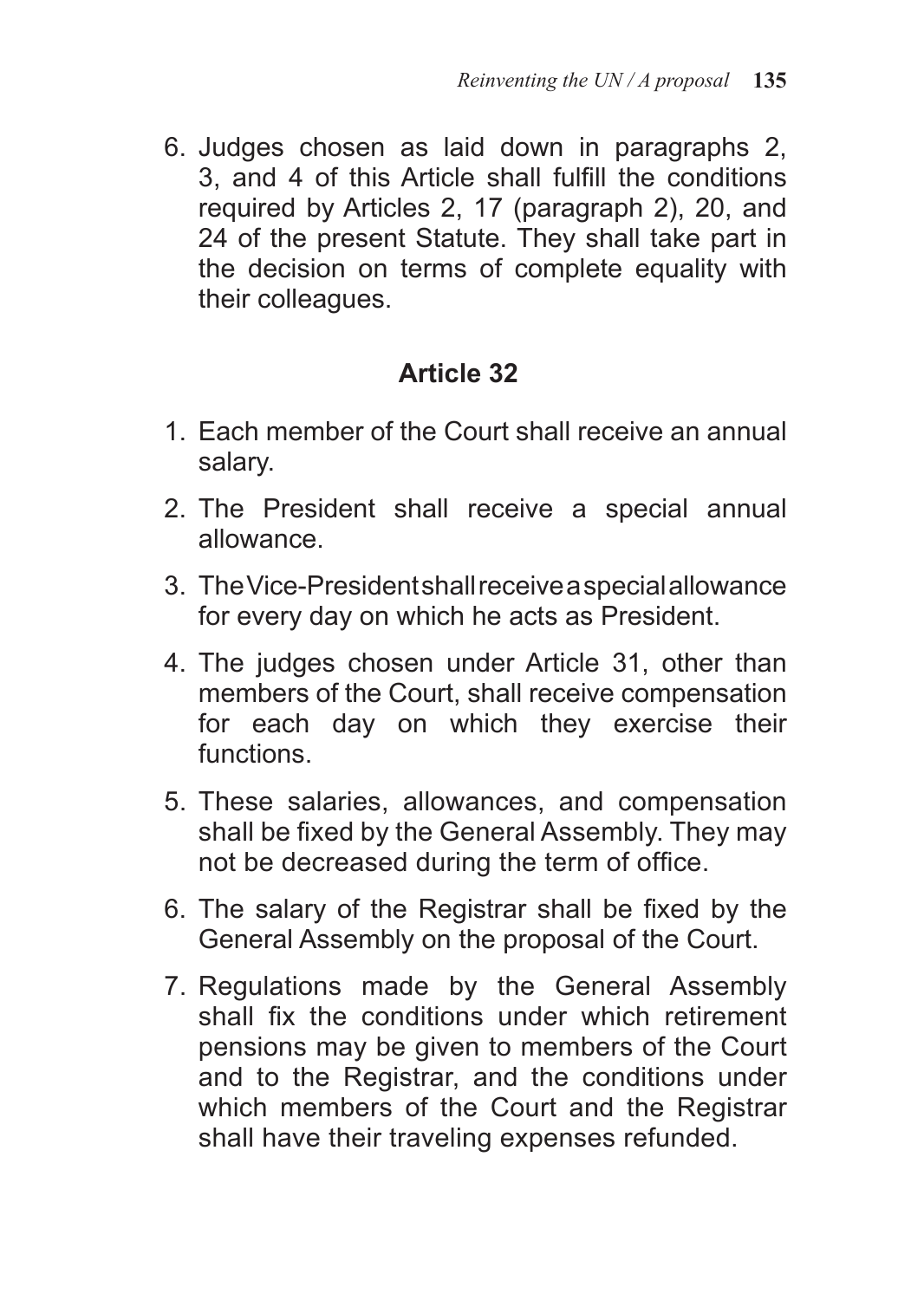8. The above salaries, allowances, and compensation shall be free of all taxation.

#### **Article 33**

The expenses of the Court shall be borne by the United Nations in such a manner as shall be decided by the General Assembly.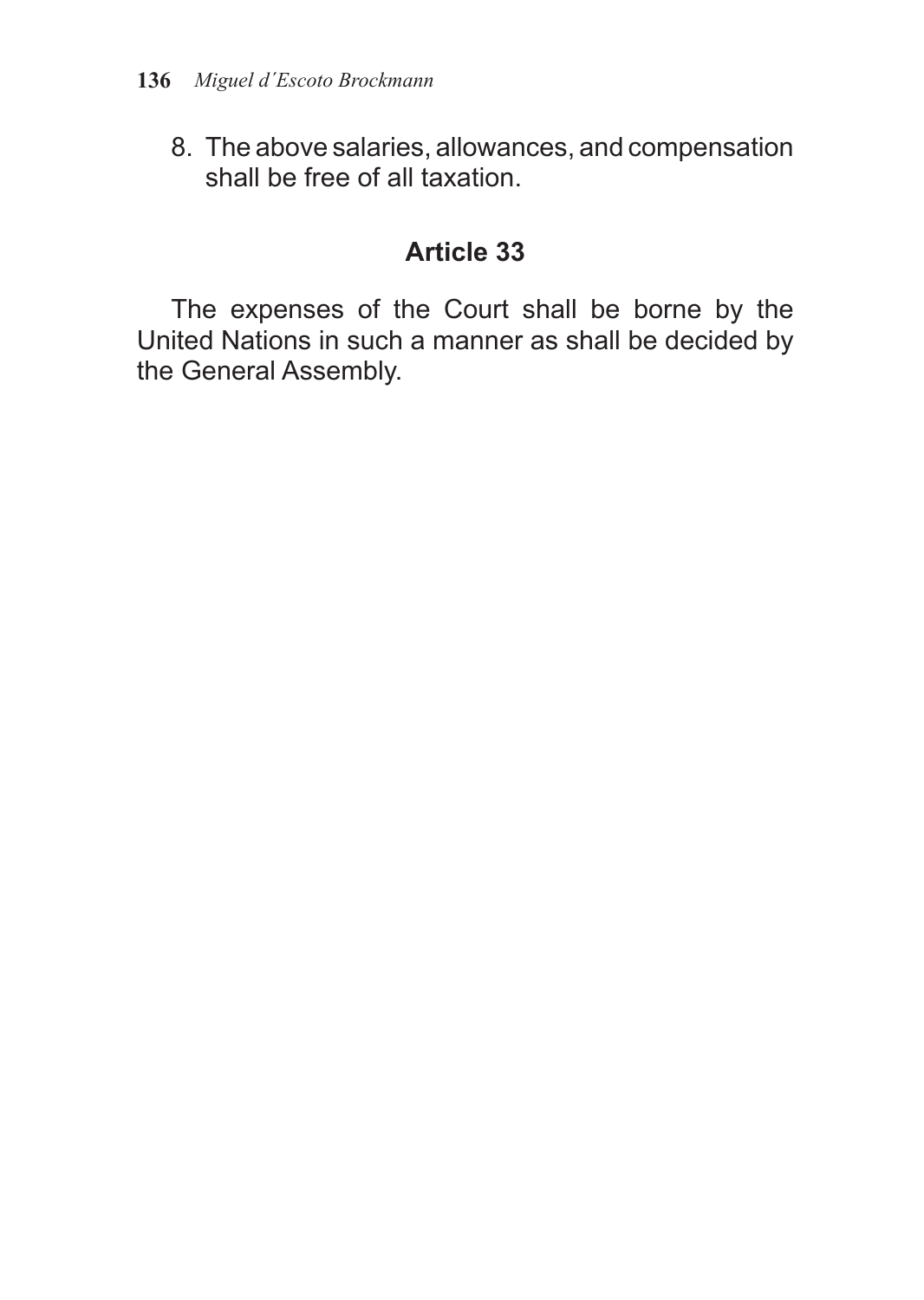# Chapter II Competence of the Court

#### **Article 34**

- 1. Only states may be parties in cases before the Court.
- 2. The Court, subject to and in conformity with its Rules, may request of public international organizations information relevant to cases before it, and shall receive such information presented by such organizations on their own initiative.
- 3. Whenever the construction of the constituent instrument of a public international organization or of an international convention adopted there under is in question in a case before the Court, the Registrar shall so notify the public international organization concerned and shall communicate to it copies of all the written proceedings.

#### **Article 35**

1. The Court shall be open to the states parties to the present Statute.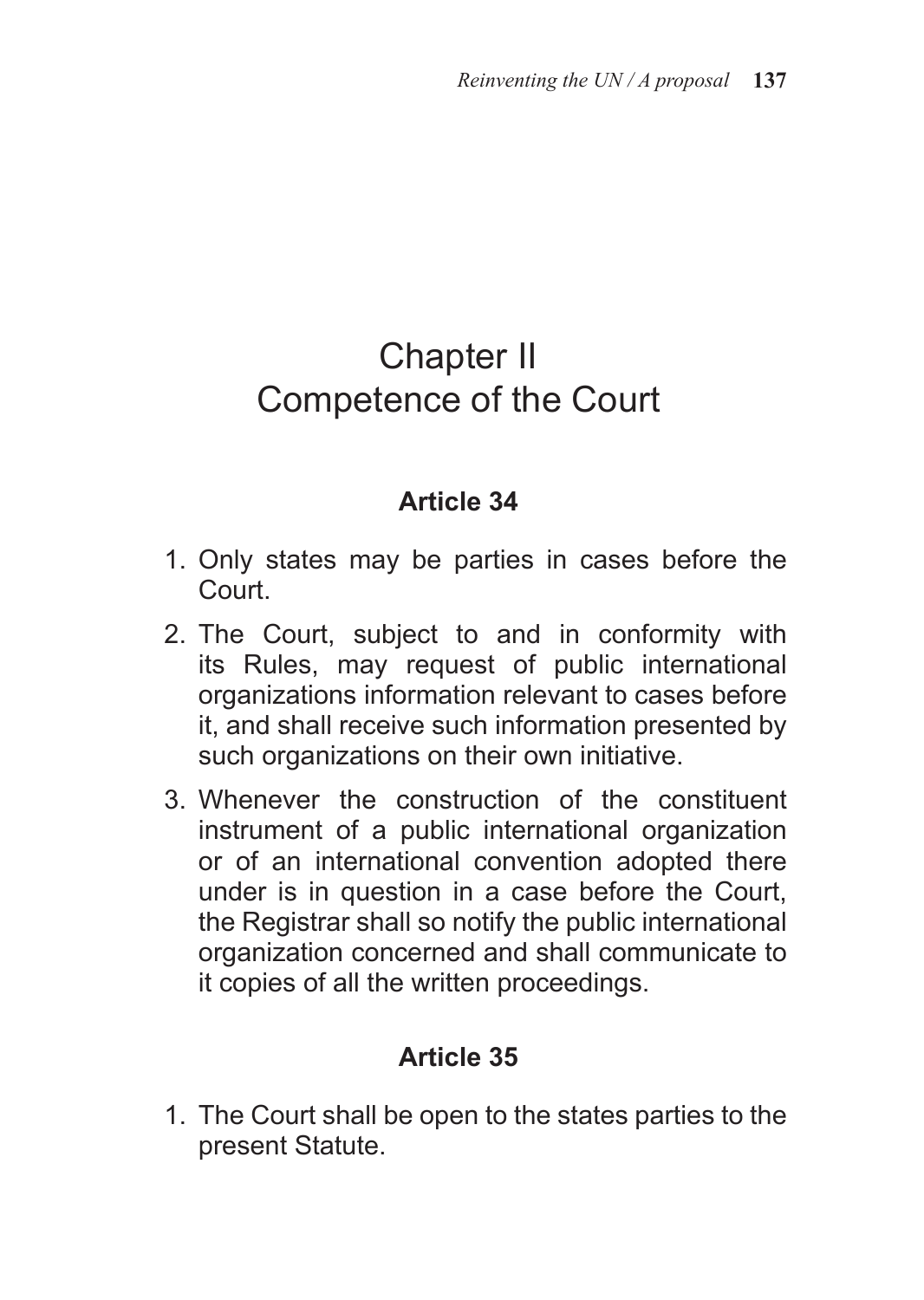- 2. The conditions under which the Court shall be open to other states shall, subject to the special provisions contained in treaties in force, as stipulated by the General Assembly, but in no case shall such conditions place the parties in a position of inequality before the Court.
- 3. When a state which is not a Member of the United Nations is a party to a case, the Court shall fix the amount which that party is to contribute towards the expenses of the Court. This provision shall not apply if such state is bearing a share of the expenses of the Court

- 1. The jurisdiction of the Court comprises all cases which the parties refer to it and all matters specially provided for in the Charter of the United Nations or in treaties and conventions in force and subject to the terms stipulated in Article 98 of the United Nations Charter.
- 2. The States parties to the present Statute declare that they recognize the compulsory jurisdiction of the Court in all legal disputes concerning:
	- a) the application or interpretation of a treaty;
	- b) any question of international law;
	- c) the existence of any fact which, if established, would constitute a breach of an international obligation;
	- d) the nature or extent of the reparation to be made for the breach of an international obligation.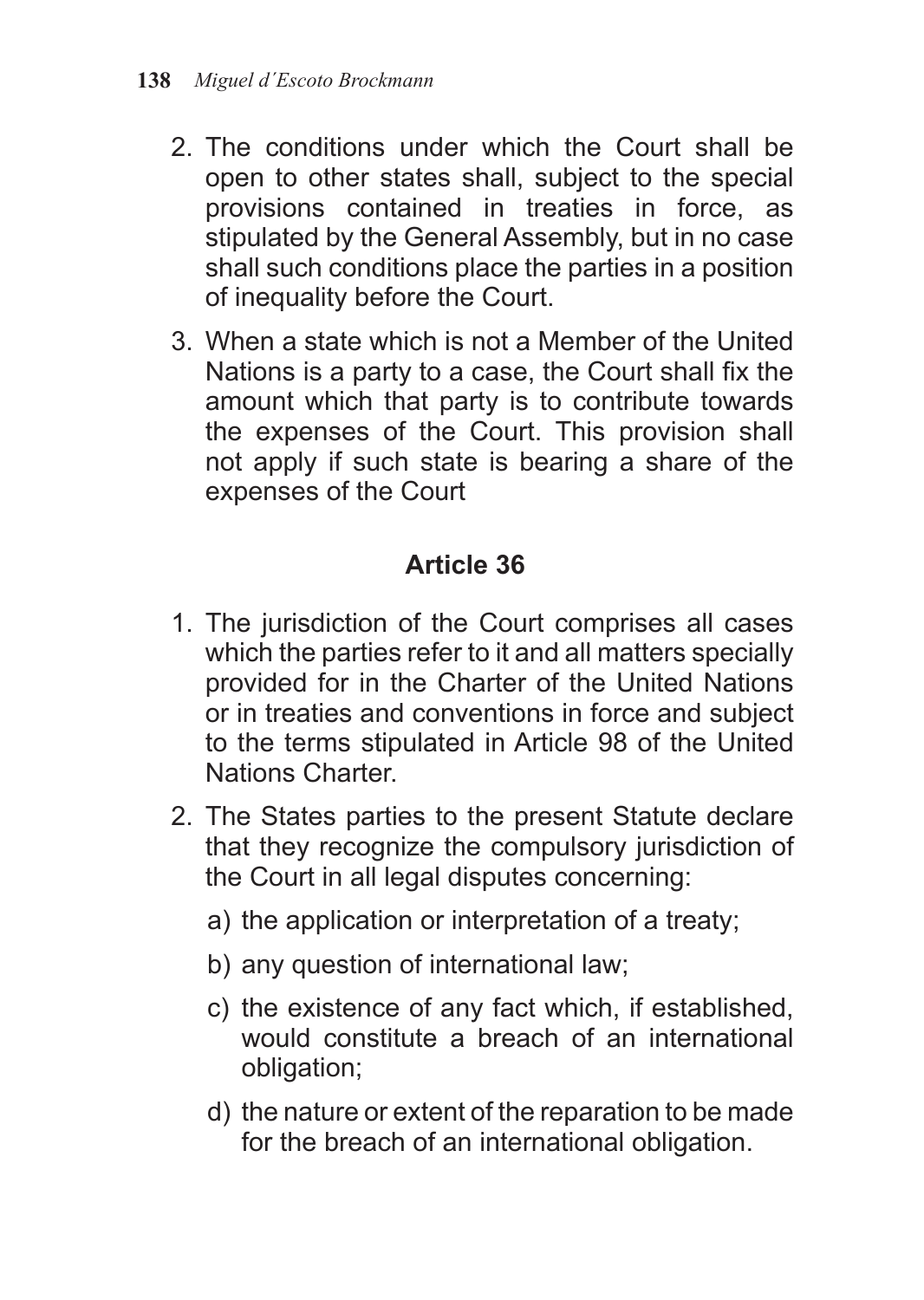- 3. The International Court of Justice may know all acts of aggression or crimes against humanity, war crimes or genocide, etc. submitted to it by any Member or non-Member State of the United Nations. A maximum period of ten years from the entry into force of this Charter is established for the possibility of presenting accusations before the Court for crimes of aggression or genocide committed from the year 1990 onwards, without prejudice to the obligation of giving full compliance to the judgments dictated prior to 1990.
- 4. No State, whether or not it is a Member State of the United Nations Organization, shall be granted impunity in the commission of crimes against humanity, crimes of aggression or genocide. The International Court of Justice shall be open to cases to prosecute such crimes even when committed by non-Member States of the United Nations and may try States *in absentia* that refuse to appear in Court.
- 5. In the event of a dispute as to whether the Court has jurisdiction, the matter shall be settled by the decision of the Court.

Whenever a treaty or convention in force provides for reference of a matter to a tribunal to have been instituted by the League of Nations, or to the Permanent Court of International Justice, the matter shall, as between the parties to the present Statute, be referred to the International Court of Justice.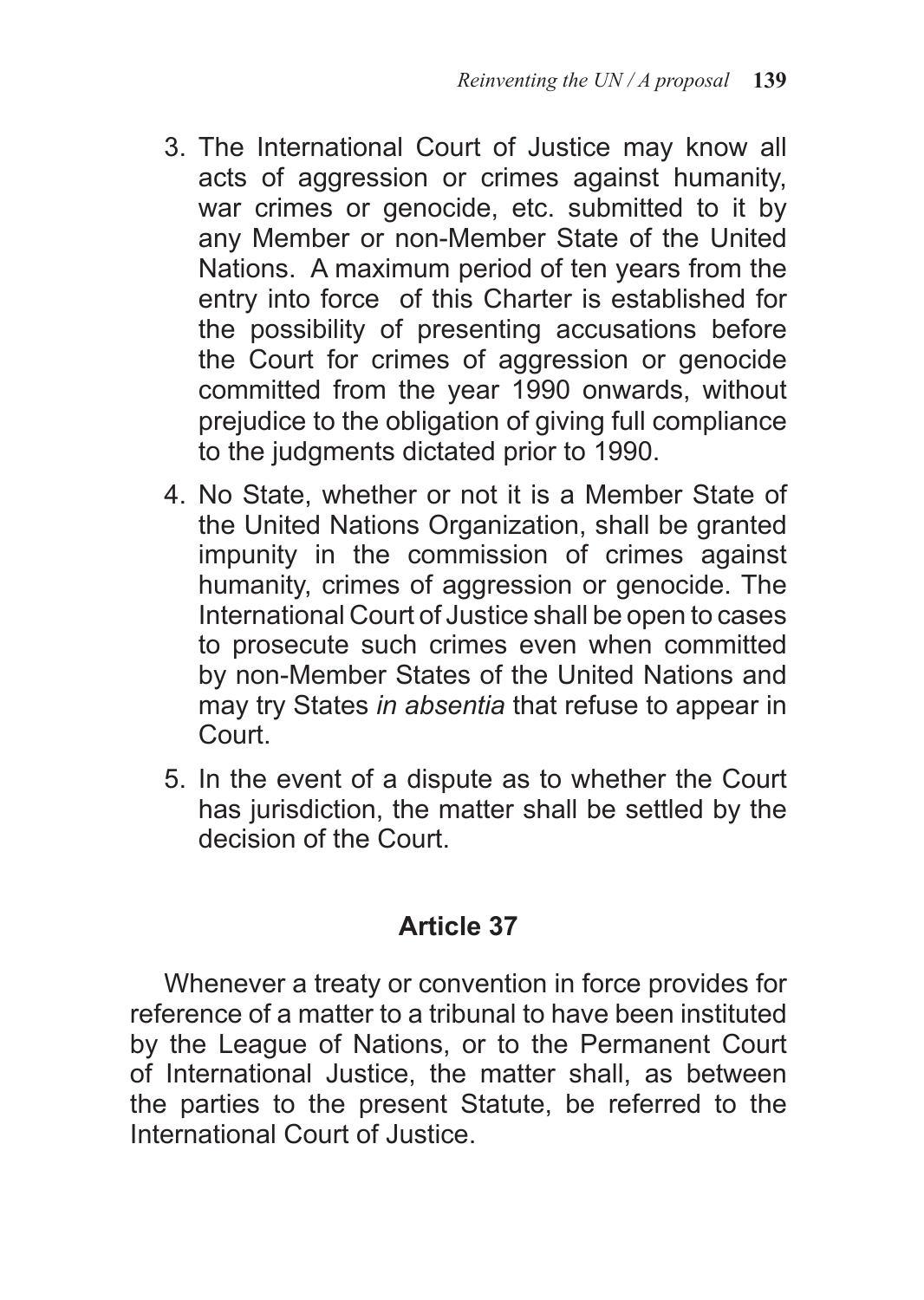- 1. The Court, whose function is to decide in accordance with international law such disputes as are submitted to it, shall apply:
	- a. international conventions, whether general or particular, establishing rules expressly recognized by the contesting states;
	- b. international custom, as evidence of a general practice accepted as law;
	- c. the general principles of law recognized by civilized nations;
	- d. subject to the provisions of Article 59, judicial decisions and the teachings of the most highly qualified publicists of the various nations, as subsidiary means for the determination of rules of law.
- 2. This provision shall not prejudice the power of the Court to decide a case *ex aequoet bono*, if the parties agree thereto.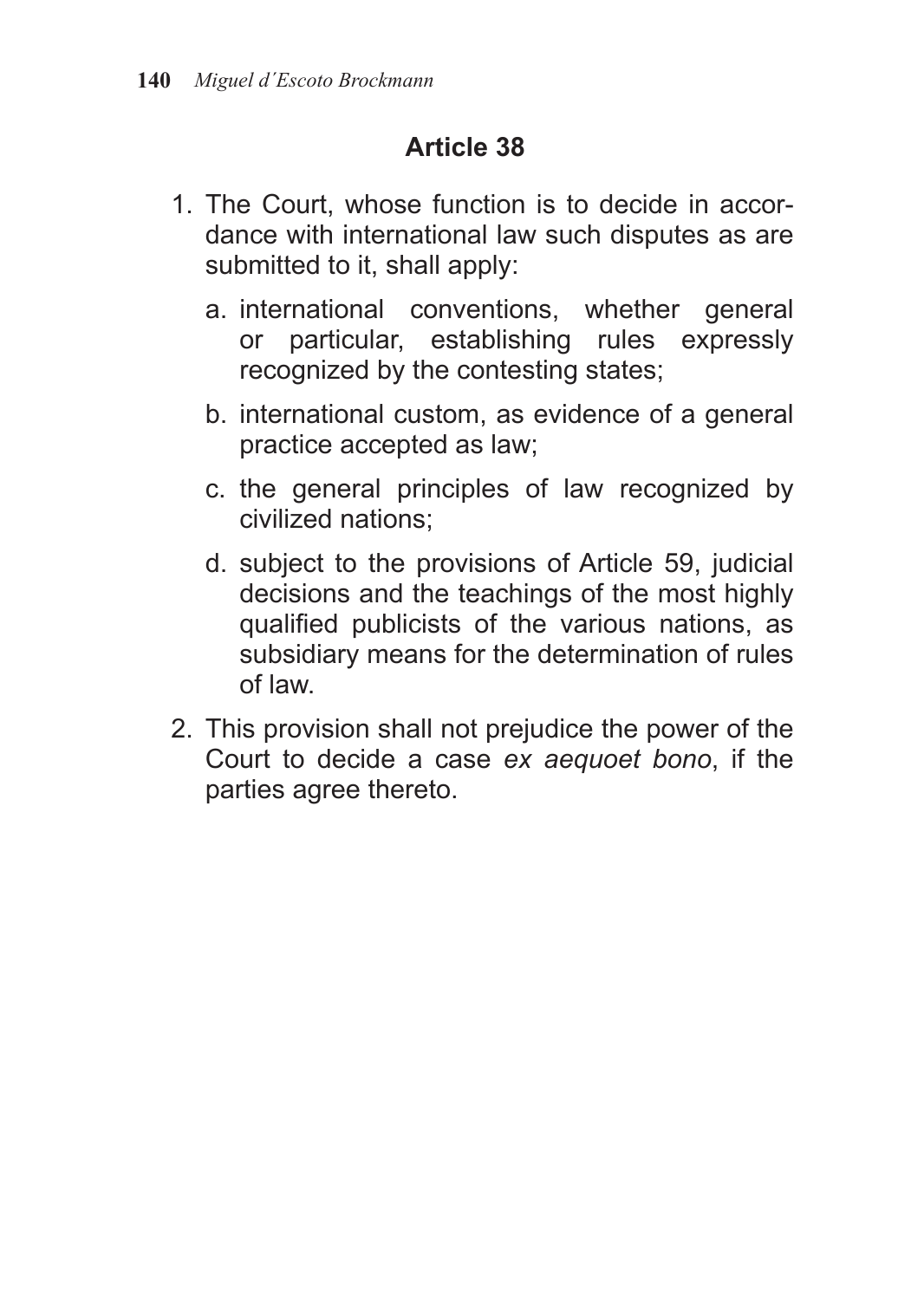# Chapter III **Procedure**

- 1. The official languages of the Court shall be French and English. If the parties agree that the case shall be conducted in French, the judgment shall be delivered in French. If the parties agree that the case shall be conducted in English, the judgment shall be delivered in English.
- 2. In the absence of an agreement as to which language shall be employed, each party may, in the pleadings, use the language which it prefers; the decision of the Court shall be given in French and English. In this case the Court shall at the same time determine which of the two texts shall be considered as authoritative.
- 3. The Court shall, at the request of any party, authorize a language other than French or English to be used by that party.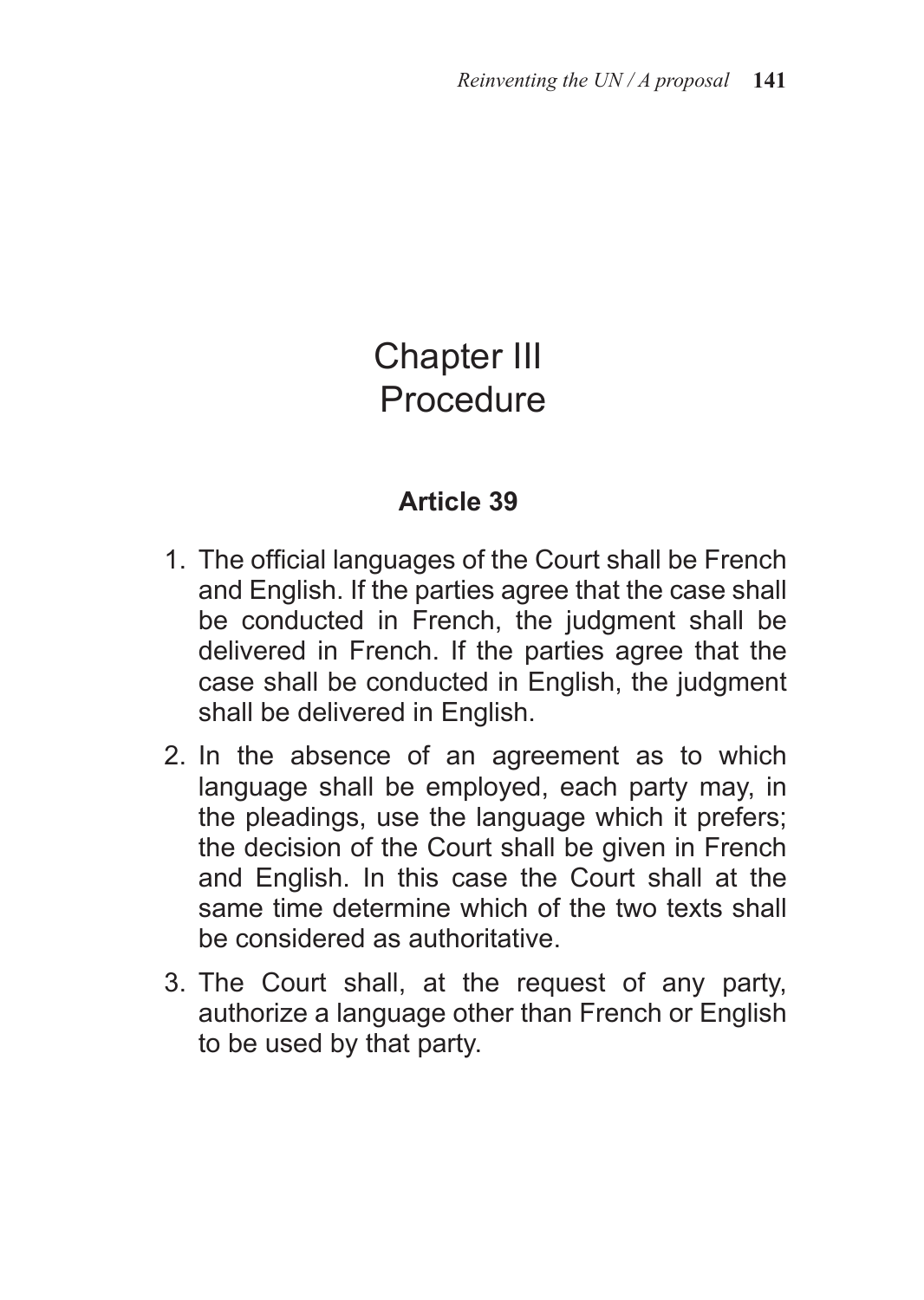- 1. Cases are brought before the Court, as the case may be, either by the notification of the special agreement or by a written application addressed to the Registrar. In either case the subject of the dispute and the parties shall be indicated.
- 2. The Registrar shall forthwith communicate the application to all concerned.
- 3. He shall also notify the Members of the United Nations through the Secretary-General, and also any other states entitled to appear before the Court.

# **Article 41**

- 1. The Court shall have the power to indicate, if it considers that circumstances so require, any provisional measures which ought to be taken to preserve the respective rights of either party.
- 2. Pending the final decision, notice of the measures suggested shall forthwith be given to the parties and to the Security Council.

- 1. The parties shall be represented by agents.
- 2. They may have the assistance of counsel or advocates before the Court.
- 3. The agents, counsel, and advocates of parties before the Court shall enjoy the privileges and immunities necessary to the independent exercise of their duties.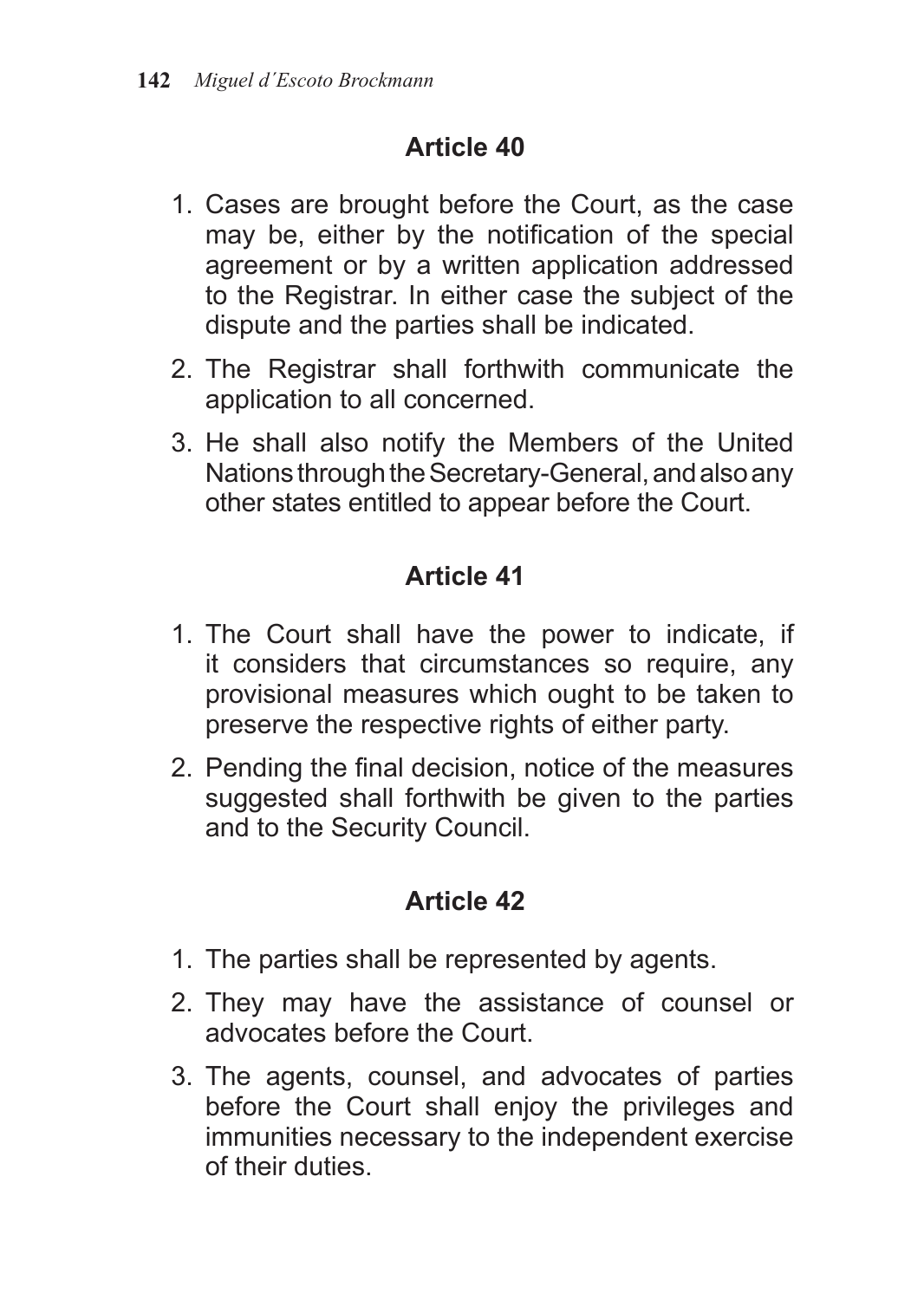- 1. The procedure shall consist of two parts: written and oral.
- 2. The written proceedings shall consist of the communication to the Court and to the parties of memorials, counter-memorials and, if necessary, replies; also all papers and documents in support.
- 3. These communications shall be made through the Registrar, in the order and within the time fixed by the Court.
- 4. A certified copy of every document produced by one party shall be communicated to the other party.
- 5. The oral proceedings shall consist of the hearing by the Court of witnesses, experts, agents, counsel, and advocates.

# **Article 44**

- 1. For the service of all notices upon persons other than the agents, counsel, and advocates, the Court shall apply direct to the government of the state upon whose territory the notice has to be served.
- 2. The same provision shall apply whenever steps are to be taken to procure evidence on the spot.

# **Article 45**

The hearing shall be under the control of the President or, if he is unable to preside, of the Vice-President; if neither is able to preside, the senior judge present shall preside.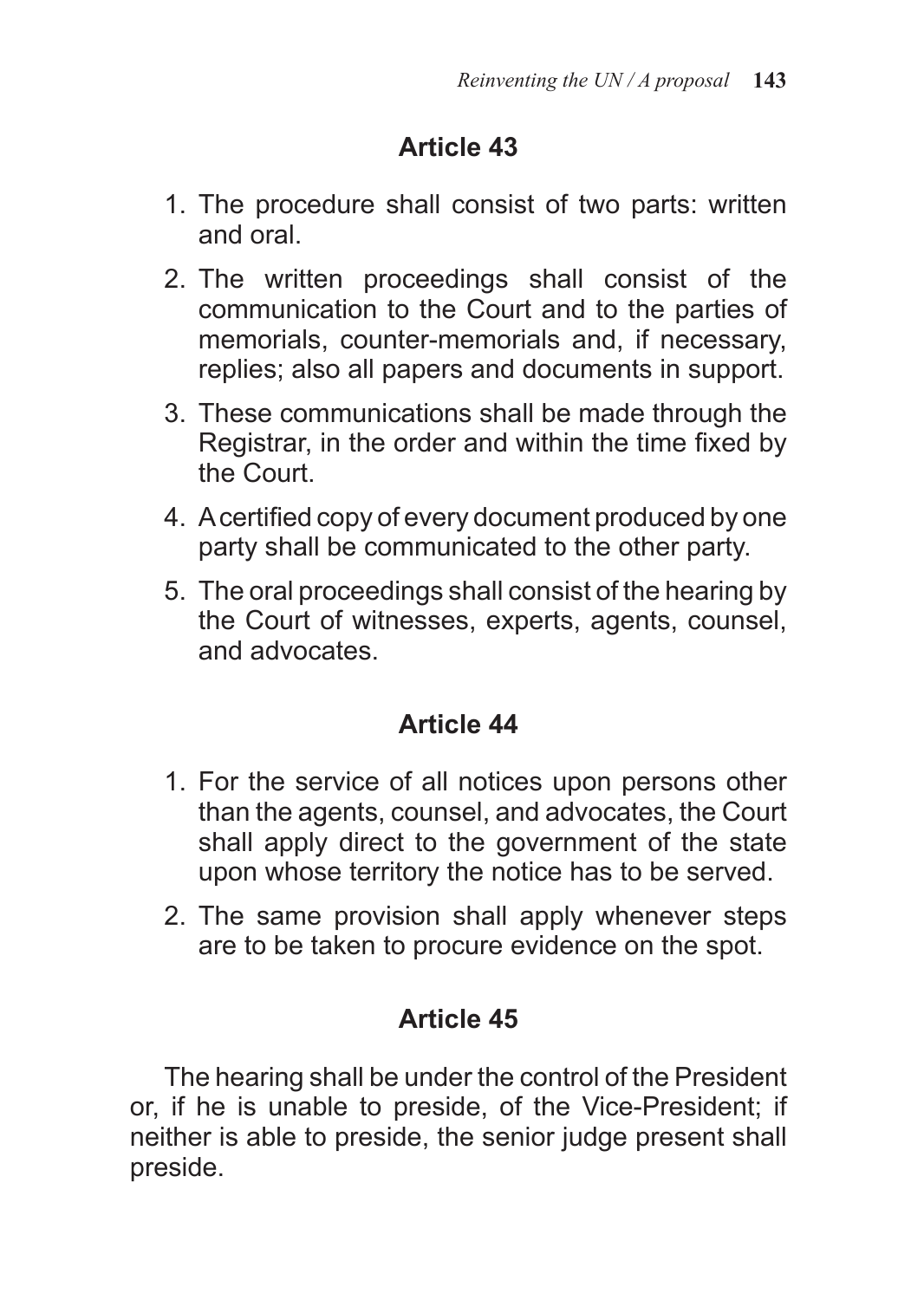The hearing in Court shall be public, unless the Court shall decide otherwise, or unless the parties demand that the public be not admitted.

#### **Article 47**

- 1. Minutes shall be made at each hearing and signed by the Registrar and the President.
- 2. These minutes alone shall be authentic.

### **Article 48**

The Court shall make orders for the conduct of the case, shall decide the form and time in which each party must conclude its arguments, and make all arrangements connected with the taking of evidence.

#### **Article 49**

The Court may, even before the hearing begins, call upon the agents to produce any document or to supply any explanations. Formal note shall be taken of any refusal.

#### **Article 50**

The Court may, at any time, entrust any individual, body, bureau, commission, or other organization that it may select, with the task of carrying out an enquiry or giving an expert opinion.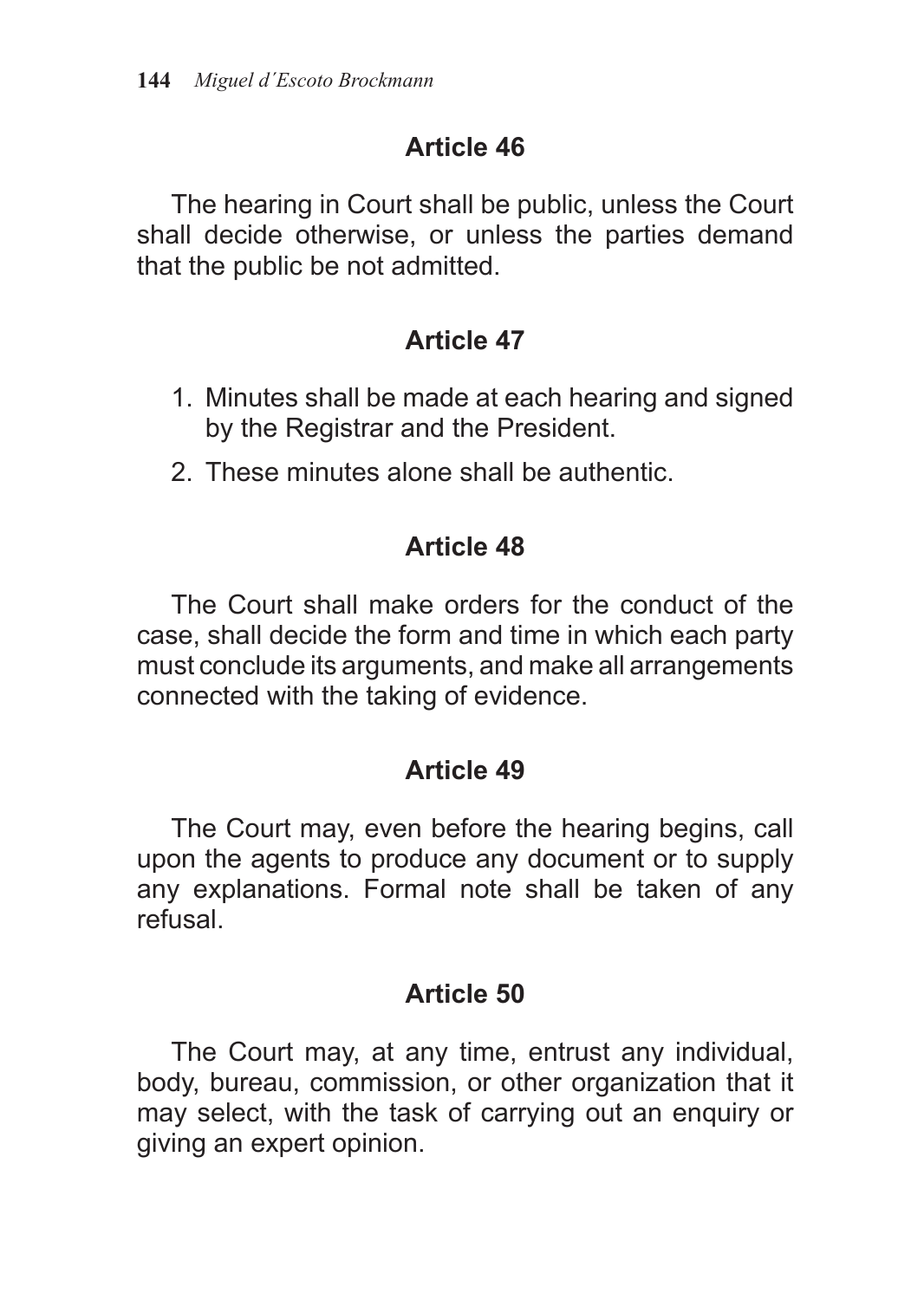During the hearing any relevant questions are to be put to the witnesses and experts under the conditions laid down by the Court in the rules of procedure referred to in Article 30.

## **Article 52**

After the Court has received the proofs and evidence within the time specified for the purpose, it may refuse to accept any further oral or written evidence that one party may desire to present unless the other side consents.

# **Article 53**

- 1. Whenever one of the parties does not appear before the Court, or fails to defend its case, the other party may call upon the Court to decide in favor of its claim.
- 2. The Court must, before doing so, satisfy itself, not only that it has jurisdiction in accordance with Articles 36 and 37, but also that the claim is well founded in fact and law.

## **Article 54**

- 1. When, subject to the control of the Court, the agents, counsel, and advocates have completed their presentation of the case, the President shall declare the hearing closed.
- 2. The Court shall withdraw to consider the judgment.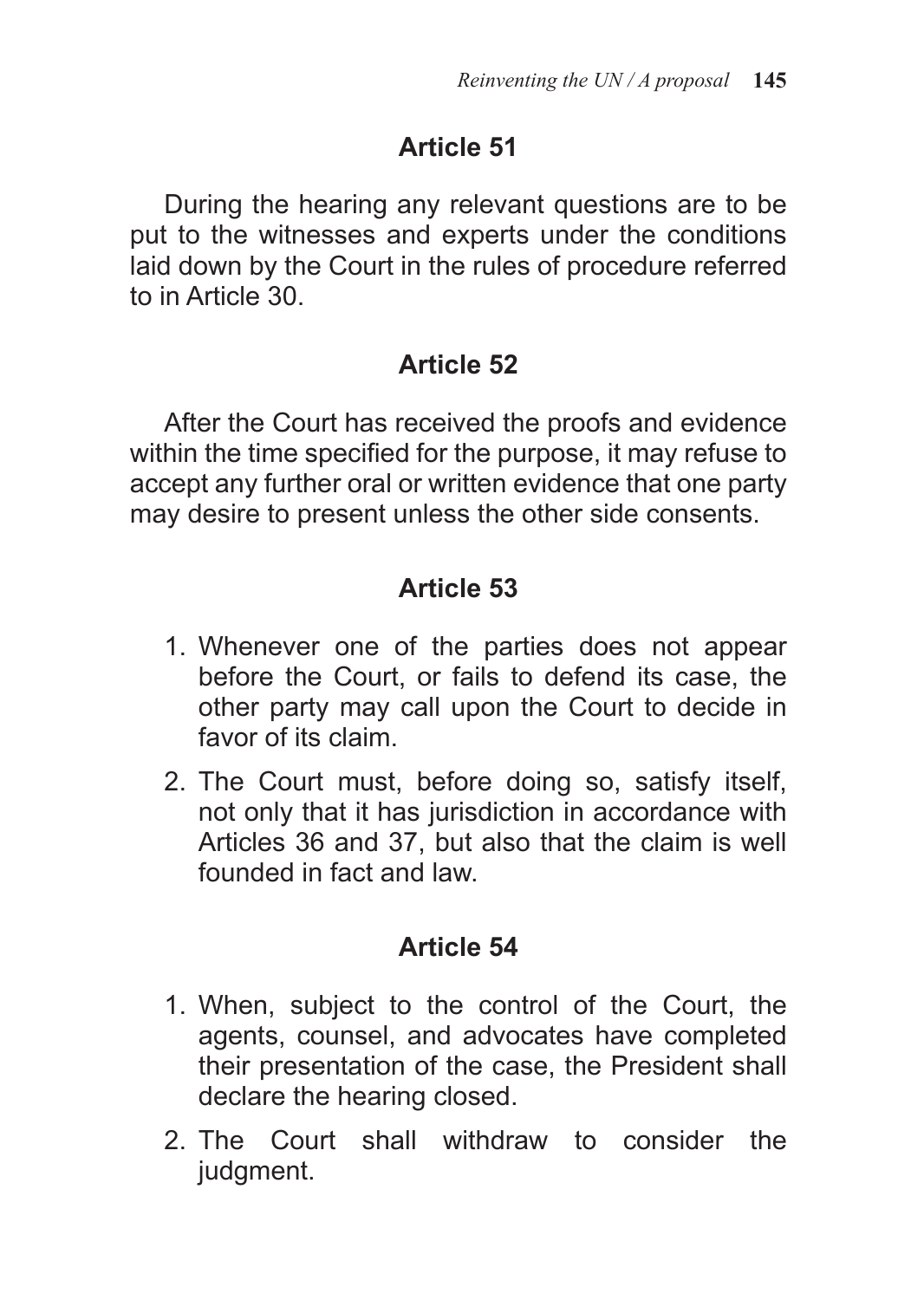3. The deliberations of the Court shall take place in private and remain secret.

#### **Article 55**

- 1. All questions shall be decided by a majority of the judges present.
- 2. In the event of an equality of votes, the President or the judge who acts in his place shall have a casting vote.

# **Article 56**

- 1. The judgment shall state the reasons on which it is based.
- 2. It shall contain the names of the judges who have taken part in the decision.

## **Article 57**

If the judgment does not represent in whole or in part the unanimous opinion of the judges, any judge shall be entitled to deliver a separate opinion.

## **Article 58**

The judgment shall be signed by the President and by the Registrar. It shall be read in open court, due notice having been given to the agents.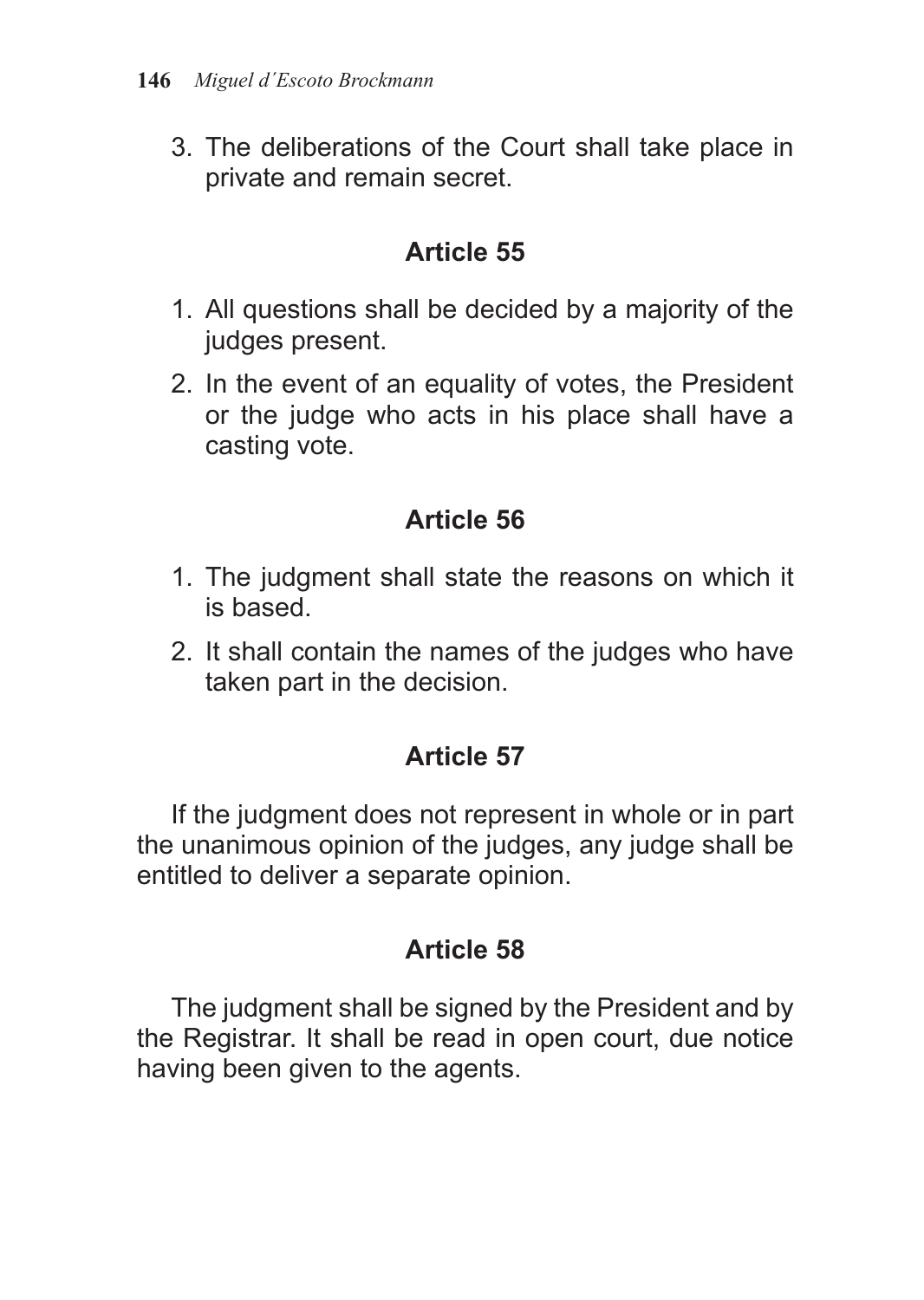The decision of the Court has no binding force except between the parties and in respect of that particular case.

## **Article 60**

The judgment is final and without appeal. In the event of dispute as to the meaning or scope of the judgment, the Court shall construe it upon the request of any party.

## **Article 61**

- 1. An application for revision of a judgment may be made only when it is based upon the discovery of some fact of such a nature as to be a decisive factor, which fact was, when the judgment was given, unknown to the Court and also to the party claiming revision, always provided that such ignorance was not due to negligence.
- 2. The proceedings for revision shall be opened by a judgment of the Court expressly recording the existence of the new fact, recognizing that it has such a character as to lay the case open to revision, and declaring the application admissible on this ground.
- 3. The Court may require previous compliance with the terms of the judgment before it admits proceedings in revision.
- 4. The application for revision must be made at latest within six months of the discovery of the new fact.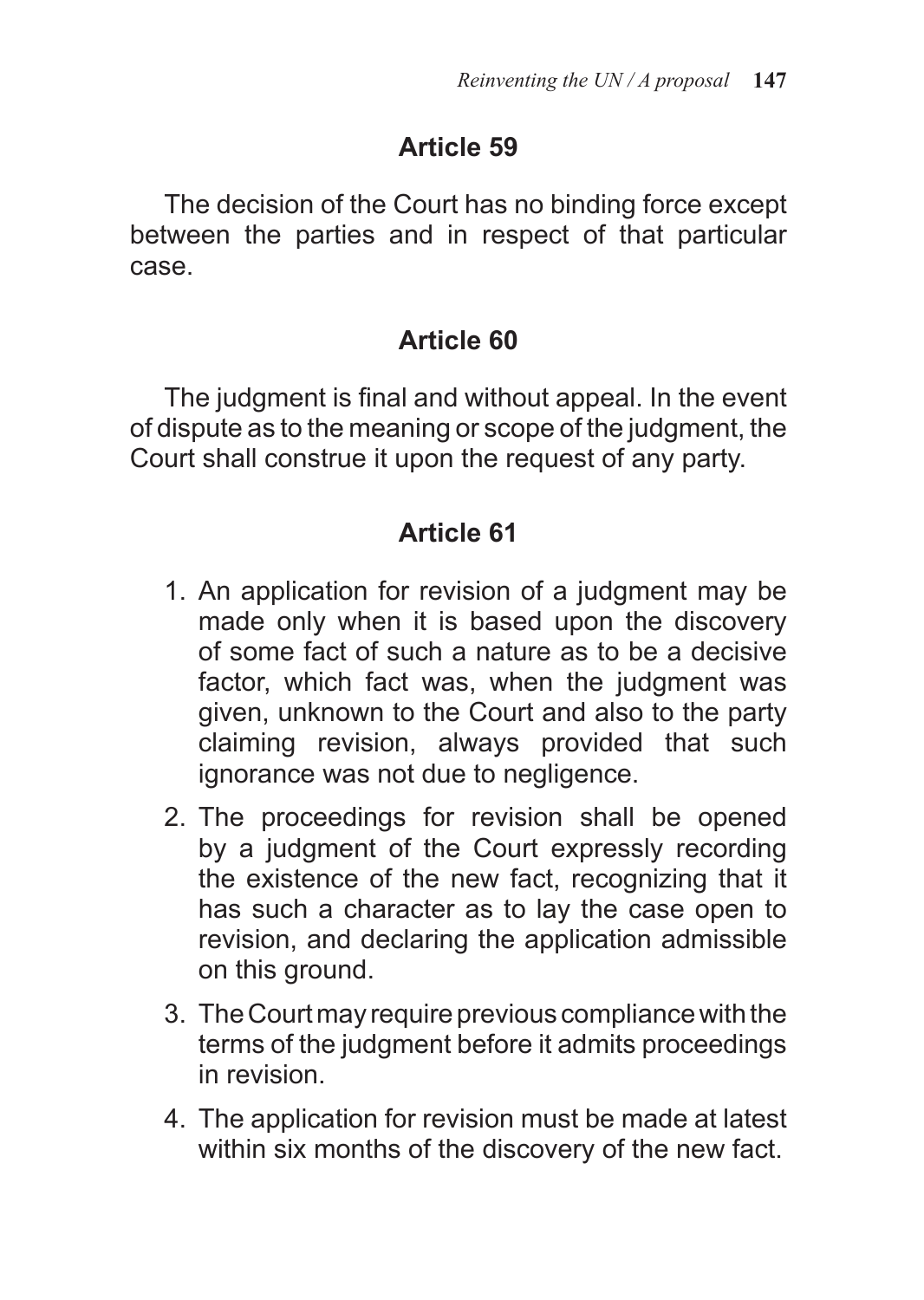5. No application for revision may be made after the lapse of ten years from the date of the judgment.

#### **Article 62**

- 1. Should a state consider that it has an interest of a legal nature which may be affected by the decision in the case, it may submit a request to the Court to be permitted to intervene.
- 2. It shall be for the Court to decide upon this request.

## **Article 63**

- 1. Whenever the construction of a convention to which states other than those concerned in the case are parties is in question, the Registrar shall notify all such states forthwith.
- 2. Every state so notified has the right to intervene in the proceedings; but if it uses this right, the construction given by the judgment will be equally binding upon it.

#### **Article 64**

Unless otherwise decided by the Court, each party shall bear its own costs.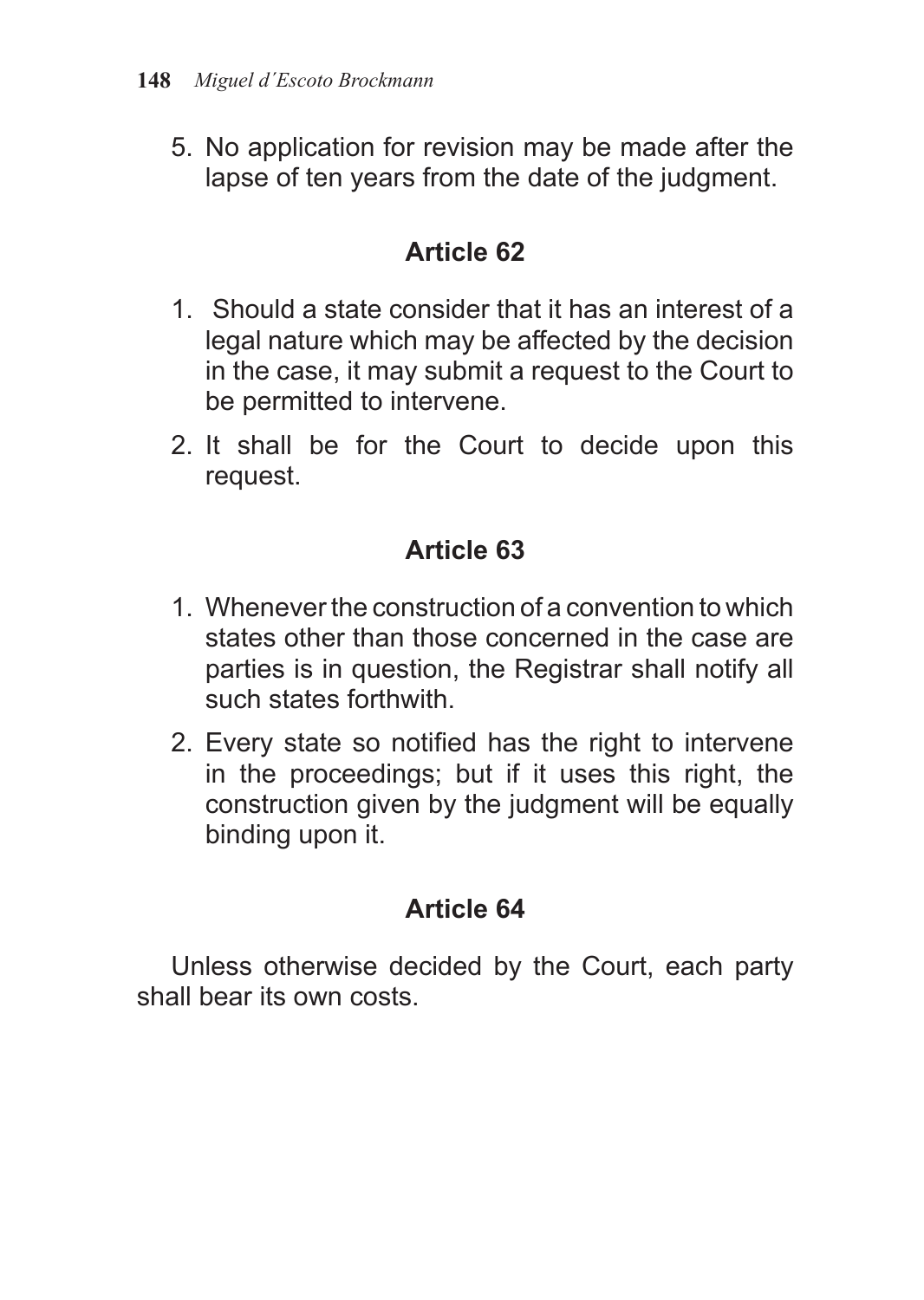# Chapter IV Advisory opinions

#### **Article 65**

- 1. The Court may give an advisory opinion on any legal question at the request of whatever body may be authorized by or in accordance with the Charter of the United Nations to make such a request.
- 2. Questions upon which the advisory opinion of the Court is asked shall be laid before the Court by means of a written request containing an exact statement of the question upon which an opinion is required, and accompanied by all documents likely to throw light upon the question.

#### **Article 66**

- 1. The Registrar shall forthwith give notice of the request for an advisory opinion to all states entitled to appear before the Court.
- 2. The Registrar shall also, by means of a special and direct communication, notify any state entitled to appear before the Court or international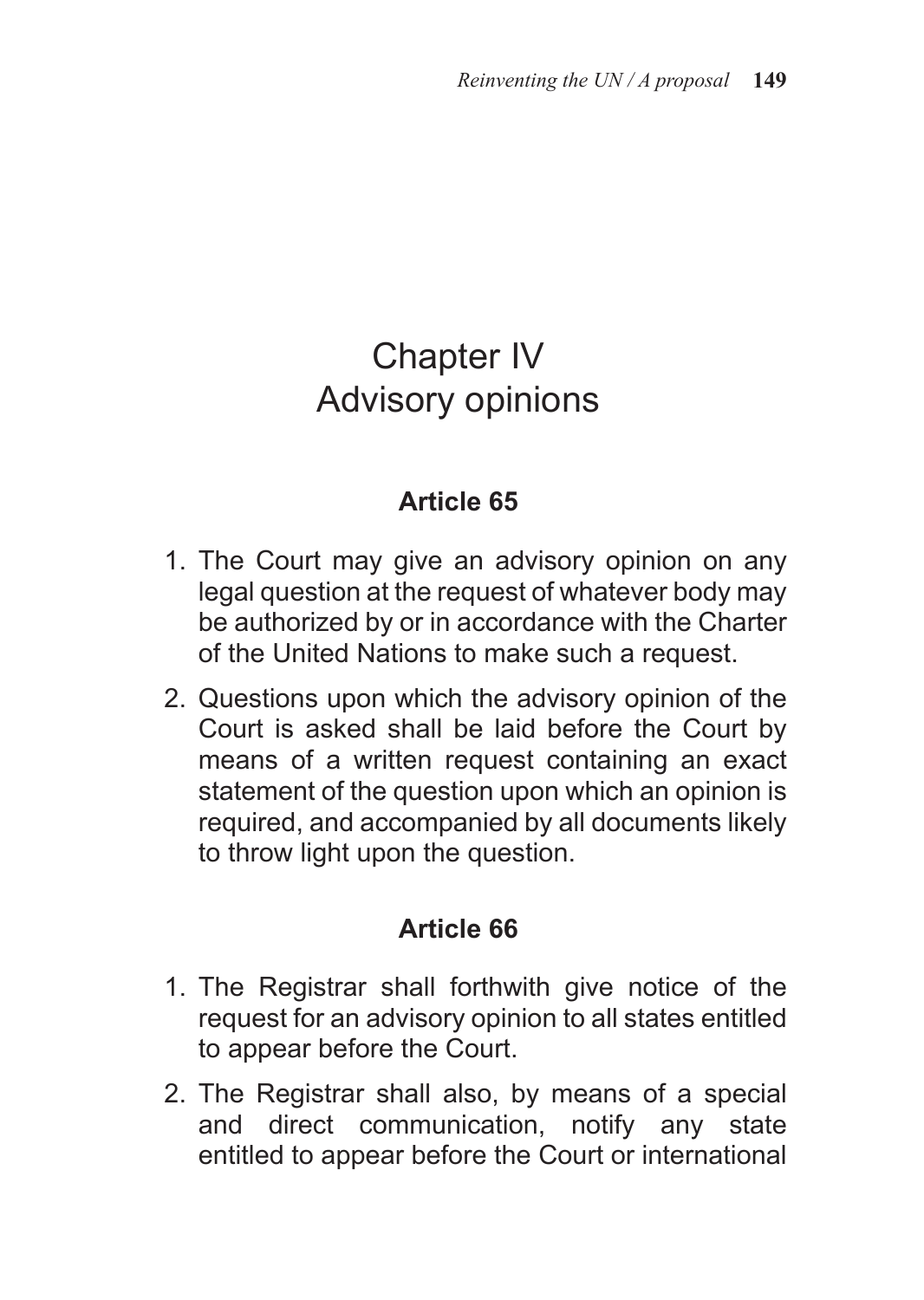organization considered by the Court, or, should it not be sitting, by the President, as likely to be able to furnish information on the question, that the Court will be prepared to receive, within a time-limit to be fixed by the President, written statements, or to hear, at a public sitting to be held for the purpose, oral statements relating to the question.

- 3. Should any such state entitled to appear before the Court have failed to receive the special communication referred to in paragraph 2 of this Article, such state may express a desire to submit a written statement or to be heard; and the Court will decide.
- 4. States and organizations having presented written or oral statements or both shall be permitted to comment on the statements made by other states or organizations in the form, to the extent, and within the time-limits which the Court, or, should it not be sitting, the President, shall decide in each particular case. Accordingly, the Registrar shall in due time communicate any such written statements to states and organizations having submitted similar statements.

## **Article 67**

The Court shall deliver its advisory opinions in open court, notice having been given to the Secretary-General and to the representatives of Members of the United Nations, of other states and of international organizations immediately concerned.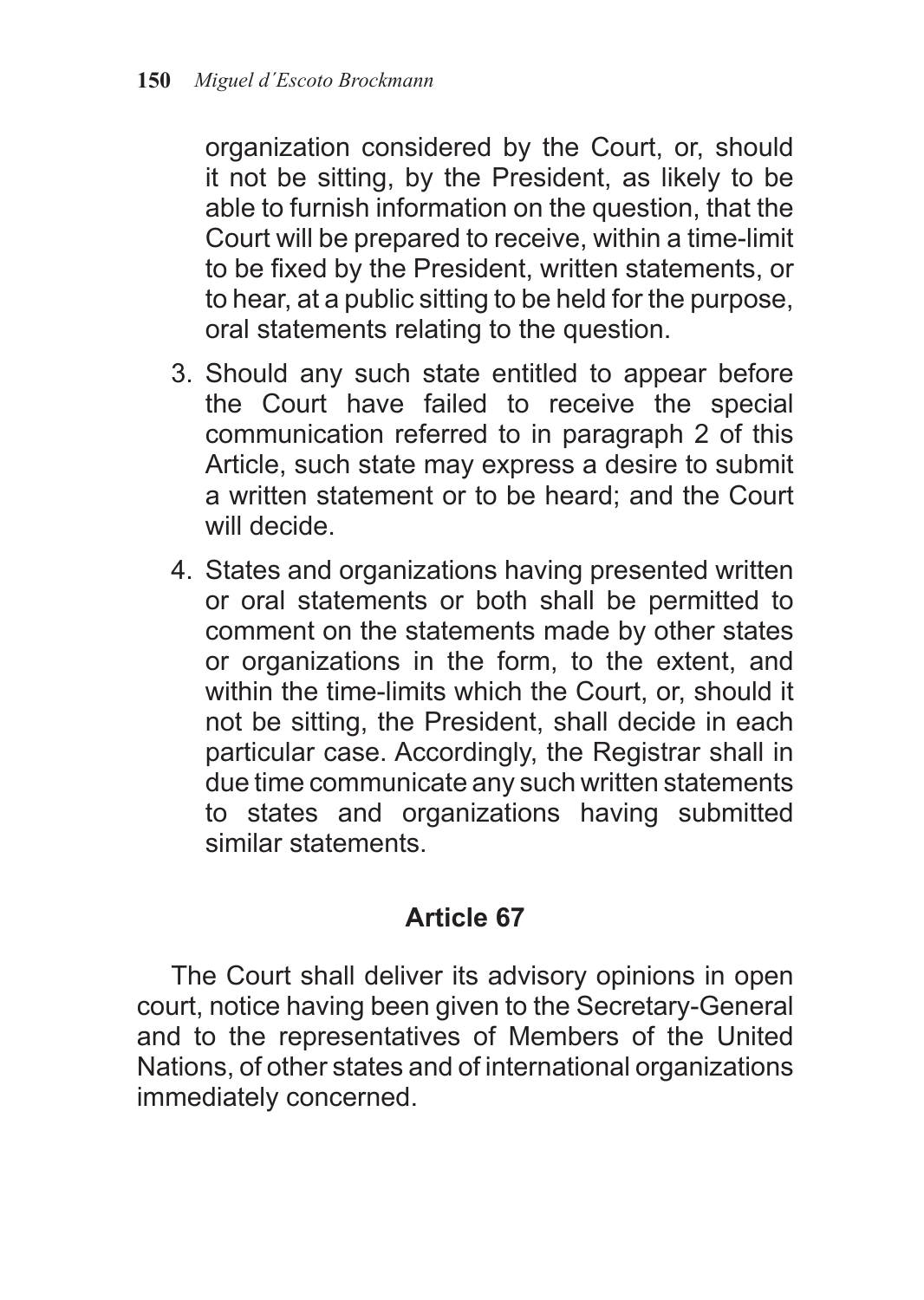In the exercise of its advisory functions the Court shall further be guided by the provisions of the present Statute which apply in contentious cases to the extent to which it recognizes them to be applicable.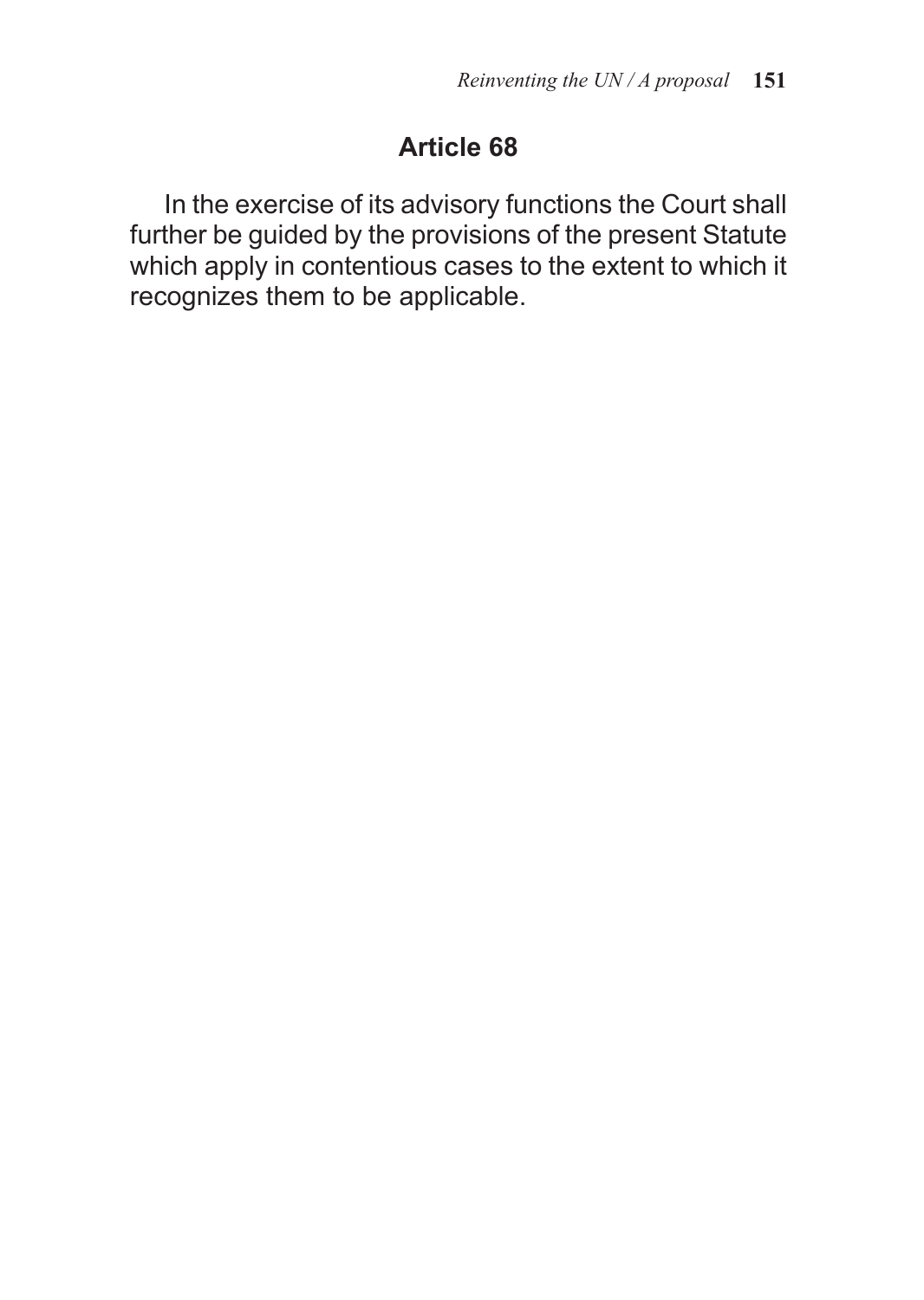# Chapter V Amendment

#### **Article 69**

Amendments to the present Statute shall be effected by the same procedure as is provided by the Charter of the United Nations for amendments to that Charter, subject however to any provisions which the General Assembly may adopt concerning the participation of states which are parties to the present Statute but are not Members of the United Nations.

#### **Article 70**

The Court shall have power to propose such amendments to the present Statute as it may deem necessary, through written communications to the Secretary-General, for consideration in conformity with the provisions of Article 69.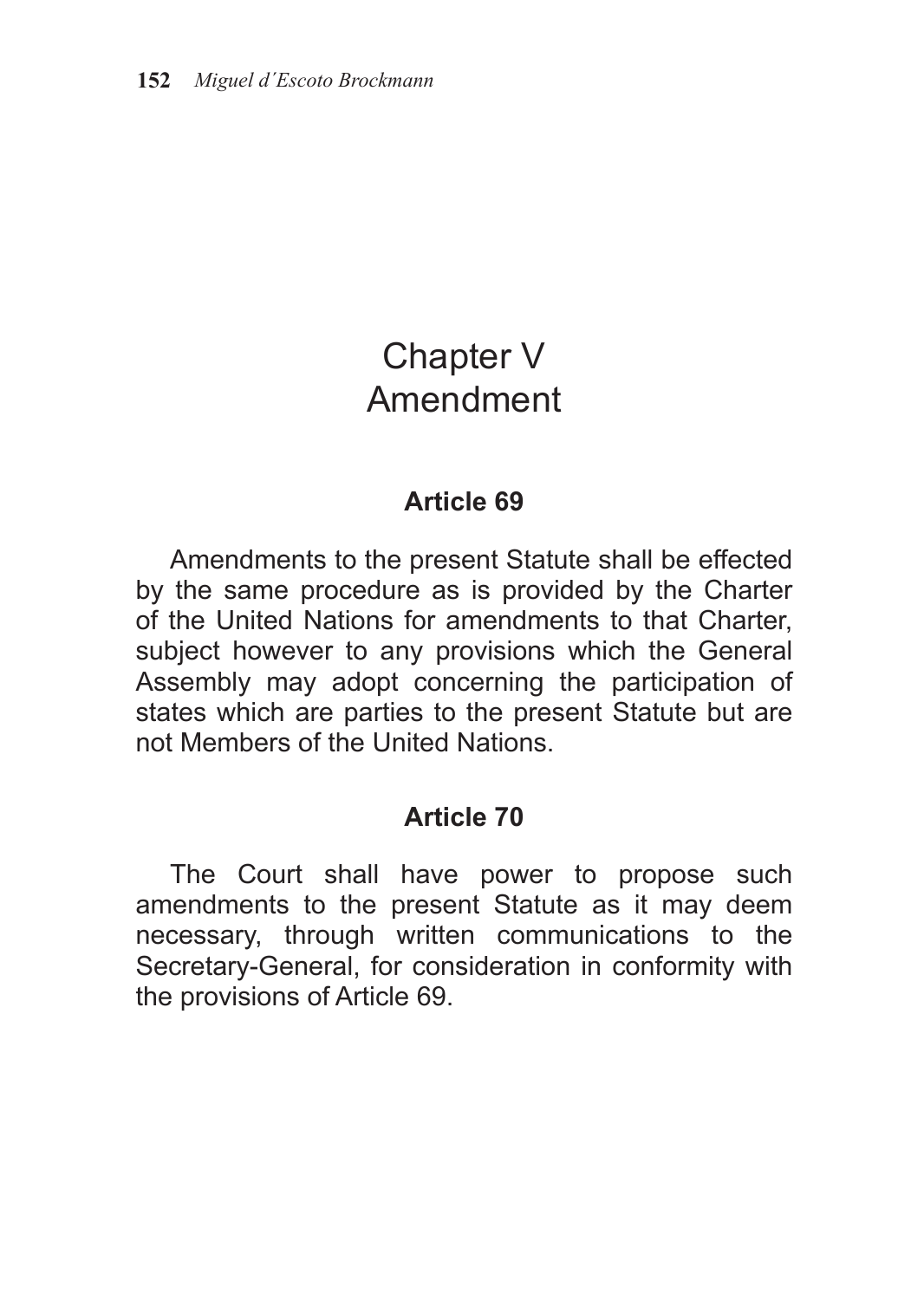#### **Transitory Provisions**

The judges that, upon the entry into force of this Statute, are fulfilling their duties will continue in the exercise of the same in accordance with the established time periods for their term.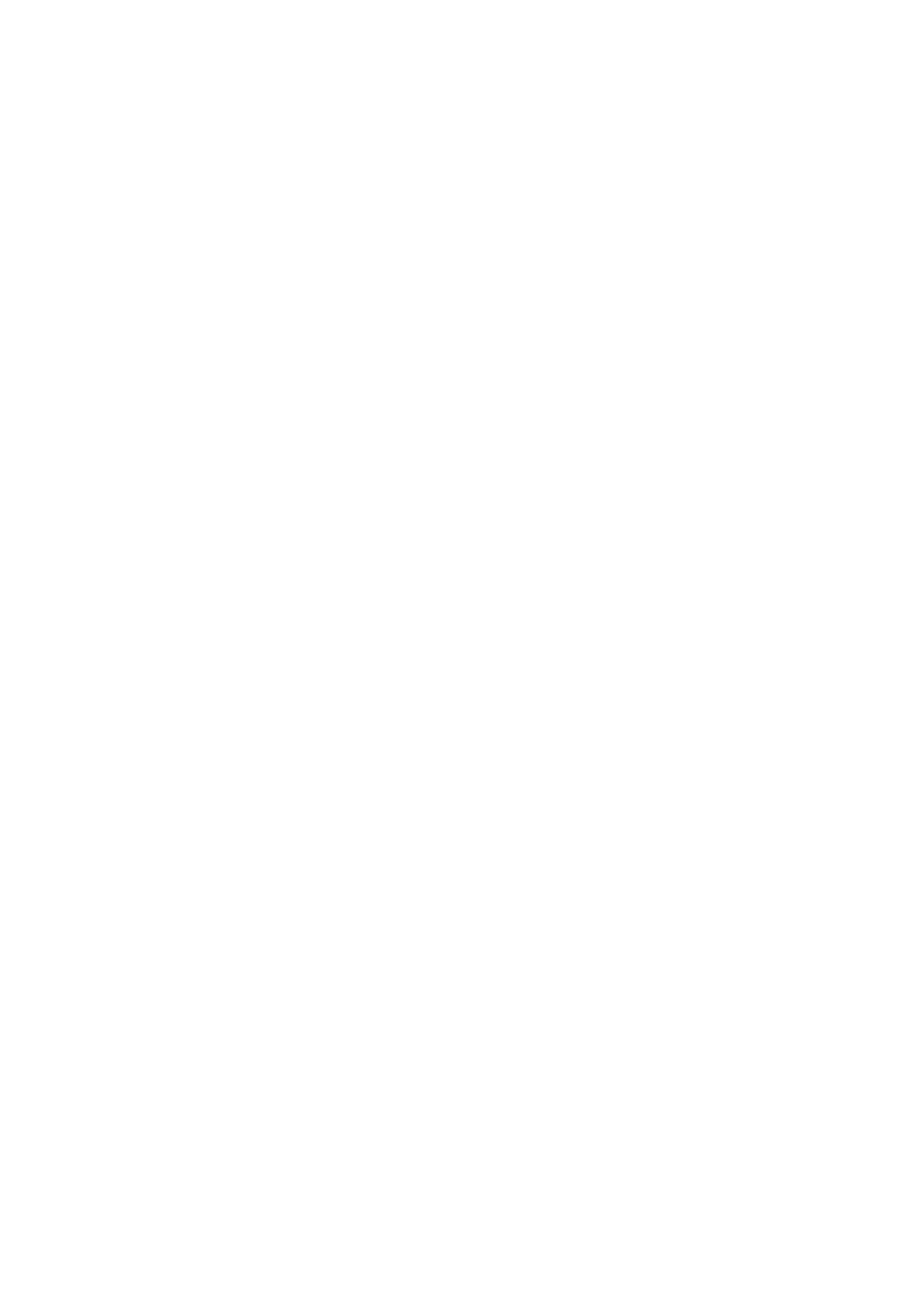Annex # II to the Charter



# **Statute of the International Tribunal for Climate Justice and Environmental Protection (ITCJEP)**

A proposal

April 2011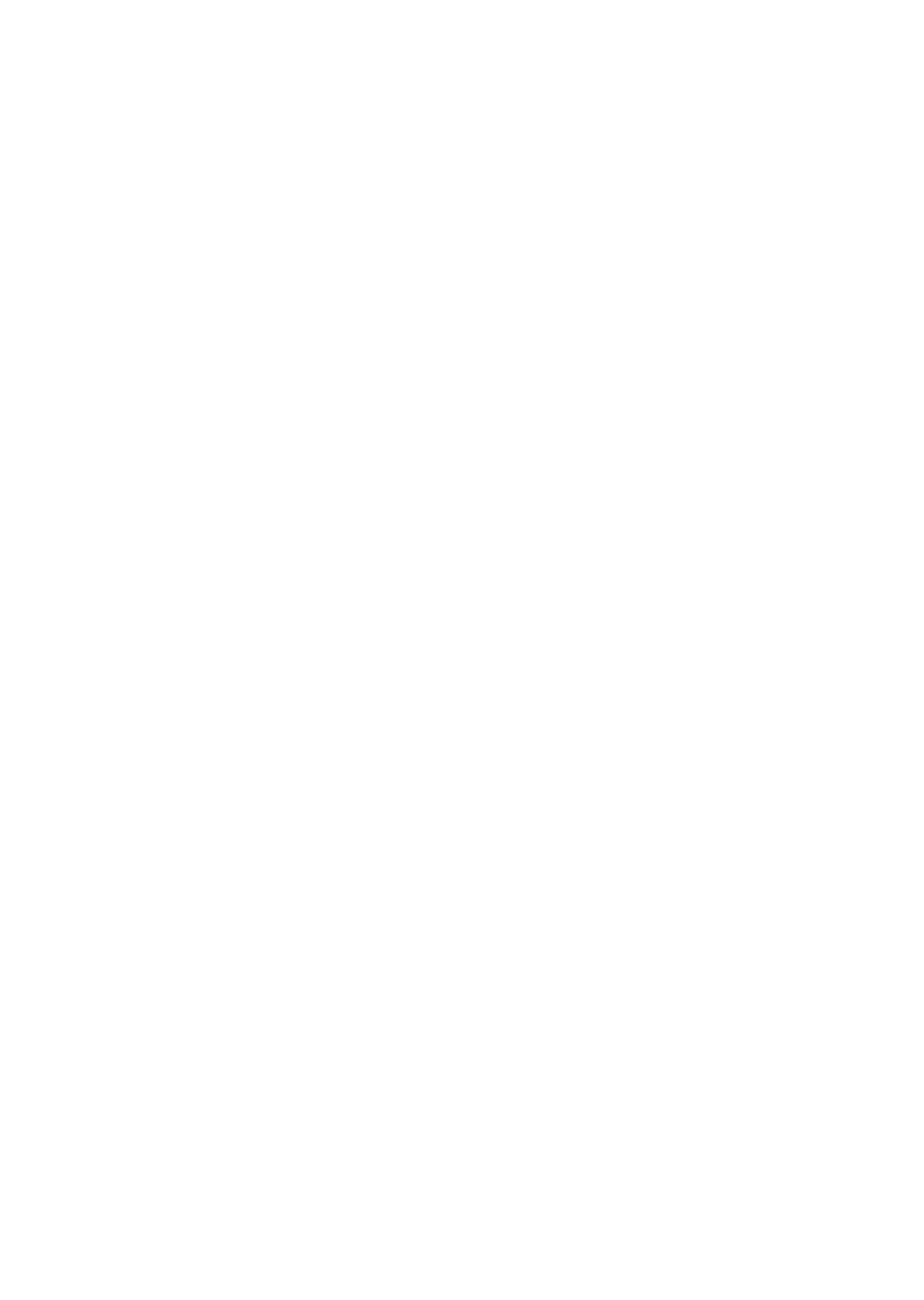# Statute of the International Tribunal for Climate Justice and Environmental Protection (ITCJEP)

#### **Preamble**

The High Contracting Parties,

- *i. Considering* that the Earth is alive in a delicate balance of all the ecological elements and conditions that make it ideal for the production and reproduction of human life, and that, for that reason, the Earth is our great Mother and common home;
- *ii. Accepting* scientific evidence that large-scale habitat destruction, massive soil depletion, excessive emission of anthropogenic greenhouse gases and extensive deforestation lead to worldwide disruption of natural cycles, inflicting damage to Mother Earth that may be irreversible;
- *iii. Concerned* that today instances of mass extinction of species occur with greater frequency, greater rapidity and greater impact than at any other time;
- *iv. Recognizing* that many more species, including the human species, may become extinct if no action is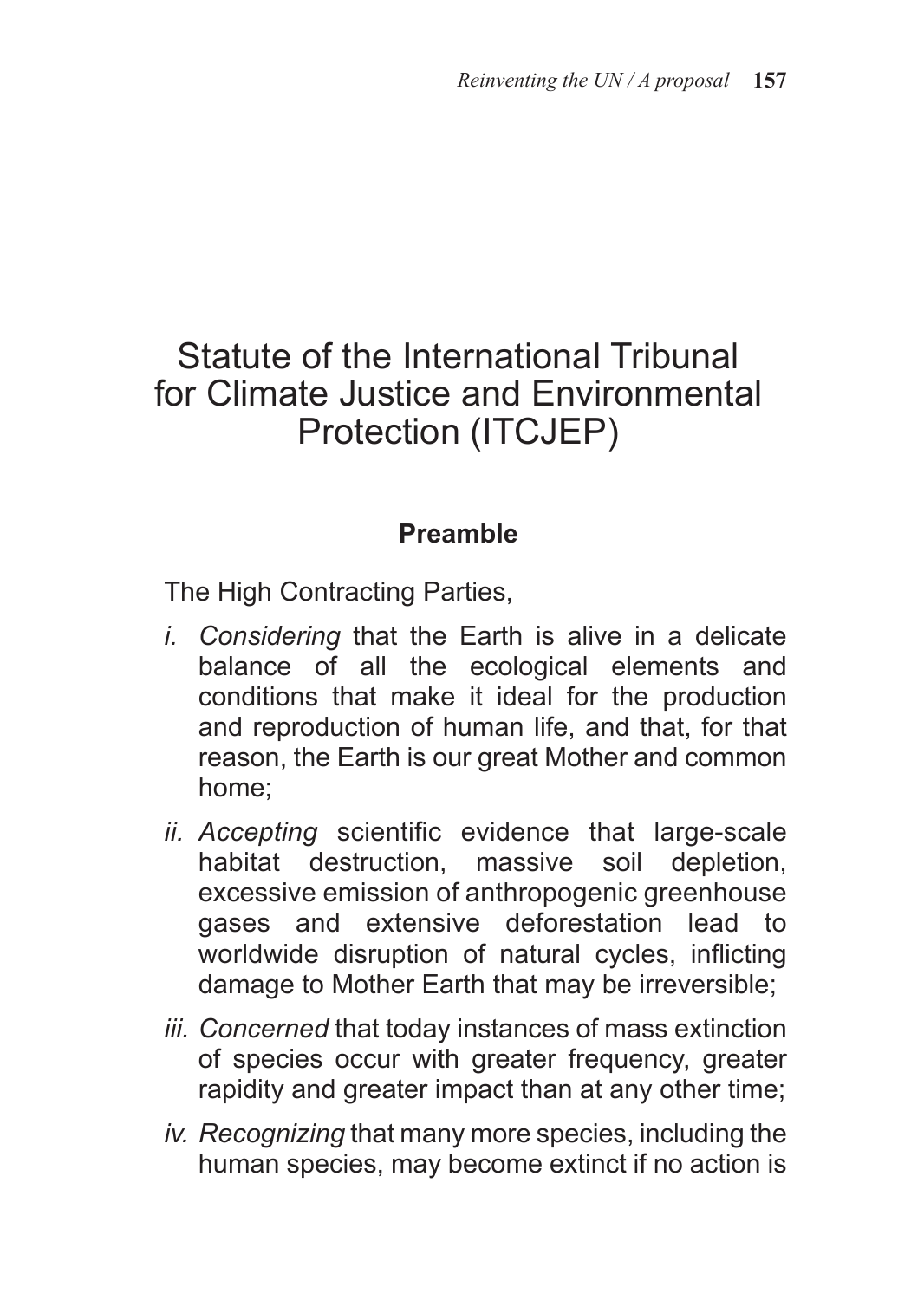taken to prevent and correct acts of humans that harm Mother Earth;

- *v. Recognizing* that such acts may constitute international crimes;
- *vi. Affirming* the existence of the crime of ecocide as an international crime against peace, Mother Earth and humanity;
- *vii. Bearing in mind* that Mother Earth, as the supreme and universal common good and a condition for all other goods, should not be considered as an object but instead as a subject of rights;
- *viii.Convinced* that we must exert, as far as possible, all the nonviolent resources at our disposal for the realization of peace and justice and the safeguarding of the common good of Mother Earth and humanity;
	- *ix. Recognizing* that for lasting peace and security, for the universal realization of all human rights and ultimately for the survival of humanity, human beings must act, nationally and internationally, to protect Mother Earth and prevent the commission of crimes against Mother Earth and humanity;
	- *x. Affirming* that crimes committed against the Earth and humanity, including the crime of Ecocide, must not go unpunished and that, to this end, actions should be taken at the national and international level to ensure their effective prosecution;
	- *xi. Determined* to end impunity for the perpetrators of such crimes;
- *xii. Recalling* that it is the duty of every State to exercise its criminal jurisdiction over perpetrators of crimes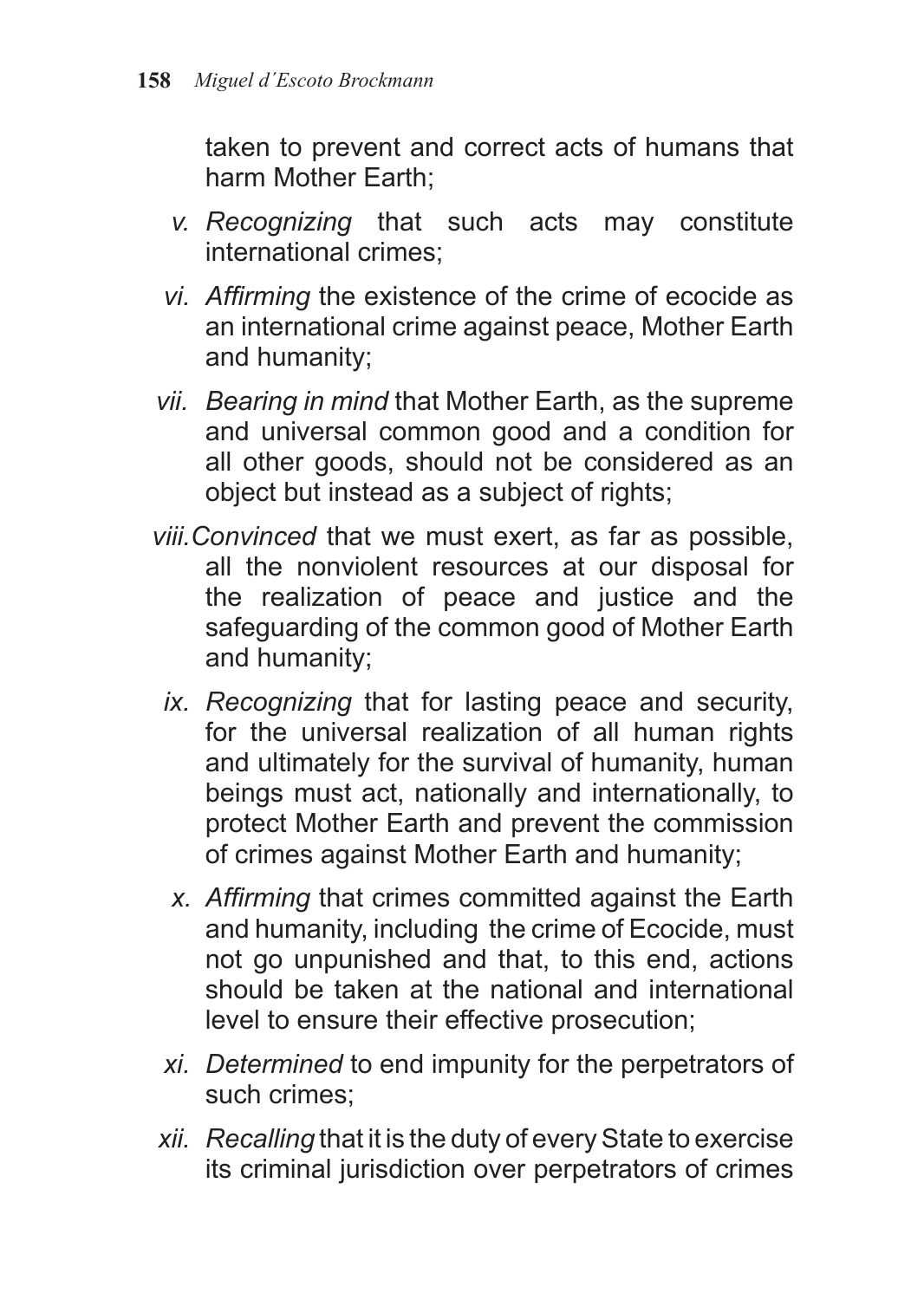that harm the natural environment, including the crime of ecocide;

- *xiii. Reaffirming* the Purposes and Principles of the Charter of the United Nations, and in particular that all States have a duty to undertake individual and collective actions to promote sustainable development of all nations large and small;
- *xiv. Taking note* that the Charter of the Organization has created an independent International Tribunal of Climate Justice and Environmental Protection within the United Nations system, with jurisdiction over international crimes and illegal acts committed against Mother Earth and Humanity;
- *xv. Imbued* with the commitment to safeguard and promote the supreme good of the life of present and future generations and all living beings on our planet;

*the Member States of the United Nations have agreed as follows*: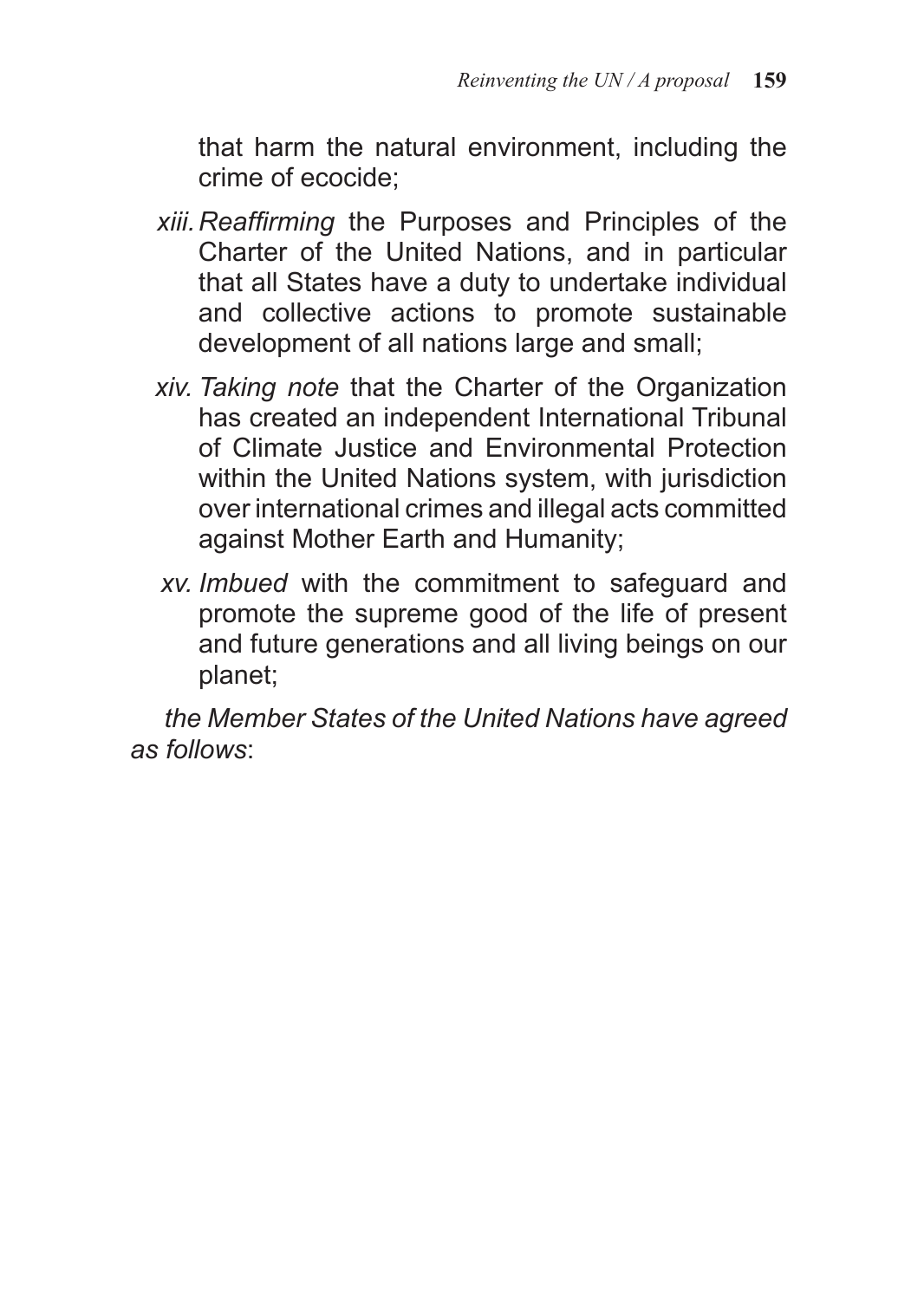# Chapter 1

# Establishment and functioning of the Tribunal

# **Article 1**

# **The Tribunal**

- 1. The International Tribunal of Climate Justice and Environmental Protection (the Tribunal), established by the Charter of the United Nations Organization, is constituted and shall function in accordance with the dispositions of the present Statute.
- 2. The Tribunal shall be a principal judicial organ of the United Nations with power to exercise jurisdiction over Member States that have ratified the Charter and over all natural and legal persons wherever found and of any nationality.
- 3. In accordance with article 103, number 3 of the Charter: The States that are not Member States of the present Charter may not elude their obligations to protect Mother Earth and humanity and, if they violate these obligations, shall incur international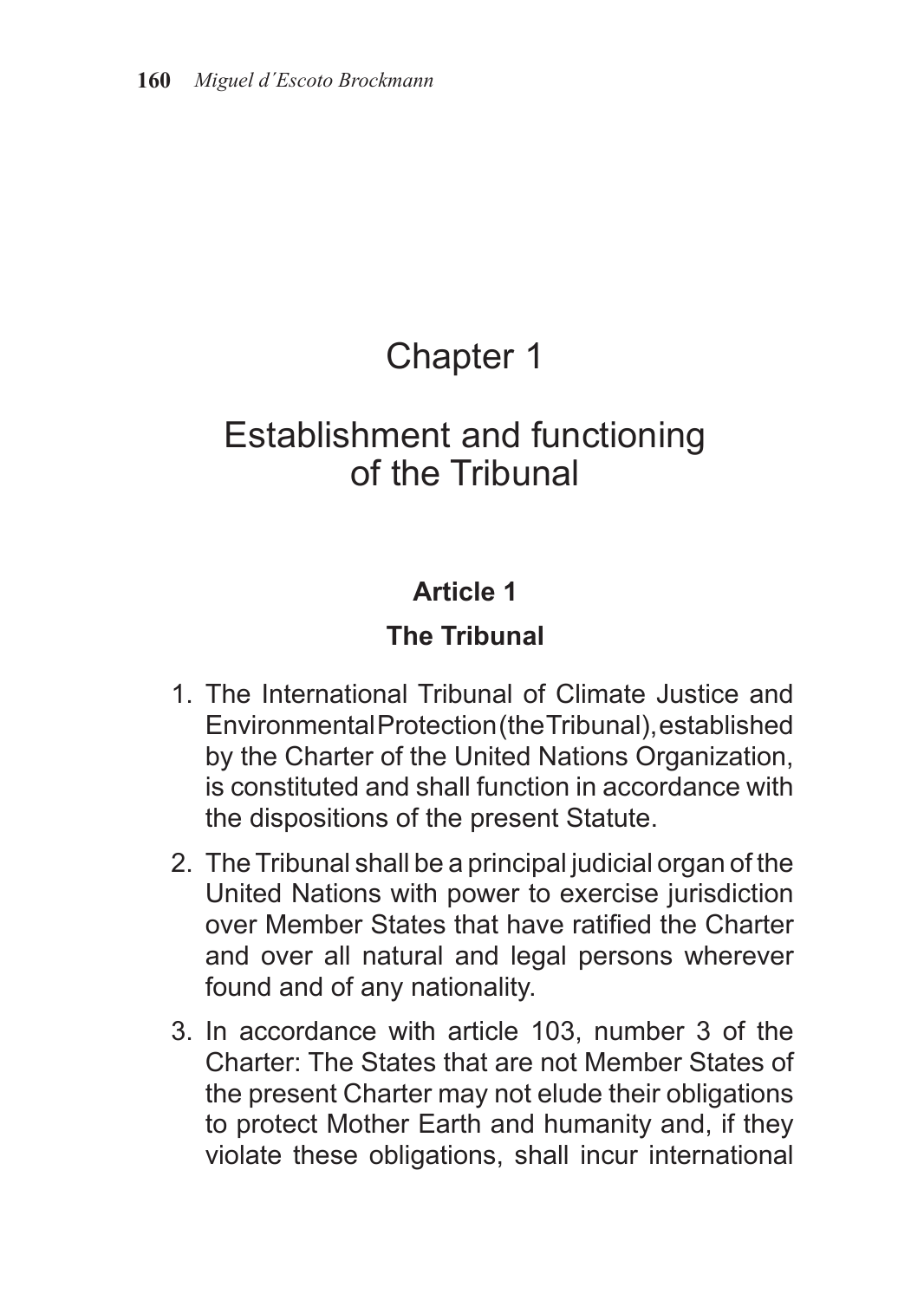responsibility, in accordance with the rules of international law.

- 4. The Tribunal shall consist of
	- a. eleven Judges,
	- b. the Secretariat to assist the Judges and the Attorney, and
	- c. the Office of the Attorney.
- 5. The Tribunal shall be located in the city of Cochabamba, Plurinational Republic of Bolivia. This, however, shall not prevent the Tribunal from sitting and exercising its functions elsewhere whenever the Tribunal considers it desirable. The General Assembly of the United Nations shall ensure the provision of adequate resources for the functioning of the Tribunal.
- 6. The Tribunal shall draft its own Rules of Procedures which shall provide for the organizational aspects of the Tribunal, including its composition.
- 7. The proceedings of the Tribunal shall be public and transparent, except when the demands of the protection of the identity of children under 18 years of age or other special circumstances determined by the Tribunal so require. The deliberations of the judges are always private and shall not be recorded except in the judgment of the Tribunal or when permitted in a separate or dissenting opinion.
- 8. The judgments and opinions of the Tribunal shall include both a decision on the matter before the Tribunal as well as the reasons for the decision.
- 9. Any judge may emit a dissenting vote or manifest a different opinion in the judgment of the Tribunal.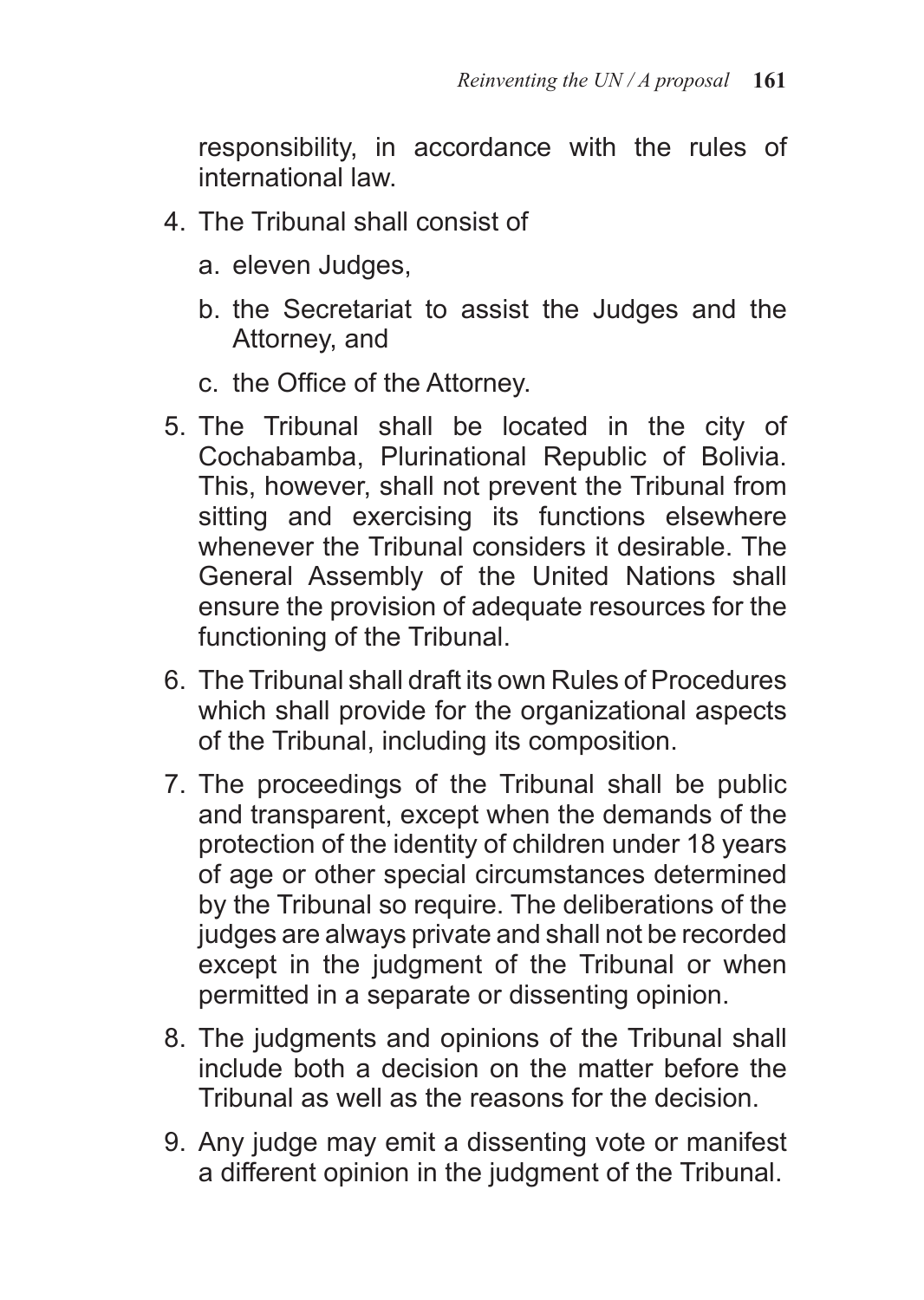- 10. Decisions concerning natural or legal persons shall:
	- a. be made in writing;
	- b. conform with the international standards necessary for a fair trial;
	- c. include explicit findings of *mens rea* (state of mind or intention of a person while committing a criminal act) and *actus reus*; and,
	- d. should also include a description, evaluation, establishment or quantification of the damages recognized in the judgment of the Tribunal.
	- 5. Decisions concerning natural persons may not include the death penalty.

## **Jurisdiction**

- 1. The criminal jurisdiction of the Tribunal shall be complementary to national criminal jurisdictions and shall be exercised when a national court of jurisdiction is unwilling or unable to exercise jurisdiction over a person in a timely manner or when the affected party is not satisfied by the resolution of the national tribunal and has wellfounded reasons to believe that the said ruling would be equally unsatisfactory to the Tribunal.
- 2. The jurisdiction and functioning of the Tribunal shall be governed exclusively by the provisions of this Statute and by any special arrangements made with any State not party to this Statute.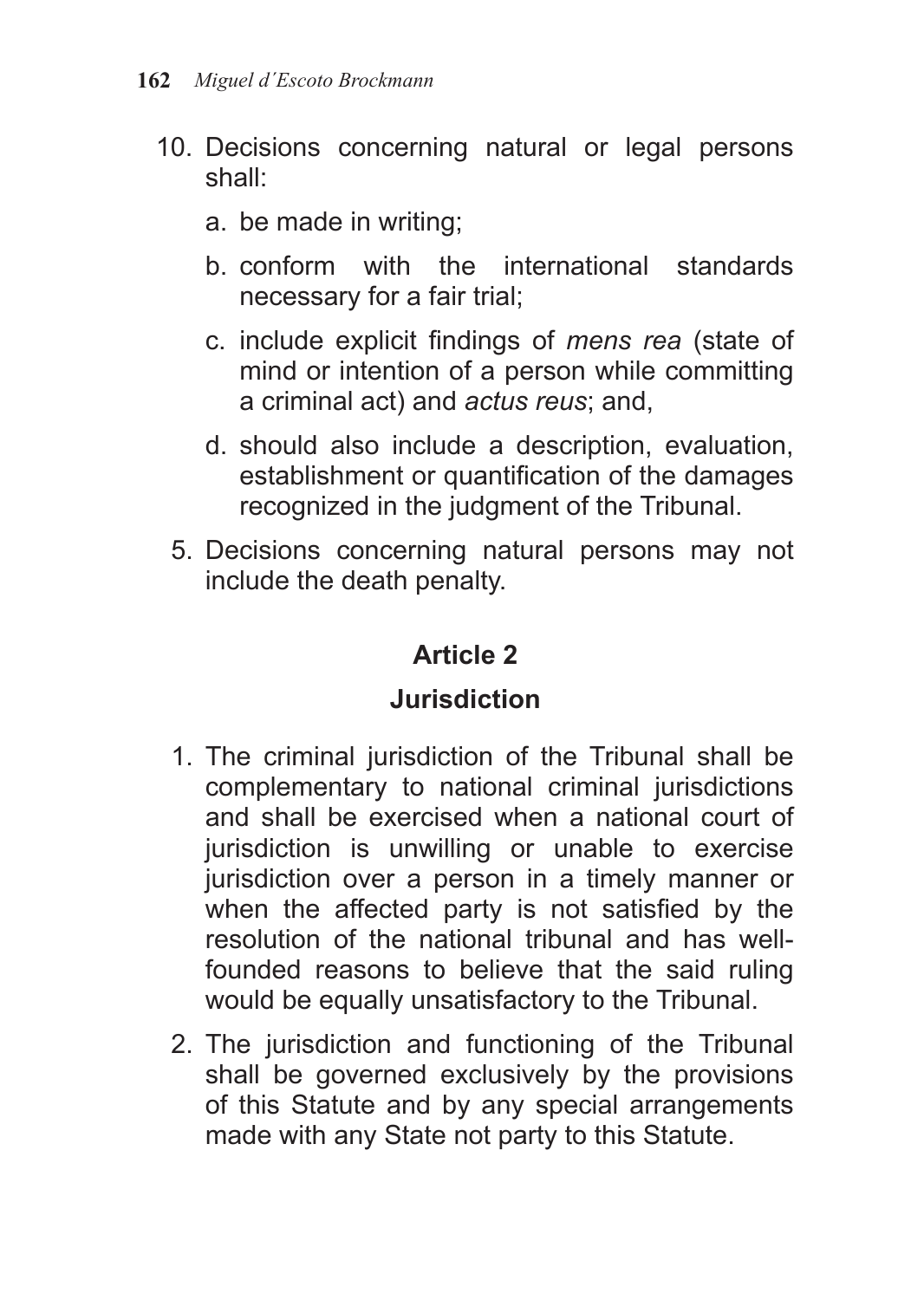- 3. The Tribunal shall determine any question regarding its jurisdiction in accordance with this Statute and its Rules of Procedure.
- 4. The Tribunal shall have the authority to impose precautionary measures prior to deciding the merits of any case in order to prevent damage to the environment.
- 5. The jurisdiction of the Tribunal shall be restricted to matters relating to the international legal obligations described in article 4 and include:
	- a. the authority to determine the responsibility of States, and
	- b. the authority to determine the responsibility of legal and natural persons, including the imposition within the condemnatory sentence, of pecuniary penalty or fines to such persons who could also be put under custodial sentences where appropriate and
	- c. in each of the above cases, the Tribunal shall have the authority to order repair of damage caused by the illegal activity.

#### **Advisory opinions**

- 1. The Tribunal shall have the power to issue an Advisory Opinion on any question put to it by a simple majority of the Member States of the United Nations General Assembly present and voting.
- 2. Other organs of the United Nations and specialized agencies, which may at any time be so authorized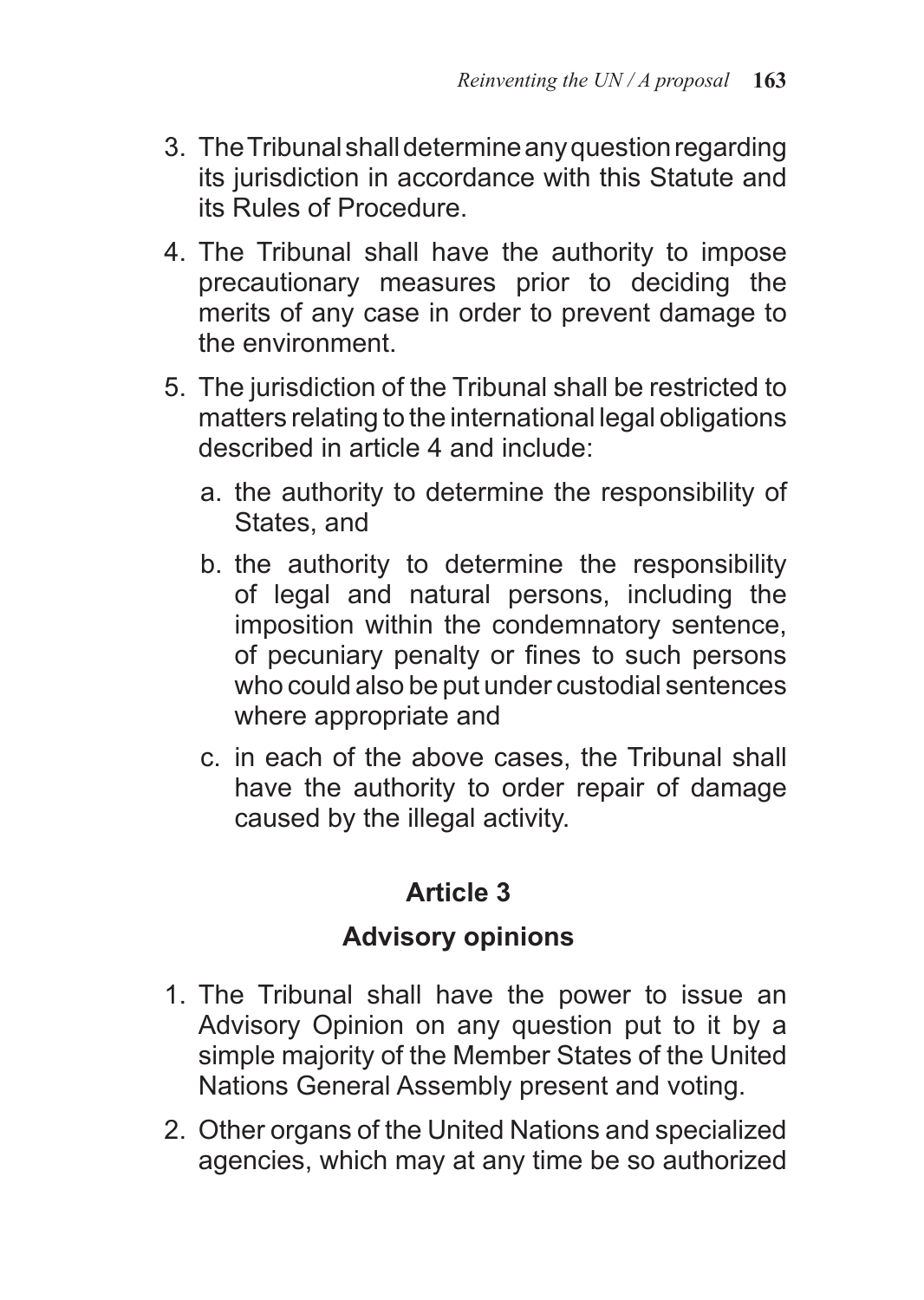by the General Assembly, may request advisory opinions of the International Tribunal on legal questions arising within the scope of their activities.

- 3. When authorized by the General Assembly, nongovernmental organizations may request advisory opinions of the International Tribunal on legal questions of international importance arising within its jurisdiction and within the scope of the nongovernmental organization's activities.
- 4. In responding to a request for an Advisory Opinion, the Tribunal shall consider principles emanating from the Universal Declaration on the Common Good of Mother Earth and Humanity as well as any other relevant principles of law. It shall give particular importance to the principles listed in Article 4(2).
- 5. The Tribunal shall determine its jurisdiction to receive and respond to any request for an Advisory Opinion in accordance with this Statute.

## **Article 4**

#### **Sources of international legal obligations**

- 1. The Tribunal shall apply principles emanating from the Universal Declaration on the Common Good of Mother Earth and Humanity and any other relevant principles of law in deciding cases before it.
- 2. The Tribunal shall give particular importance to the following principles of law:
	- a. the crime of *ecocide*, defined as any act, by a State or a natural or legal person, either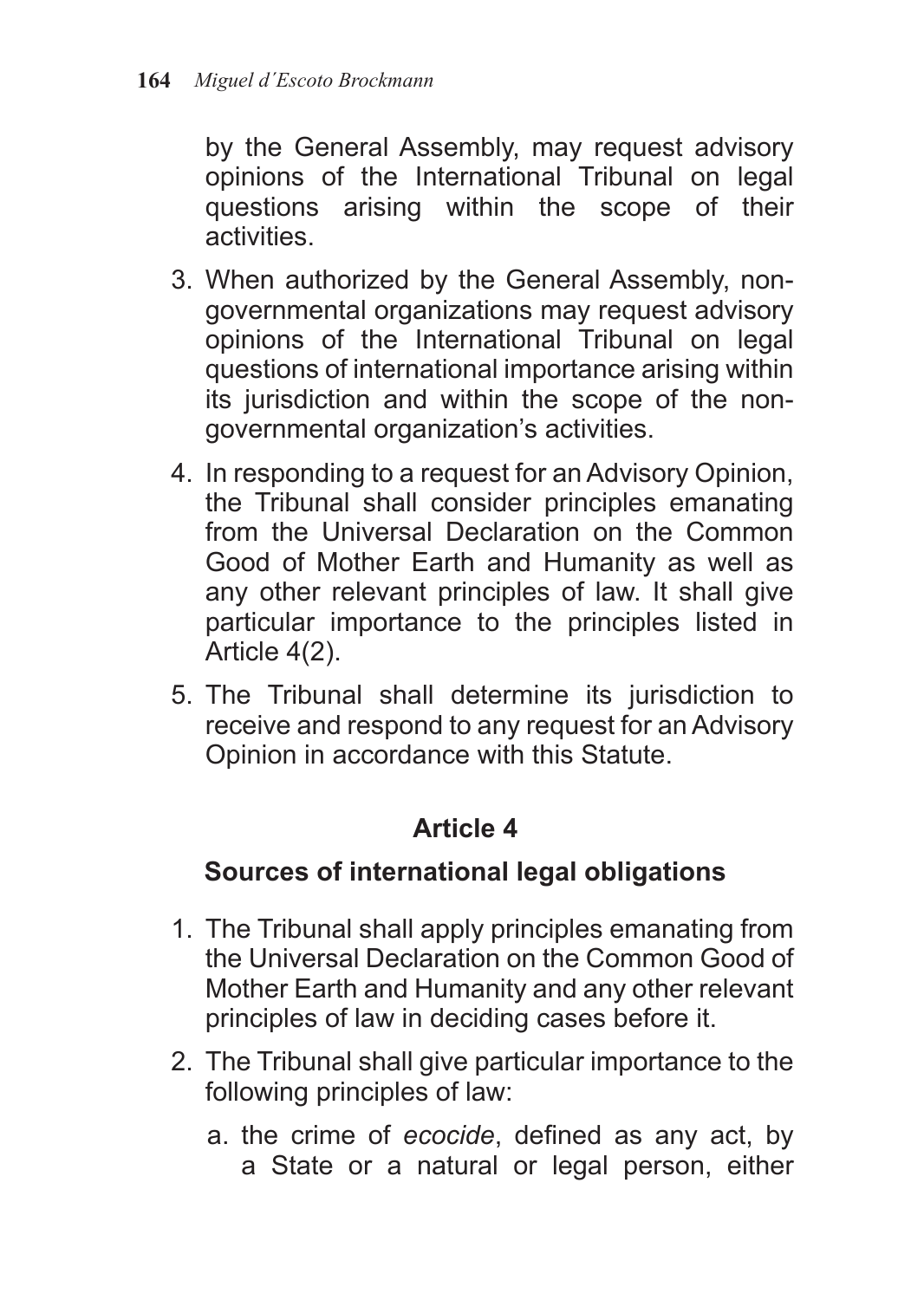intentional or due to negligent behavior that causes significant permanent damage to the natural environment;

- b. the 'precautionary principle' requiring that a State or natural or legal person that has the probable capacity to prevent environmental damage must take action in a timely manner to prevent such damage;
- c. the principle of 'sustainable development' requiring a State or natural or legal person to ensure that their actions promote sustainable economic and social development while respecting and protecting the rights of Mother Earth;
- d. the principle of 'sustainable development' requiring a State or natural or legal person to ensure that a State that has not obtained a 'high level' of development as determined by the United Nation's Human Development Index is able to access and develop technology as necessary for its development in an ecologically sustainable manner, including through the removal of legal or financial obstacles such as intellectual property rights;
- e. the 'polluter pays' principle requiring a State or natural or legal person to pay full reparations for any action that causes significant damage to the natural environment or climate system, including compensation to all individuals, communities or States affected by the damage;
- f. the principle of 'common but differentiated responsibilities and respective capabilities' requiring a State that has a higher level of deve-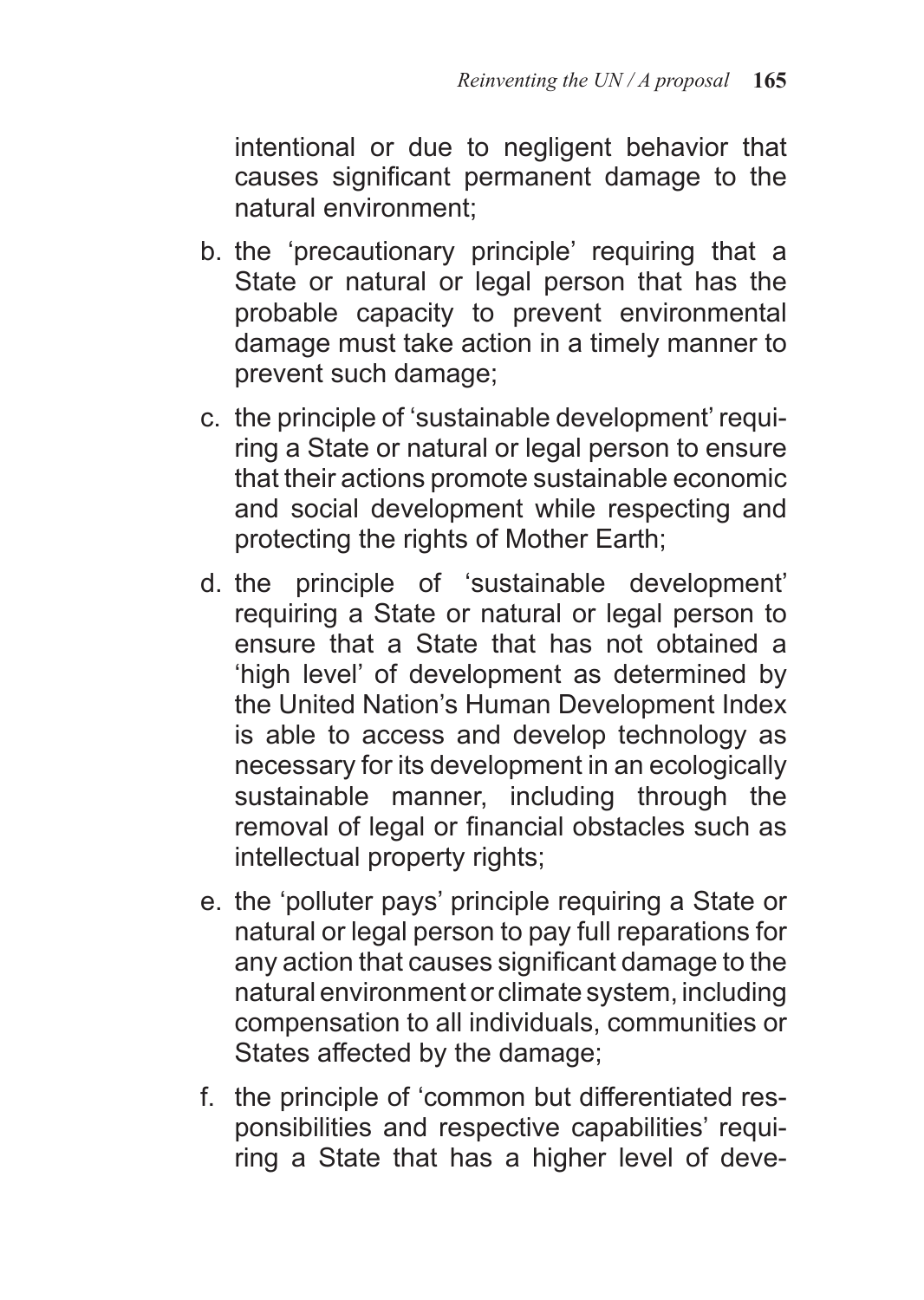lopment as determined by the United Nation's Human Development Index and that has been responsible for a more significant proportion of damage to our common ecosystems since 1850 to take a greater degree of responsibility for the prevention and correction of this damage.

- 3. The justifications found in the general law of State responsibility shall be applicable, taking into account that lack of full scientific certainty shall never be a justification.
- 4. In interpreting and applying the international legal obligations in paragraph 1 the Tribunal shall be guided by:
	- a. the best available scientific findings, with the understanding that the reports produced by the Intergovernmental Panel on Climate Change shall be considered to be the best available scientific findings, unless proven otherwise;
	- b. the views of indigenous peoples that have been brought to its attention; and
	- c. the general rules of interpretation of treaties in articles 31 and 32 of the Vienna Convention on the Law of Treaties.

# **Article 5**

## **Judges**

- 1. The Tribunal shall be composed of eleven judges.
- 2. The General Assembly shall elect the eleven judges of the Tribunal with a two-thirds majority of the member States present and voting, ensuring that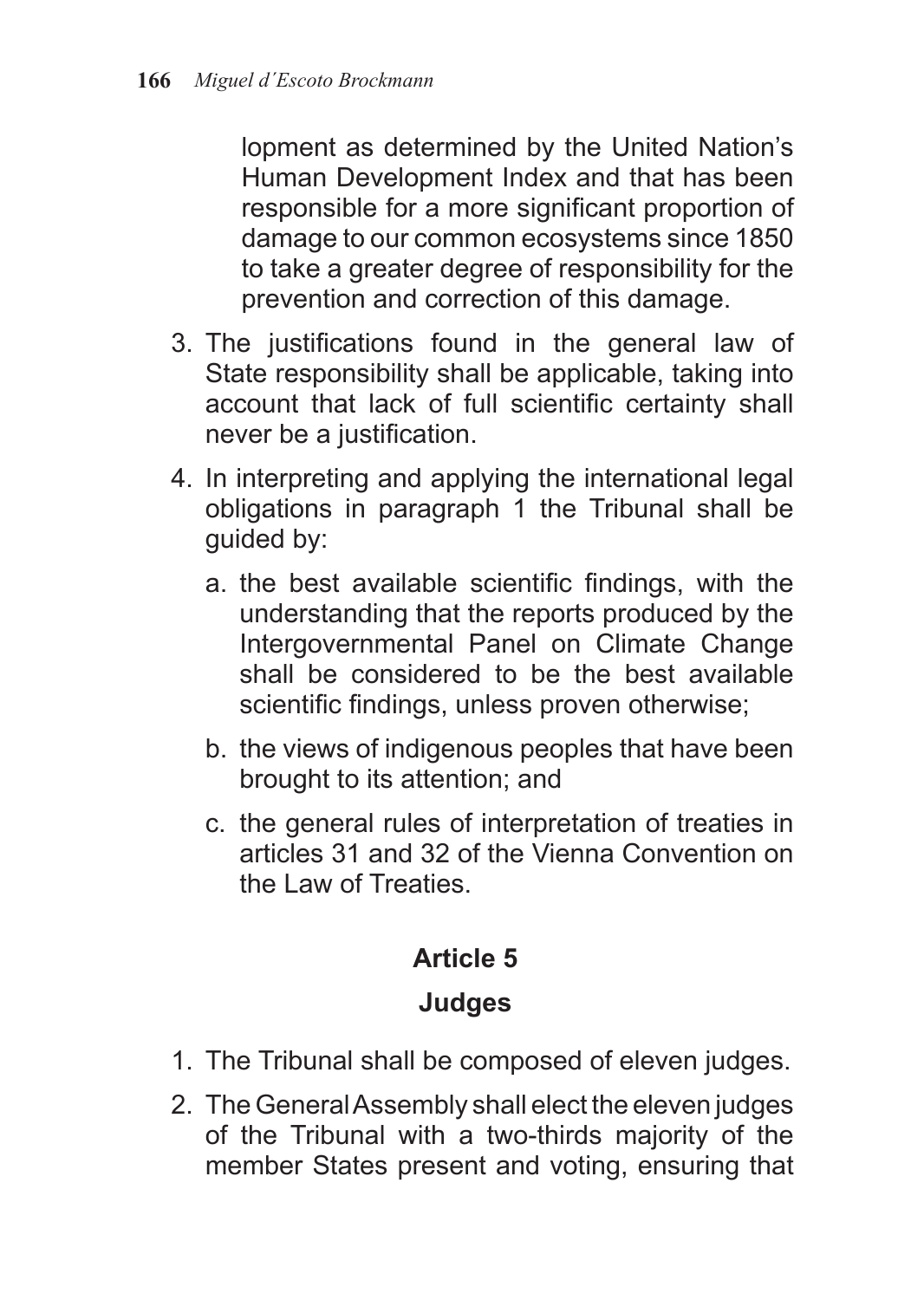the five major geographical regions of the United Nations be equally represented and choosing persons who are recognized as among the most senior and respected jurists in their country and recognized experts in international law, especially international environmental law, international human-rights law, international criminal law, or international humanitarian law.

- 3. No judge or *ad hoc* judge may exercise any government function or hold any other employment during his or her term in office.
- 4. Each judge shall serve a term of office of nine years and be eligible for renewal one time. In the first election, three judges shall be elected for a term of three years, four judges shall be elected for a term of six years, and four judges shall be elected for a term of nine years.
- 5. A judge may be removed before the end of his or her term only for a serious offense that calls into question the ability of the judge to continue to sit on the Tribunal as determined by a vote requiring a two-thirds majority of the United Nations General Assembly Member States.

## **Article 6**

## **Ad Hoc Judges**

*Ad hoc* judges may be appointed in disputes between States or when the State of a national who is subject to proceedings before the Court so requests. In such circumstances, at the request of the State concerned, the General Assembly shall appoint *ad hoc* judges that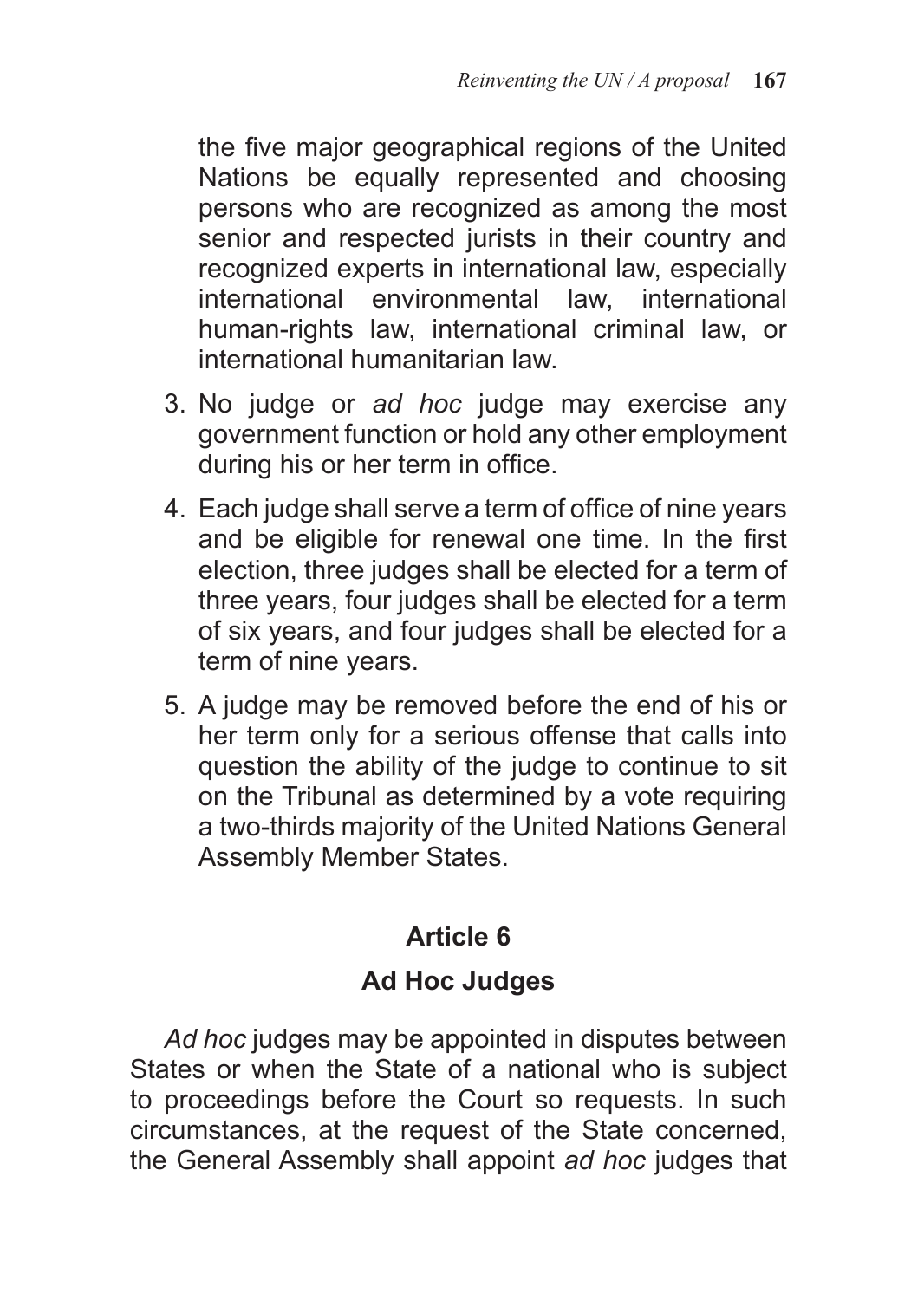satisfy the requirements and qualifications prescribed in article 5-2 above.

# **Article 7**

#### **Secretariat of the Tribunal**

- 1. The Secretariat of the Tribunal shall be established to provide all necessary administrative support to the Tribunal, including, but not limited to, ensuring the timely production and translation of documents, ensuring the acquisition of books or other resources necessary for the functioning of the Tribunal, and any other task as shall be assigned to it by the judges of the Tribunal.
- 2. The Secretariat shall be headed by an Executive Secretary to the Tribunal who is elected by a simple majority vote of Members present and voting of the United Nations General Assembly for a term of ten years at the level of Assistant Secretary-General.
- 3. The employees of the Secretariat shall be international civil servants, recruited from among the most qualified persons and with attention to maintaining gender and geographical balance.
- 4. The Secretariat may, with the consent of the judges and with equal consideration for all, make arrangements for interns or other assistance to the judges. Similar arrangements may be made for the office of the Attorney, with the Attorney's and the Secretariat's consent.
- 5. The Executive Secretary may be removed before the end of his or her term only for a serious offense that calls into question the ability of the judge to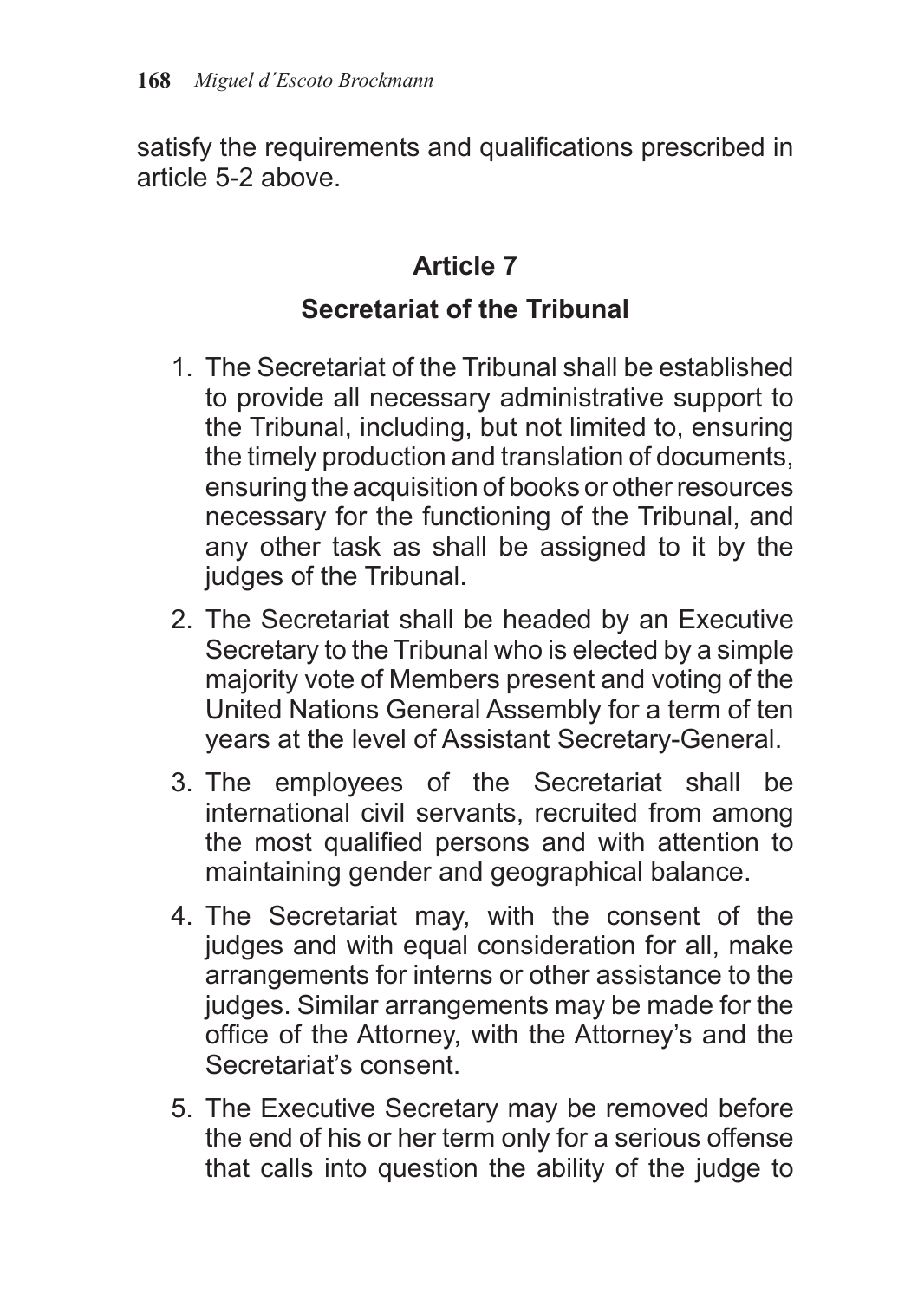continue to fulfill his or her functions for the Tribunal as determined by a vote requiring a two-thirds majority of the United Nations General Assembly Member States.

## **Article 8**

#### **Office of the attorney**

- 1. The Office of the Attorney of the Tribunal shall be established as an essential part of the Tribunal.
- 2. The Office of the Attorney of the Tribunal shall be headed by the Attorney who is elected by a majority vote of the United Nations General Assembly for a term of ten years at the level of Assistant Secretary-General.
- 3. The Attorney shall operate in close cooperation with the judges of the Tribunal, but not under their instruction and shall be independent but subject to the jurisdiction of the Tribunal for purposes of any disciplinary proceedings.
- 4. The Attorney shall exercise his or her function with the highest degree of integrity and objectivity, ensuring that his or her independence is evident in the exercise of his or her duties.
- 5. The Attorney may initiate a prosecution against any natural or legal persons over whom the Tribunal has jurisdiction for violations of the law, the principles and the rules as stated in article 4 of this Statute.
- 6. The Attorney may provide a written legal opinion on any case before the Tribunal concerning a State alleged to be responsible for an internationally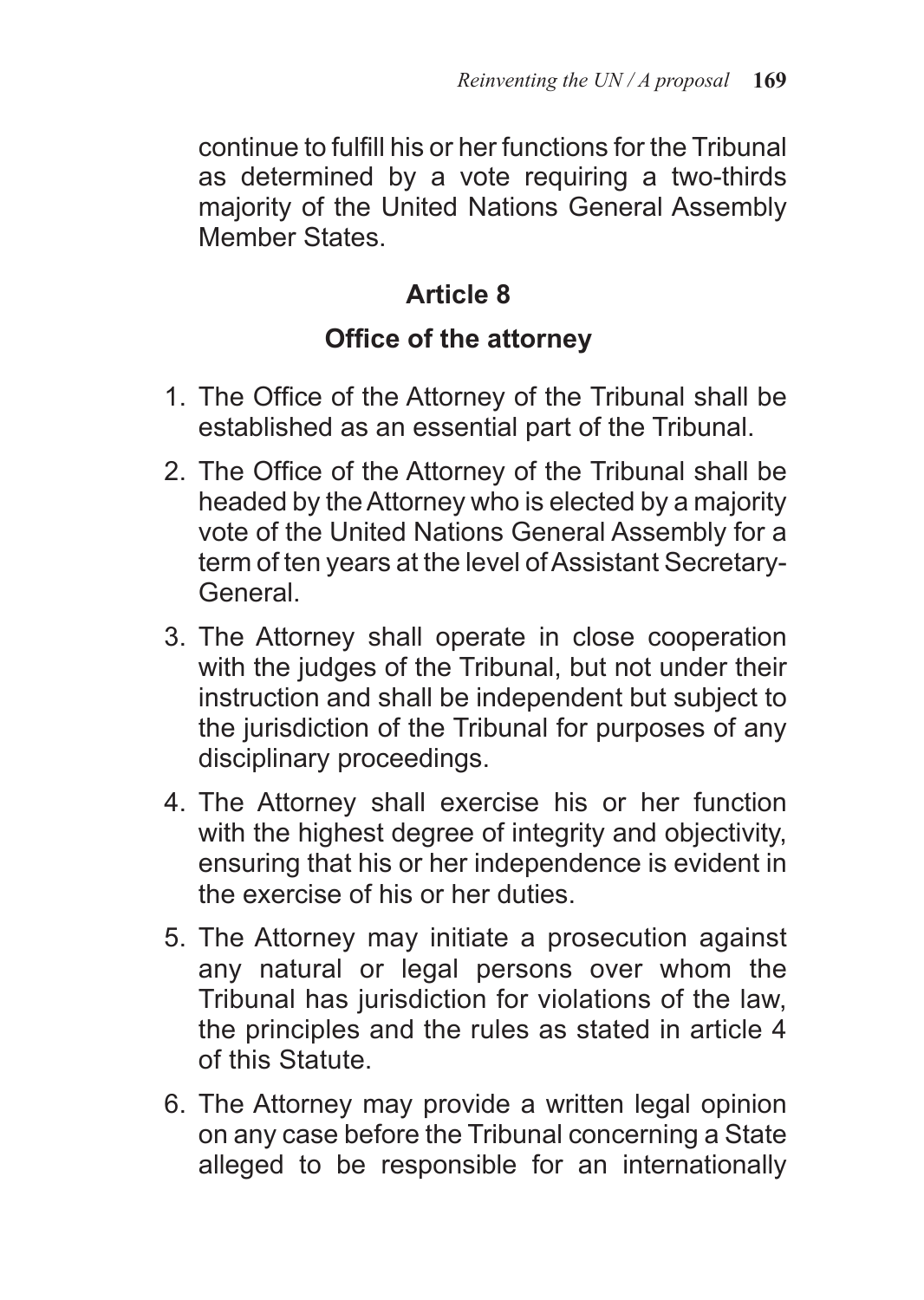wrongful act based on a failure to abide by principles emanating from the Universal Declaration on the Common Good of Mother Earth and Humanity or any other relevant principles of law mentioned in article 4 of this Statute.

- 7. The Attorney may make necessary provisions for the appearance and, where necessary, protection of any witness whose testimony is considered relevant or useful by the Tribunal.
- 8. The Attorney may be removed before the end of his or her term for a serious offense that calls into question the ability of the Attorney to continue to fulfill his or her functions at the Tribunal as determined by a vote requiring a two-thirds majority of the United Nations General Assembly Member **States**

#### **Article 9**

The Tribunal shall frame its own rules for carrying out its functions. In particular, it shall lay down rules of procedure.

## **Article 10**

#### **Relations with other international judicial bodies**

- 1. The Tribunal should cooperate with other existing judicial bodies in so far as this achieves the ends for which the Tribunal was created.
- 2. While the Tribunal may consider the decisions and opinions of any other judicial body, it shall not be bound by them in matters that fall under its specialized jurisdiction.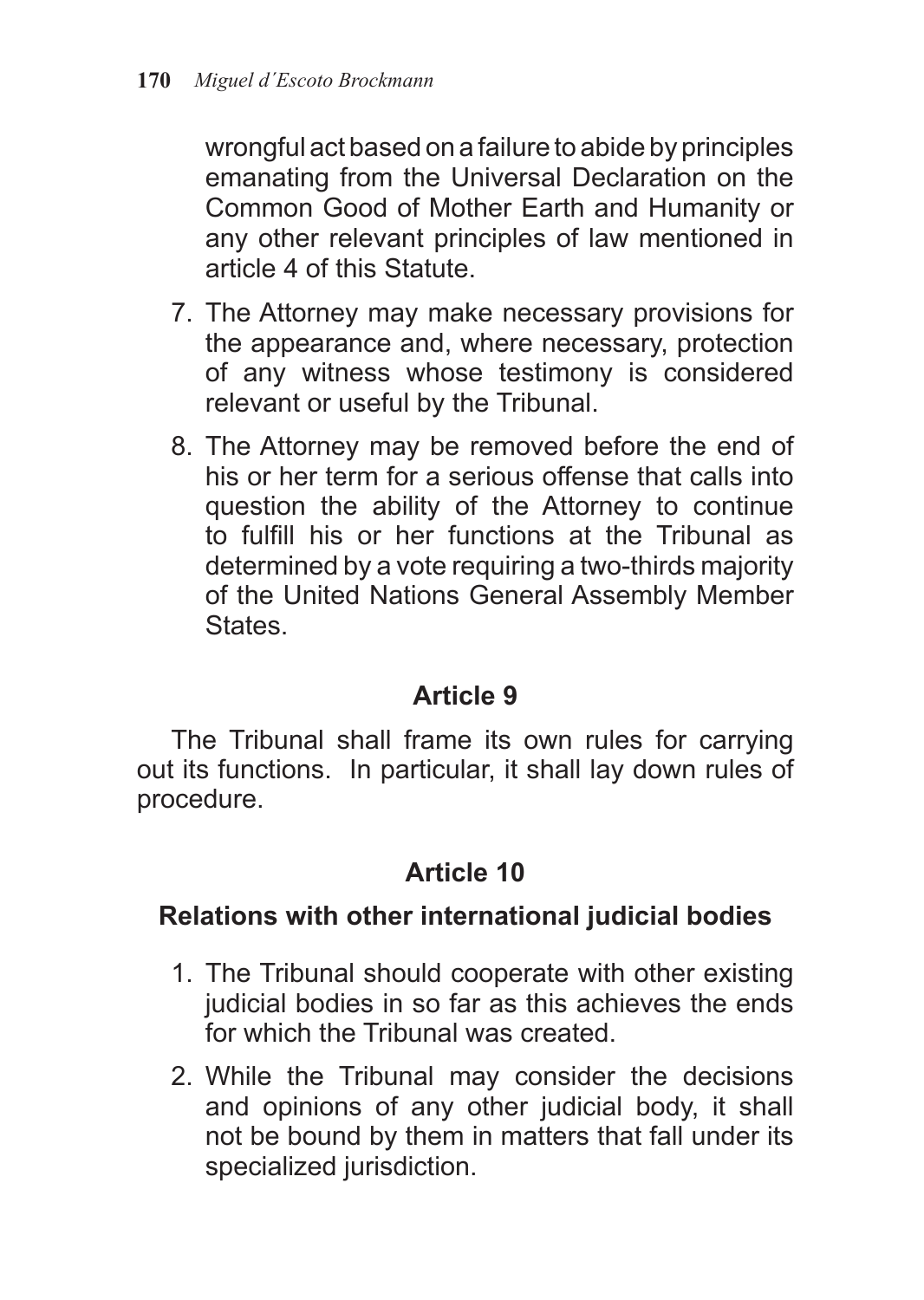3. No case shall be decided by the Tribunal if it has already been submitted to the International Court of Justice and is still under consideration by that Court.

# **Article 11**

#### **Languages of the Tribunal**

- 1. The official languages of the Tribunal are English and French, but all public documents of the Tribunal shall be translated into all the official languages of the United Nations as quickly as possible.
- 2. Any litigant before the Tribunal may use his or her language. The Secretariat shall ensure that provision is made for a reliable interpretation when the litigant has shown that he or she cannot reasonably afford to provide the cost of such interpretation.

## **Article 12**

## **Entry into force of Statute**

- 1. This Statute shall enter into force for all Member States of the United Nations thirty days after it has been ratified by half of the Member States plus one.
- 2. Any State not a member of the United Nations may become Party to this Statute and will be bound by it from the date of its entry into force.
- 3. Jurisdiction over crimes committed by natural or legal persons is limited to those crimes committed after the entry into force of this Statute.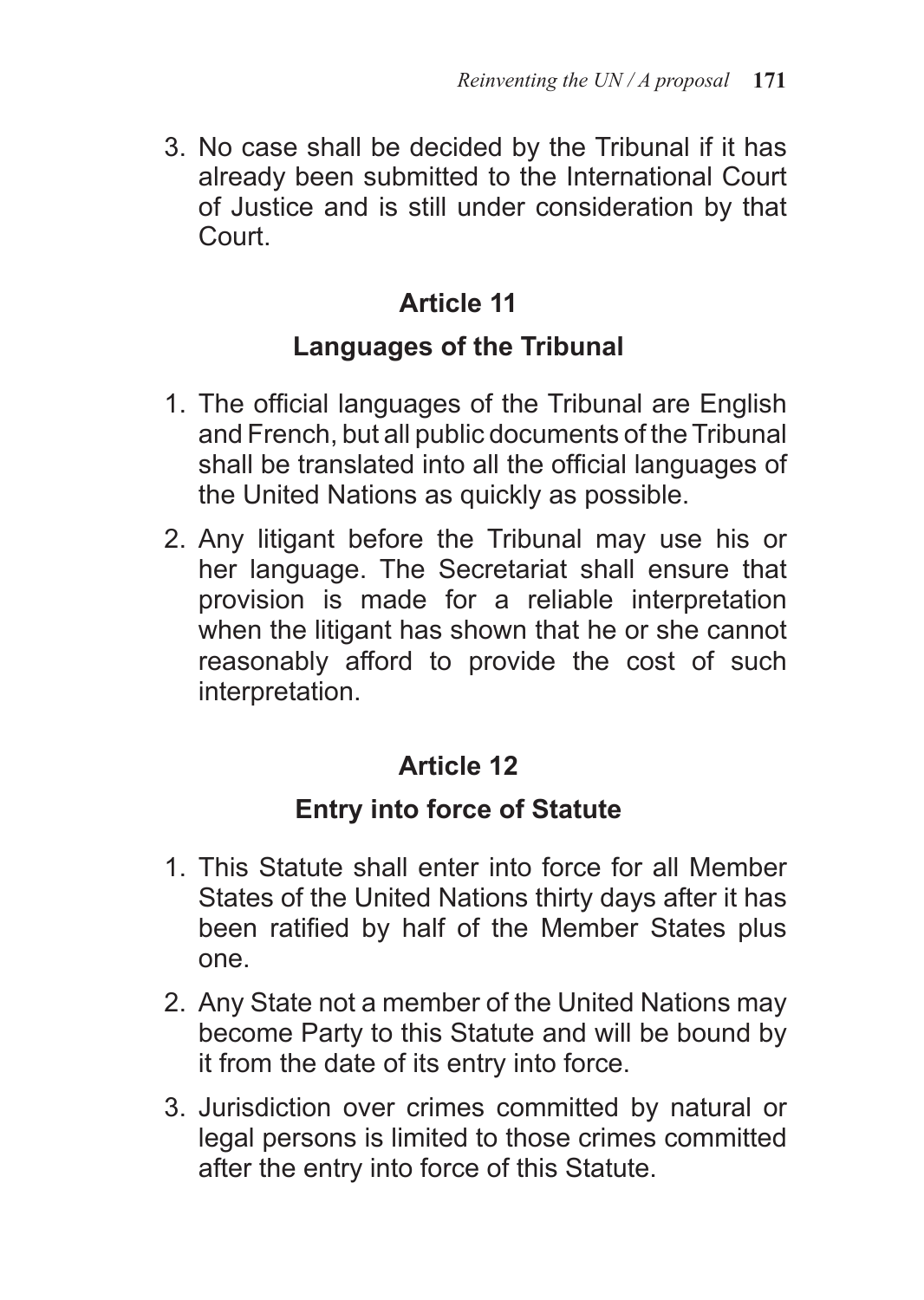#### **Amendment of Statute**

- 1. This Statute may be amended by the agreement of two-thirds of the State parties to the Statute.
- 2. An amendment shall enter into force thirty days after it has been adopted.

# **Article 14**

# **Termination of Statute**

This Statute may not be terminated by any State once it has become a Party to it, except by the agreement of two-thirds of the State parties.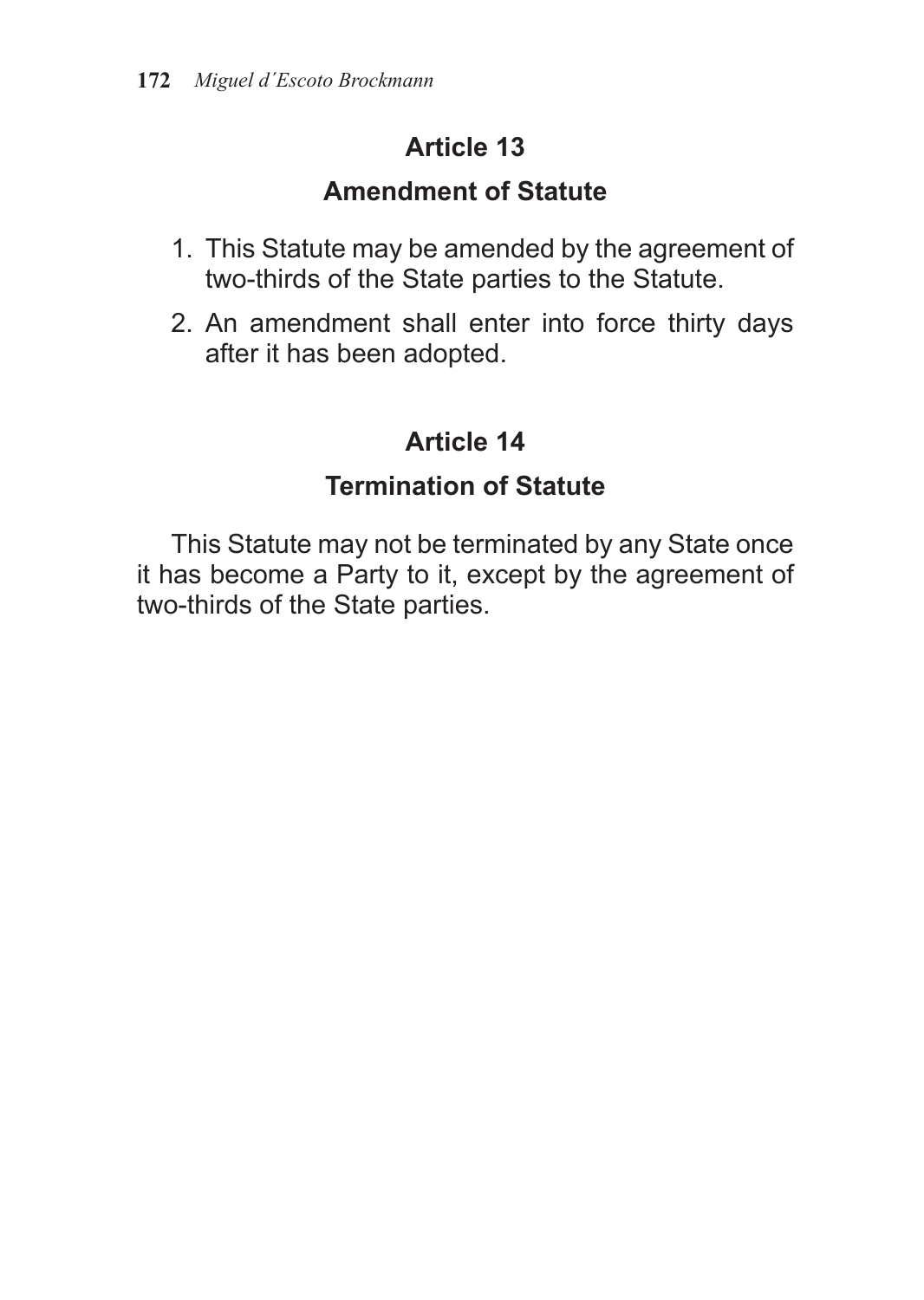

# **Universal declaration on the common Good of Mother Earth and Humanity**

A proposal

April 2011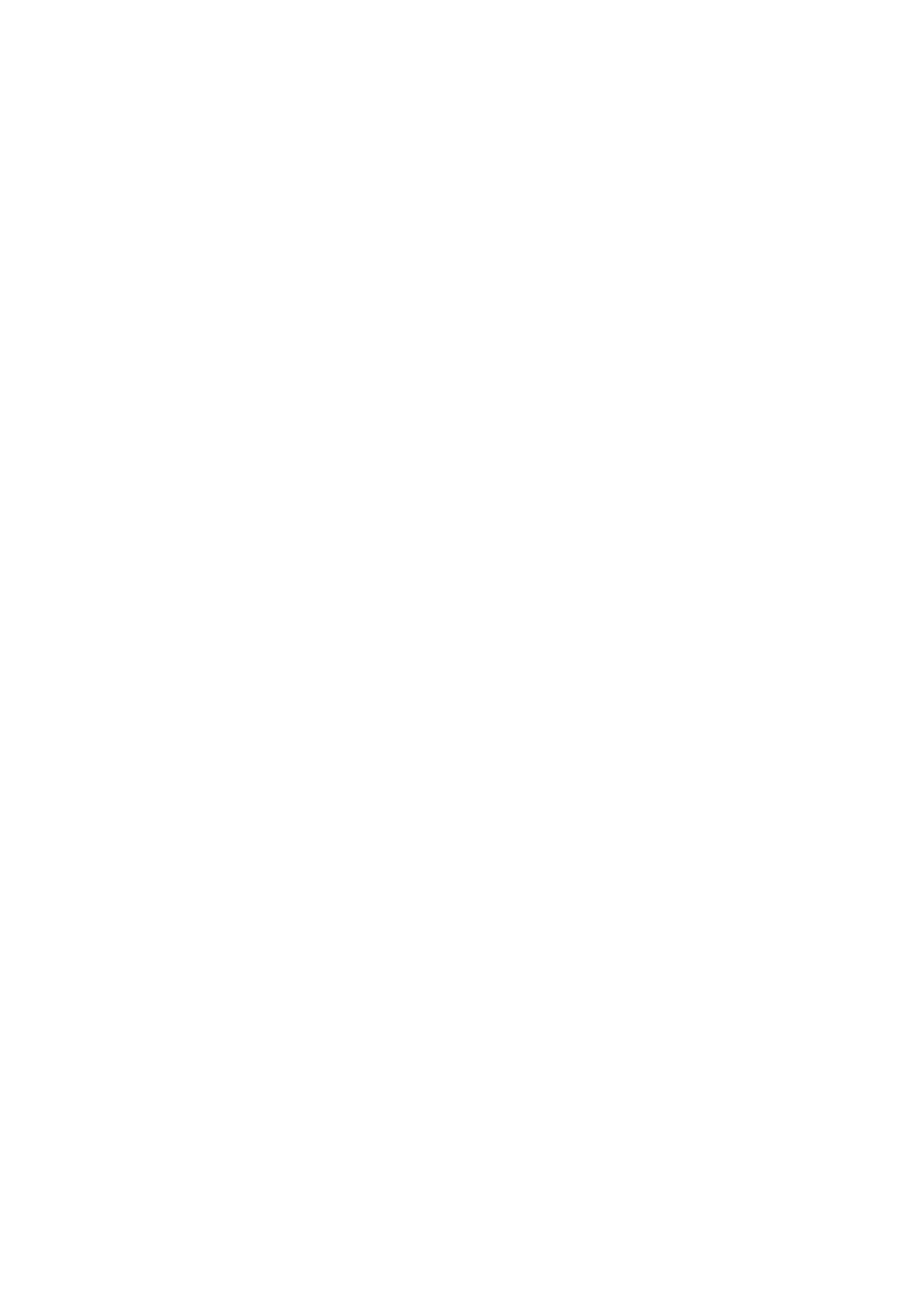# Universal Declaration on the Common Good of Mother Earth and Humanity

#### **Preamble**

- *1. Considering* that Mother Earth and humanity are part of a vast evolving universe, sharing a common destiny, threatened by destruction as a result of the irresponsibility and recklessness of human beings, and that the Earth forms together with humanity a single entity, complex and sacred, as is evident when viewed from outer space, and that, moreover, the Earth is alive and functions as a single selfregulating system made up of physical, chemical, biological and human components that make it ideal for the production and reproduction of life, and that, for that reason, it is our great Mother and our common home;
- *2. Taking into account* that Mother Earth is composed of all the ecosystems in which she has generated a magnificent multiplicity of life forms, all of them interdependent and complementary, making up the great community of life, and that there is a tie of kinship among all living things because they all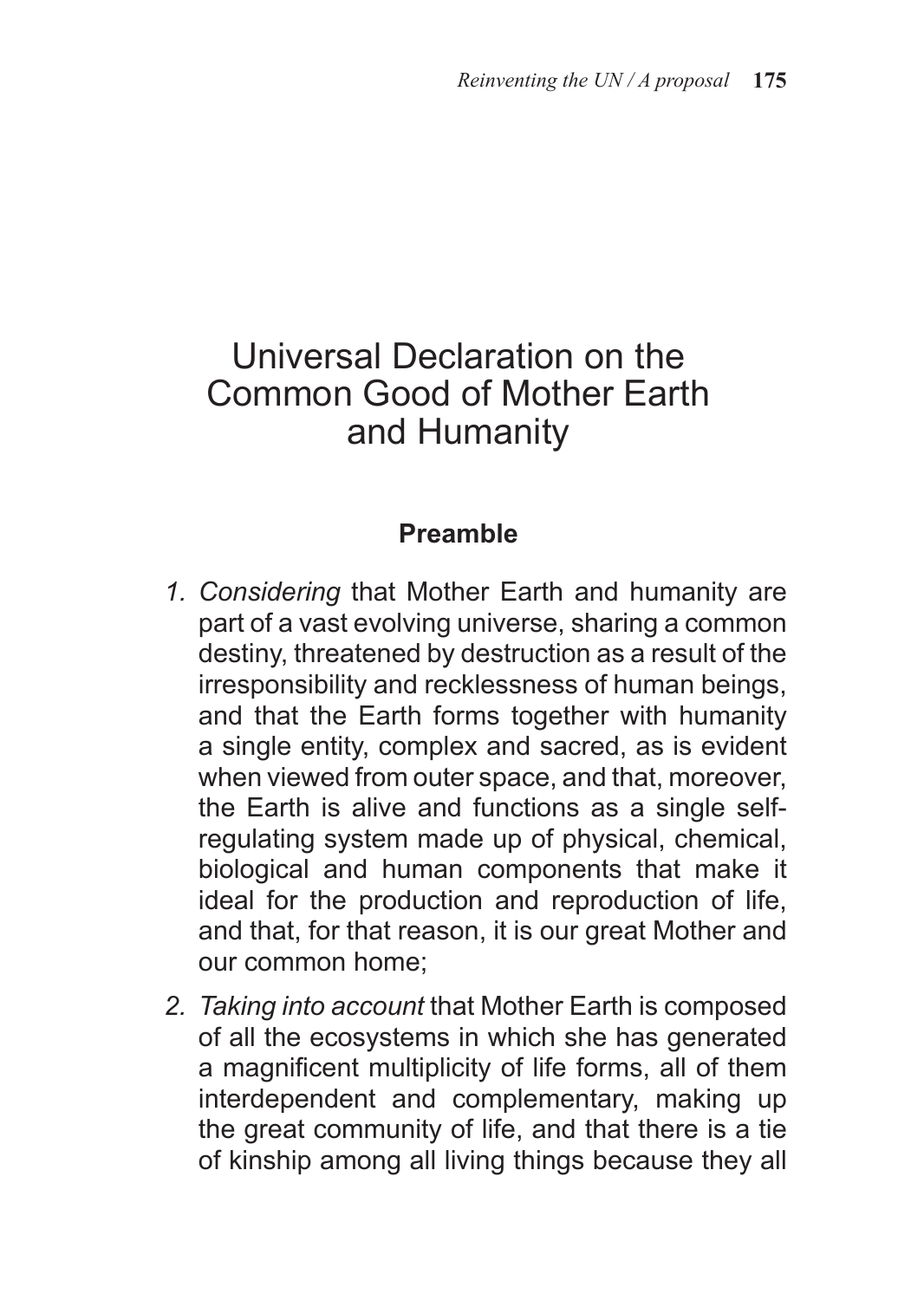carry the same basic genetic code that underlies the sacred unity of life in its multiple forms, and that, therefore, humanity is part of the community of life and represents the birth of awareness and knowledge of the Earth itself, and thus in human beings, men and women, it is the Earth itself that talks, thinks, feels, loves, takes care and venerates;

- *3. Considering* that all human beings, with their cultures, languages, traditions, religions, arts and visions of the world, make up one sole family of brothers and sisters with equal dignity and equal rights, and that Mother Earth has provided us with everything necessary for life, and that natural and human life depend on a healthy biosphere and sustainable ecosystems, in which waters, forests, animals and countless microorganisms are preserved, and that growing global warming threatens the vitality and integrity of the Earth system, and that serious devastation may occur affecting the well-being of millions of poor people who could die of hunger, thirst and different diseases before their time, and, moreover, that this global warming constitutes dangers which could place the survival of the entire human species at risk and cause massive violations of internationally protected human rights;
- *4. Remembering* that our contract with nature forgotten and marginalized—must be renewed and urgently linked to the social contract, which has evolved almost exclusively through anthropocentrism in our time and through strategies to appropriate and dominate nature and Mother Earth, where the prevailing means of production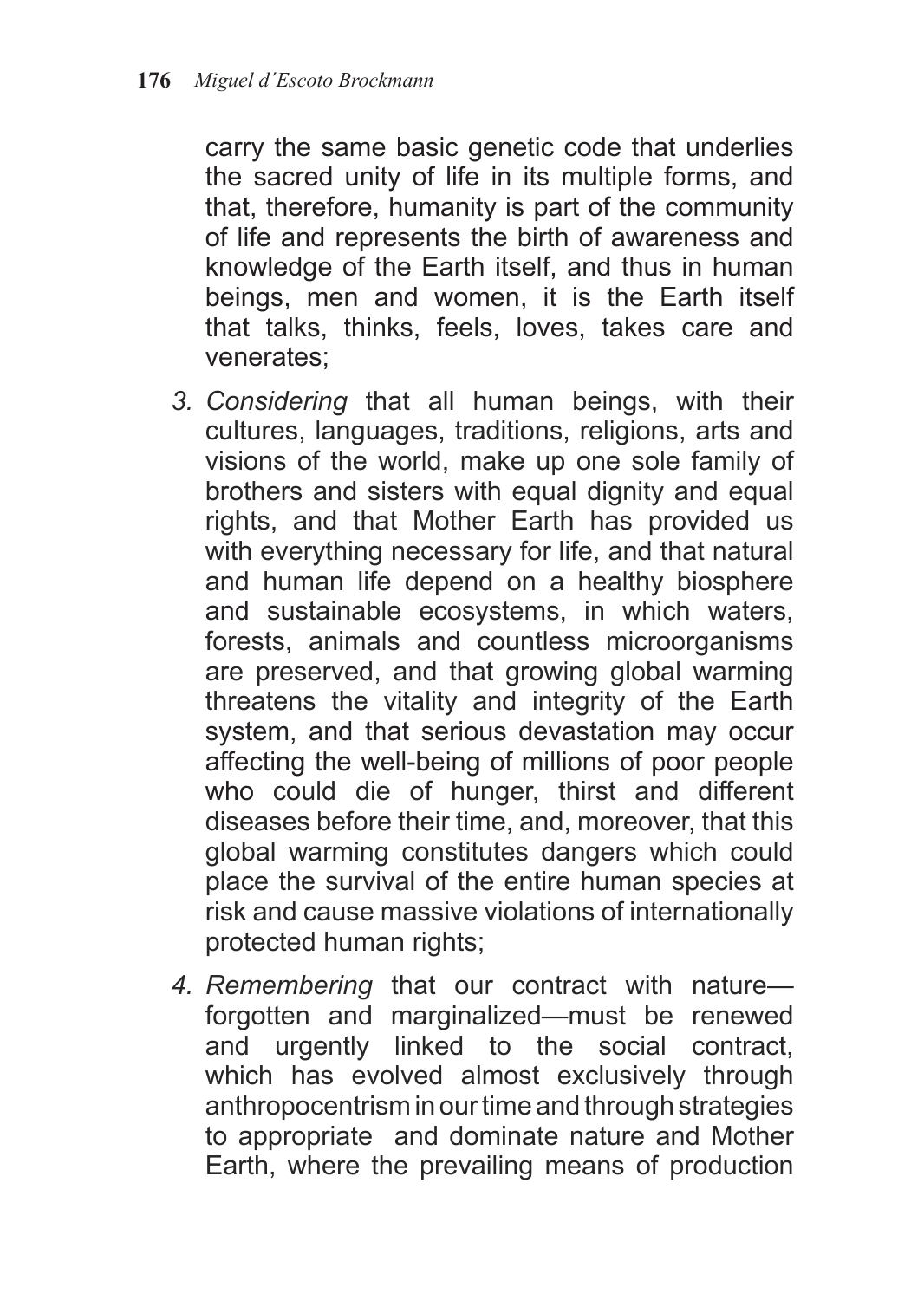in the last centuries, now globalized, have not met the basic needs of the world's peoples and have generated instead a profound gap between the rich and the poor;

- *5. Considering* that awareness of the gravity of the situation of the Earth and humanity makes it imperative that there be changes of minds and hearts, as forcefully emphasized by the Earth Charter, and that a coalition of forces around common values and guiding principles be created soon to form and strengthen the ethical foundation and incentives for practices aimed at ensuring that all individuals, organizations, schools, businesses, transnational institutions and governments adopt a sustainable way of life.
- *6. Noting that* the persons, institutions, the Earth Charter initiative, political leaders, nongovernmental organizations, religions and churches that subscribe to this Declaration feel an urgency to proclaim the present Universal Declaration on the Common Good of Mother Earth and Humanity, whose ideals and criteria should guide peoples, nations and all citizens in their collective, community and personal practices and in their educational processes, in order to ensure that the Common Good is progressively recognized, respected, observed, assumed and universally promoted with a view to ensuring that each and every one of the inhabitants of this tiny blue-white planet, our common Home, lives well and responsibly;

The General Assembly, therefore, now proclaims this Universal Declaration on the Common Good of Mother Earth and Humanity as a common standard to guide the sacred relationship between all peoples and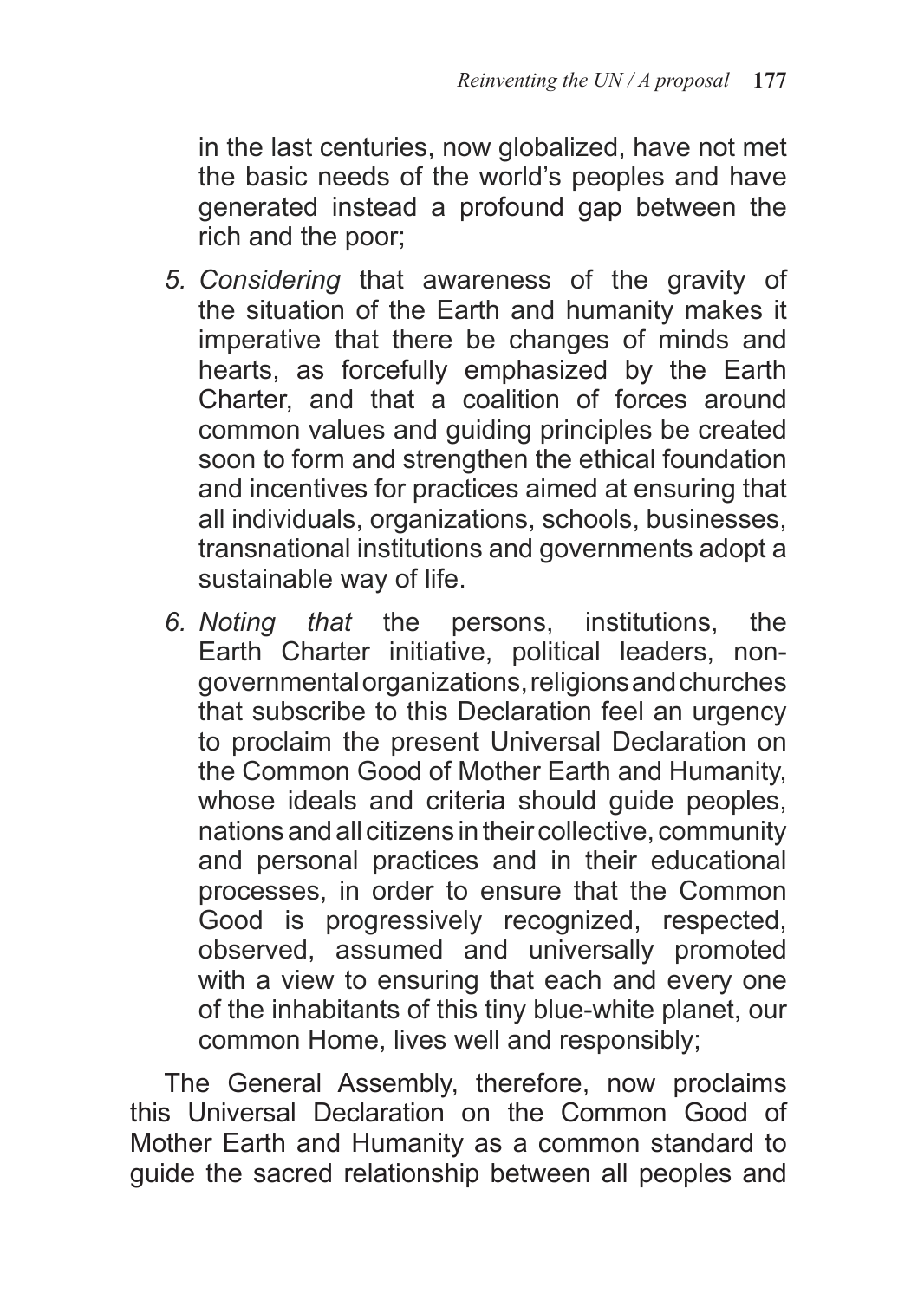nations and their natural environment, to the end that every individual and organ of society, keeping in mind this Declaration as well as other relevant provisions of international law, including international human rights law, shall strive by teaching and education to promote respect for the principles laid down in this Declaration and by progressive measures, national and international, to secure their universal and effective recognition and observance.

#### **Article 1**

The supreme and universal common good, a condition for all other good, is the Earth itself. The Earth, as our Great Mother, shall be loved, cared for, regenerated and revered as we do our human mothers.

- 1. The common good of Mother Earth and humanity demands that we understand the Earth as alive and subject of dignity. No one shall try to appropriate it, turn it into a commodity or damage it systematically by any form of production. The Earth is the communal possession of all those who inhabit it, including future generations, and of all ecosystems.
- 2. The common good of Mother Earth and humanity demands the protection and restoration of the integrity of ecosystems. Special attention shall be devoted to biological diversity and all natural lifesustaining processes.
- 3. The common good of Mother Earth and humanity is strengthened when all beings are regarded and treated as interconnected and as having intrinsic value, regardless of their instrumental value to human beings.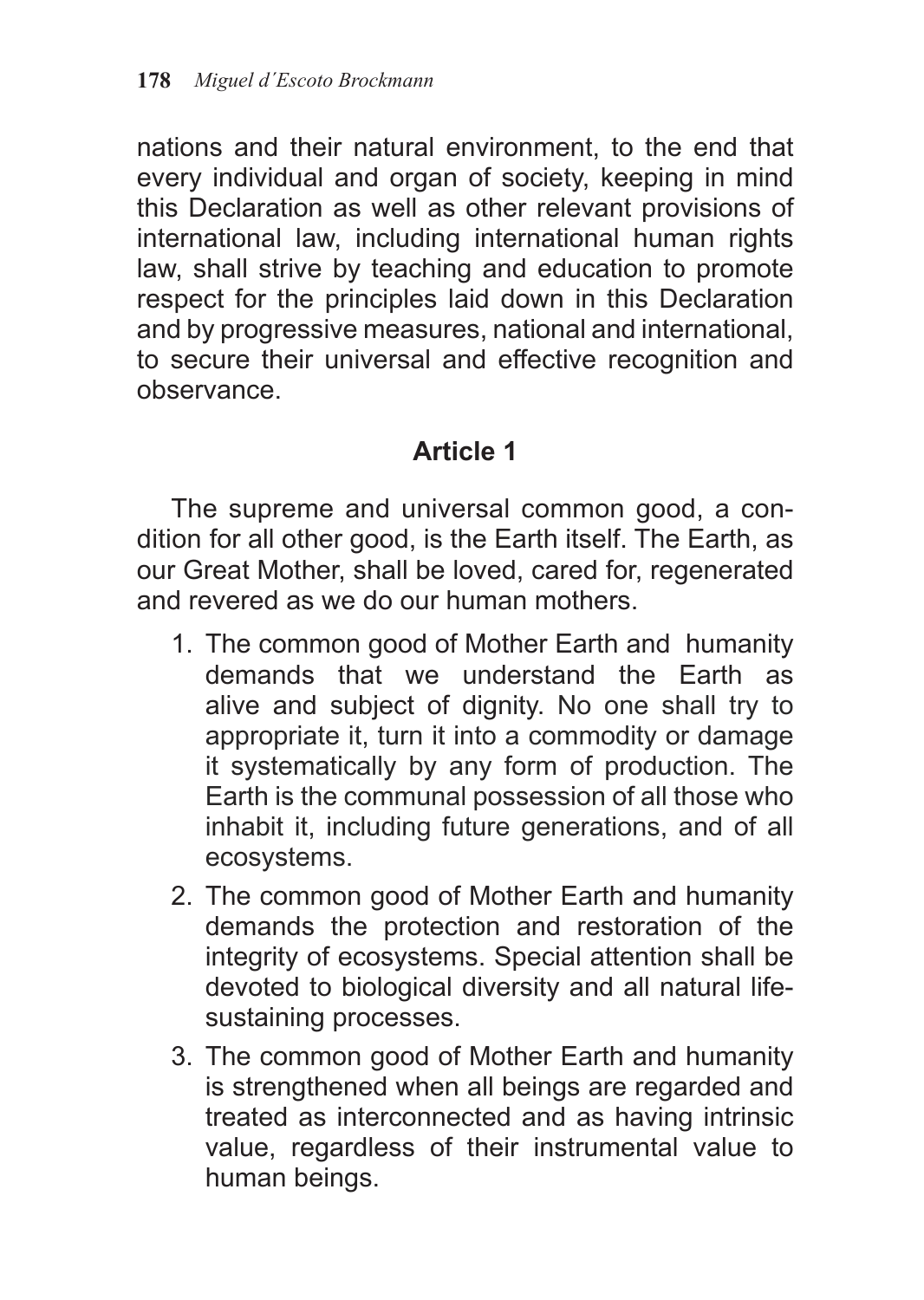To ensure the common good of Mother Earth and humanity, materials used in production and consumption shall be reduced, reused and recycled, while measures shall be taken to ensure that residual waste can be assimilated by ecological systems

- 1. The common good of Mother Earth and humanity is obtained by the sustainable use of renewable resources such as water, soil, forest products and marine life; by such use they will be replenished and guaranteed for current and future generations.
- 2. Non-renewable resources such as minerals and fossil fuels shall be managed in ways that minimize their depletion and cause no serious damage to the common good of Mother Earth and humanity.

## **Article 3**

Production and consumption patterns shall ensure the vitality and integrity of Mother Earth, social equity, solidarity with others and humanity's right and duty to live well and responsibly.

- 1. The common good of Mother Earth and humanity requires the sustainable utilization of available energies prioritizing renewable matrices and other alternative energy sources such as solar, wind, tides and agroenergy.
- 2. The common good of Mother Earth and humanity is increased when pollution of any part of the environment is reduced to the minimum thus preventing the adverse effects of global warming, and when there is effective reduction in the use of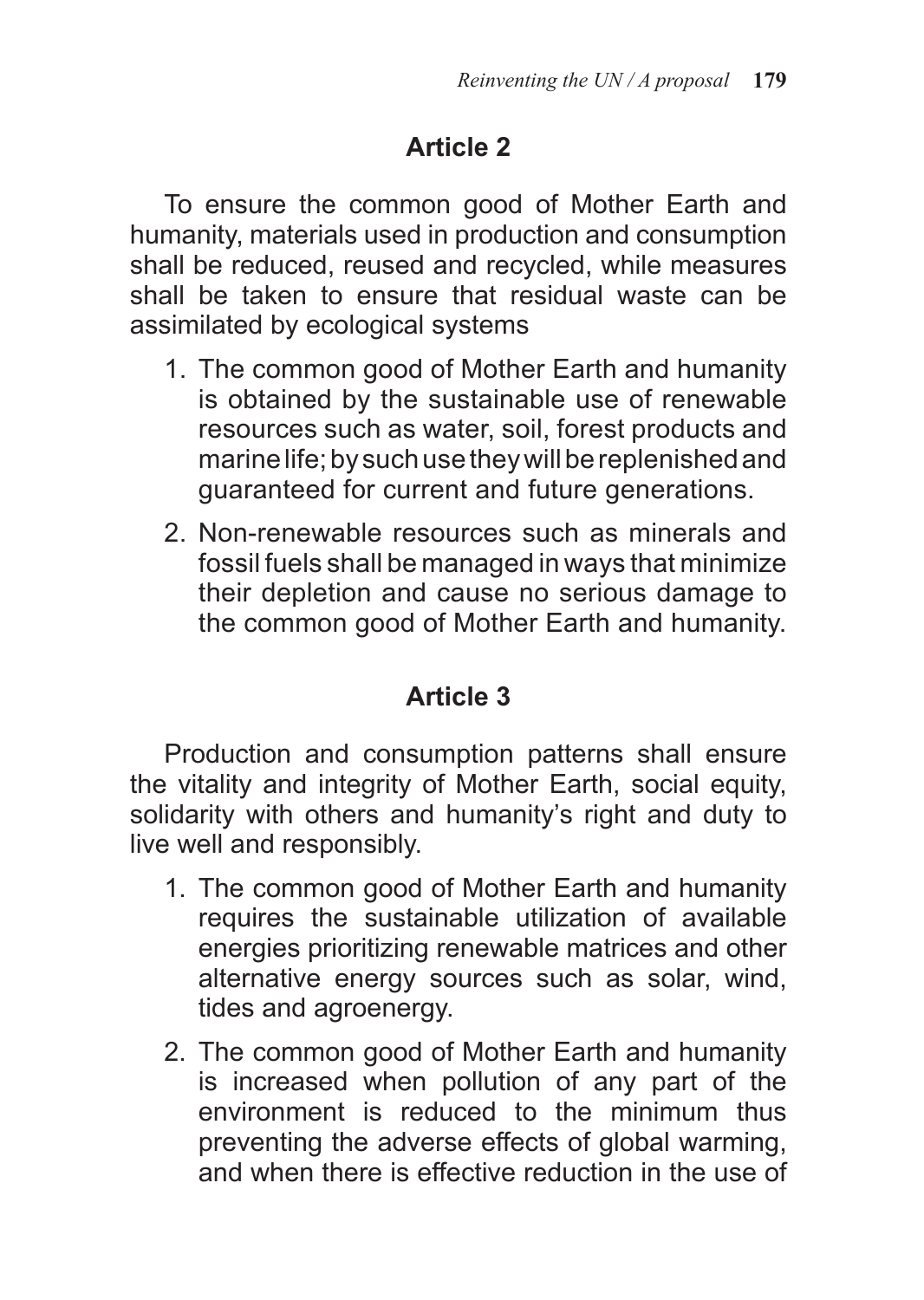radioactive, toxic and of other dangerous chemical substances.

3. Since the common good of Mother Earth and humanity is not compatible with the existence of nuclear, biological, and chemical weapons, or those made with depleted uranium or other radioactive materials, as well as other weapons of mass destruction, these shall be completely eliminated.

## **Article 4**

The biosphere is part of the common good of Mother Earth and humanity and is a shared heritage of all forms of life, of which human beings are the custodians.

## **Article 5**

Natural resources, such as air, soil, fertility, flora, fauna, genes, micro-organisms and representative samples of natural ecosystems and outer space are part of the common good of Mother Earth and humanity.

- 1. Water is part of the common good of the Earth and humanity because it is a natural, common, essential and irreplaceable resource for all living things, especially for humans. All humans are entitled to have access to it, regardless of the costs of its collection, reserve, purification and distribution, which shall be assumed by governments and society.
- 2. Oceans are part of the common good of Mother Earth and humanity. They constitute the great repositories of life, act as climate regulators and are the physical and chemical foundation of the Earth.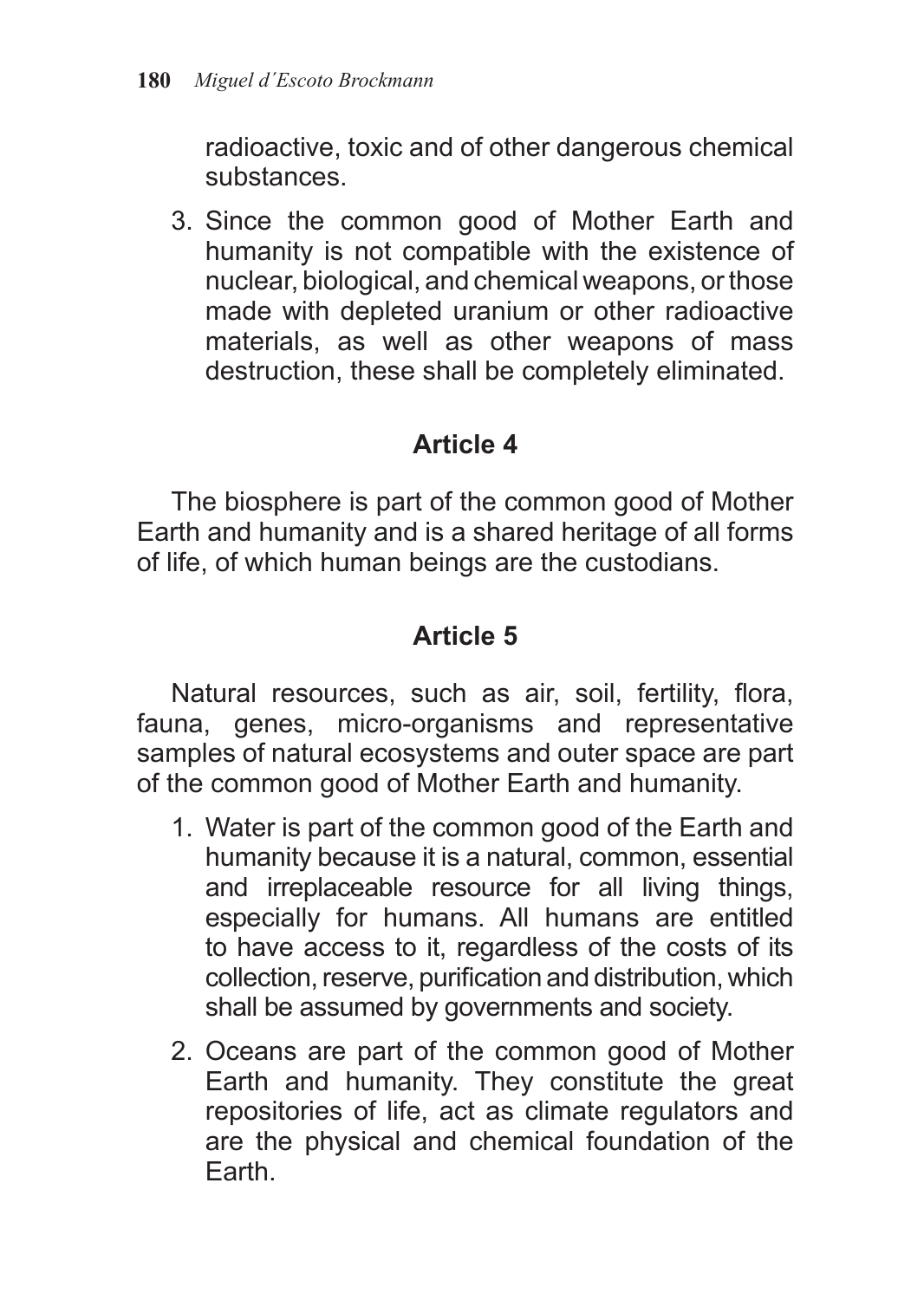- 3. Forests are part of the common good of Mother Earth and humanity. They are home to the largest biodiversity on the planet and provide the moisture needed for the rainfall system, and they are the major absorbers of carbon dioxide.
- 4. The Earth's atmosphere and climate system are part of the common good of Mother Earth and humanity because they create the essential condition for the maintenance of life and should be treated globally and with shared responsibility.

## **Article 6**

Anthropogenic interference with the climate system shall be stopped and corrected through international cooperation. This cooperation shall be based on the principles of climate justice, equity, common but differentiated responsibilities and respective capabilities and other established principles of international law, including the provisions of this Declaration.

# **Article 7**

The diversity of foods, including the necessary genetics and biogenetics for its production, is part of the common good of Mother Earth and humanity. Speculation of any kind on the diversity of foods shall be prohibited.

# **Article 8**

The energies necessary for life, as well as health and education, the media, the Internet, postal services and public transport, are public goods of all humanity.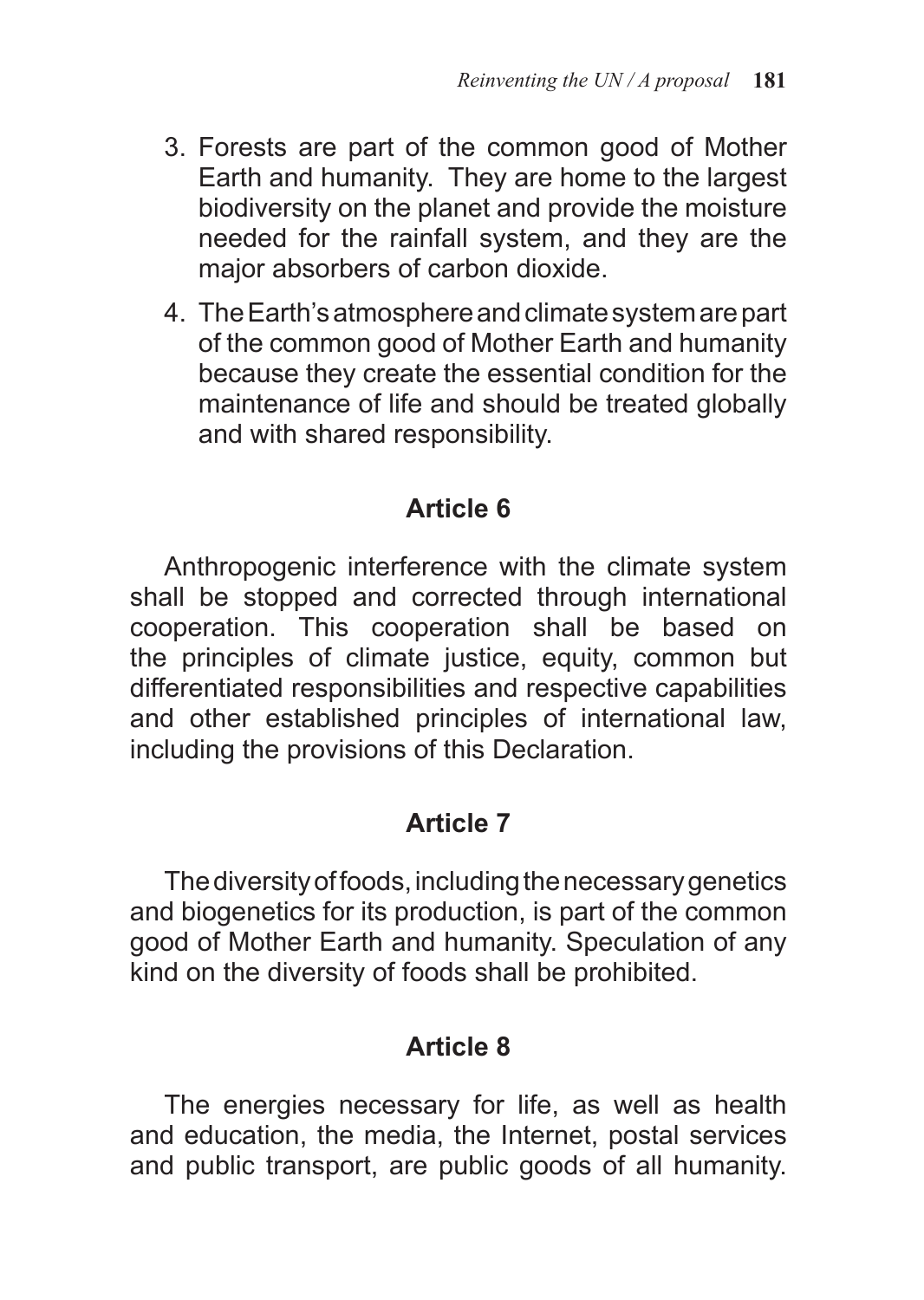The medicines produced by private laboratories form part of the common good of humanity five years after their registration, and in emergency situations they shall become public goods immediately.

## **Article 9**

Oil and mining activities and agrofuels shall be subjected to governmental controls and social monitoring in view of their potentially harmful effects on the common good of Mother Earth and humanity.

# **Article 10**

Together with the Earth and the biosphere, humanity is itself the highest expression of the common good of Mother Earth and humanity. She constitutes more than the mere sum of individual human beings. As a species that is essentially social in nature, humanity comprises the sum of all types of relationships combined, including those established between persons, institutions, ethnic groups and cultures. It constitutes an error and illusion to separate humanity into different entities or heterogeneous categories due to their birthplace because, as human beings, we all share a common origin. By virtue of that we are all Africans, co-proprietors of the Earth, and assume a shared responsibility for her care and management.

1. Due to the fact that we are conscious of and share responsibility, history shows that human beings can be wise and demented, selfish and altruistic. Humanity can use technical and scientific knowledge to benefit the lives of all and the Earth, just as it can use it to build factories of death capable of threatening all humanity and the Earth to the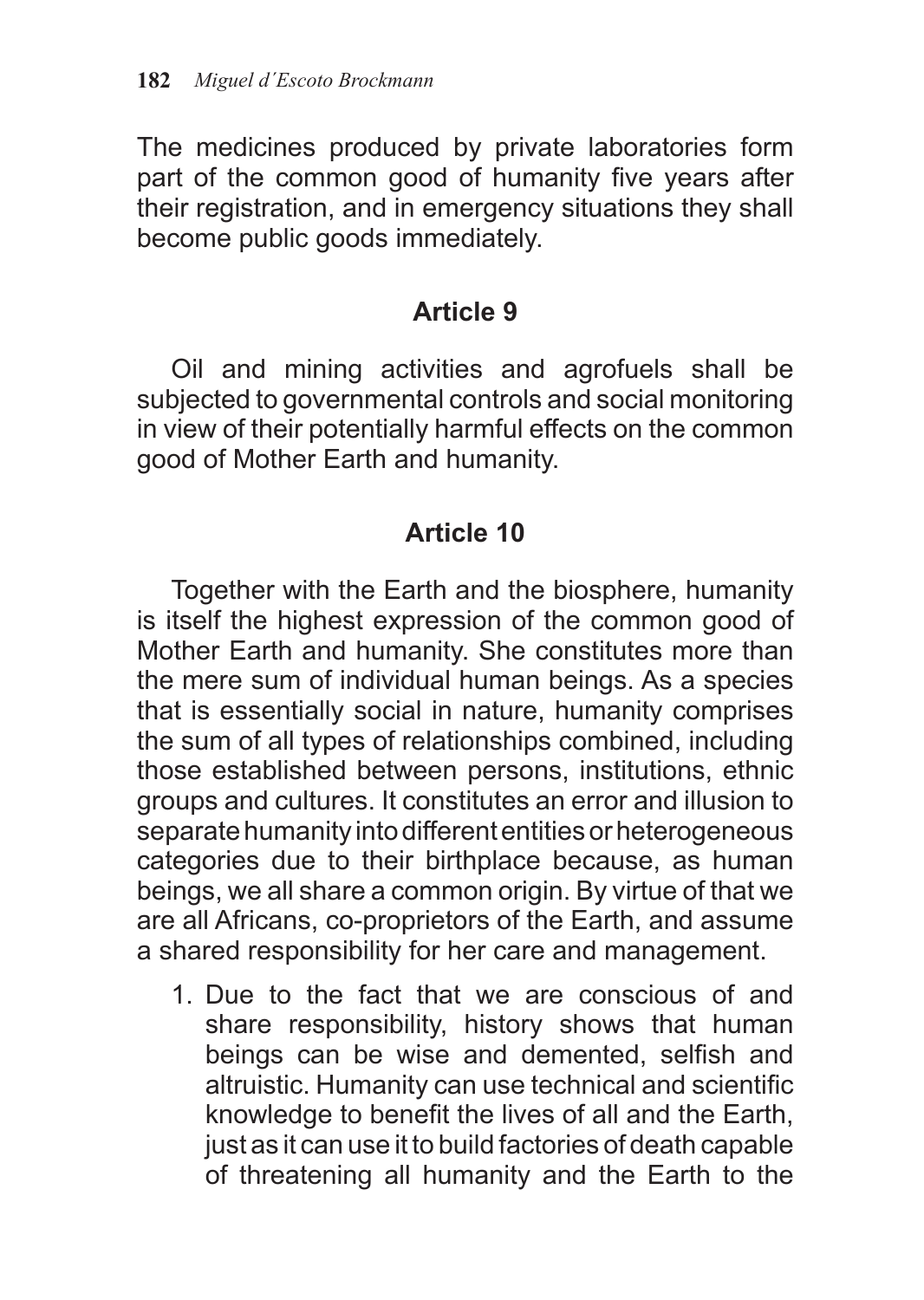point of annihilation. Humanity is capable of love to the point of giving one's life, just as it is capable of hate to the point of taking life away. To nourish our potential to be wise and loving and to live in harmony with Mother Earth, we shall promote an awareness of a humanitarian ethic that loves and protects all forms of life above power and personal or collective advantage.

- 2. It is characteristic of Humanity to have a common objective and to imagine for itself a future of hope and to create conditions for achieving it in the short, medium and long term. By so doing humanity creates a common destiny, copiloting the biosphere for the continued life of all.
- 3. Humanity shall take responsibility for its demographic growth within the physical and geographical confines of a finite planet, knowing how to harmonize, with ethics and wisdom, the rights of persons and families with the collective interest of humanity.

## **Article 11**

Human beings, men and women, bearers of dignity, conscience, intelligence, love, solidarity and responsibility, constitute the great common good of Mother Earth and humanity.

- 1. The inherent dignity of all human beings and their intellectual, artistic, ethical and spiritual potential shall be affirmed.
- 2. The mission of human beings is to care for and protect Mother Earth and humanity as inheritances received from the universe.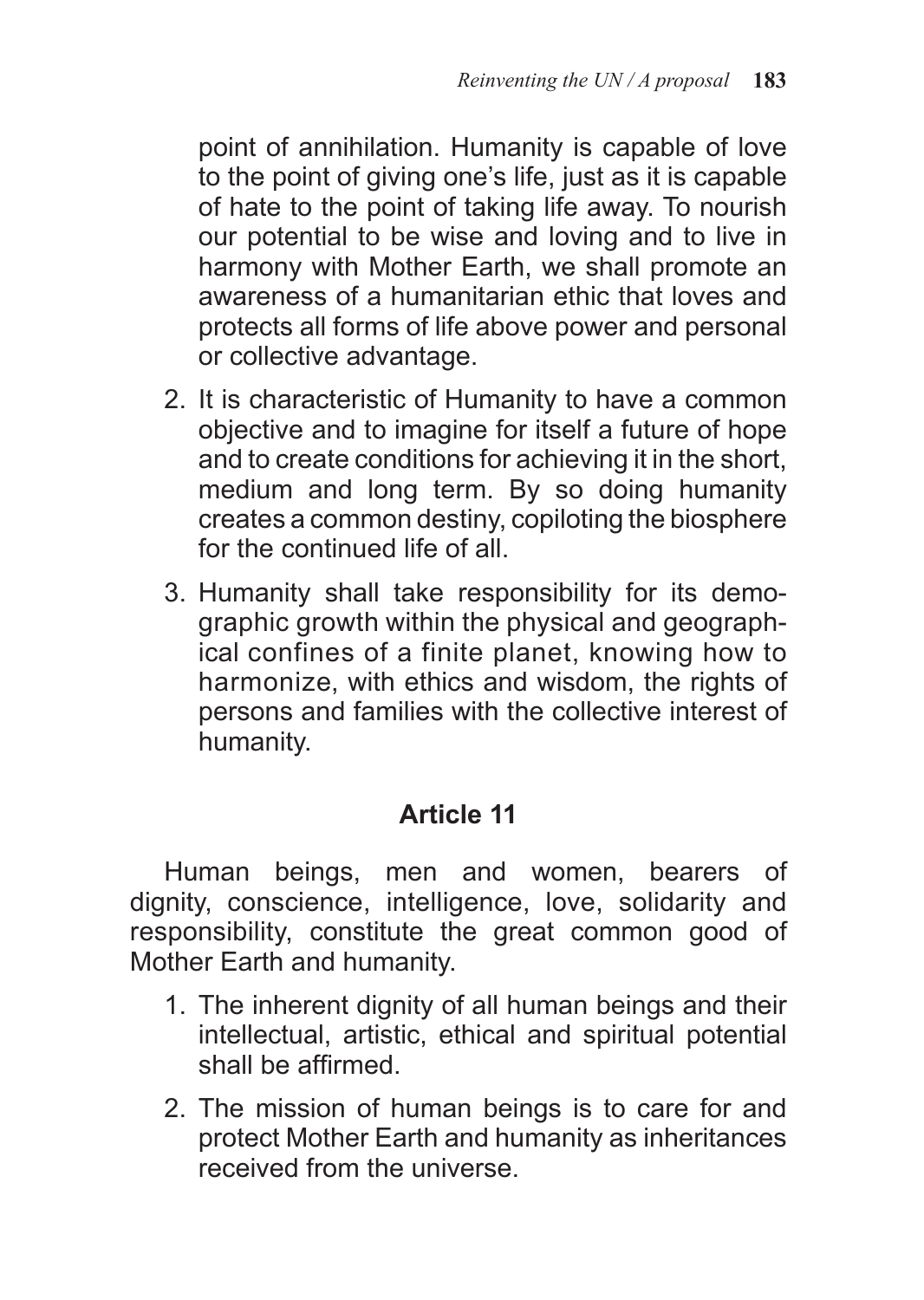3. Communities at all levels have an obligation to guarantee respect for human rights and fundamental freedoms, generating the conditions for each individual to realize his or her full potential and to contribute to the common good of Mother Earth and humanity.

# **Article 12**

All the knowledge, arts and techniques accumulated throughout history are part of the common good of Mother Earth and humanity.

- 1. The common good of Mother Earth and humanity requires the recognition and preservation of traditional knowledge and spiritual wisdom of all cultures that help to care for the Earth, developing humanity's potential and promoting the common good.
- 2. The common good of Mother Earth and humanity demands that we increase the transfer of financial, technical, social and intellectual resources to poor and vulnerable peoples so that they may attain a sustainable way of life and contribute to the common good.
- 3. The eradication of poverty is a humanitarian, ethical, social, environmental and spiritual imperative of Mother Earth and humanity.
- 4. Social and ecological justice shall be promoted simultaneously, as both serve the common good of Mother Earth and humanity.
- 5. Gender equity, the elimination of all forms of discrimination, the protection of boys and girls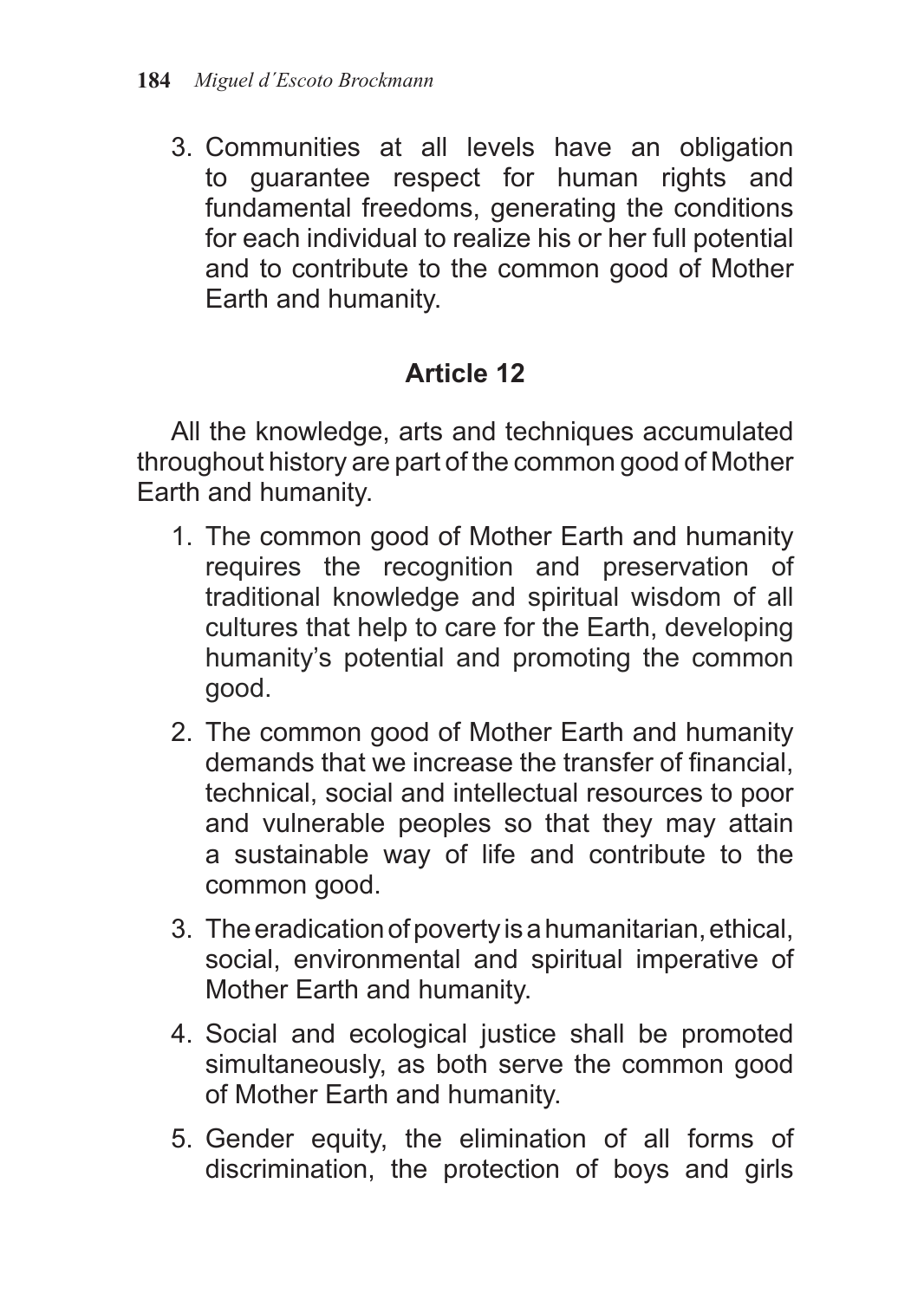against all violence, and social security for those who are unable to support themselves are part of the common good of Mother Earth and humanity.

## **Article 13**

All forms of government that support the inclusive participation of citizens in decision-making and promote unrestricted access to the justice system and care for the environment are exemplary parts of the common good of Mother Earth and humanity.

# **Article 14**

The common good of Mother Earth and humanity calls on us to safeguard nature and biosphere reserves, including wildlands and marine areas, to protect the Earth's life-support systems, to maintain seeds and biodiversity, to preserve our natural heritage, and to promote the recovery of endangered species and devastated ecosystems.

- 1. The introduction of non-native species shall be controlled rigorously, especially with respect to all genetically modified organisms, to ensure that they do not harm native species or the health of Mother Earth and humanity.
- 2. All measures shall be taken to ensure that the knowledge from various disciplines that are of vital importance to the common good of Mother Earth and humanity, including genetics and nanotechnology, are and remain available in the public domain.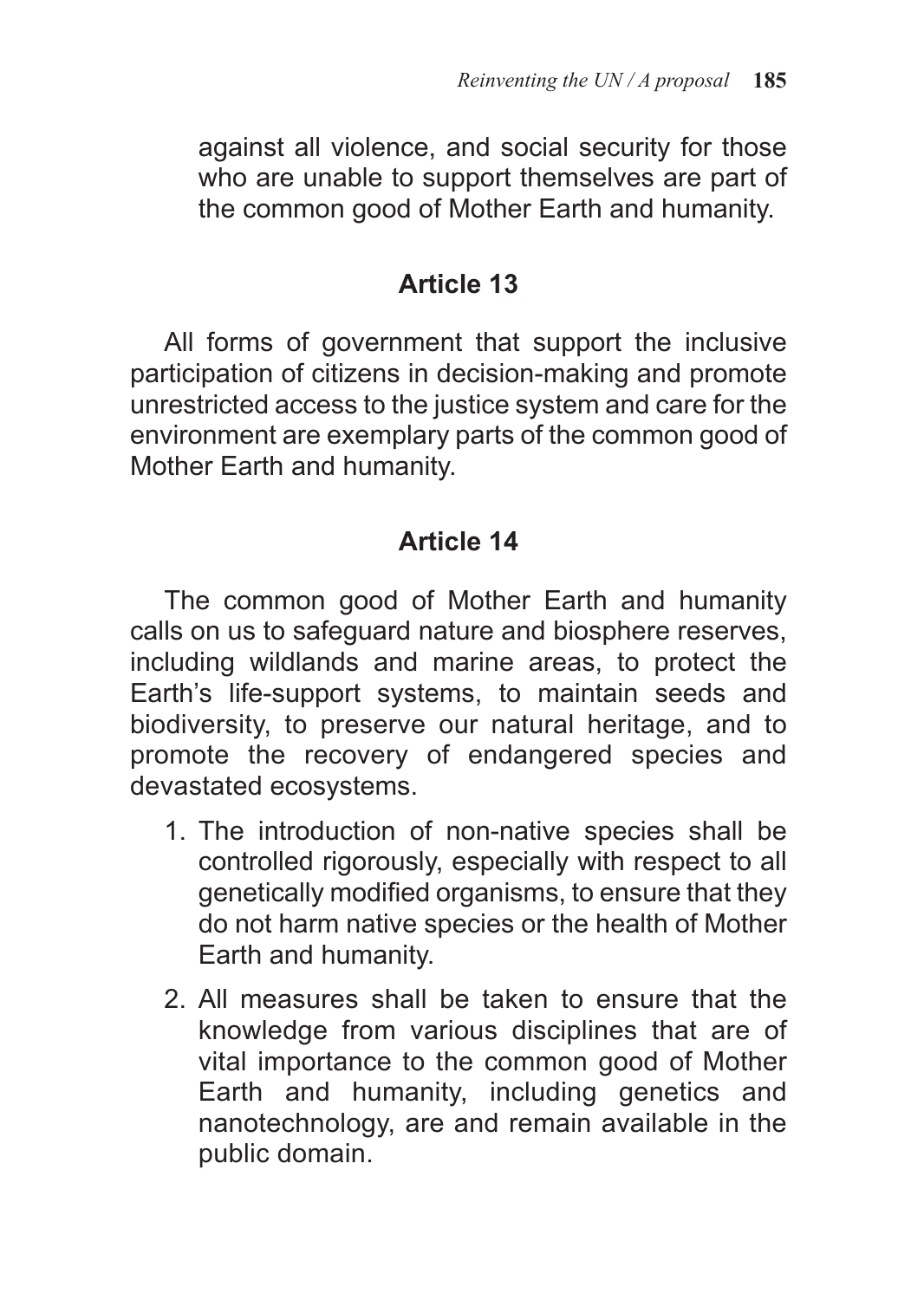3. The patenting of fundamental genetic resources for agriculture and food production is prohibited. Patented technical discoveries shall always preserve their social purpose.

## **Article 15**

The multiplicity of cultures, languages, peoples, monuments, arts, music, sciences, technical know-how, philosophies, popular wisdom, ethical traditions, spiritual pathways and religions is part of the common good of humanity and Mother Earth.

## **Article 16**

The virtue of hospitality by which we welcome and are welcomed by one another as inhabitants of the same common home, the Earth, is part of the common good of the living Earth and humanity.

## **Article 17**

The sociability and the peaceful coexistence of all human beings and natural beings are part of the common good of Mother Earth and humanity. As sons and daughters of Mother Earth, we share responsibility for our common destiny.

## **Article 18**

Tolerance, which welcomes differences as expressions of the richness of our common human nature and which does not allow such differences to be viewed as inequalities, is part of the common good of humanity.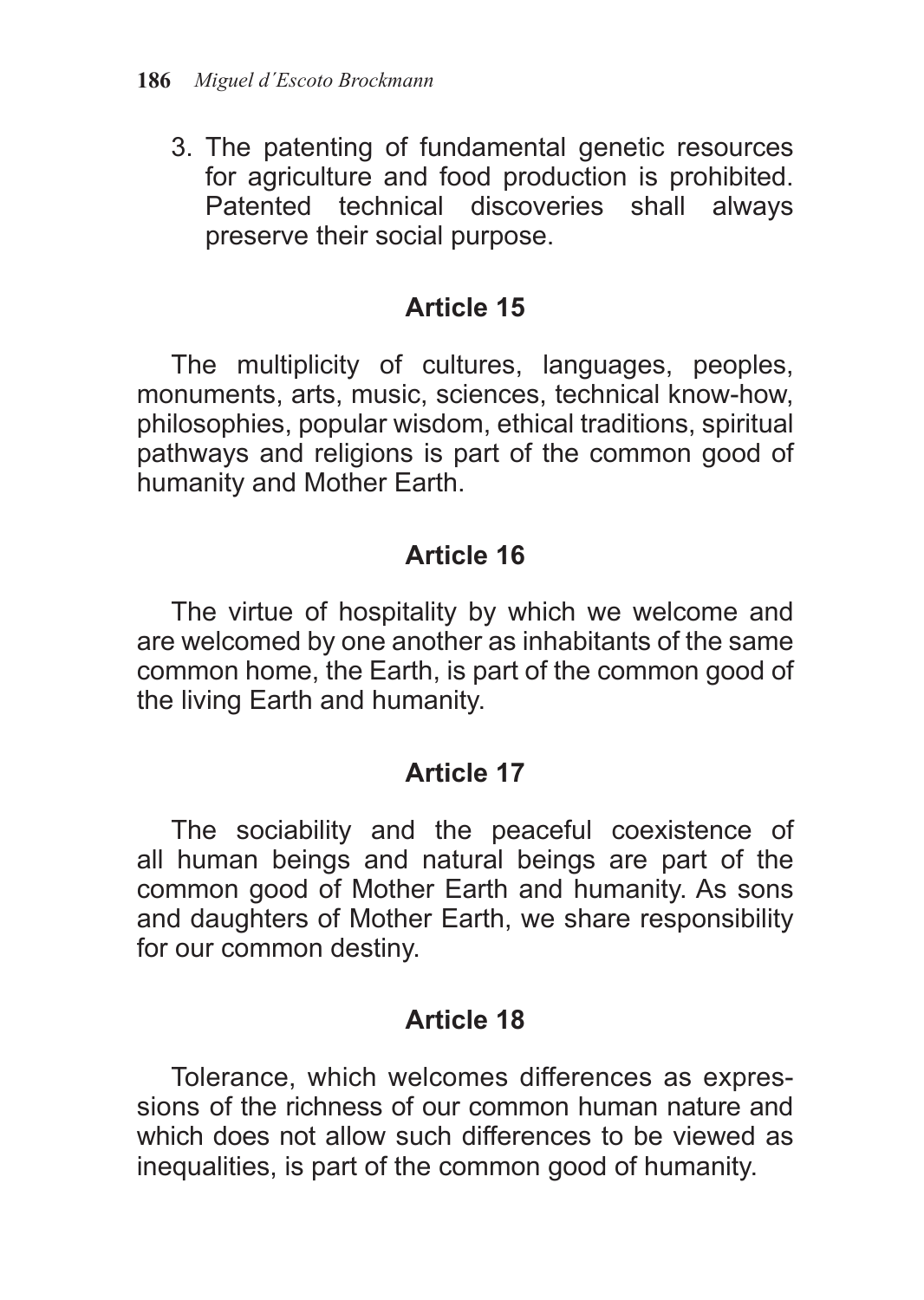## **Article 19**

The capacity for reconciliation by persons and peoples in the wake of violence and damages endured, which does not allow vengeance or hate to have the final say, forms the backdrop for the reconstruction of truth and justice and is part of the common good of humanity.

#### **Article 20**

Commensality, the ancestral dream of all peoples of sitting down together around the table as brothers and sisters in the same family, eating and drinking happily of the bounty and generosity of Mother Earth, is part of the common good of humanity.

### **Article 21**

Compassion for all who suffer, in nature and in society, along with action to lighten their suffering, is part of the common good of humanity, as is a firm commitment to prevent any type of cruelty to animals.

## **Article 22**

The ethical principles of respect for all living beings, of caring for nature, and of universal responsibility for the preservation of biodiversity and for the continuity of the human planetary project, along with the principles of cooperation and solidarity of all with all, starting with those who are most in need, in order that all may partake of and be included in the same common house constitute part of the common good of Mother Earth and humanity.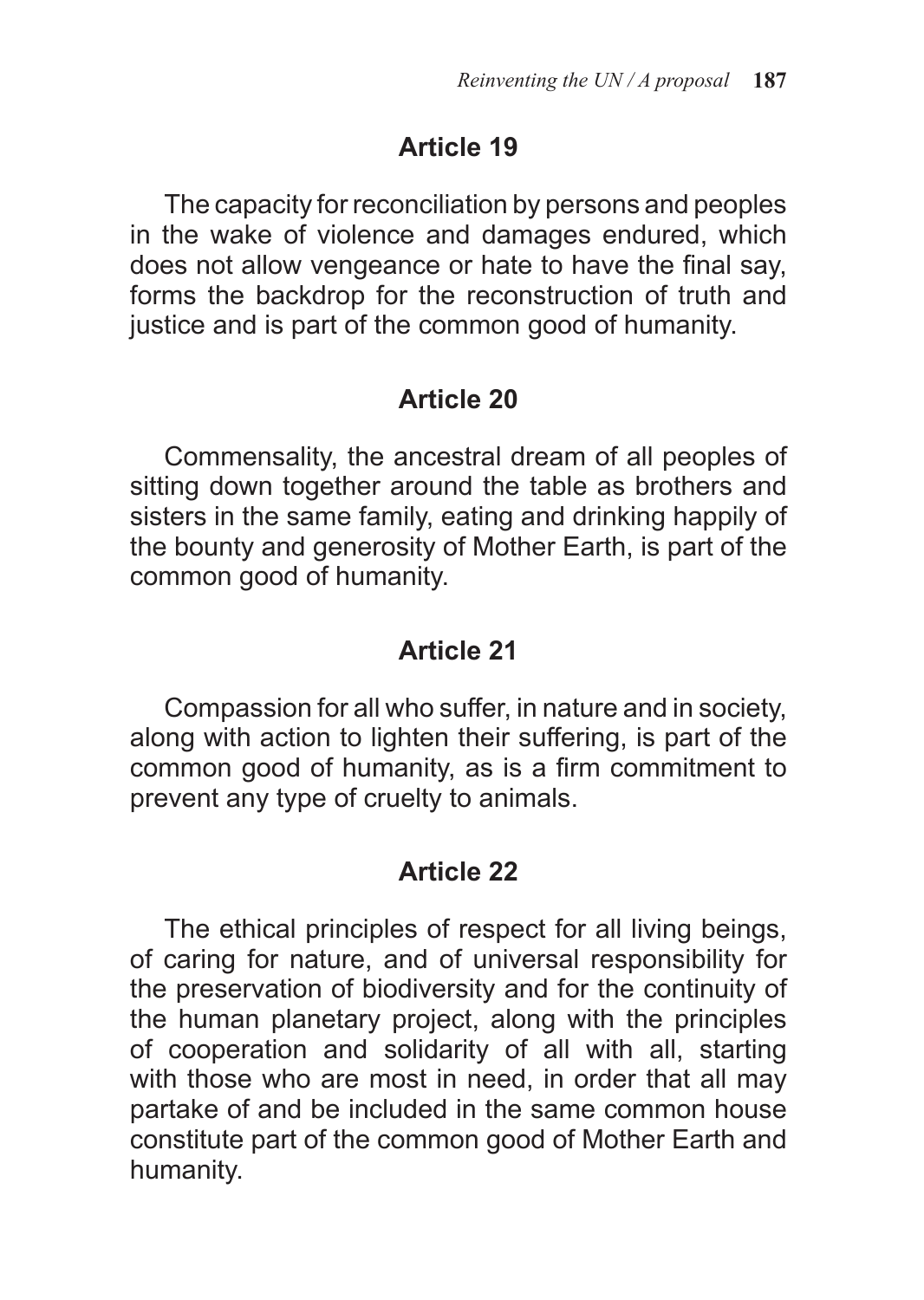## **Article 23**

The constant search for peace that flows from right relationships with one's self, of all beings with all other beings, and with nature, with life, with the national and international community, and with the larger Whole of which we all are a part, is part of the common good of Mother Earth and humanity.

### **Article 24**

The conviction that a loving energy underlies the entire universe, sustains all beings, and can be invoked, welcomed and revered is part of the common good of Mother Earth and humanity.

# **Article 25**

All these ideals and criteria of the common good of Mother Earth and humanity expand and reinforce the principles and values of the Earth Charter and of the human rights contained in the Universal Declaration of Human Rights proclaimed on 10 December 1948 by the United Nations General Assembly and of other instruments of international law which, directly or indirectly, serve to protect human rights and the natural environment. These instruments are now amplified and enriched by this Universal Declaration on the Common Good of Mother Earth and Humanity, which also engenders hope of achieving a bio-civilization in harmony with itself, filled with concern and care for Mother Earth, founded in the spirit of cooperation, of universal brotherhood and sisterhood and of unconditional love.